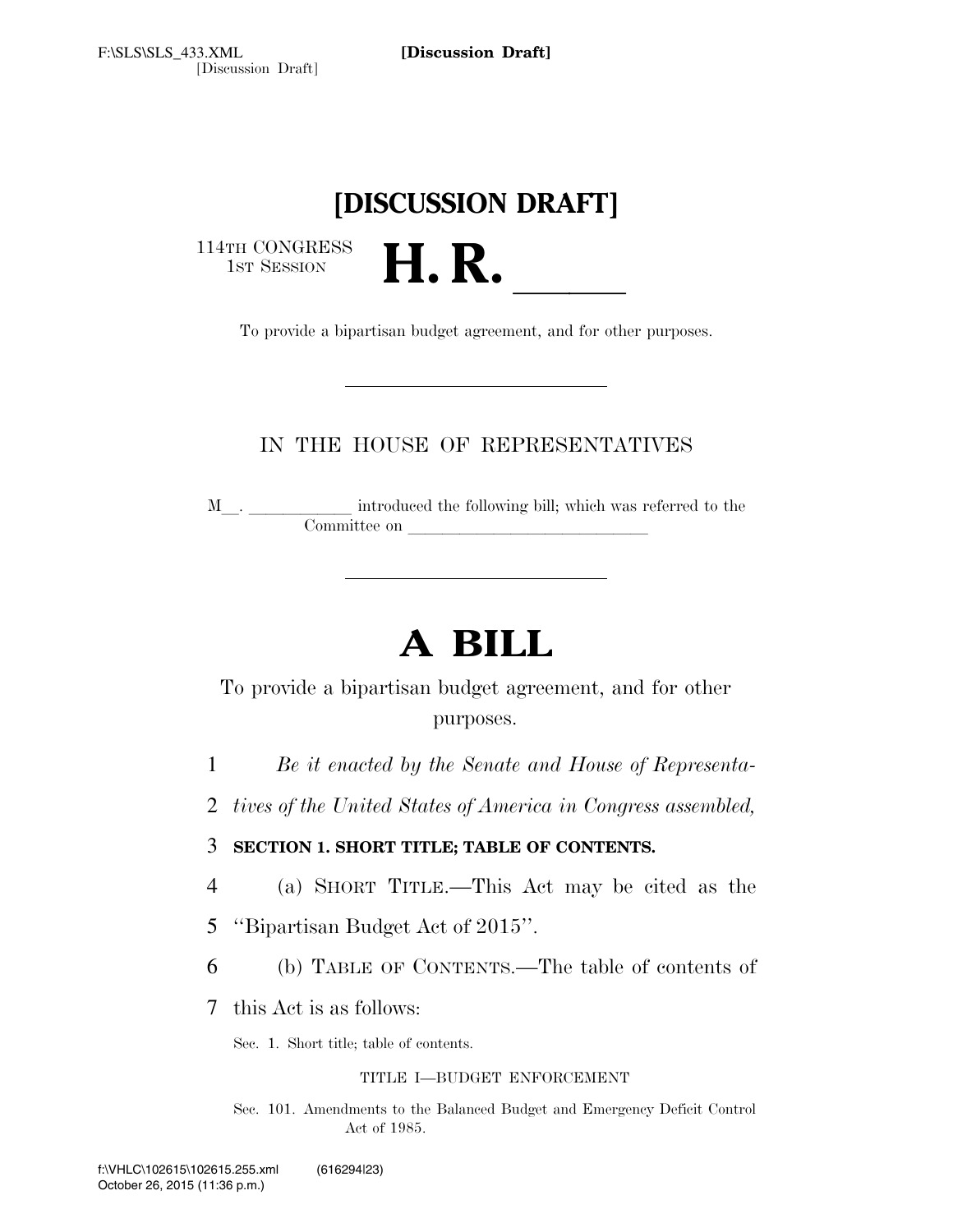Sec. 102. Authority for fiscal year 2017 budget resolution in the Senate.

### TITLE II—AGRICULTURE

Sec. 201. Standard Reinsurance Agreement.

### TITLE III—COMMERCE

Sec. 301. Debt collection improvements.

### TITLE IV—STRATEGIC PETROLEUM RESERVE

- Sec. 401. Strategic Petroleum Reserve test drawdown and sale notification and definition change.
- Sec. 402. Strategic Petroleum Reserve mission readiness optimization.
- Sec. 403. Strategic Petroleum Reserve drawdown and sale.
- Sec. 404. Energy Security and Infrastructure Modernization Fund.

### TITLE V—PENSIONS

- Sec. 501. Single employer plan annual premium rates.
- Sec. 502. Pension Payment Acceleration.
- Sec. 503. Mortality tables.
- Sec. 504. Extension of current funding stabilization percentages to 2018 and 2019.

### TITLE VI—HEALTH CARE

- Sec. 601. Maintaining 2016 Medicare part B premium and deductible levels consistent with actuarially fair rates.
- Sec. 602. Applying the Medicaid additional rebate requirement to generic drugs.
- Sec. 603. Treatment of off-campus outpatient departments of a provider.
- Sec. 604. Repeal of automatic enrollment requirement.

### TITLE VII—JUDICIARY

- Sec. 701. Civil monetary penalty inflation adjustments.
- Sec. 702. Crime Victims Fund.
- Sec. 703. Assets Forfeiture Fund.

#### TITLE VIII—SOCIAL SECURITY

Sec. 801. Short title.

### Subtitle A—Ensuring Correct Payments and Reducing Fraud

- Sec. 811. Expansion of cooperative disability investigations units.
- Sec. 812. Exclusion of certain medical sources of evidence.
- Sec. 813. New and stronger penalties.
- Sec. 814. References to Social Security and Medicare in electronic communications.
- Sec. 815. Change to cap adjustment authority.

Subtitle B—Promoting Opportunity for Disability Beneficiaries

- Sec. 821. Temporary reauthorization of disability insurance demonstration project authority.
- Sec. 822. Modification of demonstration project authority.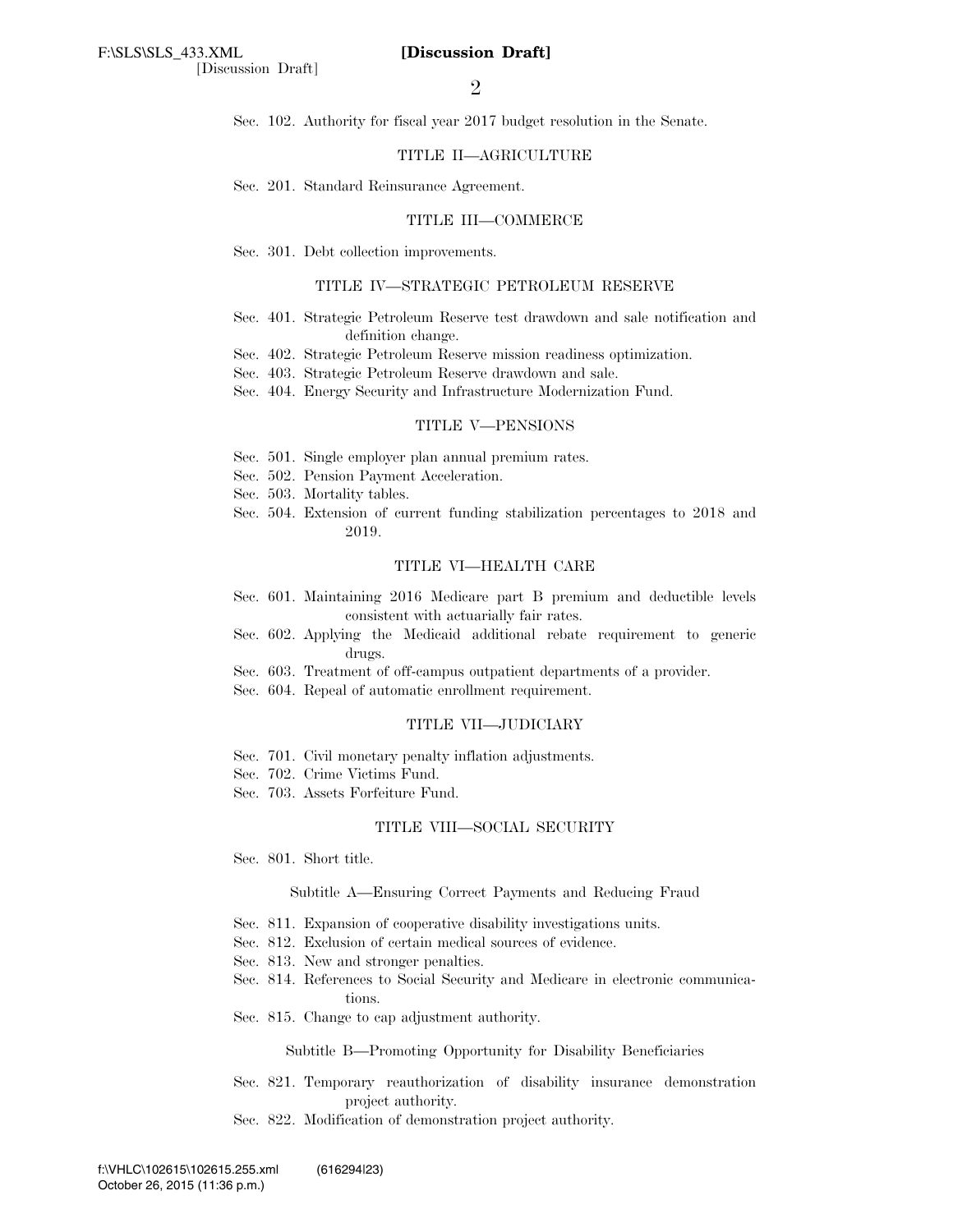- 3
- Sec. 823. Promoting opportunity demonstration project.
- Sec. 824. Use of electronic payroll data to improve program administration.
- Sec. 825. Treatment of earnings derived from services.
- Sec. 826. Electronic reporting of earnings.

### Subtitle C—Protecting Social Security Benefits

- Sec. 831. Closure of unintended loopholes.
- Sec. 832. Requirement for medical review.
- Sec. 833. Reallocation of payroll tax revenue.
- Sec. 834. Access to financial information for waivers and adjustments of recovery.

Subtitle D—Relieving Administrative Burdens and Miscellaneous Provisions

- Sec. 841. Interagency coordination to improve program administration.
- Sec. 842. Elimination of quinquennial determinations relating to wage credits for military service prior to 1957.
- Sec. 843. Certification of benefits payable to a divorced spouse of a railroad worker to the Railroad Retirement Board.
- Sec. 844. Technical amendments to eliminate obsolete provisions.
- Sec. 845. Reporting requirements to Congress.
- Sec. 846. Expedited examination of administrative law judges.

### TITLE IX—TEMPORARY EXTENSION OF PUBLIC DEBT LIMIT

- Sec. 901. Temporary extension of public debt limit.
- Sec. 902. Restoring congressional authority over the national debt.

### TITLE X—SPECTRUM PIPELINE

- Sec. 1001. Short title.
- Sec. 1002. Definitions.
- Sec. 1003. Rule of construction.
- Sec. 1004. Identification, reallocation, and auction of Federal spectrum.
- Sec. 1005. Additional uses of Spectrum Relocation Fund.
- Sec. 1006. Plans for auction of certain spectrum.
- Sec. 1007. FCC auction authority.
- Sec. 1008. Reports to Congress.

### TITLE XI—REVENUE PROVISIONS RELATED TO TAX COMPLIANCE

- Sec. 1101. Partnership audits and adjustments.
- Sec. 1102. Partnership interests created by gift.

### TITLE XII—DESIGNATION OF SMALL HOUSE ROTUNDA

Sec. 1201. Designating small House rotunda as ''Freedom Foyer''.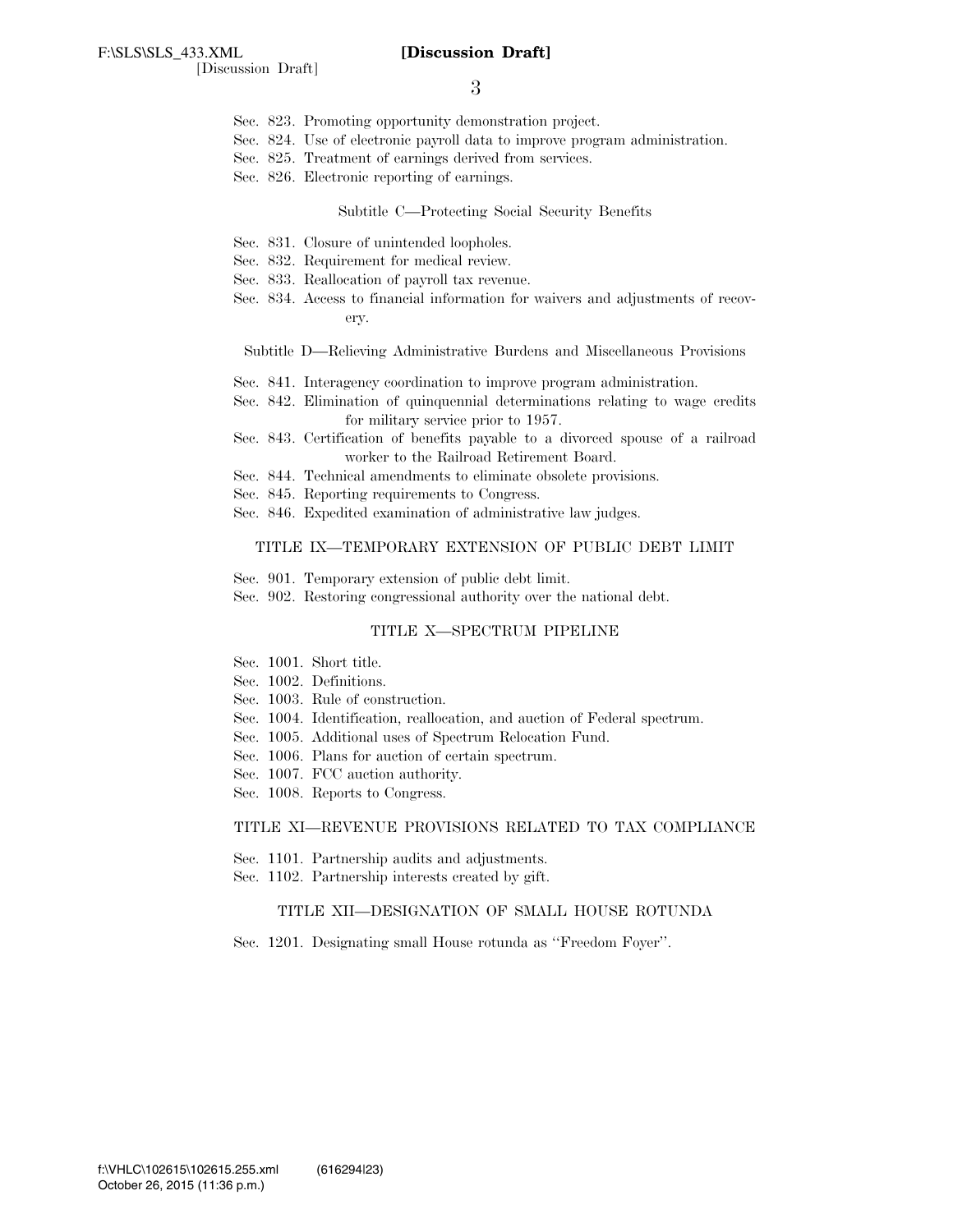# **TITLE I—BUDGET ENFORCEMENT**

| 3              | SEC. 101. AMENDMENTS TO THE BALANCED BUDGET AND               |
|----------------|---------------------------------------------------------------|
| $\overline{4}$ | EMERGENCY DEFICIT CONTROL ACT OF 1985.                        |
| 5              | (a) REVISED DISCRETIONARY SPENDING LIMITS.                    |
| 6              | Section $251(c)$ of the Balanced Budget and Emergency         |
| 7              | Deficit Control Act of 1985 (2 U.S.C. $901(e)$ ) is amended   |
| 8              | by striking paragraphs $(3)$ and $(4)$ and inserting the fol- |
| 9              | lowing:                                                       |
| 10             | $\degree$ (3) for fiscal year 2016—                           |
| 11             | $\lq\lq$ for the revised security category,                   |
| 12             | $$548,091,000,000$ in new budget authority; and               |
| 13             | "(B) for the revised nonsecurity category                     |
| 14             | \$518,491,000,000 in new budget authority;                    |
| 15             | $\degree$ (4) for fiscal year 2017—                           |
| 16             | $\lq\lq$ for the revised security category,                   |
| 17             | $$551,068,000,000$ in new budget authority; and               |
| 18             | "(B) for the revised nonsecurity category,                    |
| 19             | \$518,531,000,000 in new budget authority;".                  |
| 20             | (b) DIRECT SPENDING ADJUSTMENTS FOR FISCAL                    |
| 21             | YEARS 2016 AND 2017.—Section 251A of the Balanced             |
| 22             | Budget and Emergency Deficit Control Act of 1985 (2)          |
|                | 23 U.S.C. 901a), is amended—                                  |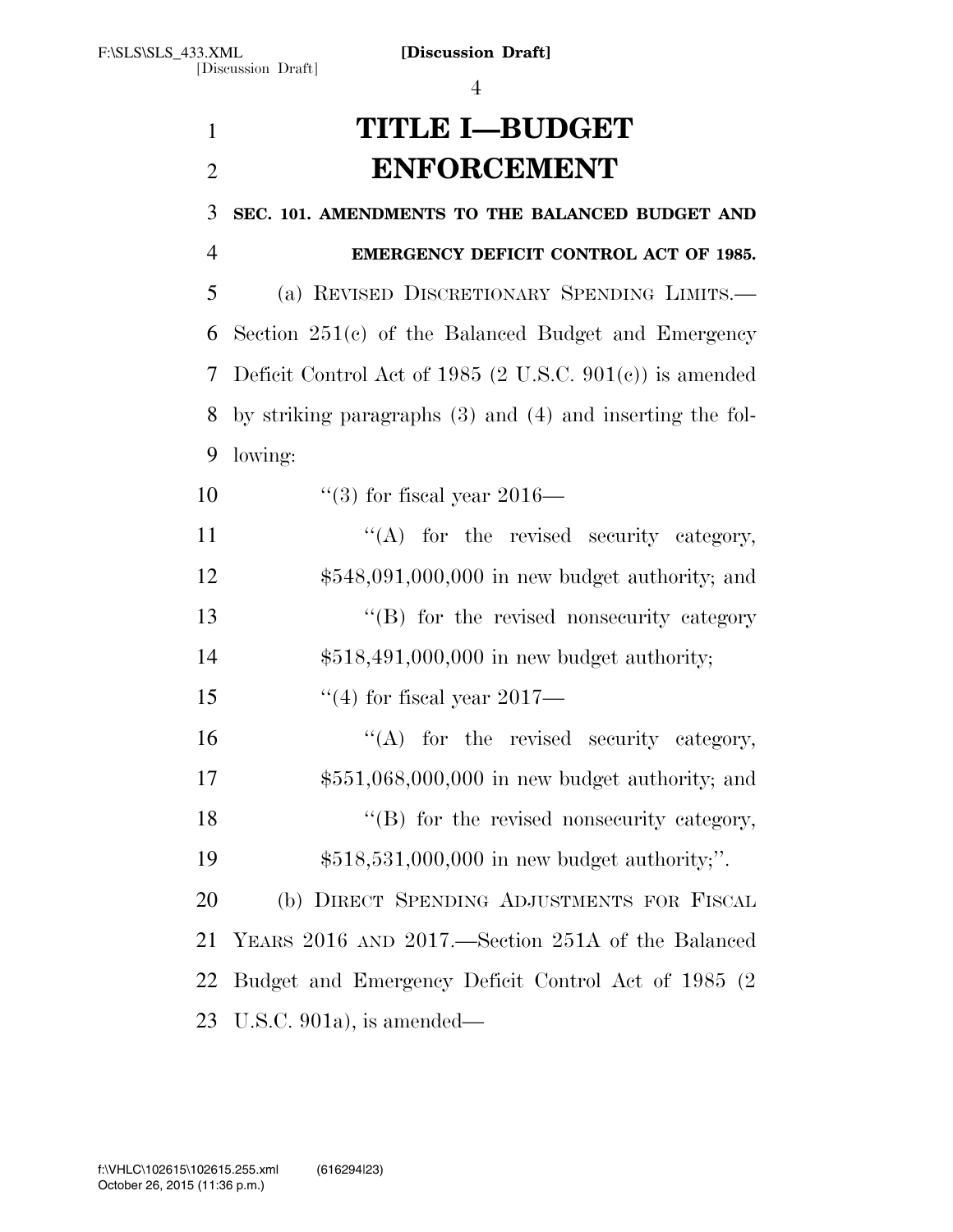1 (1) in paragraph  $(5)(B)$ , by striking "para- graph (10)'' and inserting ''paragraphs (10) and 3  $(11)$ "; and

 (2) by adding at the end the following: 5 "(11) IMPLEMENTING DIRECT SPENDING RE-6 DUCTIONS FOR FISCAL YEARS 2016 AND 2017. $-(A)$  OMB shall make the calculations necessary to imple- ment the direct spending reductions calculated pur- suant to paragraphs (3) and (4) without regard to the amendment made to section 251(c) revising the discretionary spending limits for fiscal years 2016 and 2017 by the Bipartisan Budget Act of 2015.

 ''(B) Paragraph (5)(B) shall not be imple-mented for fiscal years 2016 and 2017.''.

 (c) EXTENSION OF DIRECT SPENDING REDUCTIONS FOR FISCAL YEAR 2025.—Section 251A(6) of the Bal- anced Budget and Emergency Deficit Control Act of 1985 (2 U.S.C. 901a(6)) is amended—

 (1) in subparagraph (B), in the matter pre- ceding clause (i), by striking ''and for fiscal year 2024'' and by inserting ''for fiscal year 2024, and 22 for fiscal year ";

 (2) by striking subparagraph (C) and redesig-nating subparagraph (D) as subparagraph (C); and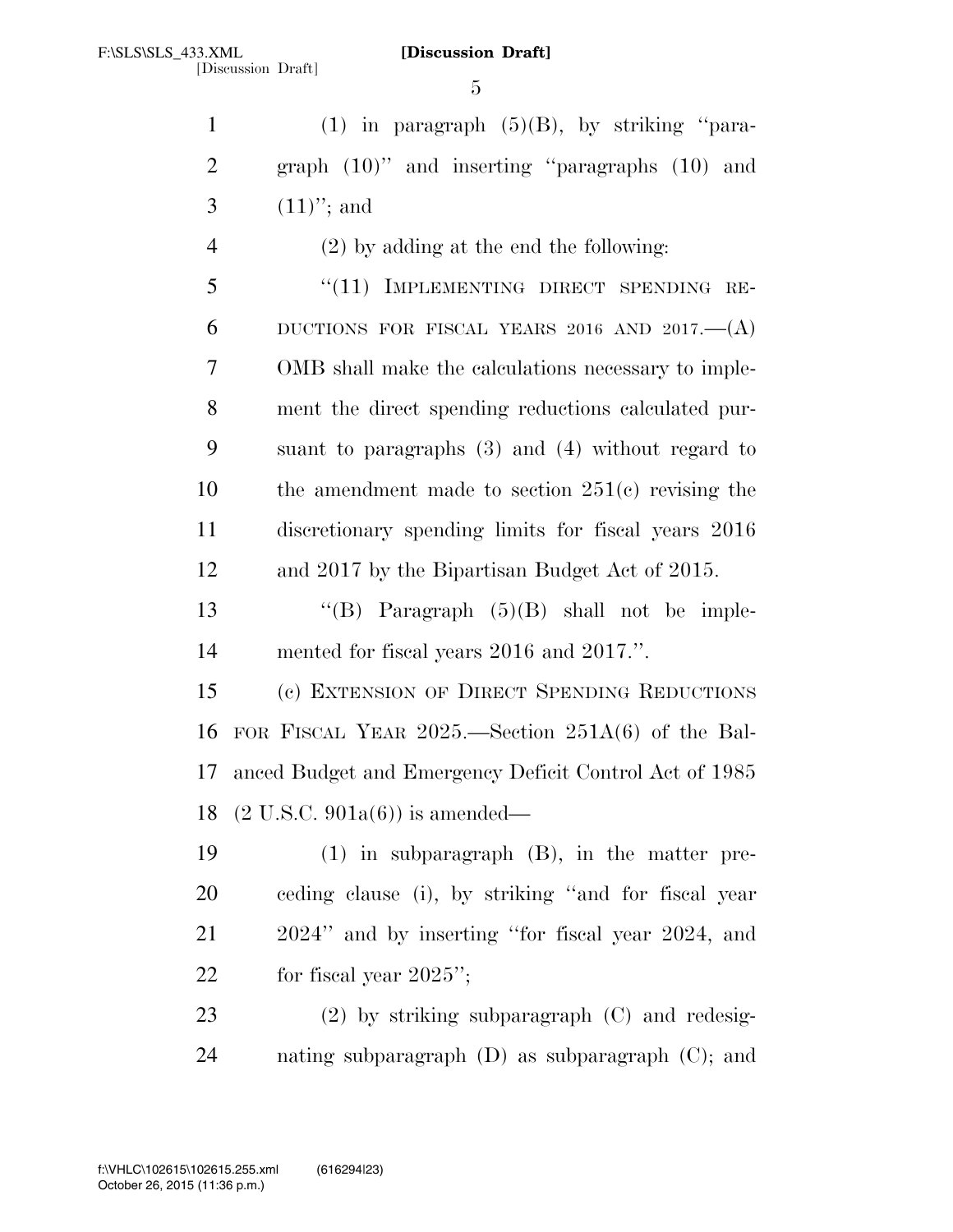| $\mathbf{1}$   | $(3)$ in subparagraph $(C)$ (as so redesignated),          |
|----------------|------------------------------------------------------------|
| $\overline{2}$ | by striking "fiscal year 2024" and inserting "fiscal       |
| 3              | year 2025".                                                |
| $\overline{4}$ | OVERSEAS CONTINGENCY OPERATIONS<br>(d)                     |
| 5              | AMOUNTS.—In fiscal years 2016 and 2017, the adjust-        |
| 6              | ments under section $251(b)(2)(A)$ of the Balanced Budget  |
| 7              | and Emergency Deficit Control Act of 1985 (2 U.S.C.        |
| 8              | $901(b)(2)(A)$ for Overseas Contingency Operations/Glob-   |
| 9              | al War on Terrorism appropriations will be as follows:     |
| 10             | $(1)$ For budget function $150-$                           |
| 11             | $(A)$ for fiscal year 2016, not less than                  |
| 12             | $$14,800,000,000;$ and                                     |
| 13             | (B) for fiscal year 2017, not less than                    |
| 14             | \$14,800,000,000.                                          |
| 15             | $(2)$ For budget function 050—                             |
| 16             | $(A)$ for fiscal year 2016, not less than                  |
| 17             | $$58,700,000,000;$ and                                     |
| 18             | $(B)$ for fiscal year 2017, not less than                  |
| 19             | \$58,700,000,000.                                          |
| 20             | SEC. 102. AUTHORITY FOR FISCAL YEAR 2017 BUDGET RES-       |
| 21             | OLUTION IN THE SENATE.                                     |
| 22             | (a) FISCAL YEAR 2017.—For the purpose of enforc-           |
| 23             | ing the Congressional Budget Act of 1974, after April 15,  |
| 24             | 2016, and enforcing budgetary points of order in prior     |
| 25             | concurrent resolutions on the budget, the allocations, ag- |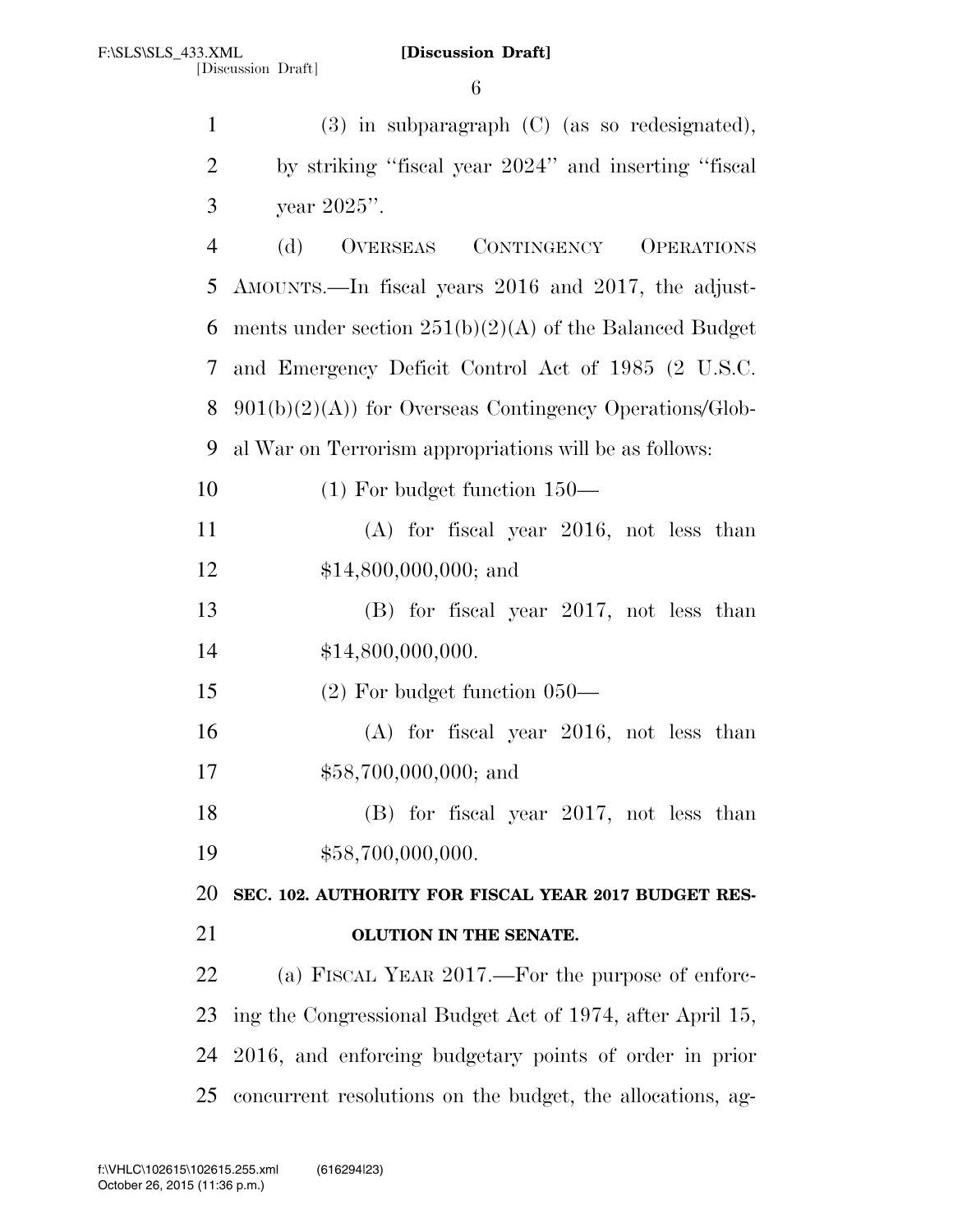gregates, and levels provided for in subsection (b) shall apply in the Senate in the same manner as for a concur- rent resolution on the budget for fiscal year 2017 with appropriate budgetary levels for fiscal years 2018 through 2026.

 (b) COMMITTEE ALLOCATIONS, AGGREGATES, AND LEVELS.—After April 15, 2016, but not later than May 15, 2016, the Chairman of the Committee on the Budget of the Senate shall file—

 (1) for the Committee on Appropriations, com- mittee allocations for fiscal year 2017 consistent with discretionary spending limits set forth in sec- tion 251(c)(4) of the Balanced Budget and Emer- gency Deficit Control Act of 1985, as amended by this Act, for the purpose of enforcing section 302 of 16 the Congressional Budget Act of 1974;

 (2) for all committees other than the Com- mittee on Appropriations, committee allocations for fiscal years 2017, 2017 through 2021, and 2017 through 2026 consistent with the most recent base-21 line of the Congressional Budget Office, as adjusted 22 for the budgetary effects of any provision of law en- acted during the period beginning on the date such baseline is issued and ending on the date of submis-sion of such statement, for the purpose of enforcing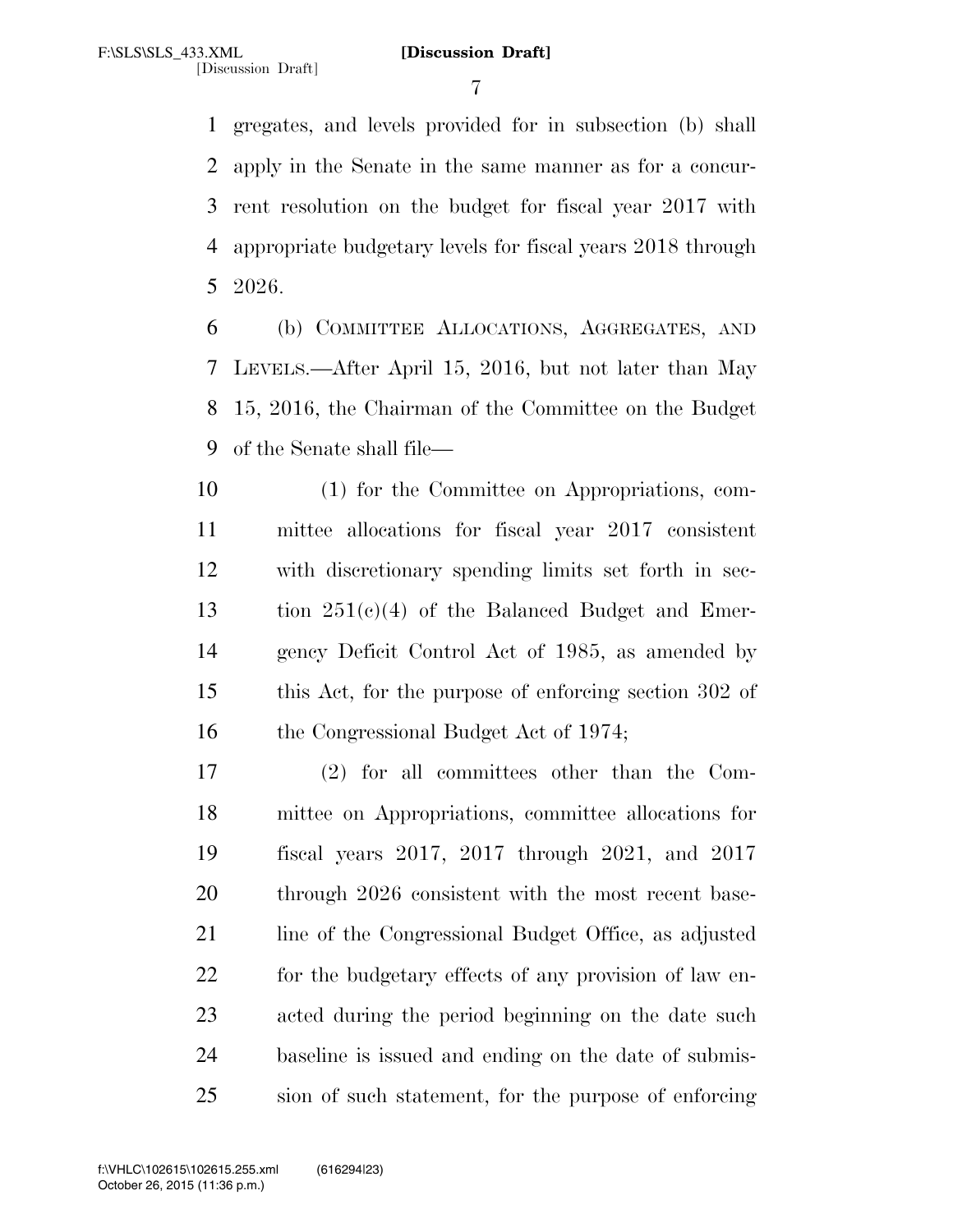section 302 of the Congressional Budget Act of 1974;

 (3) aggregate spending levels for fiscal year 2017 in accordance with the allocations established under paragraphs (1) and (2), for the purpose of en- forcing section 311 of the Congressional Budget Act of 1974;

 (4) aggregate revenue levels for fiscal years 2017, 2017 through 2021, and 2017 through 2026 consistent with the most recent baseline of the Con- gressional Budget Office, as adjusted for the budg- etary effects of any provision of law enacted during the period beginning on the date such baseline is issued and ending on the date of submission of such statement, for the purpose of enforcing section 311 of the Congressional Budget Act of 1974; and

 (5) levels of Social Security revenues and out- lays for fiscal years 2017, 2017 through 2021, and 2017 through 2026 consistent with the most recent baseline of the Congressional Budget Office, as ad-21 justed for the budgetary effects of any provision of law enacted during the period beginning on the date such baseline is issued and ending on the date of submission of such statement, for the purpose of en-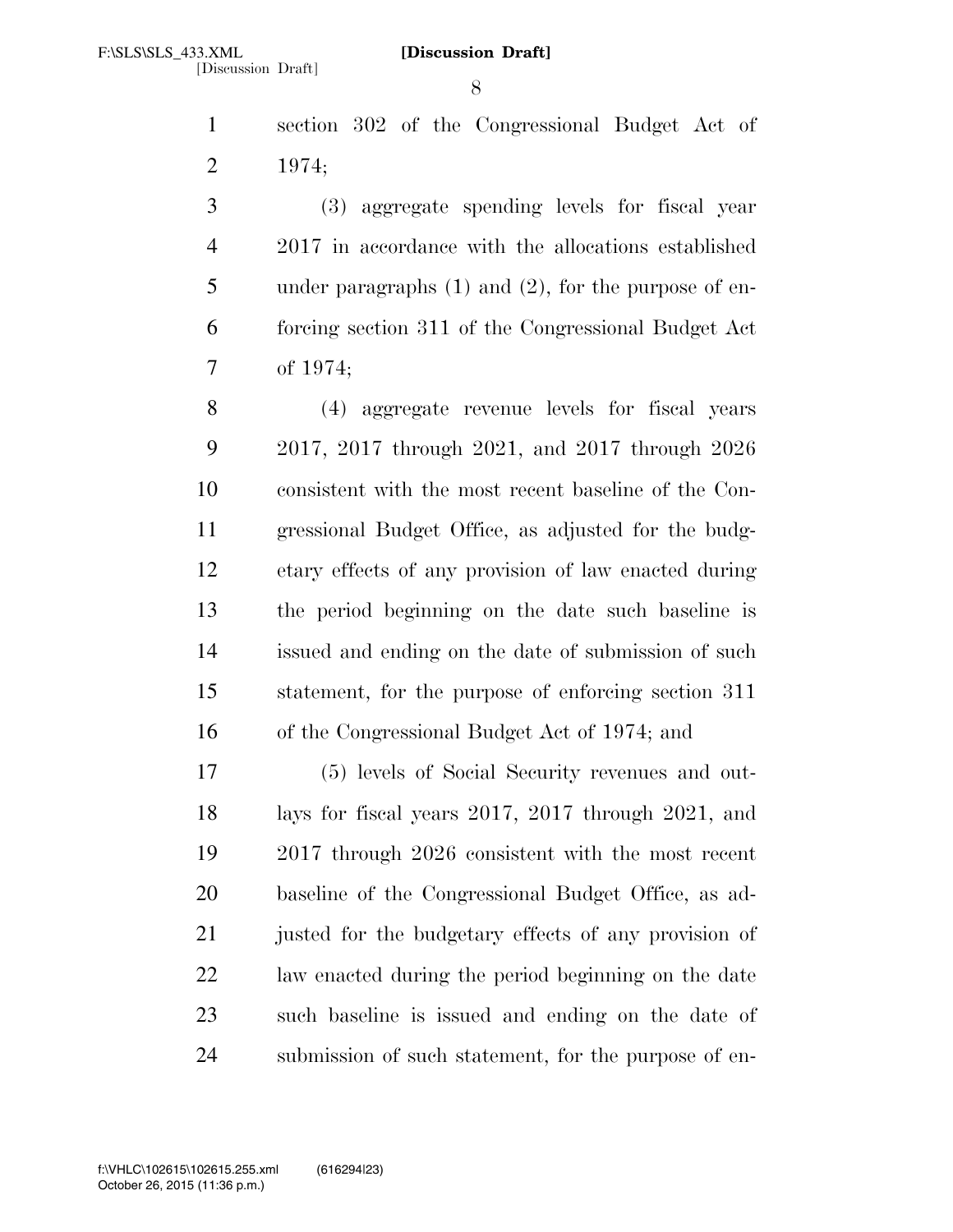forcing sections 302 and 311 of the Congressional Budget Act of 1974.

 (c) ADDITIONAL MATTER.—The filing referred to in subsection (b) may also include for fiscal year 2017 the matter contained in subtitles A and B of title IV of S. Con. Res. 11 (114th Congress) updated by 1 fiscal year. (d) EXPIRATION.—This section shall expire if a con- current resolution on the budget for fiscal year 2017 is agreed to by the Senate and the House of Representatives pursuant to section 301 of the Congressional Budget Act of 1974.

# **TITLE II—AGRICULTURE**

# **SEC. 201. STANDARD REINSURANCE AGREEMENT.**

 Section 508(k)(8) of the Federal Crop Insurance Act (7 U.S.C. 1508(k)(8)) is amended—

 (1) in subparagraph (A), in the matter pre- ceding clause (i), by striking ''may renegotiate'' and all that follows through the end of clause (ii) and in- serting the following: ''shall renegotiate the financial terms and conditions of each Standard Reinsurance Agreement—

22 ''(i) not later than December 31, 2016; and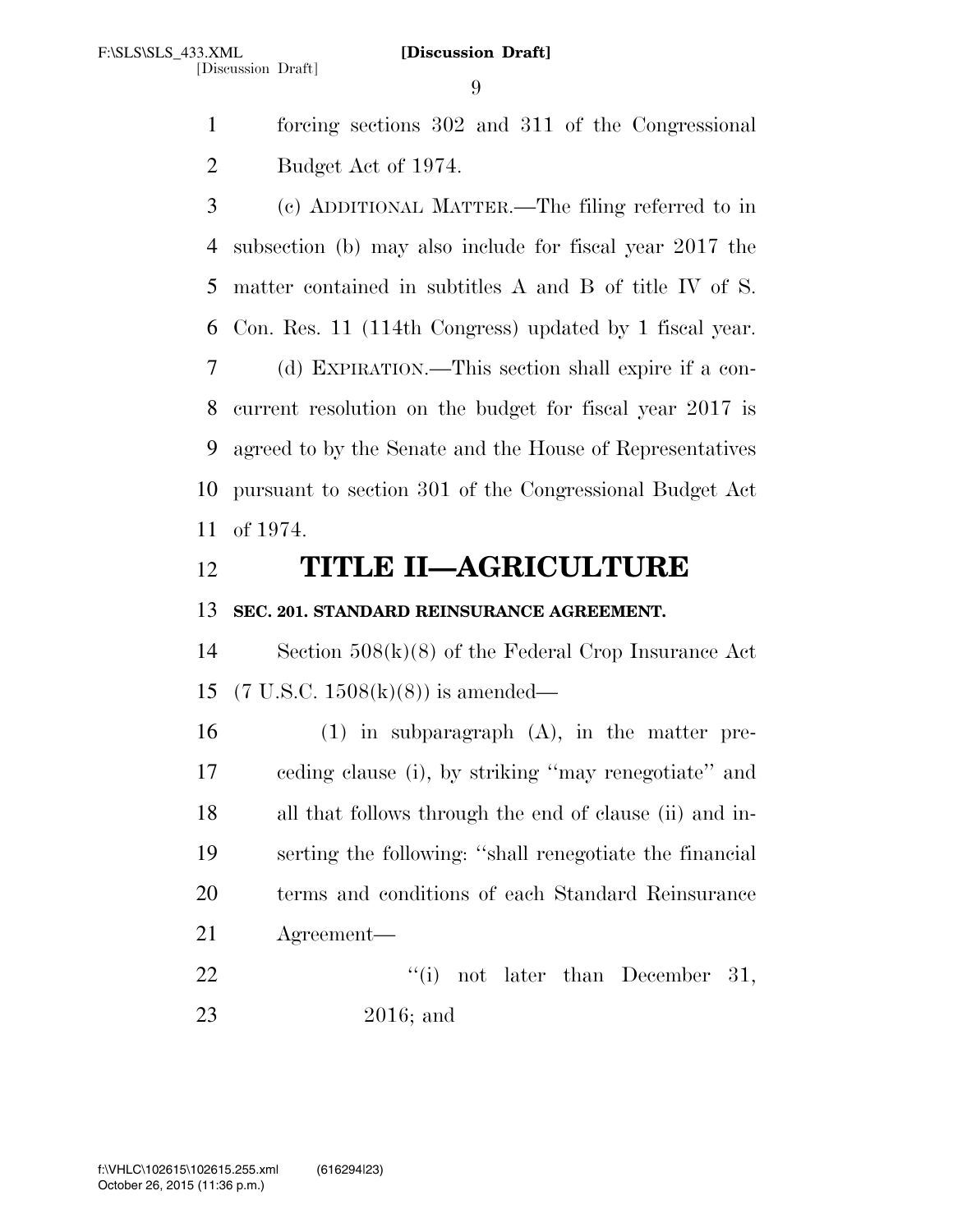| $\mathbf{1}$   | "(ii) not less than once during each                 |
|----------------|------------------------------------------------------|
| $\overline{2}$ | period of 5 reinsurance years thereafter.";          |
| 3              | and                                                  |
| $\overline{4}$ | $(2)$ by striking subparagraph $(E)$ and inserting   |
| 5              | the following:                                       |
| 6              | "(E) CAP ON OVERALL RATE OF<br>$RE-$                 |
| 7              | TURN.—Notwithstanding subparagraph (F), the          |
| 8              | Board shall ensure that the Standard Reinsur-        |
| 9              | ance Agreement renegotiated under subpara-           |
| 10             | graph $(A)(i)$ establishes a target rate of return   |
| 11             | for the approved insurance providers, taken as       |
| 12             | a whole, that does not exceed 8.9 percent of re-     |
| 13             | tained premium for each of the 2017 through          |
| 14             | 2026 reinsurance years.".                            |
| 15             | <b>TITLE III-COMMERCE</b>                            |
| 16             | SEC. 301. DEBT COLLECTION IMPROVEMENTS.              |
| 17             | (a) IN GENERAL.—Section $227(b)$ of the Commu-       |
| 18             | nications Act of 1934 (47 U.S.C. 227(b)) is amended— |
| 19             | $(1)$ in paragraph $(1)$ —                           |
| 20             | $(A)$ in subparagraph $(A)(iii)$ , by inserting      |
| 21             | ", unless such call is made solely to collect a      |
| 22             | debt owed to or guaranteed by the United             |
| 23             | States" after "charged for the call"; and            |
| 24             | $(B)$ in subparagraph $(B)$ , by inserting ", is     |
| 25             | made solely pursuant to the collection of a debt     |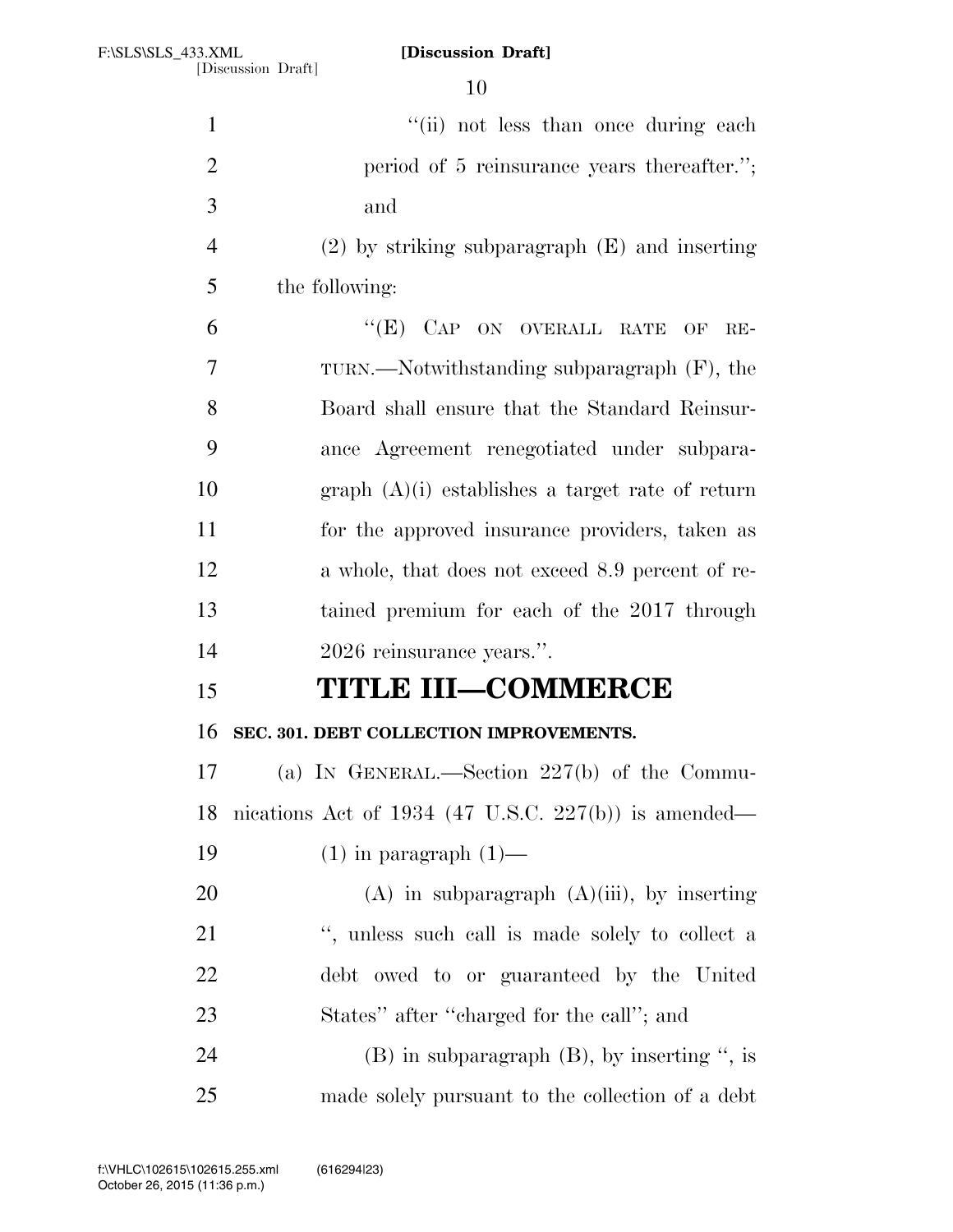[Discussion Draft]

| $\mathbf{1}$   | owed to or guaranteed by the United States,"                      |  |
|----------------|-------------------------------------------------------------------|--|
| $\overline{2}$ | after "purposes"; and                                             |  |
| 3              | $(2)$ in paragraph $(2)$ —                                        |  |
| $\overline{4}$ | $(A)$ in subparagraph $(F)$ , by striking                         |  |
| 5              | "and" at the end;                                                 |  |
| 6              | $(B)$ in subparagraph $(G)$ , by striking the                     |  |
| $\overline{7}$ | period at the end and inserting "; and"; and                      |  |
| 8              | (C) by adding at the end the following:                           |  |
| 9              | "(H) may restrict or limit the number and                         |  |
| 10             | duration of calls made to a telephone number                      |  |
| 11             | assigned to a cellular telephone service to collect               |  |
| 12             | a debt owed to or guaranteed by the United                        |  |
| 13             | States.".                                                         |  |
| 14             | (b) DEADLINE FOR REGULATIONS.—Not later than                      |  |
| 15             | 9 months after the date of enactment of this Act, the Fed-        |  |
| 16             | eral Communications Commission, in consultation with              |  |
| 17             | the Department of Treasury, shall prescribe regulations           |  |
| 18             | to implement the amendments made by this section.                 |  |
| 19             | <b>TITLE IV-STRATEGIC</b>                                         |  |
| 20             | <b>PETROLEUM RESERVE</b>                                          |  |
| 21             | SEC. 401. STRATEGIC PETROLEUM RESERVE TEST DRAW-                  |  |
| 22             | DOWN AND SALE NOTIFICATION AND DEFINI-                            |  |
| 23             | TION CHANGE.                                                      |  |
| 24             | (a) NOTICE TO CONGRESS.—Section $161(g)$ of the                   |  |
| 25             | Energy Policy and Conservation Act $(42 \text{ U.S.C. } 6241(g))$ |  |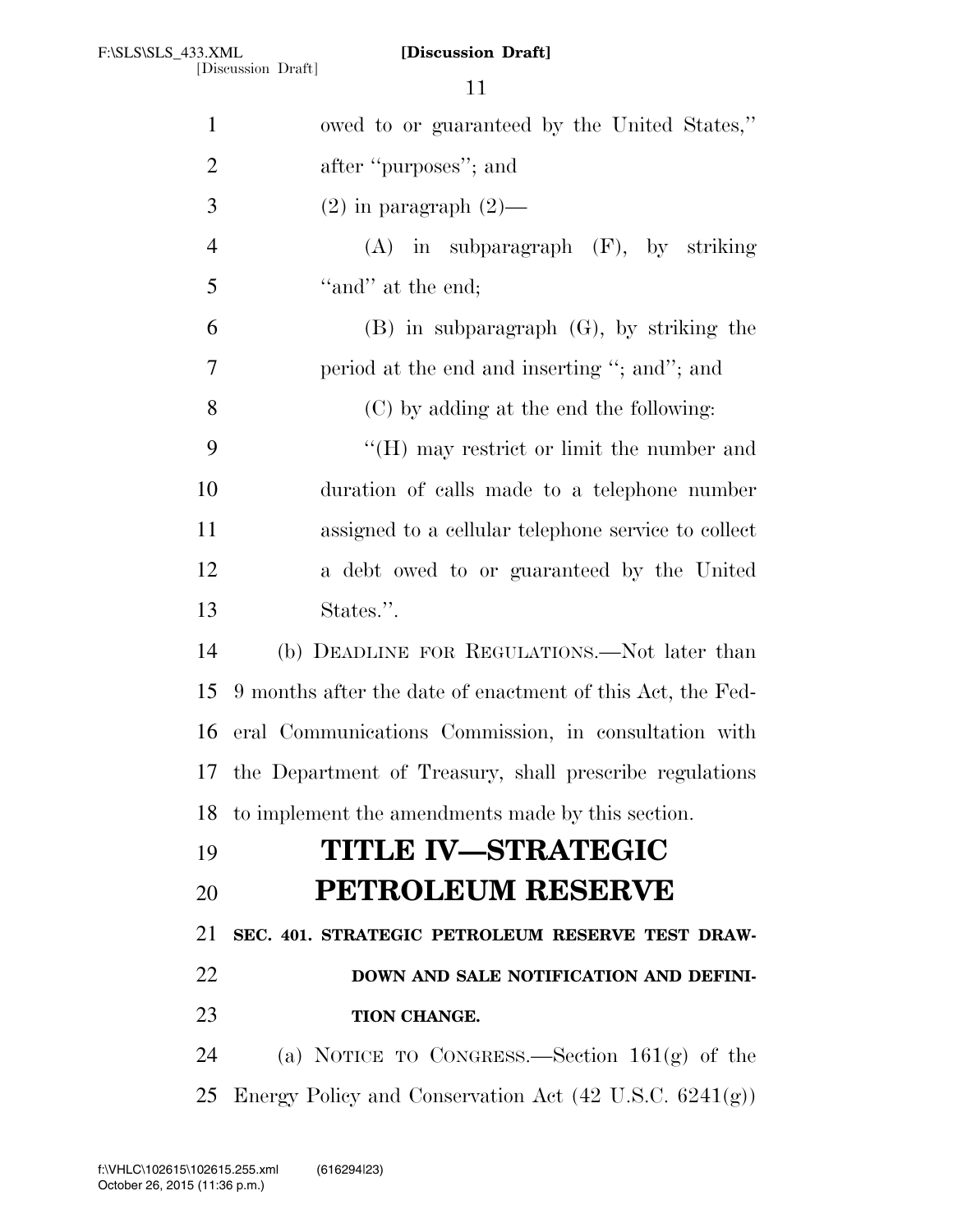[Discussion Draft]

 is amended by striking paragraph (8) and inserting the following:

''(8) NOTICE TO CONGRESS.—

4 "(A) PRIOR NOTICE.—Not less than 14 days before the date on which a test is carried out under this subsection, the Secretary shall notify both Houses of Congress of the test.

8 "(B) EMERGENCY.—The prior notice re- quirement in subparagraph (A) shall not apply if the Secretary determines that an emergency exists which requires a test to be carried out, in which case the Secretary shall notify both Houses of Congress of the test as soon as pos-sible.

- 15 "C) DETAILED DESCRIPTION.—
- 16 '(i) IN GENERAL.—Not later than 180 days after the date on which a test is completed under this subsection, the Sec- retary shall submit to both Houses of Con-gress a detailed description of the test.

21 ''(ii) REPORT.—A detailed description submitted under clause (i) may be included as part of a report made to the President 24 and Congress under section 165.".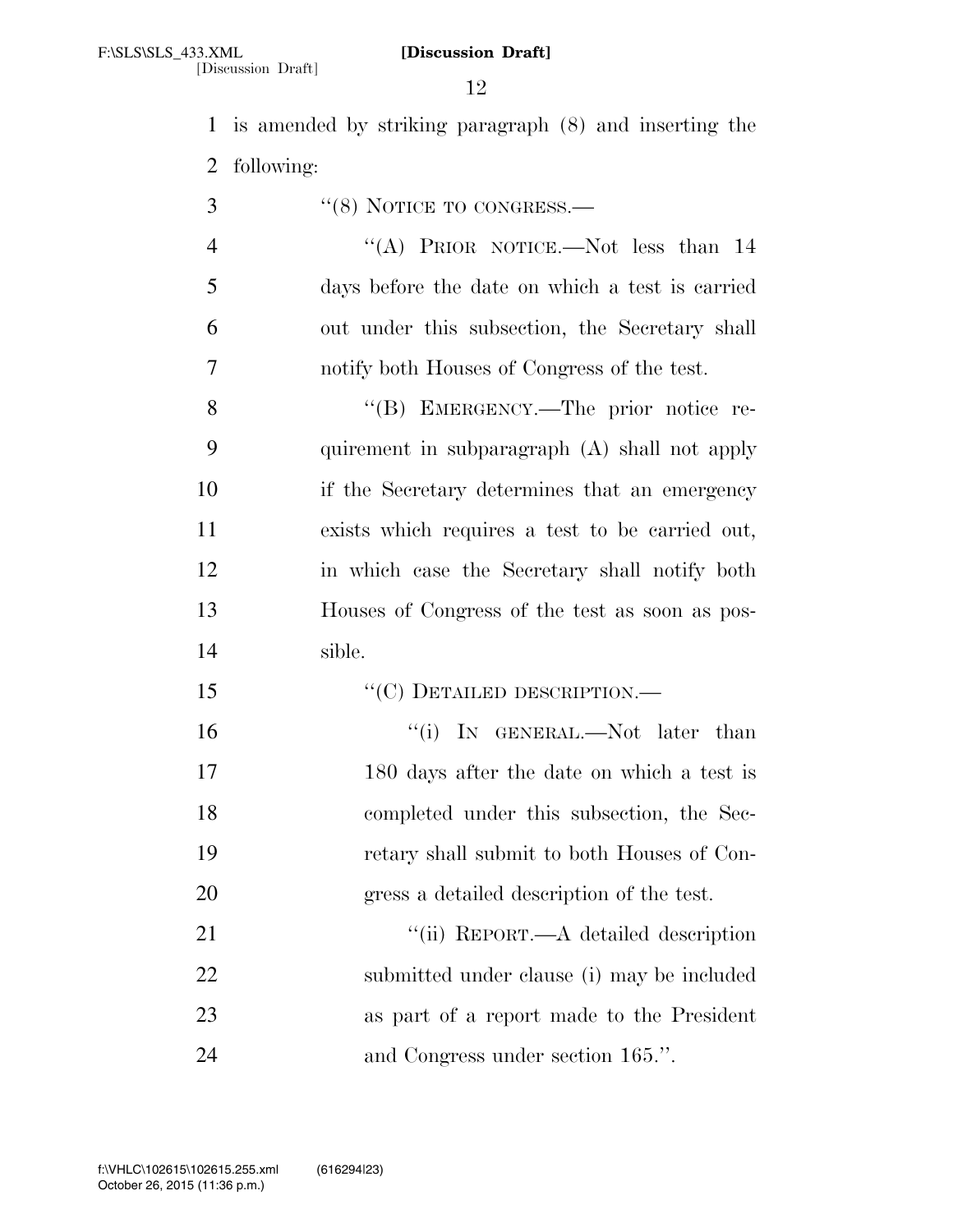(b) DEFINITION CHANGE.—Section 3(8)(C)(iii) of the Energy Policy and Conservation Act (42 U.S.C.  $6202(8)(C)(iii)$  is amended by striking "sabotage or an act of God'' and inserting ''sabotage, an act of terrorism, or an act of God''. **SEC. 402. STRATEGIC PETROLEUM RESERVE MISSION READINESS OPTIMIZATION.**  Not later than 180 days after the date of enactment of this Act, the Secretary shall— (1) complete a long-range strategic review of the Strategic Petroleum Reserve; and (2) develop and submit to Congress a proposed action plan, including a proposed implementation schedule, that— (A) specifies near- and long-term roles of the Strategic Petroleum Reserve relative to the energy and economic security goals and objec-18 tives of the United States; (B) describes whether existing legal au- thorities that govern the policies, configuration, and capabilities of the Strategic Petroleum Re- serve are adequate to ensure that the Strategic Petroleum Reserve can meet the current and future energy and economic security goals and 25 objectives of the United States;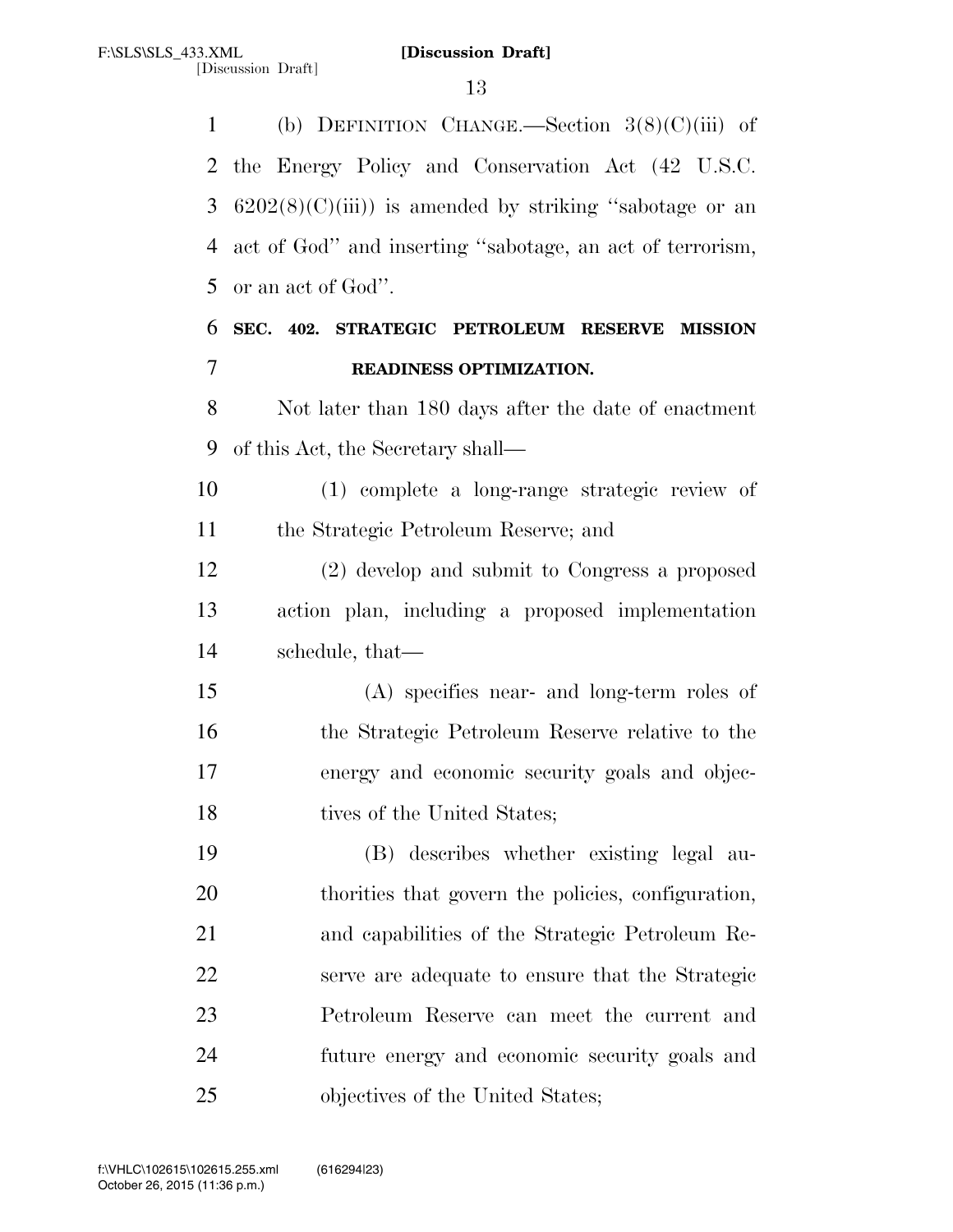| $\mathbf{1}$   | (C) identifies the configuration and per-                  |
|----------------|------------------------------------------------------------|
| $\overline{2}$ | formance capabilities of the Strategic Petro-              |
| 3              | leum Reserve and recommends an action plan                 |
| $\overline{4}$ | to achieve the optimal—                                    |
| 5              | (i) capacity, location, and composition                    |
| 6              | of petroleum products in the Strategic Pe-                 |
| 7              | troleum Reserve; and                                       |
| 8              | (ii) storage and distributional capabili-                  |
| 9              | ties; and                                                  |
| 10             | (D) estimates the resources required to at-                |
| 11             | tain and maintain the long-term sustainability             |
| 12             | and operational effectiveness of the Strategic             |
| 13             | Petroleum Reserve.                                         |
| 14             | SEC. 403. STRATEGIC PETROLEUM RESERVE DRAWDOWN             |
| 15             | AND SALE.                                                  |
| 16             | (a) DRAWDOWN AND SALE.-Notwithstanding sec-                |
| 17             | tion 161 of the Energy Policy and Conservation Act (42)    |
|                | 18 U.S.C. 6241), except as provided in subsection (b), the |
| 19             | Secretary of Energy shall draw down and sell—              |
| 20             | $(1)$ 5,000,000 barrels of crude oil from the              |
| 21             | Strategic Petroleum Reserve during fiscal year             |
| 22             | 2018;                                                      |
| 23             | $(2)$ 5,000,000 barrels of crude oil from the              |
| 24             | Strategic Petroleum Reserve during fiscal year             |
| 25             | 2019;                                                      |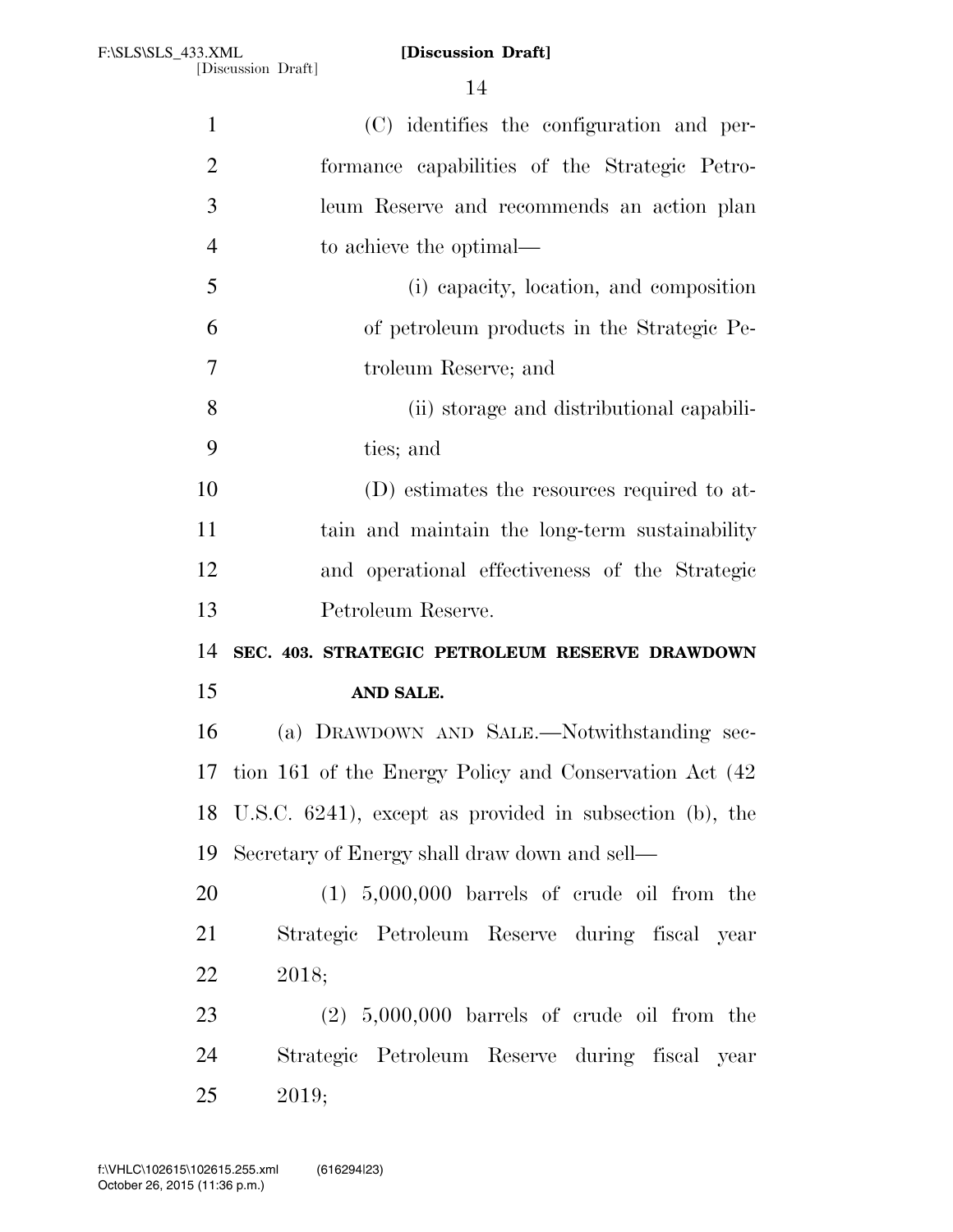(3) 5,000,000 barrels of crude oil from the Strategic Petroleum Reserve during fiscal year 2020;

 (4) 5,000,000 barrels of crude oil from the Strategic Petroleum Reserve during fiscal year 2021;

 (5) 8,000,000 barrels of crude oil from the Strategic Petroleum Reserve during fiscal year 2022;

 (6) 10,000,000 barrels of crude oil from the Strategic Petroleum Reserve during fiscal year 2023;

 (7) 10,000,000 barrels of crude oil from the Strategic Petroleum Reserve during fiscal year 2024; and

 (8) 10,000,000 barrels of crude oil from the Strategic Petroleum Reserve during fiscal year 2025.

 (b) EMERGENCY PROTECTION.—The Secretary shall not draw down and sell crude oil under this section in amounts that would limit the authority to sell petroleum products under section 161(h) of the Energy Policy and Conservation Act (42 U.S.C.6241(h)) in the full amount authorized by that subsection.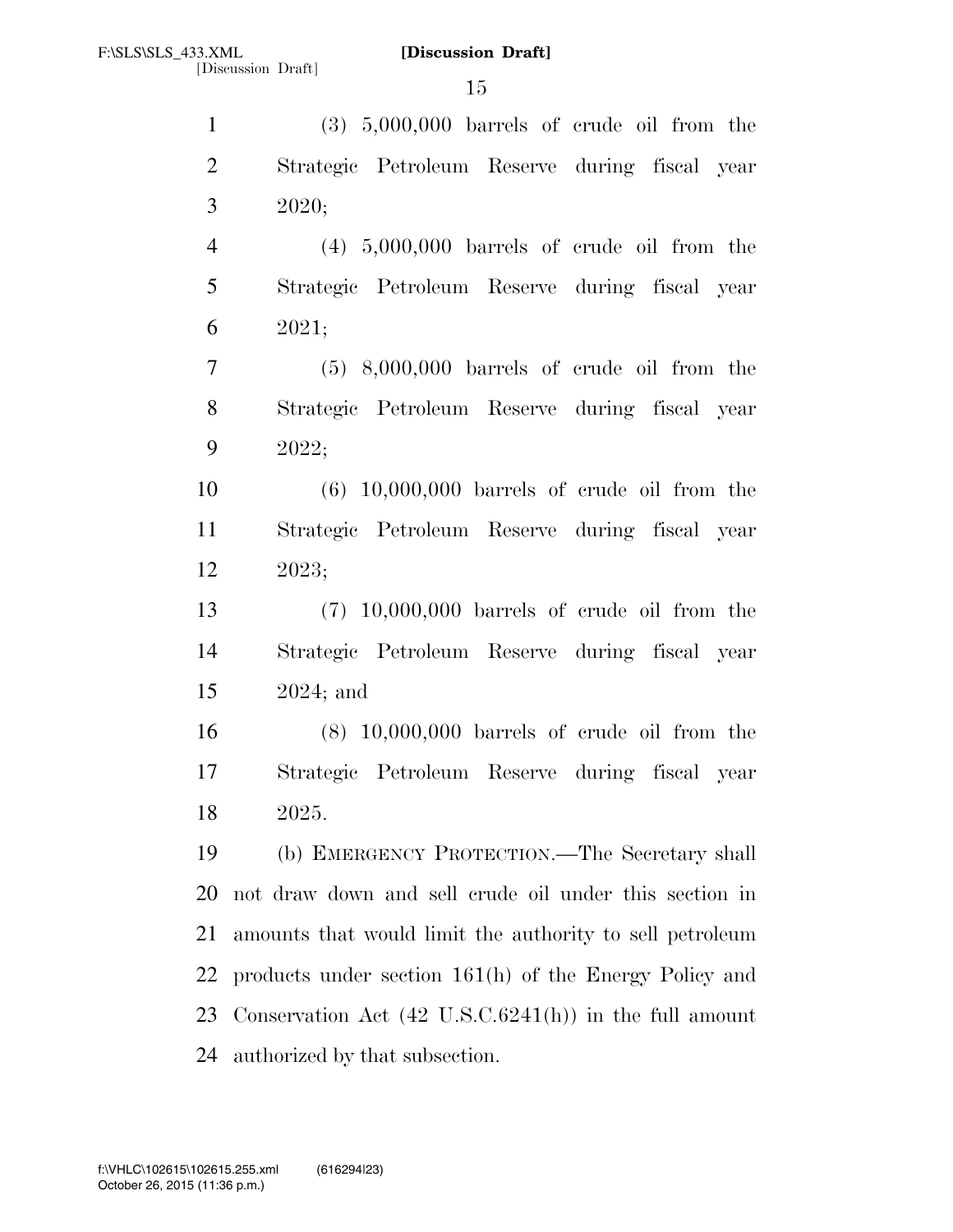(c) PROCEEDS.—Proceeds from a sale under this sec- tion shall be deposited into the general fund of the Treas-ury during the fiscal year in which the sale occurs.

# **SEC. 404. ENERGY SECURITY AND INFRASTRUCTURE MOD-**

**ERNIZATION FUND.** 

 (a) ESTABLISHMENT.—There is hereby established in the Treasury of the United States a fund to be known as the Energy Security and Infrastructure Modernization Fund (referred to in this section as the ''Fund''), con-sisting of—

 (1) collections deposited in the Fund under sub-section (c); and

 (2) amounts otherwise appropriated to the Fund.

 (b) PURPOSE.—The purpose of the Fund is to pro- vide for the construction, maintenance, repair, and re-placement of Strategic Petroleum Reserve facilities.

 (c) COLLECTION AND DEPOSIT OF SALE PROCEEDS IN FUND.—

 (1) DRAWDOWN AND SALE.—Notwithstanding section 161 of the Energy Policy and Conservation Act (42 U.S.C. 6241), to the extent provided in ad- vance in appropriation Acts, the Secretary of Energy shall draw down and sell crude oil from the Stra-tegic Petroleum Reserve in amounts as authorized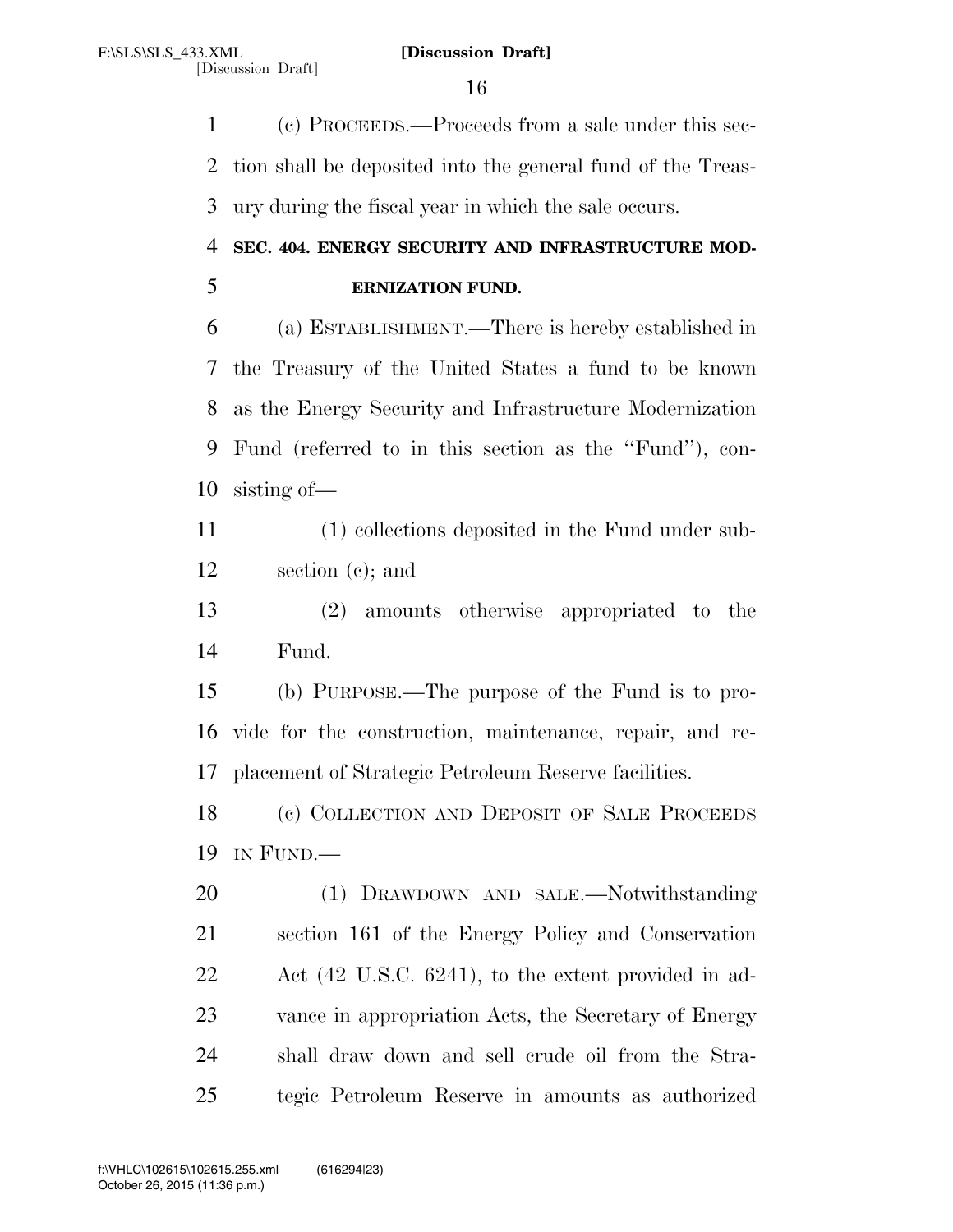under subsection (e), except as provided in para- graph (2). Amounts received for a sale under this paragraph shall be deposited into the Fund during the fiscal year in which the sale occurs. Such amounts shall remain available in the Fund without fiscal year limitation.

 (2) EMERGENCY PROTECTION.—The Secretary shall not draw down and sell crude oil under this subsection in amounts that would limit the authority to sell petroleum products under section 161(h) of the Energy Policy and Conservation Act (42 U.S.C.6241(h)) in the full amount authorized by that subsection.

(d) AUTHORIZED USES OF FUND.—

 (1) IN GENERAL.—Amounts in the Fund may be used for, or may be credited as offsetting collec- tions for amounts used for, carrying out the pro-18 gram described in paragraph  $(2)(B)$ , to the extent provided in advance in appropriation Acts.

 (2) PROGRAM TO MODERNIZE THE STRATEGIC PETROLEUM RESERVE.—

 (A) FINDINGS.—Congress finds the fol-lowing: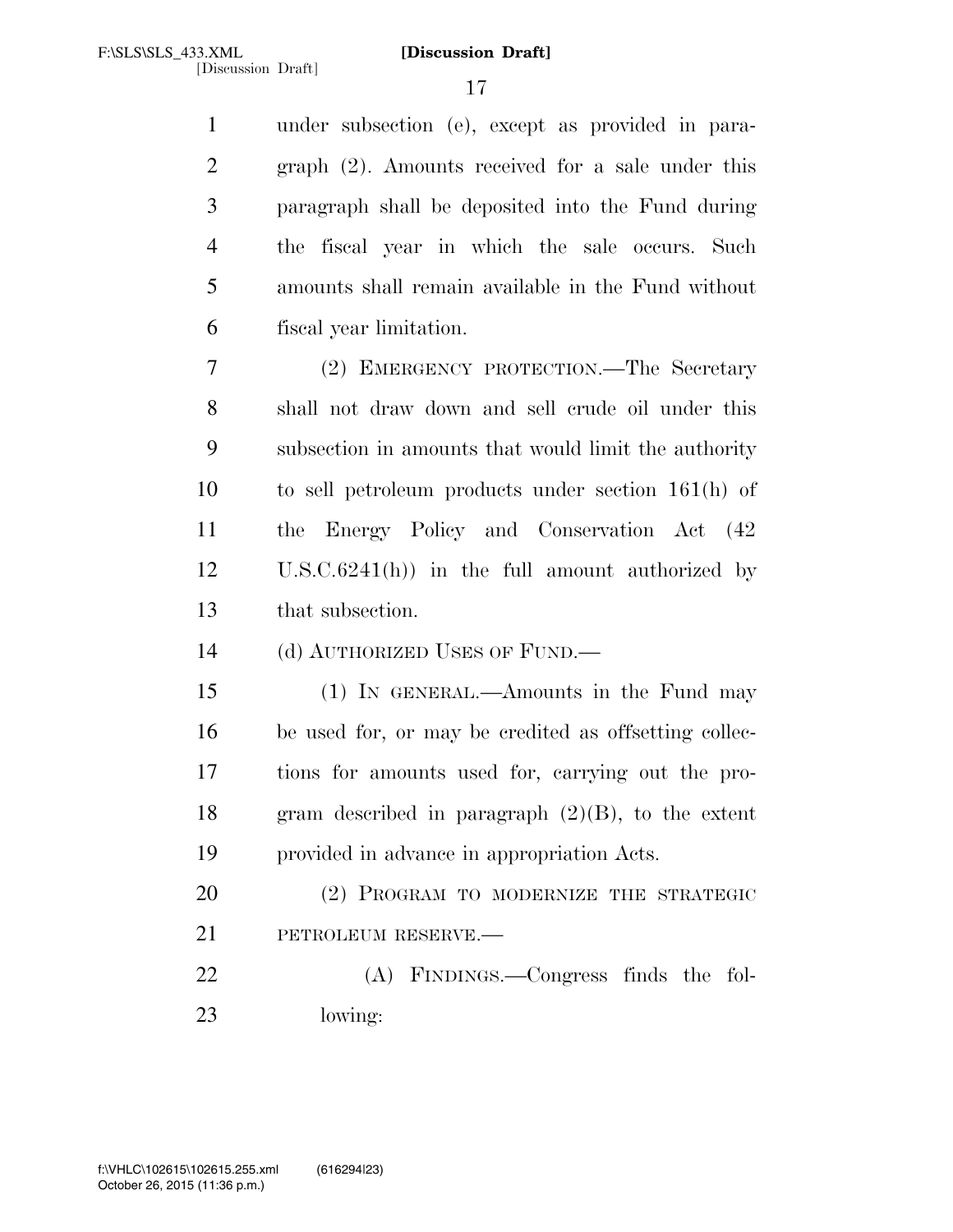(i) The Strategic Petroleum Reserve is one of the Nation's most valuable energy security assets. (ii) The age and condition of the Stra- tegic Petroleum Reserve have diminished its value as a Federal energy security asset. (iii) Global oil markets and the loca- tion and amount of United States oil pro- duction and refining capacity have dra- matically changed in the 40 years since the establishment of the Strategic Petroleum Reserve. (iv) Maximizing the energy security value of the Strategic Petroleum Reserve requires a modernized infrastructure that meets the drawdown and distribution needs of changed domestic and international oil and refining market conditions. (B) PROGRAM.—The Secretary of Energy shall establish a Strategic Petroleum Reserve modernization program to protect the United States economy from the impacts of emergency product supply disruptions. The program may include—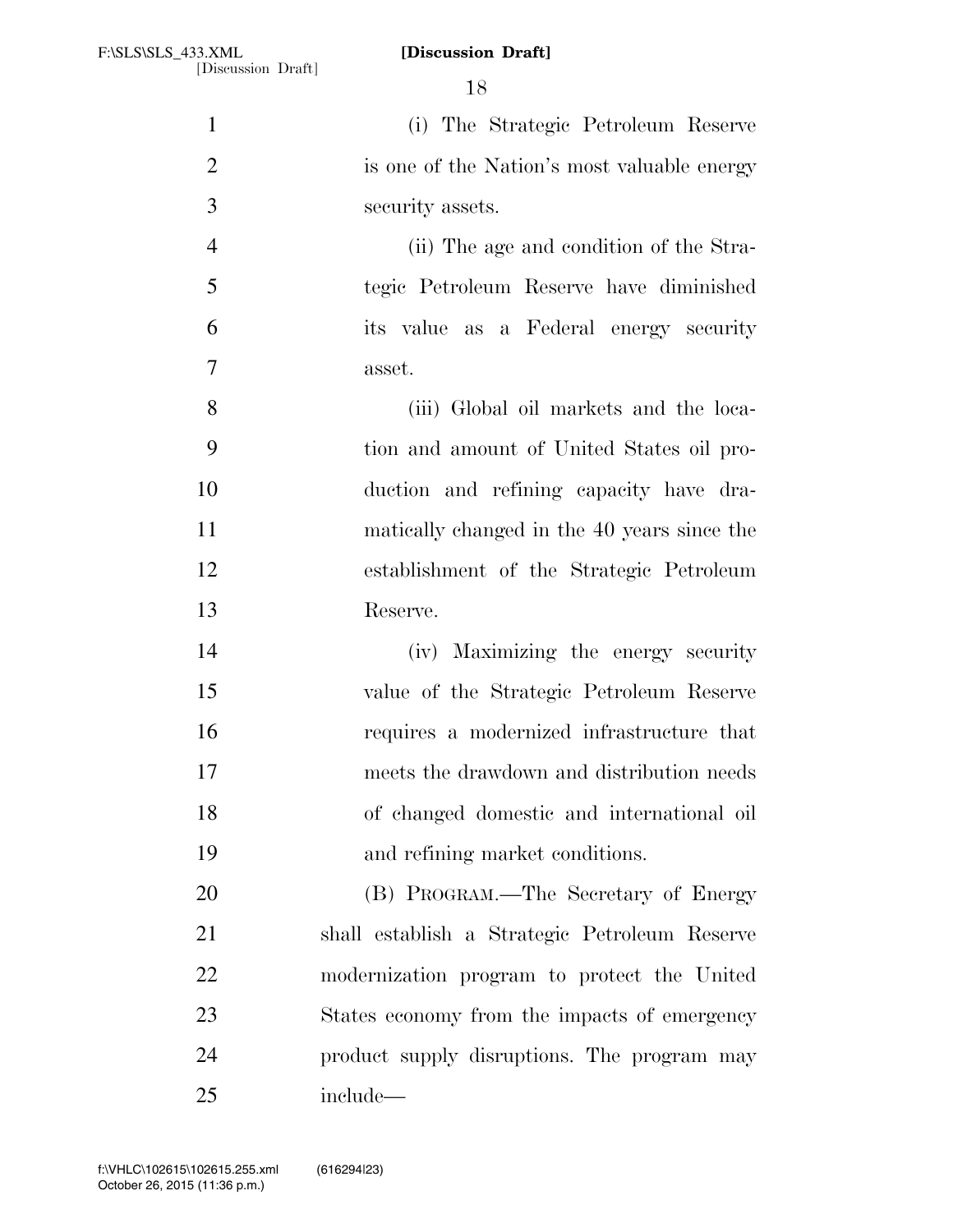(i) operational improvements to ex-2 tend the useful life of surface and sub- surface infrastructure; (ii) maintenance of cavern storage in- tegrity; and (iii) addition of infrastructure and fa- cilities to optimize the drawdown and in- cremental distribution capacity of the Stra- tegic Petroleum Reserve. (e) AUTHORIZATION OF APPROPRIATIONS.—There are authorized to be appropriated (and drawdowns and sales under subsection (c) in an equal amount are author-13 ized) for carrying out subsection  $(d)(2)(B)$ , \$2,000,000,000 for the period encompassing fiscal years 2017 through 2020. (f) TRANSMISSION OF DEPARTMENT BUDGET RE- QUESTS.—The Secretary of Energy shall prepare and sub- mit in the Department's annual budget request to Con- gress— (1) an itemization of the amounts of funds nec- essary to carry out subsection (d); and (2) a designation of any activities thereunder for which a multiyear budget authority would be ap-propriate.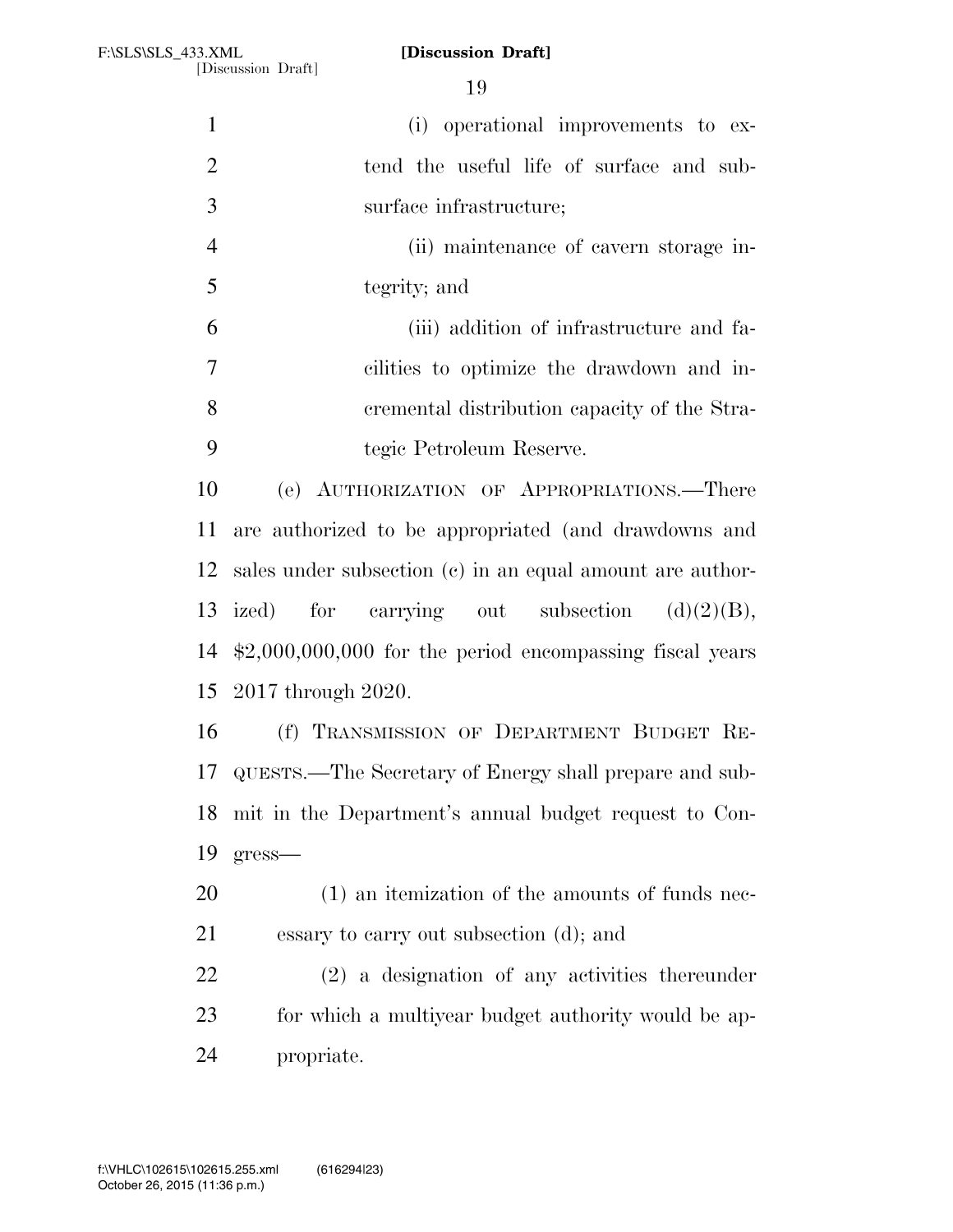(g) SUNSET.—The authority of the Secretary to draw down and sell crude oil from the Strategic Petroleum Re- serve under this section shall expire at the end of fiscal year 2020. **TITLE V—PENSIONS SEC. 501. SINGLE EMPLOYER PLAN ANNUAL PREMIUM RATES.**  (a) FLAT-RATE PREMIUM.— 9 (1) IN GENERAL.—Section  $4006(a)(3)(A)(i)$  of the Employee Retirement Income Security Act of 11 1974 (29 U.S.C. 1306(a)(3)(A)(i)) is amended by striking ''and'' at the end of subclause (IV), by striking the period at the end of subclause (V) and inserting a semicolon, and by inserting after sub- clause (V) the following: ''(VI) for plan years beginning after December 31, 2016, and before 18 January 1, 2018, \$68; 19 ''(VII) for plan years beginning 20 after December 31, 2017, and before January 1, 2019, \$73; and 22 ''(VIII) for plan years beginning after December 31, 2018, \$78.''.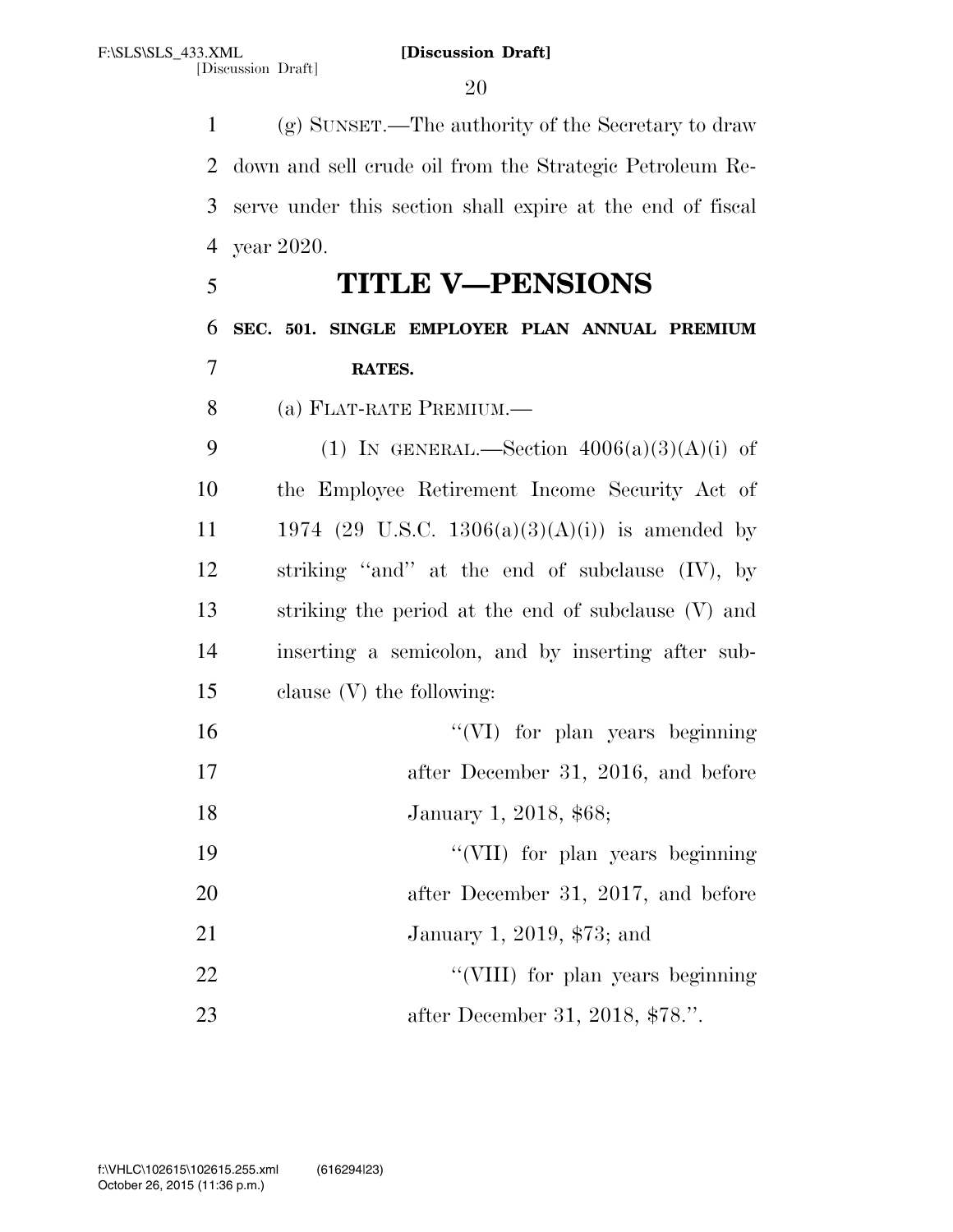| $\mathbf{1}$   | (2) PREMIUM RATES AFTER 2019.—Section                     |
|----------------|-----------------------------------------------------------|
| $\overline{2}$ | $4006(a)(3)(G)$ of such Act $(29 \text{ U.S.C.})$         |
| 3              | $1306(a)(3)(G)$ is amended—                               |
| $\overline{4}$ | $(A)$ in the matter preceding clause (i), by              |
| 5              | striking "2016" and inserting "2019"; and                 |
| 6              | (B) in clause (i)(II) by striking "2014"                  |
| 7              | and inserting "2017".                                     |
| 8              | (b) VARIABLE-RATE PREMIUM INCREASES.—                     |
| 9              | (1) IN GENERAL.—Section $4006(a)(8)(C)$ of                |
| 10             | such Act $(29 \text{ U.S.C. } 1306(a)(8)(C))$ is amended— |
| 11             | $(A)$ in the subparagraph heading, by strik-              |
| 12             | ing "increase in 2014 and 2015" and inserting             |
| 13             | "increases";                                              |
| 14             | $(B)$ in clause (ii), by striking "and" at the            |
| 15             | end;                                                      |
| 16             | (C) in clause (iii), by striking the period at            |
| 17             | the end and inserting a semicolon; and                    |
| 18             | (D) by adding at the end the following:                   |
| 19             | $f'(iv)$ in the case of plan years begin-                 |
| 20             | ning in calendar year 2017, by \$2;                       |
| 21             | $f'(v)$ in the case of plan years begin-                  |
| 22             | ning in calendar year 2018, by $$3$ ; and                 |
| 23             | "(vi) in the case of plan years begin-                    |
| 24             | ning in calendar year 2019, by $$3$ .".                   |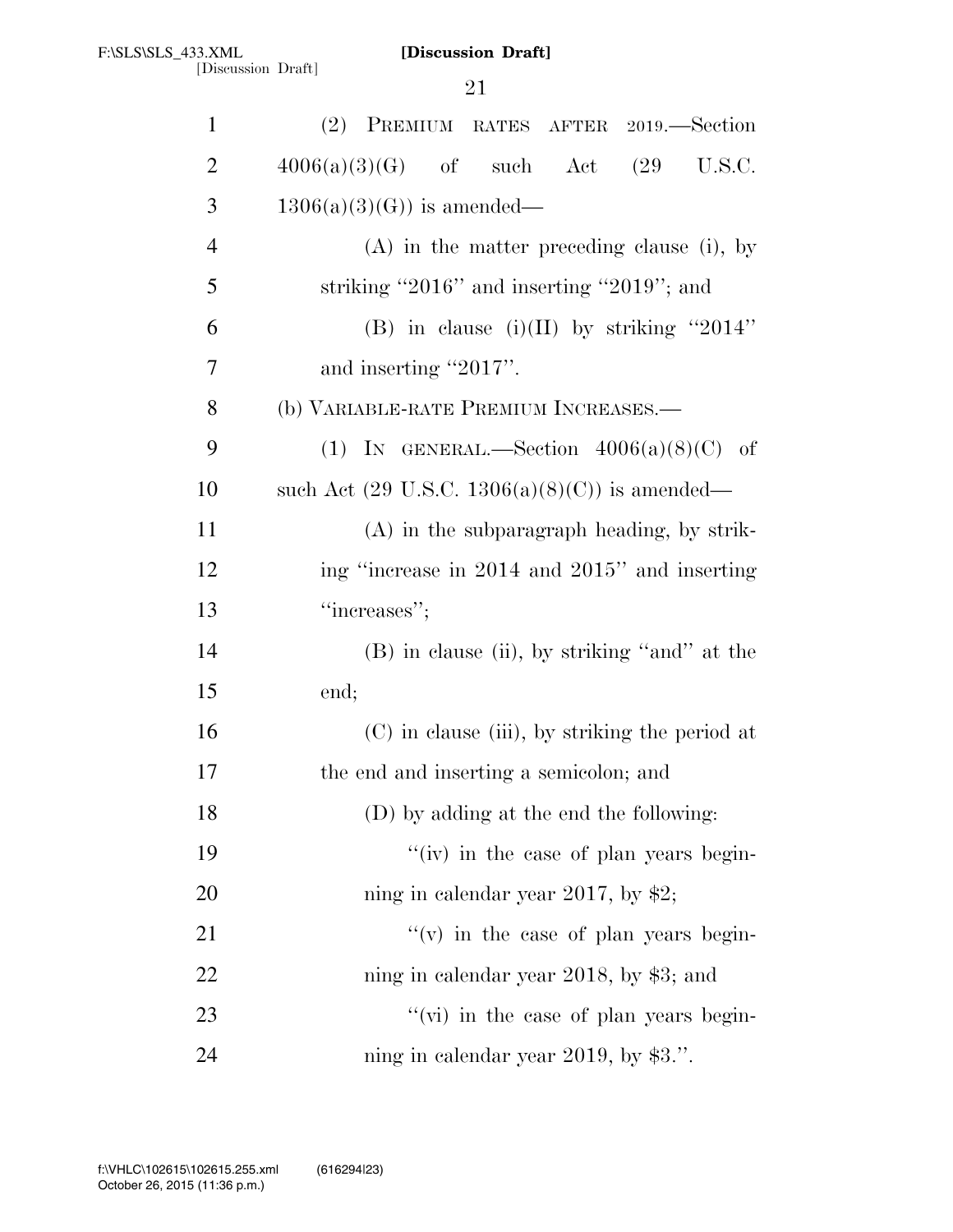| $\mathbf{1}$   | CONFORMING AMENDMENTS.—Section<br>(2)                         |
|----------------|---------------------------------------------------------------|
| $\overline{2}$ | $4006(a)(8)$ of such Act $(29 \text{ U.S.C. } 1306(a)(8))$ is |
| 3              | amended—                                                      |
| $\overline{4}$ | $(A)$ in subparagraph $(A)$ —                                 |
| 5              |                                                               |
|                | (i) in clause (iii), by striking "and" at                     |
| 6              | the end;                                                      |
| 7              | (ii) in clause (iv), by striking the pe-                      |
| 8              | riod at the end and inserting a semicolon;                    |
| 9              | and                                                           |
| 10             | (iii) by adding at the end the fol-                           |
| 11             | lowing:                                                       |
| 12             | $f'(v)$ for plan years beginning after                        |
| 13             | calendar year 2017, the amount in effect                      |
| 14             | for plan years beginning in 2017 (deter-                      |
| 15             | mined after application of subparagraph                       |
| 16             | (C));                                                         |
| 17             | "(vi) for plan years beginning after                          |
| 18             | calendar year 2018, the amount in effect                      |
| 19             | for plan years beginning in 2018 (deter-                      |
| 20             | mined after application of subparagraph                       |
| 21             | $(C)$ ; and                                                   |
| 22             | "(vii) for plan years beginning after                         |
| 23             | calendar year 2019, the amount in effect                      |
| 24             | for plan years beginning in 2019 (deter-                      |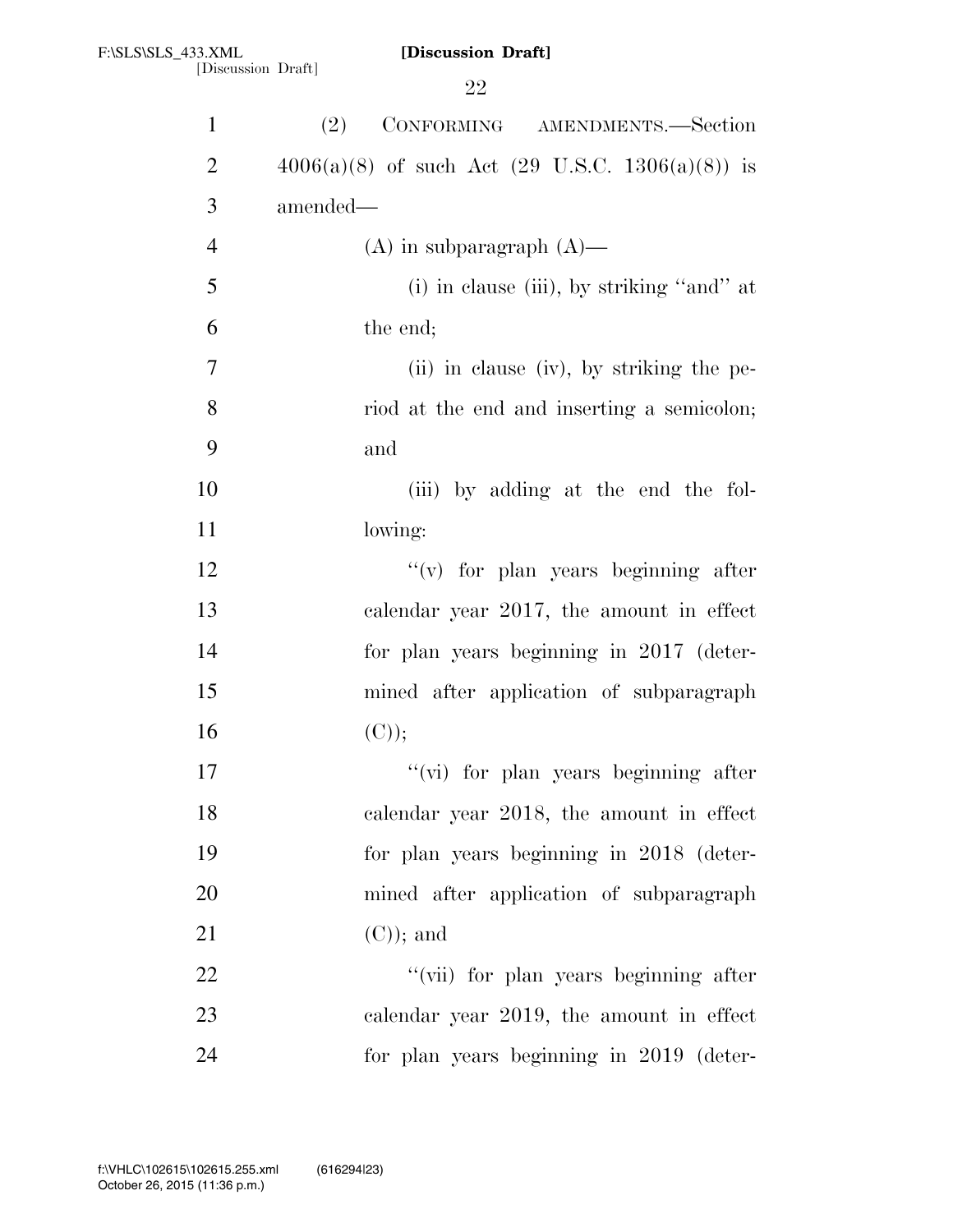[Discussion Draft]

| $\mathbf{1}$   | mined after application of subparagraph                    |
|----------------|------------------------------------------------------------|
| $\overline{2}$ | $(C)$ .''; and                                             |
| 3              | $(B)$ in subparagraph $(D)$ —                              |
| $\overline{4}$ | (i) in clause (iii), by striking "and" at                  |
| 5              | the end;                                                   |
| 6              | (ii) in clause (iv), by striking the pe-                   |
| 7              | riod at the end and inserting a semicolon;                 |
| 8              | and                                                        |
| 9              | (iii) by adding at the end the fol-                        |
| 10             | lowing:                                                    |
| 11             | "(v) 2015, in the case of plan years                       |
| 12             | beginning after calendar year 2017;                        |
| 13             | "(vi) $2016$ , in the case of plan years                   |
| 14             | beginning after calendar year 2018; and                    |
| 15             | "(vii) $2017$ , in the case of plan years                  |
| 16             | beginning after calendar year 2019.".                      |
| 17             | EFFECTIVE DATE.— The amendments<br>(3)                     |
| 18             | made by this section shall apply to plan years begin-      |
| 19             | ning after December 31, 2016.                              |
| 20             | SEC. 502. PENSION PAYMENT ACCELERATION.                    |
| 21             | Notwithstanding section $4007(a)$ of the Employee          |
| 22             | Retirement Income Security Act of 1974 (29 U.S.C.          |
| 23             | $1307(a)$ and section 4007.11 of title 29, Code of Federal |
| 24             | Regulations, for plan years commencing after December      |
| 25             | $31, 2024,$ and before January 1, 2026, the premium due    |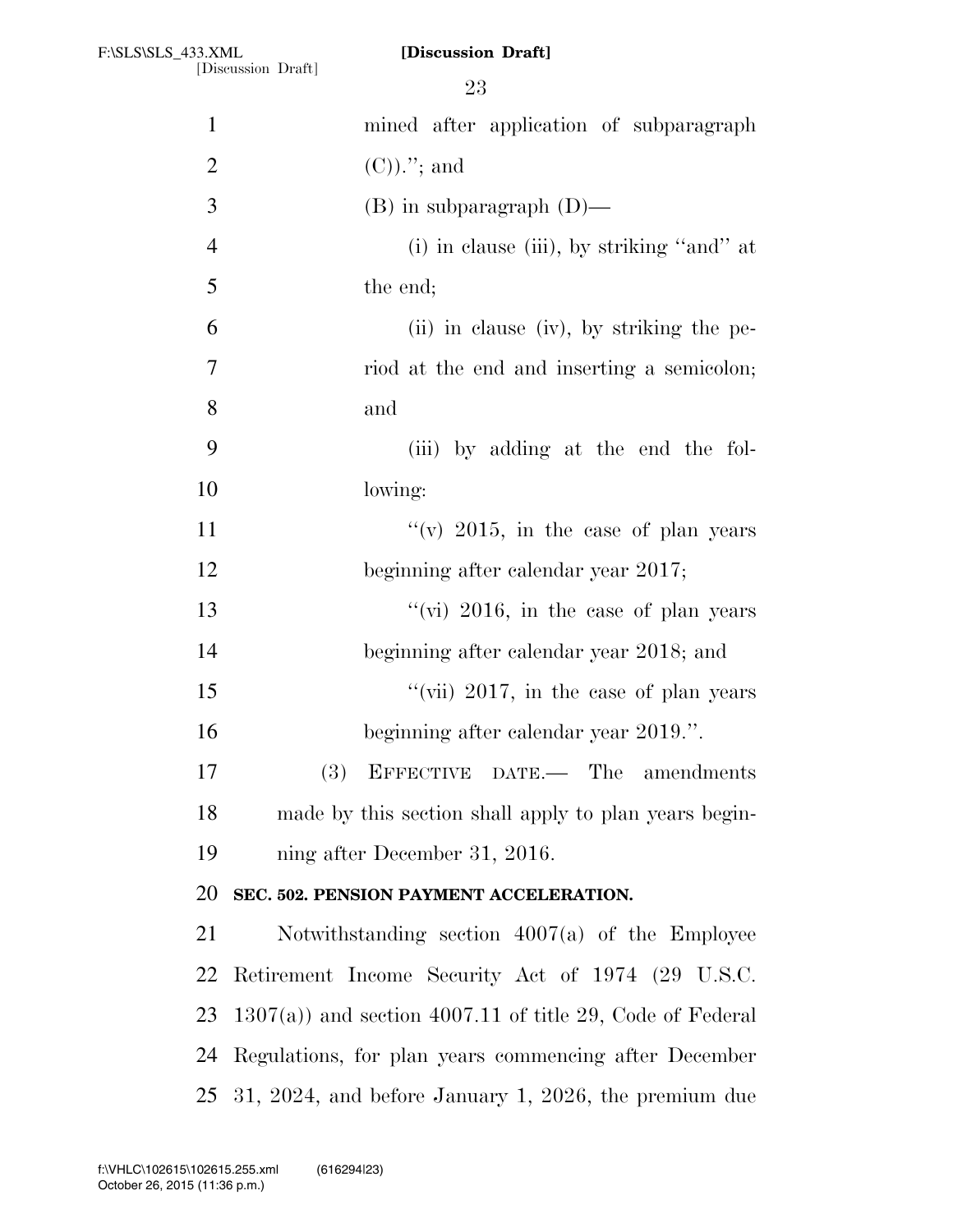[Discussion Draft]

 date for such plan years shall be the fifteenth day of the ninth calendar month that begins on or after the first day of the premium payment year.

# **SEC. 503. MORTALITY TABLES.**

 (a) CREDIBILITY.—For purposes of subclause (I) of 6 section  $430(h)(3)(C)(iii)$  of the Internal Revenue Code of 7 1986 and subclause (I) of section  $303(h)(3)(C)(iii)$  of the Employee Retirement Income Security Act of 1974, the determination of whether plans have credible information shall be made in accordance with established actuarial credibility theory, which—

- (1) is materially different from rules under such section of such Code, including Revenue Procedure 2007-37, that are in effect on the date of the enact-ment of this Act, and
- (2) permits the use of tables that reflect adjust- ments to the tables described in subparagraphs (A) 18 and (B) of section  $430(h)(3)$  of such Code, and sub-19 paragraphs (A) and (B) of section  $303(h)(3)$  of such Act, if such adjustments are based on the experience described in subclause (II) of section  $22 \qquad \qquad 430(h)(3)(C)(iii)$  of such Code and in subclause (II) 23 of section  $303(h)(3)(C)(iii)$  of such Act.
- (b) EFFECTIVE DATE.—This section shall apply to plan years beginning after December 31, 2015.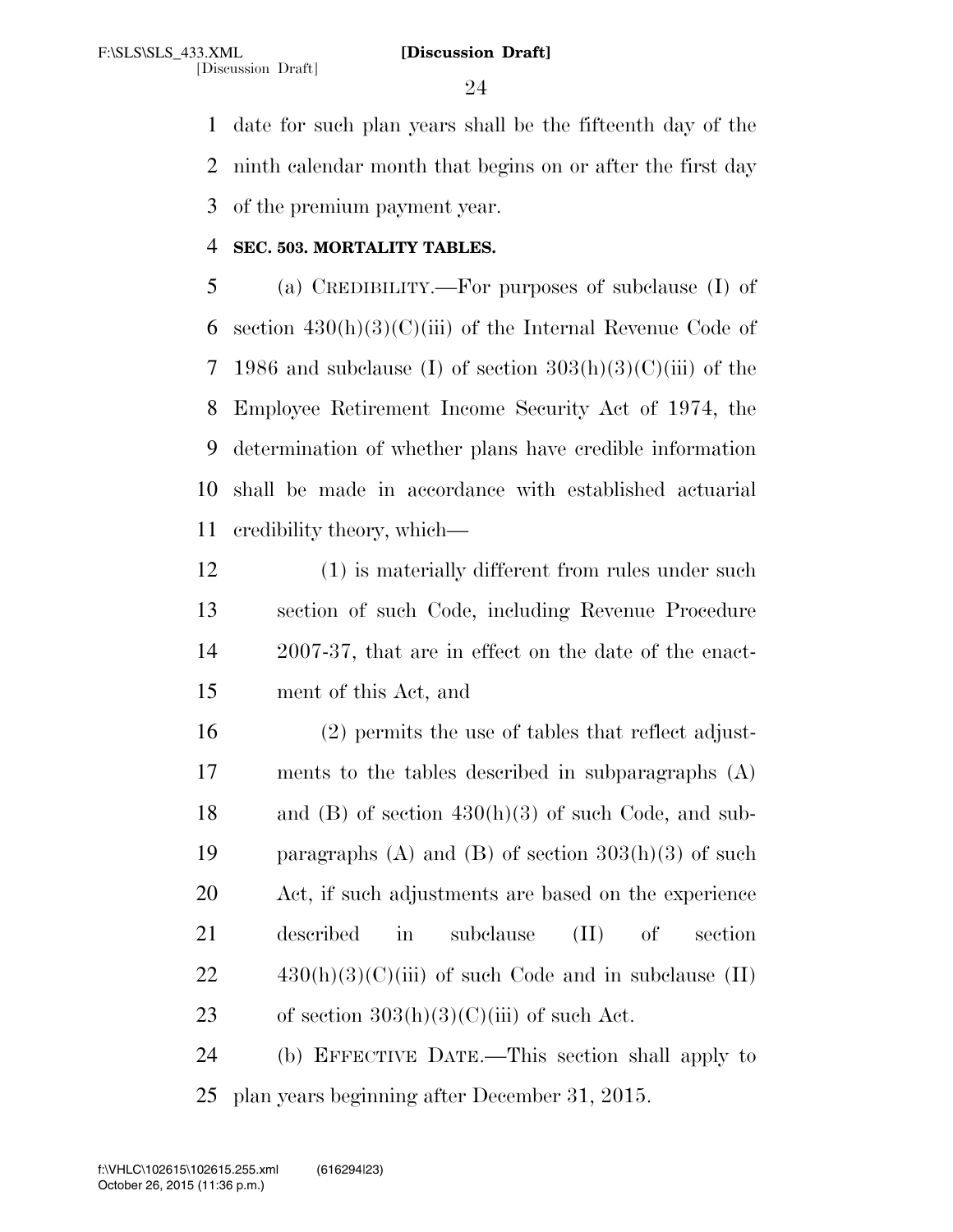25

[Discussion Draft]

 **SEC. 504. EXTENSION OF CURRENT FUNDING STABILIZA- TION PERCENTAGES TO 2018 AND 2019.**  (a) FUNDING STABILIZATION UNDER THE INTERNAL REVENUE CODE OF 1986.—The table in subclause (II) 5 of section  $430(h)(2)(C)(iv)$  of the Internal Revenue Code of 1986 is amended to read as follows:

| "If the calendar year is:     | percentage is: | The applicable minimum The applicable maximum<br>percentage is: |
|-------------------------------|----------------|-----------------------------------------------------------------|
| 2016, 2017, 2018, or<br>2019. |                |                                                                 |
|                               |                |                                                                 |
|                               |                |                                                                 |
|                               |                |                                                                 |
|                               |                |                                                                 |

7 (b) FUNDING STABILIZATION UNDER EMPLOYEE 8 RETIREMENT INCOME SECURITY ACT OF 1974.—

9 (1) IN GENERAL.—The table in subclause (II) 10 of section  $303(h)(2)(C)(iv)$  of the Employee Retire-11 ment Income Security Act of 1974 (29 U.S.C.  $12 \qquad 1083(h)(2)(C)(iv)$  is amended to read as follows:

| "If the calendar year is:     | percentage is: | The applicable minimum The applicable maximum<br>percentage is: |
|-------------------------------|----------------|-----------------------------------------------------------------|
| 2016, 2017, 2018, or<br>2019. |                |                                                                 |
|                               |                |                                                                 |
|                               |                |                                                                 |
|                               |                |                                                                 |
|                               |                |                                                                 |

13 (2) CONFORMING AMENDMENTS.—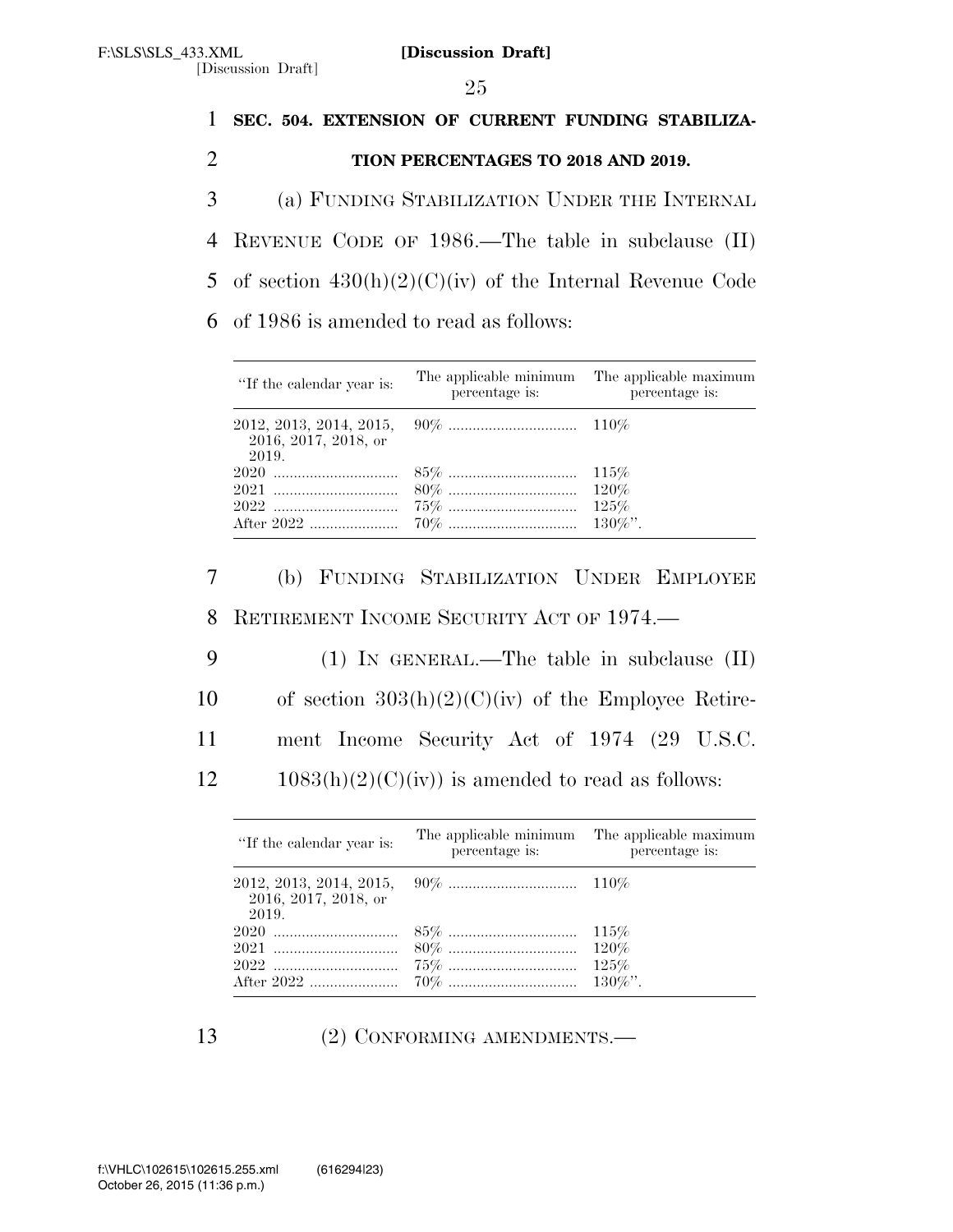| $\mathbf{1}$   | (A) IN GENERAL.—Section $101(f)(2)(D)$ of                     |
|----------------|---------------------------------------------------------------|
| $\overline{2}$ | such Act $(29 \text{ U.S.C. } 1021(f)(2)(D))$ is amend-       |
| 3              | $ed$ —                                                        |
| $\overline{4}$ | (i) in clause (i) by striking "and the                        |
| 5              | Highway and Transportation Funding Act                        |
| 6              | of 2014" both places it appears and insert-                   |
| $\overline{7}$ | ing ", the Highway and Transportation                         |
| 8              | Funding Act of 2014, and the Bipartisan                       |
| 9              | Budget Act of 2015", and                                      |
| 10             | (ii) in clause (ii) by striking " $2020$ "                    |
| 11             | and inserting "2022".                                         |
| 12             | STATEMENTS.—The Secretary<br>(B)<br>- of                      |
| 13             | Labor shall modify the statements required                    |
| 14             | subclauses (I) and (II) of section<br>under                   |
| 15             | $101(f)(2)(D)(i)$ of such Act to conform to the               |
| 16             | amendments made by this section.                              |
| 17             | (c) EFFECTIVE DATE.—The amendments made by                    |
|                | 18 this section shall apply with respect to plan years begin- |
| 19             | ning after December 31, 2015.                                 |
| 20             | <b>TITLE VI—HEALTH CARE</b>                                   |
| 21             | SEC. 601. MAINTAINING 2016 MEDICARE PART B PREMIUM            |
| 22             | AND DEDUCTIBLE LEVELS CONSISTENT WITH                         |
| 23             | <b>ACTUARIALLY FAIR RATES.</b>                                |
| 24             | (a) 2016 PREMIUM AND DEDUCTIBLE AND REPAY-                    |
| 25             | MENT THROUGH FUTURE PREMIUMS.—Section 1839(a)                 |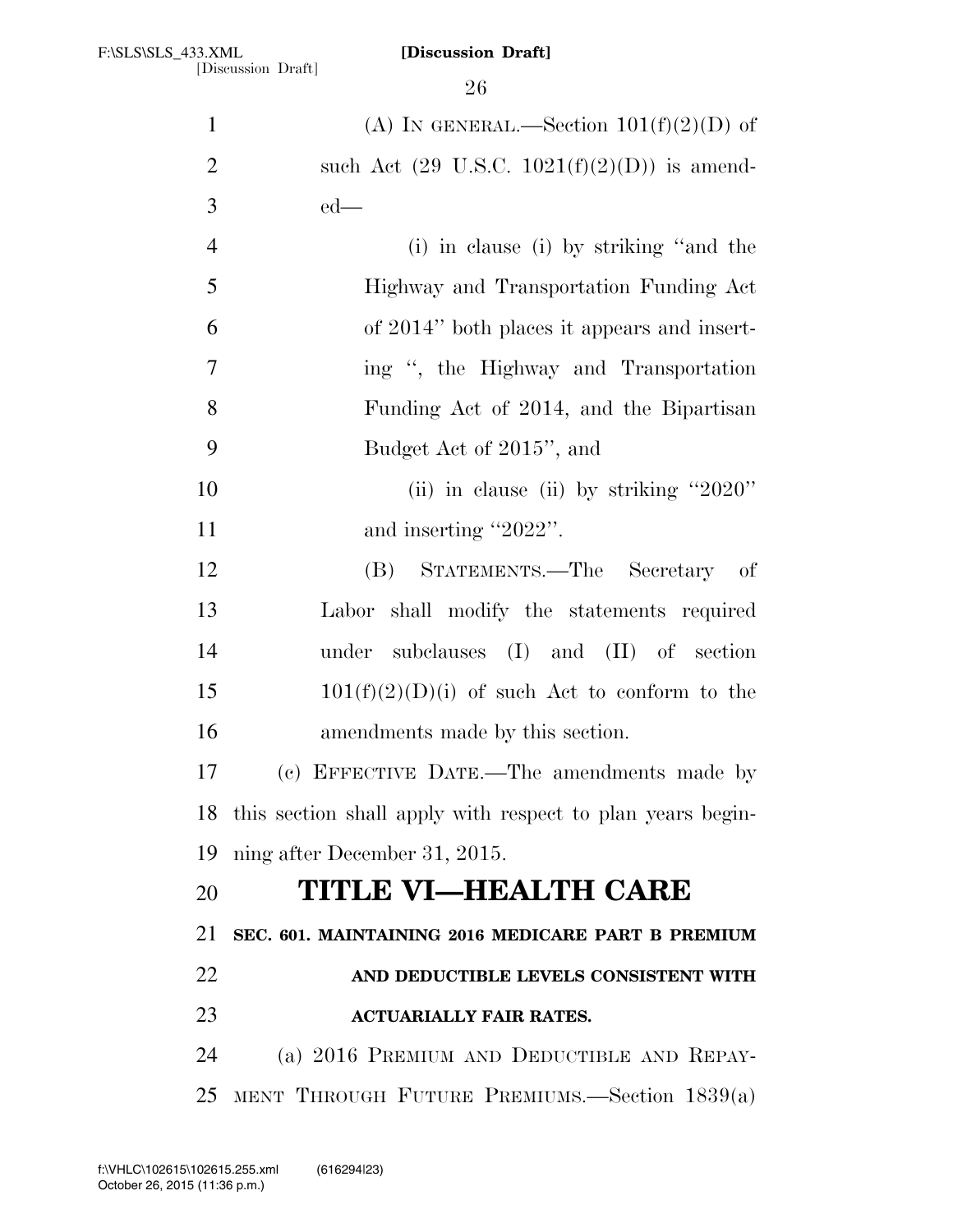of the Social Security Act (42 U.S.C. 1395r(a)) is amend-ed—

 (1) in the second sentence of paragraph (1), by striking ''Such'' and inserting ''Subject to para-5 graphs  $(5)$  and  $(6)$ , such''; and

(2) by adding at the end the following:

 "(5)(A) In applying this part (including subsection (i) and section 1833(b)), the monthly actuarial rate for enrollees age 65 and over for 2016 shall be determined as if subsection (f) did not apply.

 ''(B) Subsection (f) shall continue to be applied to 12 paragraph  $(6)(A)$  (during a repayment month, as de- scribed in paragraph (6)(B)) and without regard to the application of subparagraph (A).

 $\cdot$  (6)(A) With respect to a repayment month (as de- scribed in subparagraph (B)), the monthly premium other- wise established under paragraph (3) shall be increased by, subject to subparagraph (D), \$3.

 ''(B) For purposes of this paragraph, a repayment month is a month during a year, beginning with 2016, for which a balance due amount is computed under sub-paragraph (C) as greater than zero.

 ''(C) For purposes of this paragraph, the balance due amount computed under this subparagraph, with respect to a month, is the amount estimated by the Chief Actuary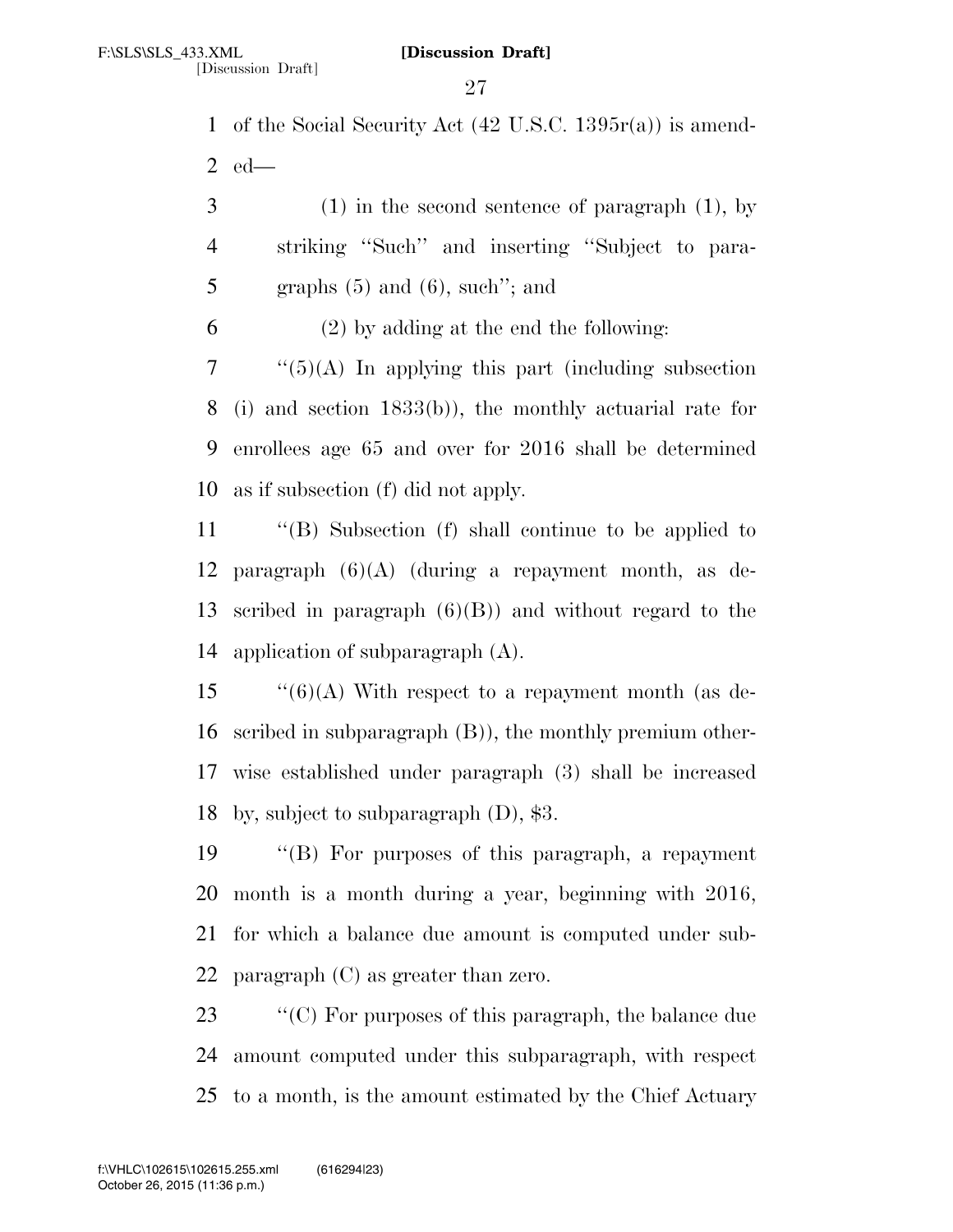of the Centers for Medicare & Medicaid Services to be equal to—

3 ''(i) the amount transferred under section 4  $1844(d)(1)$ ; plus

 ''(ii) the amount that is equal to the aggregate reduction, for all individuals enrolled under this part, in the income related monthly adjustment amount as a result of the application of paragraph  $(5)$ ; minus

10 ''(iii) the amounts payable under this part as a result of the application of this paragraph for pre-ceding months.

 ''(D) If the balance due amount computed under sub- paragraph (C), without regard to this subparagraph, for December of a year would be less than zero, the Chief Actuary of the Centers for Medicare & Medicaid Services shall estimate, and the Secretary shall apply, a reduction to the dollar amount increase applied under subparagraph (A) for each month during such year in a manner such that the balance due amount for January of the subse-quent year is equal to zero.''.

 (b) TRANSITIONAL GOVERNMENT CONTRIBUTION.— Section 1844 of the Social Security Act (42 U.S.C. 1395w) is amended—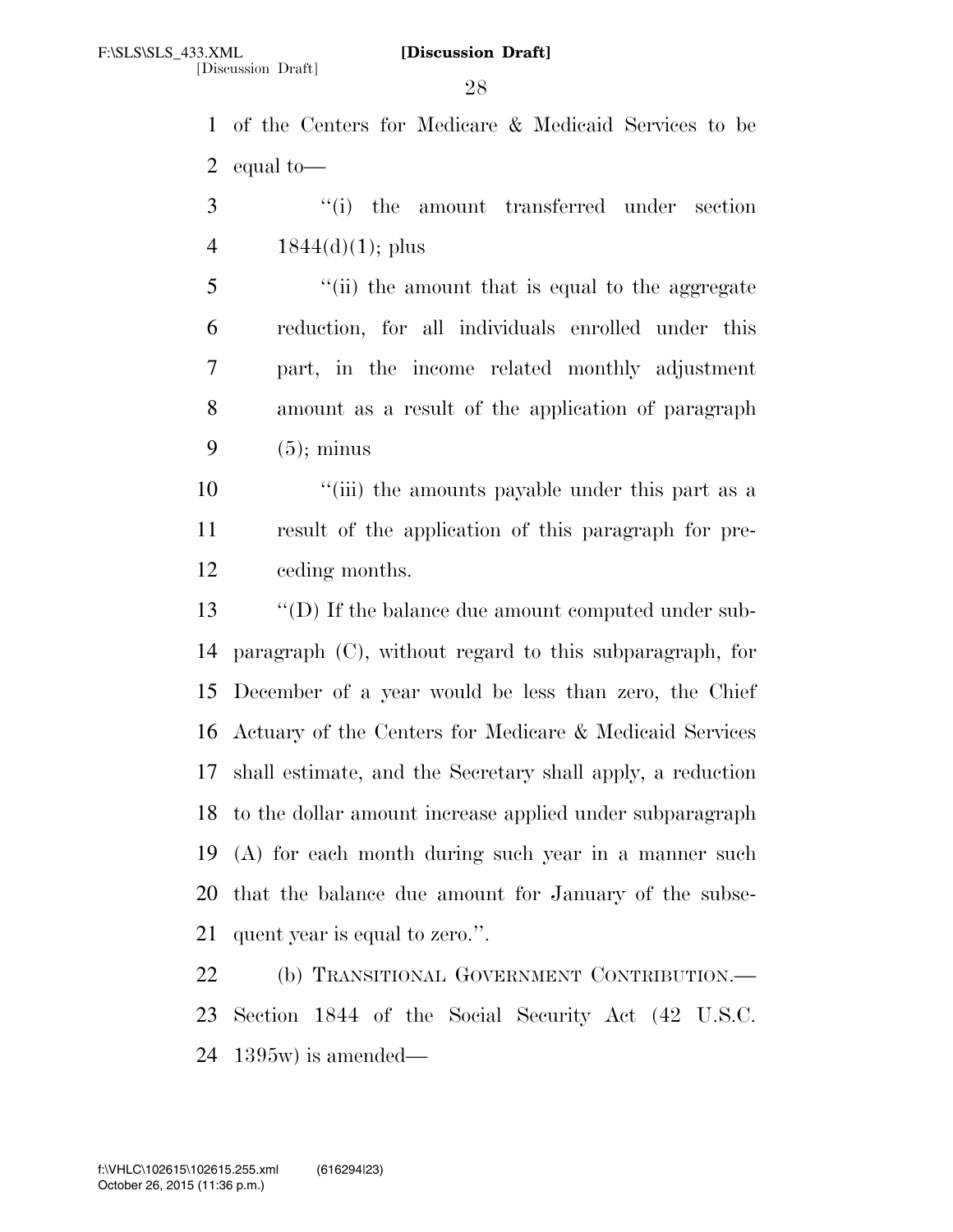(1) in subsection (a), by adding at the end the following:

 ''In applying paragraph (1), the amounts transferred under subsection (d)(1) with respect to enrollees described in subparagraphs (A) and (B) of such subsection shall be treated as premiums payable and deposited in the Trust Fund under subparagraphs (A) and (B), respectively, of 8 paragraph  $(1)$ ."; and

(2) by adding at the end the following:

 $\frac{10}{10}$  (d)(1) For 2016, there shall be transferred from the General Fund to the Trust Fund an amount, as estimated by the Chief Actuary of the Centers for Medicare & Med- icaid Services, equal to the reduction in aggregate pre- miums payable under this part for a month in such year (excluding any changes in amounts collected under section 1839(i)) that is attributable to the application of section 17 1839(a)(5)(A) with respect to  $-$ 

''(A) enrollees age 65 and over; and

''(B) enrollees under age 65.

 Such amounts shall be transferred from time to time as appropriate.

 ''(2) Premium increases affected under section 23  $1839(a)(6)$  shall not be taken into account in applying subsection (a).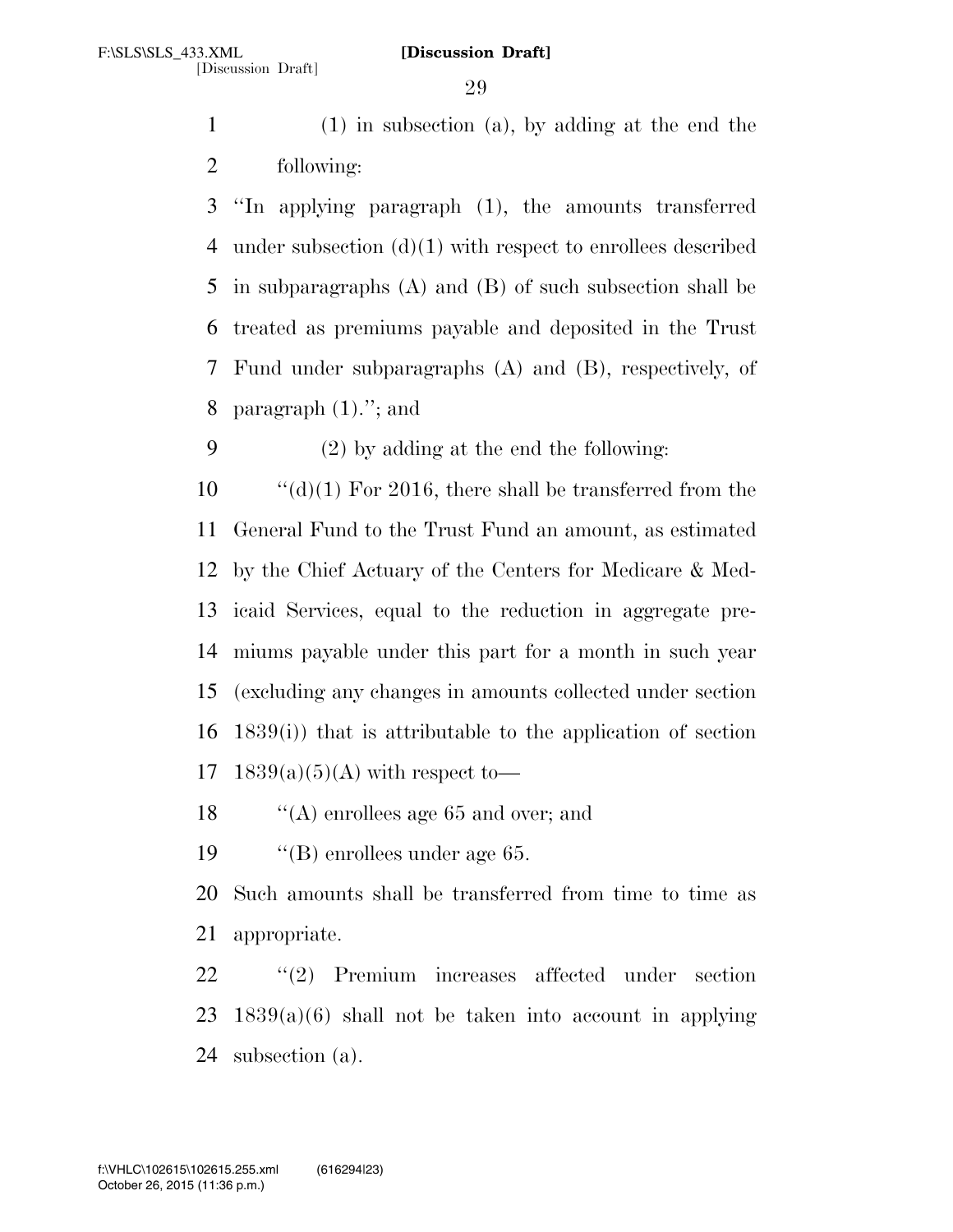''(3) There shall be transferred from the Trust Fund to the General Fund of the Treasury amounts equivalent to the additional premiums payable as a result of the ap-4 plication of section  $1839(a)(6)$ , excluding the aggregate payments attributable to the application of section  $1839(i)(3)(A)(ii)(II)$ .".

7 (c) CONFORMING APPLICATION OF HIGH INCOME 8 ADJUSTMENTS TO INCREASED MONTHLY PREMIUM IN 9 SAME MANNER AS FOR REGULAR MEDICARE PRE-10 MIUMS.—Section  $1839(i)(3)(A)(ii)$  of the Social Security 11 Act (42 U.S.C. 1395 $r(i)(3)(A)(ii)$ ) is amended—

12 (1) by striking "AMOUNT.–200 percent" and in-13 serting the following: ''AMOUNT.–

14  $\text{``(I)}\ 200\ \text{percent''};$  and

15 (2) by striking the period at the end and insert-16 ing "; plus"; and

17 (3) by adding at the end the following new sub-18 clause:

19  $\frac{1}{2}$  The state amount of the 20 increase in the monthly premium 21 under subsection (a)(6) for a month 22 in the year.".

23 (d) CONDITIONAL APPLICATION TO 2017 IF NO SO-24 CIAL SECURITY COLA FOR 2017.—If there is no increase 25 in the monthly insurance benefits payable under title II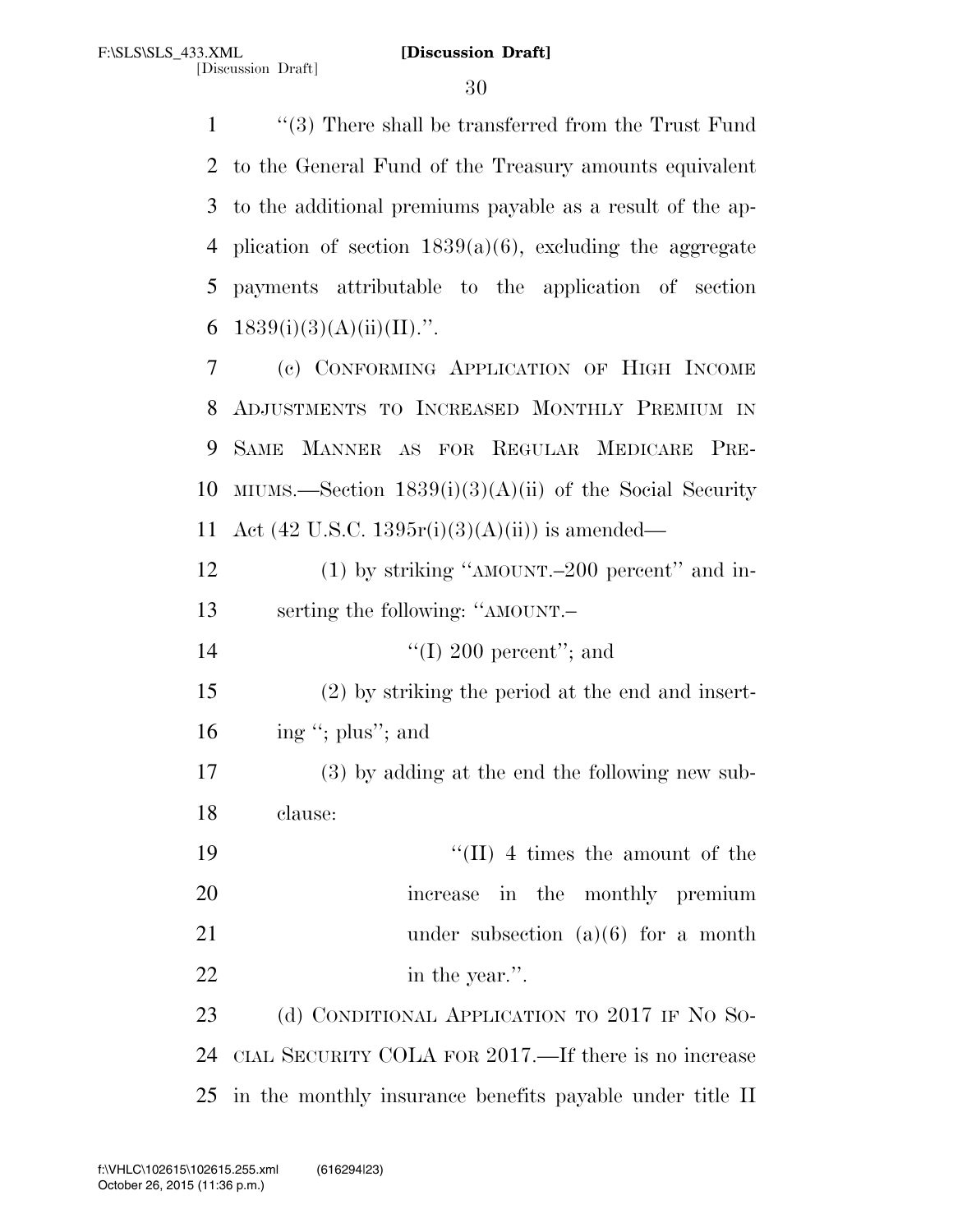with respect to December 2016 pursuant to section 215(i), then the amendments made by this section shall be applied 3 as if—

| $\overline{4}$ | (1) the reference to "2016" in paragraph                            |
|----------------|---------------------------------------------------------------------|
| 5 <sup>5</sup> | $(5)(A)$ of section 1839(a) of the Social Security Act              |
| 6              | $(42 \text{ U.S.C. } 1395r(a))$ , as added by subsection $(a)(2)$ , |
| 7              | was a reference to "2016 and 2017";                                 |

 (2) the reference to ''a month during a year, beginning with 2016'' in paragraph (6)(B) of section 10 1839 of such Act  $(42 \text{ U.S.C. } 1395r(a))$ , as added by 11 subsection  $(a)(2)$ , was a reference to "a month in a year, beginning with 2016 and beginning with 2017, respectively''; and

14 (3) the reference to "2016" in subsection  $(d)(1)$  of section 1844 of such Act (42 U.S.C. 1395w), as 16 added by subsection  $(b)(2)$ , was a reference to "each" of 2016 and 2017''.

 Any increase in premiums effected under this subsection shall be in addition to the increase effected by the amend-ments made by subsection (a).

 (e) CONSTRUCTION REGARDING NO AUTHORITY TO INITIATE APPLICATION TO YEARS AFTER 2017.—Nothing in subsection (d) or the amendments made by this section shall be construed as authorizing the Secretary of Health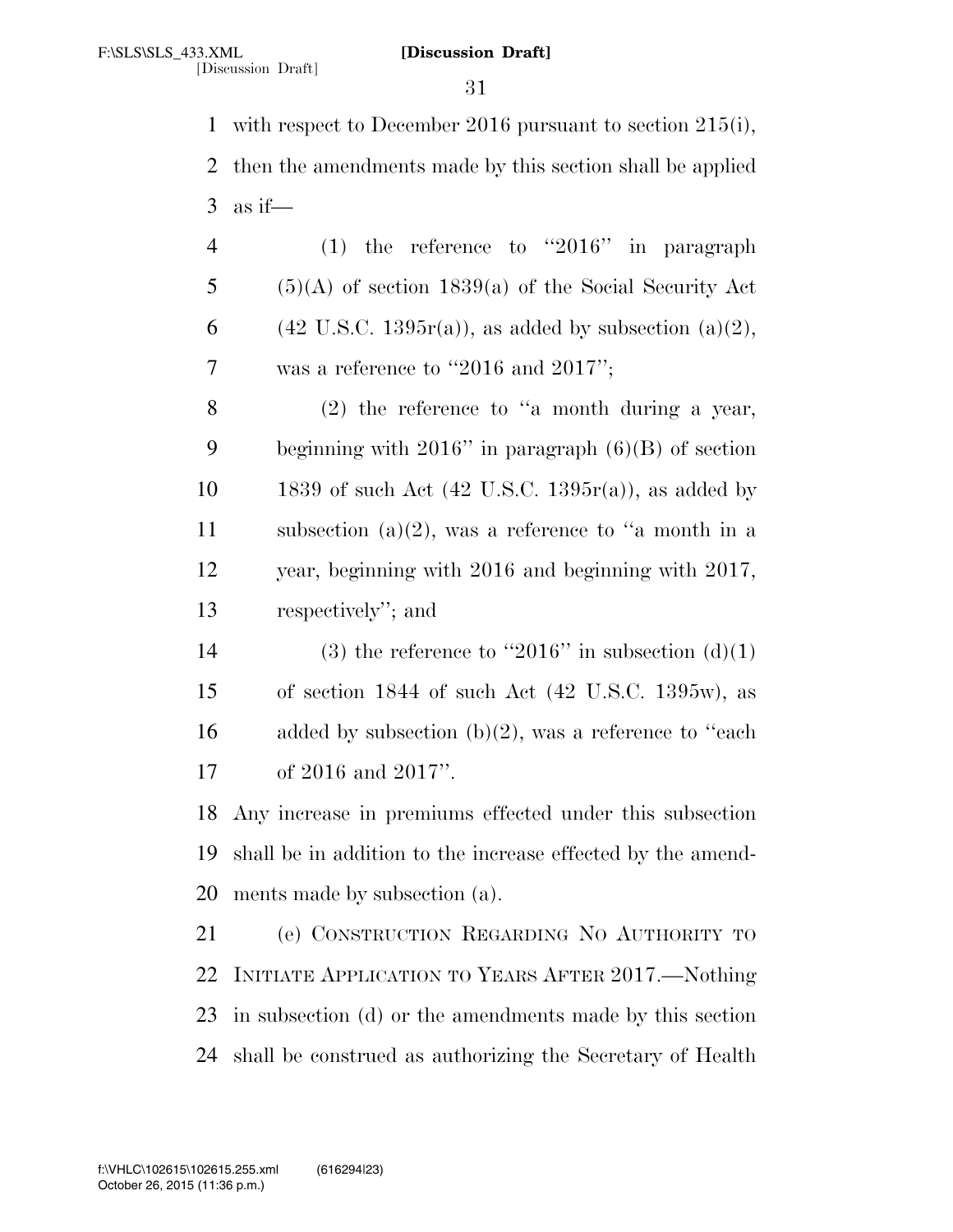[Discussion Draft]

 and Human Services to initiate application of such sub- section or amendments for a year after 2017. **SEC. 602. APPLYING THE MEDICAID ADDITIONAL REBATE REQUIREMENT TO GENERIC DRUGS.**  5 (a) IN GENERAL.—Section  $1927(c)(3)$  of the Social 6 Security Act (42 U.S.C. 1396 $r-8(c)(3)$ ) is amended— (1) in subparagraph (A), by striking ''The amount'' and inserting ''Except as provided in sub- paragraph (C), the amount''; and (2) by adding at the end the following new sub- paragraph:  $C(C)$  ADDITIONAL REBATE.— 13 ''(i) IN GENERAL.—The amount of the rebate specified in this paragraph for a rebate period, with respect to each dos- age form and strength of a covered out- patient drug other than a single source drug or an innovator multiple source drug of a manufacturer, shall be increased in the manner that the rebate for a dosage form and strength of a single source drug or an innovator multiple source drug is in- creased under subparagraphs (A) and (D) of paragraph (2), except as provided in clause (ii).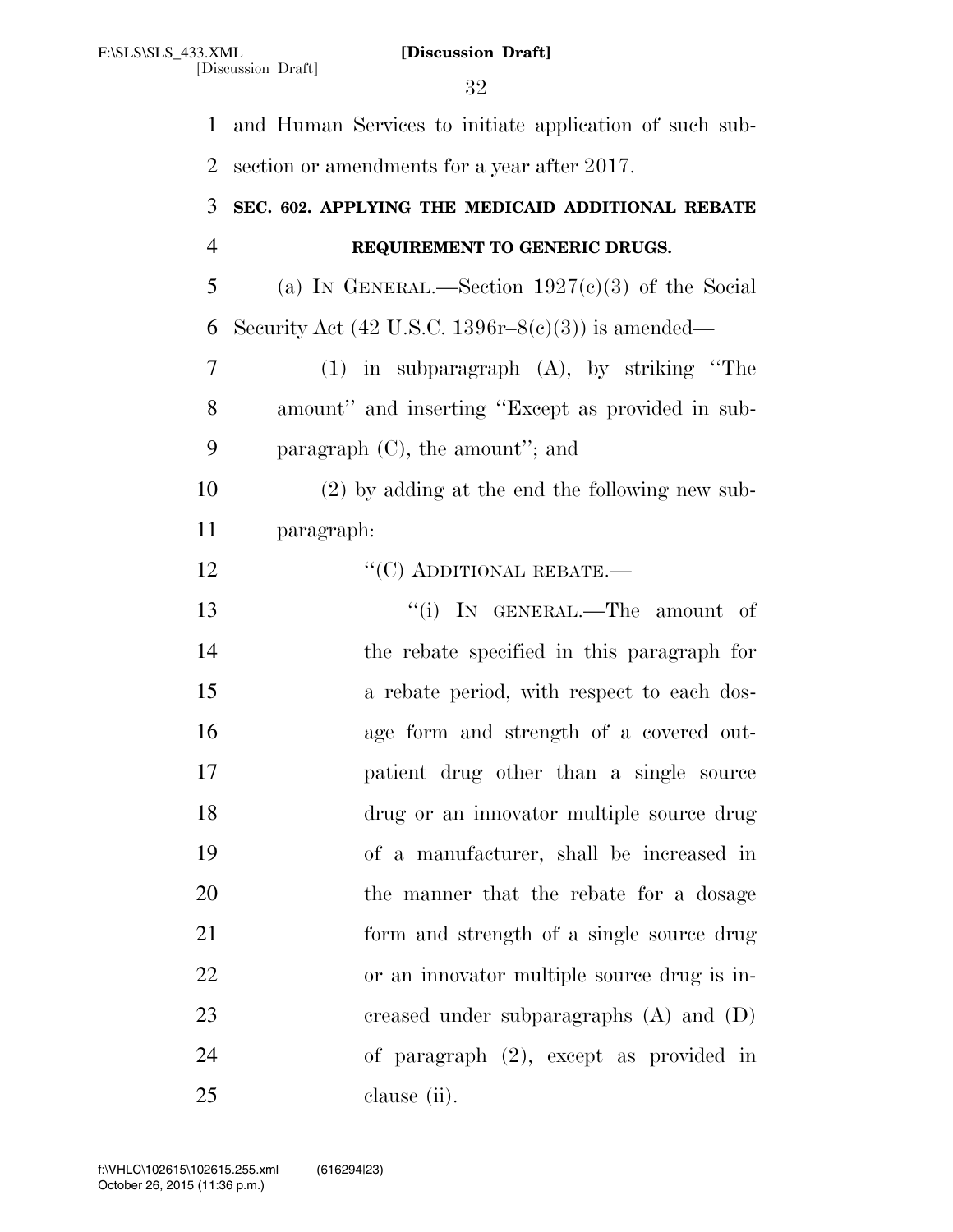|                | 33                                            |
|----------------|-----------------------------------------------|
| $\mathbf{1}$   | "(ii) SPECIAL RULES FOR APPLICA-              |
| $\overline{2}$ | TION OF PROVISION.—In applying sub-           |
| 3              | paragraphs $(A)$ and $(D)$ of paragraph $(2)$ |
| $\overline{4}$ | under clause (i)—                             |
| 5              | $\lq\lq$ the reference in subpara-            |
| 6              | graph $(A)(i)$ of such paragraph to           |
| 7              | '1990' shall be deemed a reference to         |
| 8              | $'2014'$ ;                                    |
| 9              | $\lq\lq$ (II) subject to clause (iii), the    |
| 10             | reference in subparagraph $(A)(ii)$ of        |
| 11             | such paragraph to 'the calendar quar-         |
| 12             | ter beginning July 1, $1990'$ shall be        |
| 13             | deemed a reference to 'the calendar           |
| 14             | quarter beginning July 1, 2014'; and          |
| 15             | "(III) subject to clause (iii), the           |
| 16             | reference in subparagraph $(A)(ii)$ of        |
| 17             | such paragraph to 'September 1990'            |
| 18             | shall be deemed a reference to 'Sep-          |
| 19             | tember $2014$ ;                               |
| 20             | $\lq\lq$ (IV) the references in subpara-      |
| 21             | $graph$ (D) of such paragraph to 'para-       |
| 22             | graph $(1)(A)(ii)$ , 'this paragraph',        |
| 23             | and 'December 31, 2009' shall be              |
| 24             | deemed references to 'subparagraph            |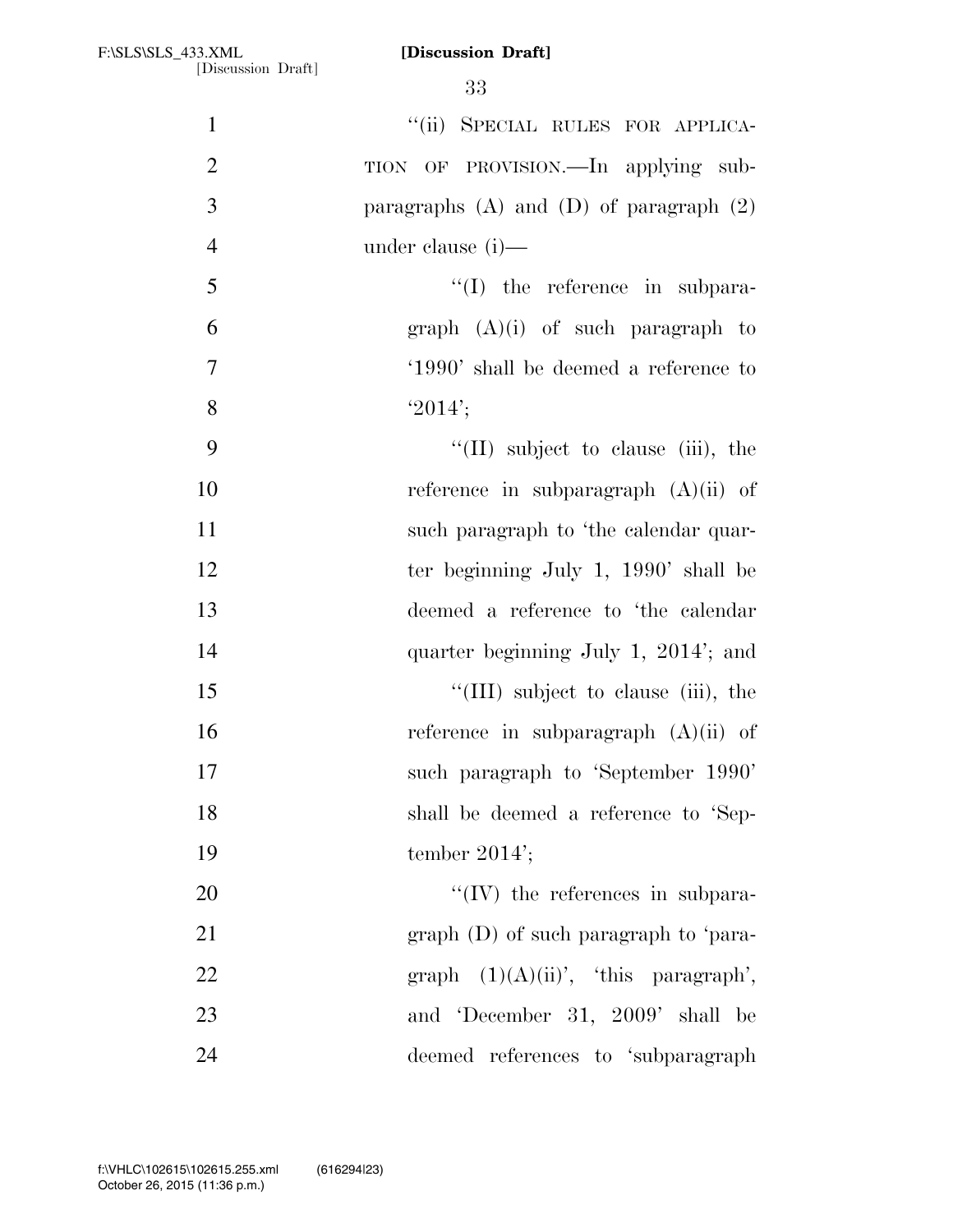| $\mathbf{1}$   | $(A)$ ', 'this subparagraph', and 'De-                  |
|----------------|---------------------------------------------------------|
| $\overline{2}$ | cember 31, 2014', respectively; and                     |
| 3              | $\lq\lq(V)$ any reference in such para-                 |
| $\overline{4}$ | graph to a 'single source drug or an                    |
| 5              | innovator multiple source drug' shall                   |
| 6              | be deemed to be a reference to a drug                   |
| $\tau$         | to which clause (i) applies.                            |
| $8\,$          | "(iii) SPECIAL RULE FOR CERTAIN                         |
| 9              | <b>NONINNOVATOR</b><br><b>MULTIPLE</b><br><b>SOURCE</b> |
| 10             | DRUGS.—In applying paragraph                            |
| 11             | $(2)(A)(ii)(II)$ under clause (i) with respect          |
| 12             | to a covered outpatient drug that is first              |
| 13             | marketed as a drug other than a single                  |
| 14             | source drug or an innovator multiple                    |
| 15             | source drug after April 1, 2013, such para-             |
| 16             | graph shall be applied—                                 |
| 17             | $\lq\lq$ (I) by substituting the applica-               |
| 18             | ble quarter' for 'the calendar quarter                  |
| 19             | beginning July 1, $1990'$ ; and                         |
| 20             | "(II) by substituting 'the last                         |
| 21             | month in such applicable quarter' for                   |
| 22             | 'September 1990'.                                       |
| 23             | "(iv) APPLICABLE QUARTER<br>DE-                         |
| 24             | FINED.—In this subsection, the term 'ap-                |
| 25             | plicable quarter' means, with respect to a              |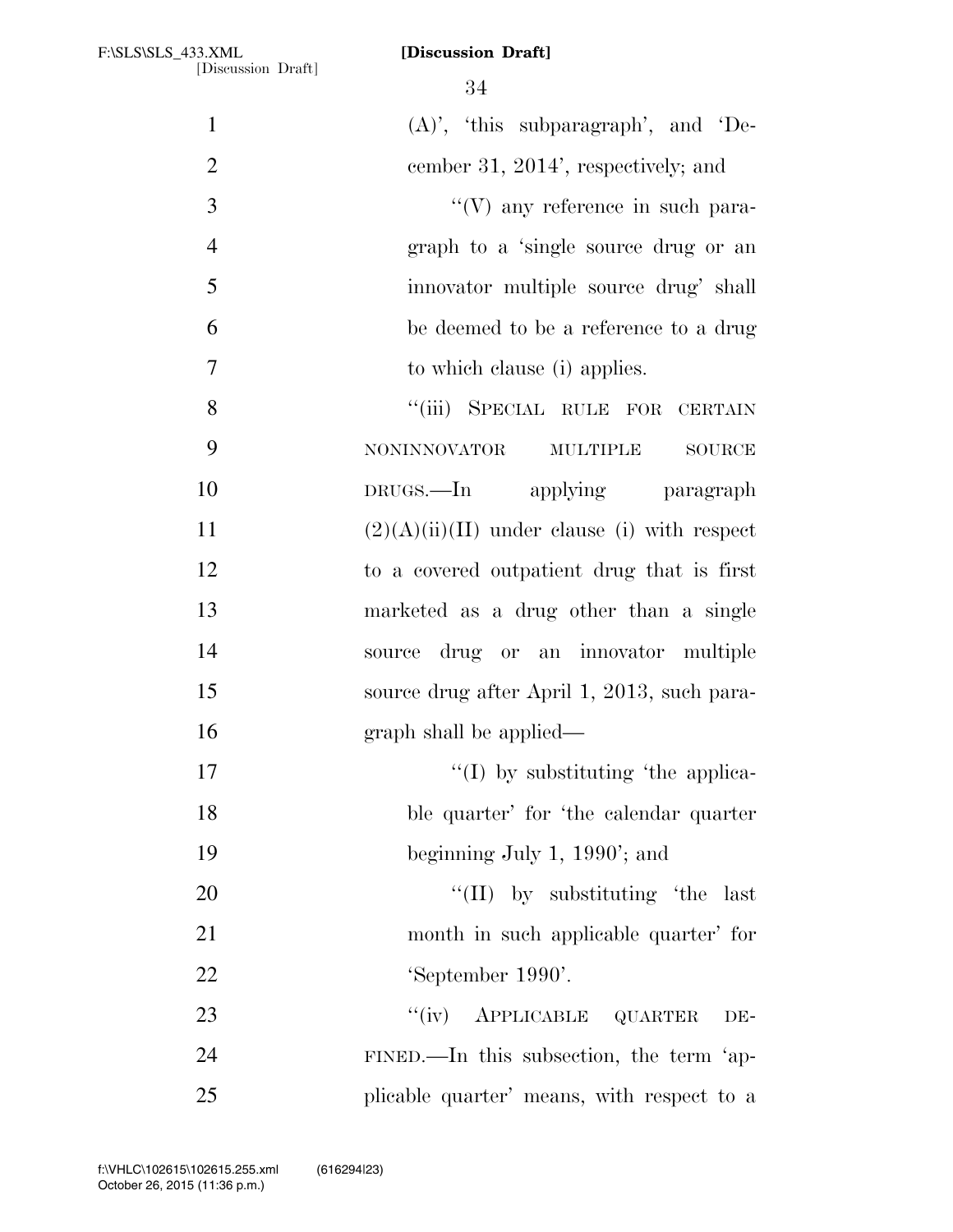| $\mathbf{1}$   | drug described in clause (iii), the fifth full               |
|----------------|--------------------------------------------------------------|
| $\overline{2}$ | calendar quarter after which the drug is                     |
| 3              | marketed as a drug other than a single                       |
| $\overline{4}$ | drug or an innovator multiple<br>source                      |
| 5              | source drug.".                                               |
| 6              | (b) EFFECTIVE DATE.—The amendments made by                   |
| 7              | subsection (a) shall apply to rebate periods beginning after |
| 8              | the date that is one year after the date of the enactment    |
| 9              | of this Act.                                                 |
| 10             | SEC. 603. TREATMENT OF OFF-CAMPUS OUTPATIENT DE-             |
| 11             | PARTMENTS OF A PROVIDER.                                     |
| 12             | Section 1833(t) of the Social Security Act (42 U.S.C.        |
| 13             | $1395l(t)$ is amended—                                       |
| 14             | $(1)$ in paragraph $(1)(B)$ —                                |
| 15             | $(A)$ in clause (iii), by striking "but" at the              |
| 16             | end;                                                         |
| 17             | (B) in clause (iv), by striking the period at                |
| 18             | the end and inserting "; and"; and                           |
| 19             | (C) by adding at the end the following new                   |
| 20             | clause:                                                      |
| 21             | "(v) does not include applicable items                       |
| 22             | and services (as defined in subparagraph                     |
| 23             | $(A)$ of paragraph $(21)$ that are furnished                 |
| 24             | on or after January 1, 2017, by an off-                      |
| 25             | campus outpatient department of a pro-                       |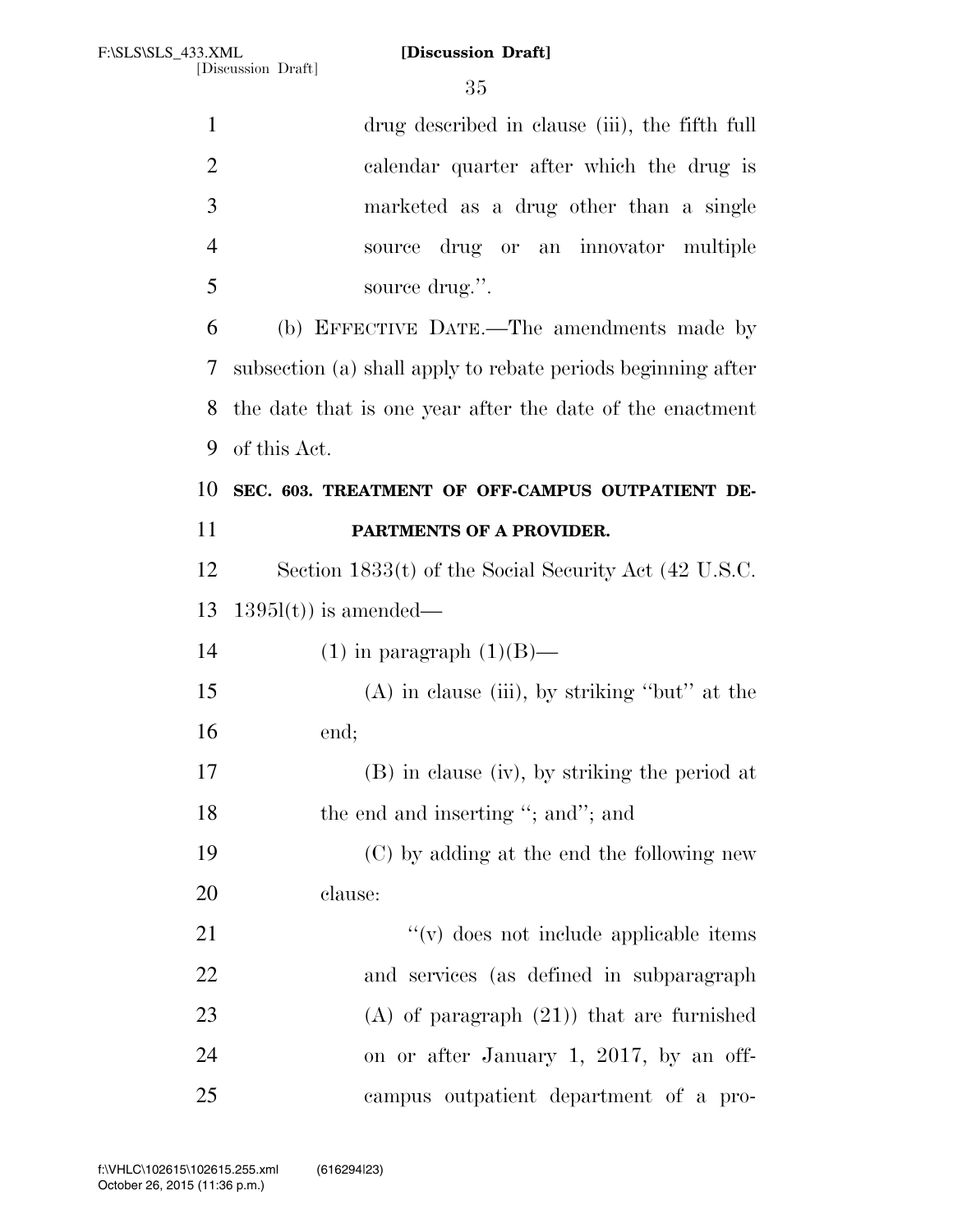[Discussion Draft]

| $\mathbf{1}$   | vider (as defined in subparagraph (B) of        |
|----------------|-------------------------------------------------|
| $\overline{2}$ | such paragraph)."; and                          |
| 3              | $(2)$ by adding at the end the following new    |
| $\overline{4}$ | paragraph:                                      |
| 5              | "(21) SERVICES FURNISHED BY AN OFF-CAM-         |
| 6              | PUS OUTPATIENT DEPARTMENT OF A PROVIDER.-       |
| 7              | "(A) APPLICABLE ITEMS AND SERVICES.-            |
| 8              | For purposes of paragraph $(1)(B)(v)$ and this  |
| 9              | paragraph, the term 'applicable items and serv- |
| 10             | ices' means items and services other than emer- |
| 11             | gency department services (identified, as of    |
| 12             | January 1, 2015, by HCPCS codes 99281–          |
| 13             | 99285 (and as subsequently modified by the      |
| 14             | Secretary).                                     |
| 15             | "(B) OFF-CAMPUS OUTPATIENT DEPART-              |
| 16             | MENT OF A PROVIDER.-                            |
| 17             | "(i) IN GENERAL.—For purposes of                |
| 18             | paragraph $(1)(B)(v)$ and this paragraph,       |
| 19             | subject to clause (ii), the term 'off-campus    |
| 20             | outpatient department of a provider'            |
| 21             | means a department of a provider (as de-        |
| 22             | fined in section $413.65(a)(2)$ of title 42 of  |
| 23             | the Code of Federal Regulations, as in ef-      |
| 24             | fect as of the date of the enactment of this    |
| 25             | paragraph) that is not located—                 |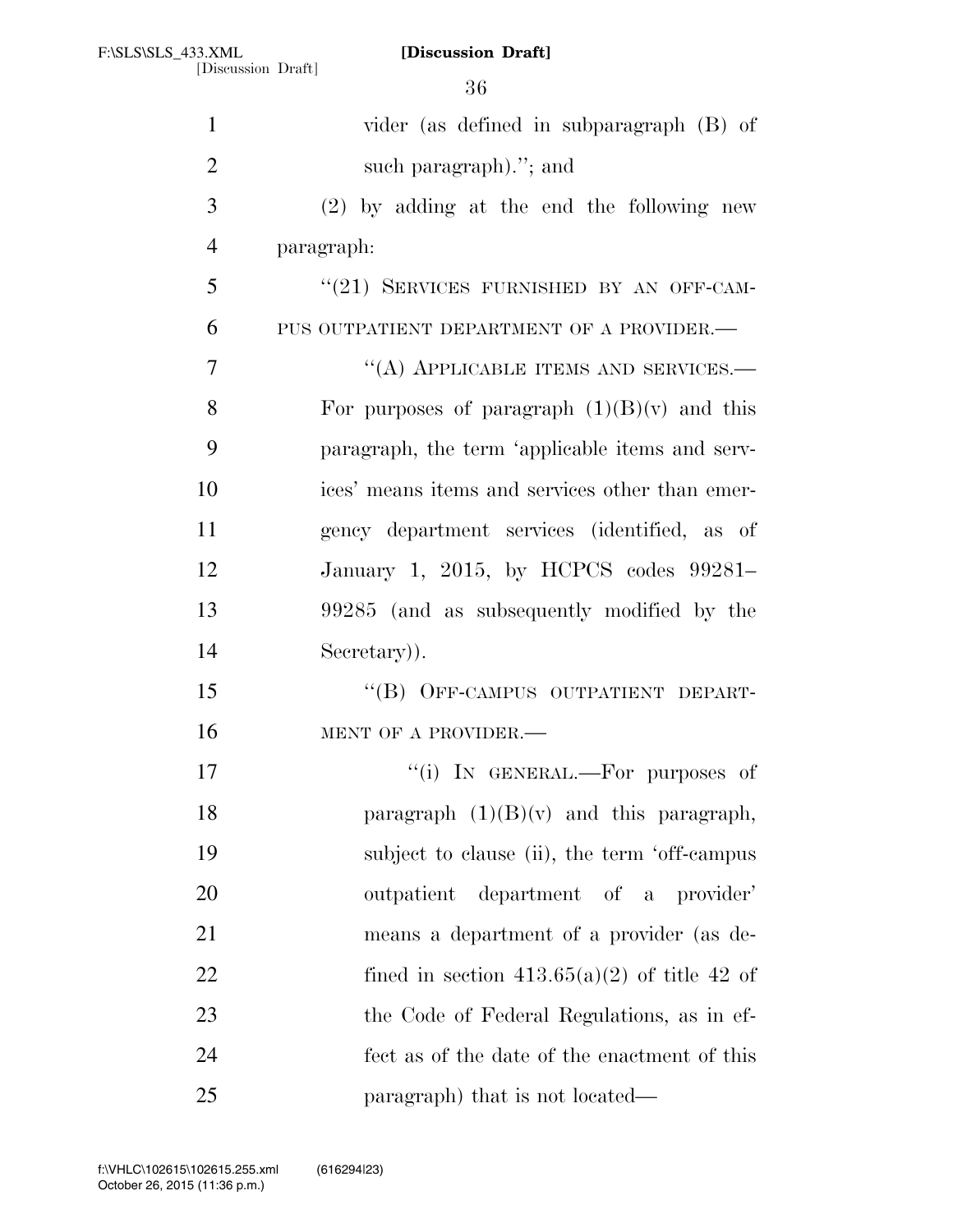| $\mathbf{1}$   | $\lq\lq$ (I) on the campus (as defined in         |
|----------------|---------------------------------------------------|
| $\overline{2}$ | such section $413.65(a)(2)$ of such               |
| 3              | provider; or                                      |
| $\overline{4}$ | $\lq\lq$ (II) within the distance<br>(de-         |
| 5              | scribed in such definition of campus)             |
| 6              | from a remote location of a hospital              |
| $\tau$         | facility (as defined in such section              |
| 8              | $413.65(a)(2)$ .                                  |
| 9              | "(ii) EXCEPTION.—For purposes of                  |
| 10             | paragraph $(1)(B)(v)$ and this paragraph,         |
| 11             | the term 'off-campus outpatient depart-           |
| 12             | ment of a provider' shall not include a de-       |
| 13             | partment of a provider (as so defined) that       |
| 14             | was billing under this subsection with re-        |
| 15             | spect to covered OPD services furnished           |
| 16             | prior to the date of the enactment of this        |
| 17             | paragraph.                                        |
| 18             | "(C) AVAILABILITY OF PAYMENT UNDER                |
| 19             | OTHER PAYMENT SYSTEMS.—Payments for ap-           |
| 20             | plicable items and services furnished by an off-  |
| 21             | campus outpatient department of a provider        |
| 22             | that are described in paragraph $(1)(B)(v)$ shall |
| 23             | be made under the applicable payment system       |
| 24             | under this part (other than under this sub-       |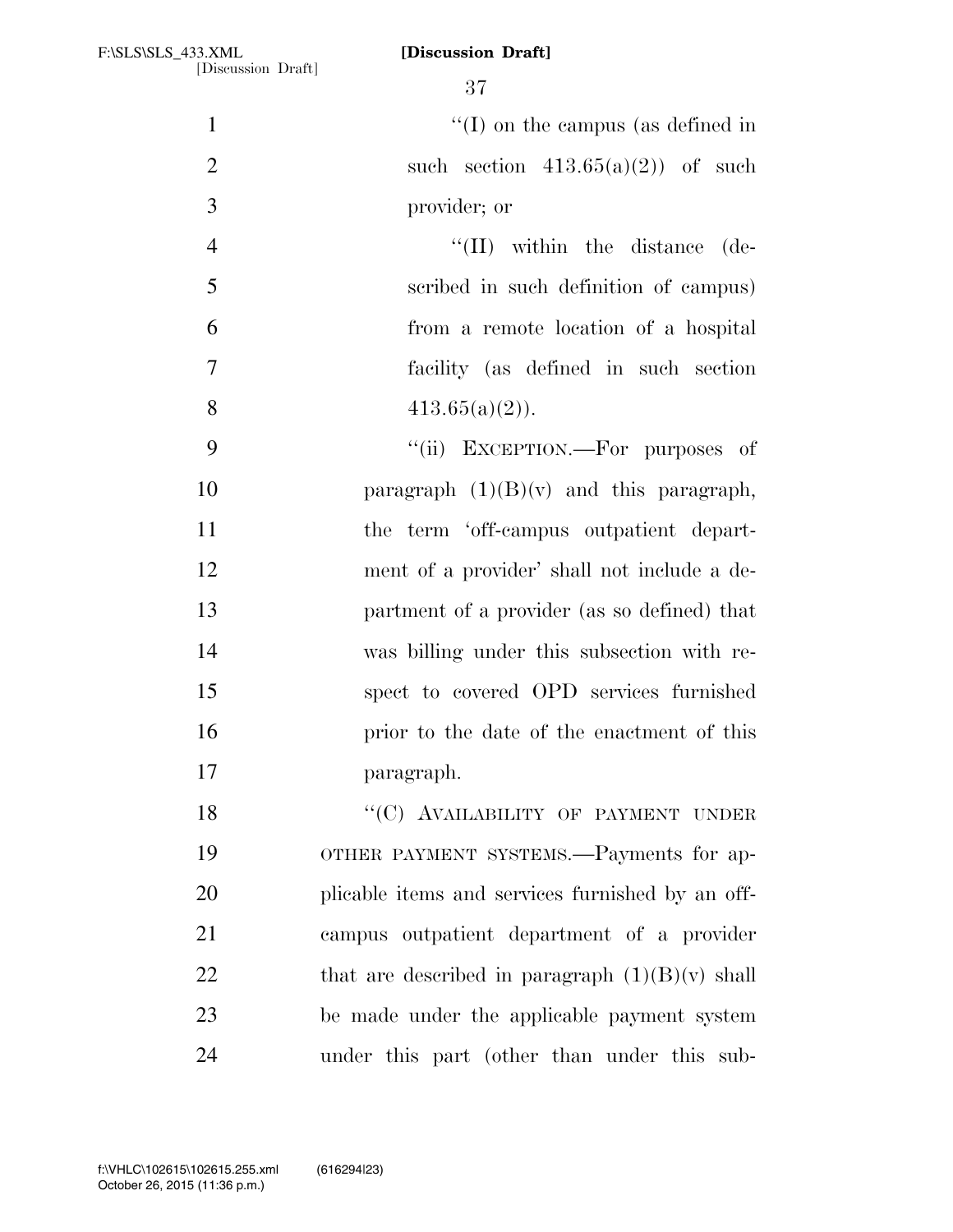section) if the requirements for such payment are otherwise met.

3 "(D) INFORMATION NEEDED FOR IMPLE- MENTATION.—Each hospital shall provide to the Secretary such information as the Secretary determines appropriate to implement this para-7 graph and paragraph  $(1)(B)(v)$  (which may in- clude reporting of information on a hospital claim using a code or modifier and reporting in- formation about off-campus outpatient depart- ments of a provider on the enrollment form de-12 seribed in section 1866(j)).

 ''(E) LIMITATIONS.—There shall be no ad- ministrative or judicial review under section 1869, section 1878, or otherwise of the fol-lowing:

 ''(i) The determination of the applica- ble items and services under subparagraph (A) and applicable payment systems under 20 subparagraph (C).

21 ''(ii) The determination of whether a department of a provider meets the term described in subparagraph (B).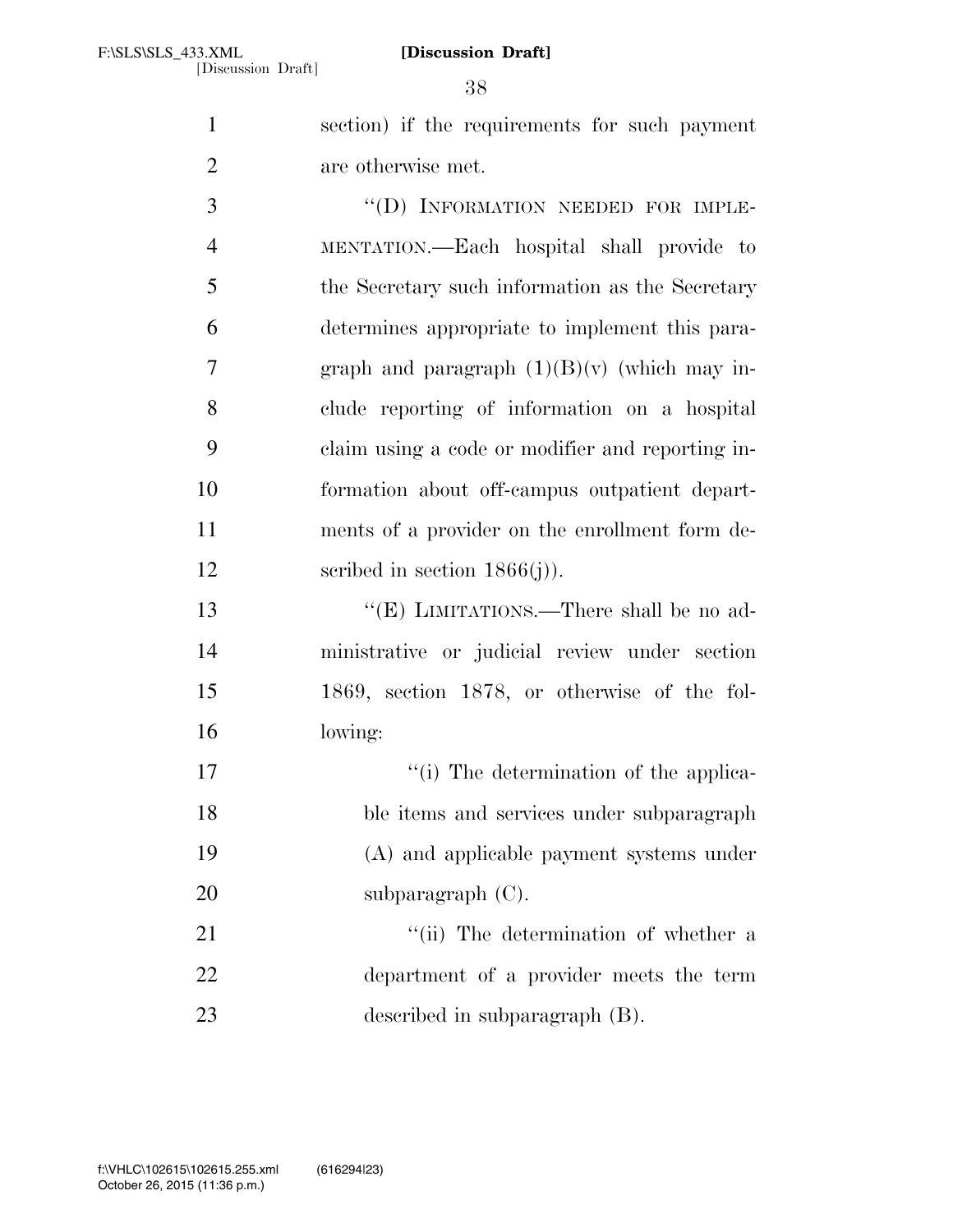1 ''(iii) Any information that hospitals are required to report pursuant to sub- paragraph (D).''. **SEC. 604. REPEAL OF AUTOMATIC ENROLLMENT REQUIRE- MENT.**  The Fair Labor Standards Act of 1938 (29 U.S.C. 201 et seq.) is amended by repealing section 18A (as added by section 1511 of the Patient Protection and Af- fordable Care Act (Public Law 111–148)). **TITLE VII—JUDICIARY SEC. 701. CIVIL MONETARY PENALTY INFLATION ADJUST- MENTS.**  (a) SHORT TITLE.—This section may be cited as the ''Federal Civil Penalties Inflation Adjustment Act Im- provements Act of 2015''. (b) AMENDMENTS.—The Federal Civil Penalties In- flation Adjustment Act of 1990 (28 U.S.C. 2461 note) is amended— (1) in section 4— (A) by striking the matter preceding para- graph (1) and inserting the following: 22 "(a) IN GENERAL.—Not later than July 1, 2016, and not later than January 15 of every year thereafter, and subject to subsections (c) and (d), the head of each agency shall—'';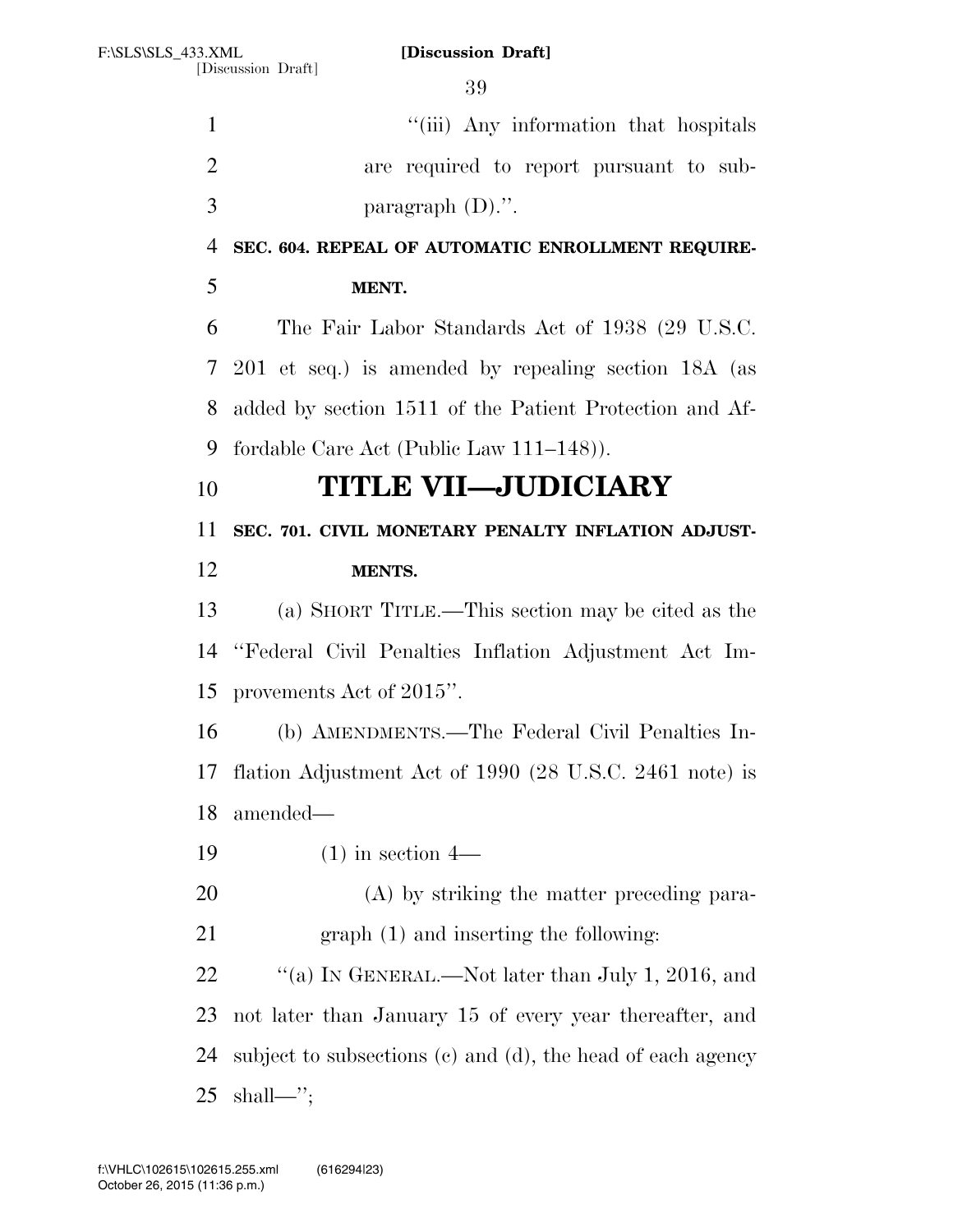| $\mathbf{1}$   | $(B)$ in paragraph $(1)$ —                            |
|----------------|-------------------------------------------------------|
| $\overline{2}$ | (i) by striking "by regulation adjust"                |
| 3              | and inserting "in accordance with sub-                |
| $\overline{4}$ | section (b), adjust"; and                             |
| 5              | (ii) by striking ", the Tariff Act of                 |
| 6              | 1930, the Occupational Safety and Health              |
| 7              | Act of 1970, or the Social Security Act"              |
| 8              | and inserting " or the Tariff Act of 1930";           |
| 9              | $(C)$ in paragraph $(2)$ , by striking "such          |
| 10             | regulation" and inserting "such adjustment";          |
| 11             | and                                                   |
| 12             | (D) by adding at the end the following:               |
| 13             | "(b) PROCEDURES FOR ADJUSTMENTS.-                     |
| 14             | "(1) CATCH UP ADJUSTMENT.—For the first               |
| 15             | adjustment made under subsection (a) after the date   |
| 16             | of enactment of the Federal Civil Penalties Inflation |
| 17             | Adjustment Act Improvements Act of 2015—              |
| 18             | "(A) the head of an agency shall adjust               |
| 19             | civil monetary penalties through an interim           |
| 20             | final rulemaking; and                                 |
| 21             | $\lq\lq$ the adjustment shall take effect not         |
| 22             | later than August 1, 2016.                            |
| 23             | SUBSEQUENT ADJUSTMENTS.—For the<br>(2)                |
| 24             | second adjustment made under subsection (a) after     |
| 25             | the date of enactment of the Federal Civil Penalties  |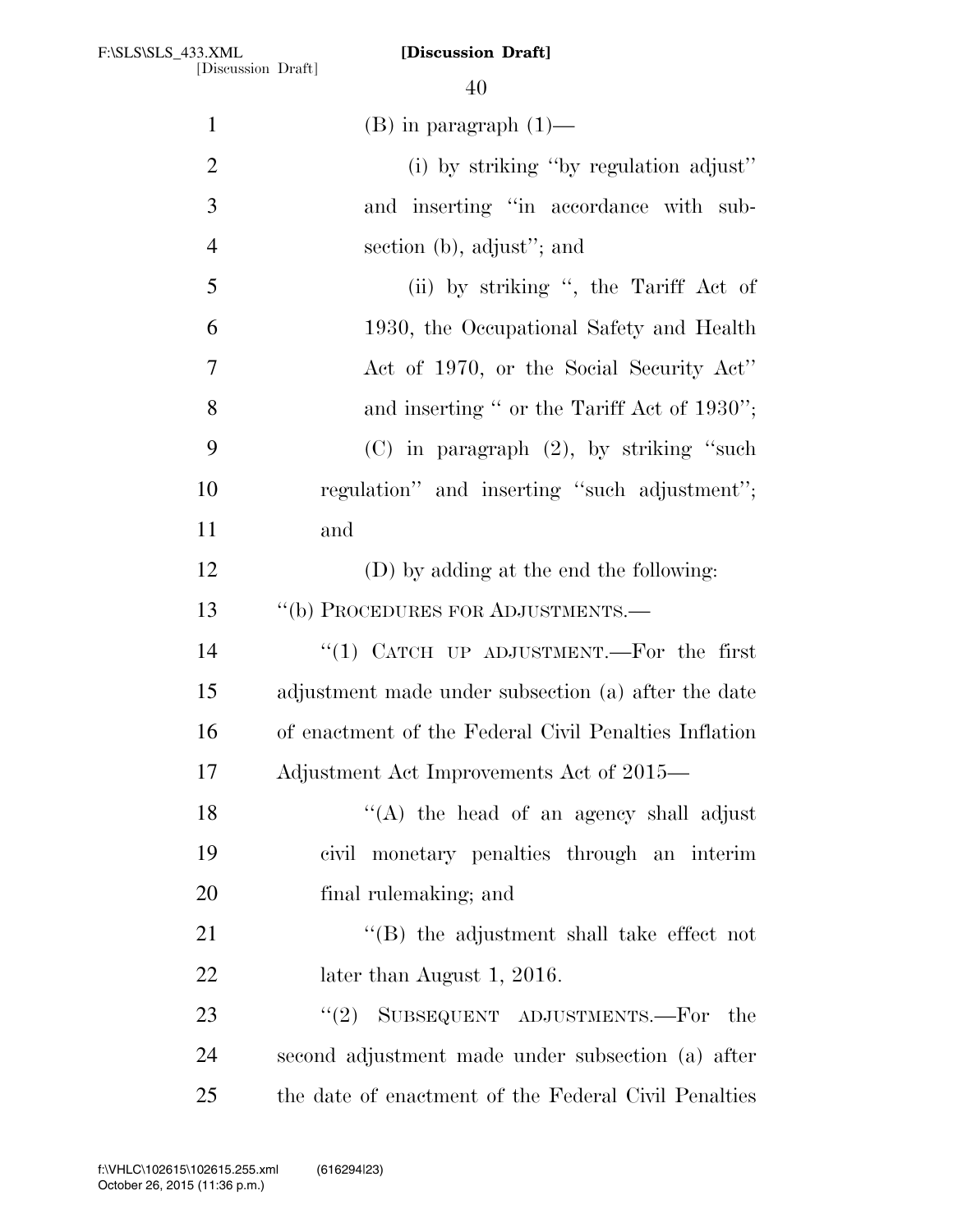Inflation Adjustment Act Improvements Act of 2 2015, and each adjustment thereafter, the head of an agency shall adjust civil monetary penalties and shall make the adjustment notwithstanding section 553 of title 5, United States Code.

 ''(c) EXCEPTION.—For the first adjustment made under subsection (a) after the date of enactment of the Federal Civil Penalties Inflation Adjustment Act Improve- ments Act of 2015, the head of an agency may adjust the amount of a civil monetary penalty by less than the other-wise required amount if—

 $\frac{1}{2}$   $\frac{1}{2}$   $\frac{1}{2}$  the head of the agency, after publishing a notice of proposed rulemaking and providing an op- portunity for comment, determines in a final rule that—

16  $\langle A \rangle$  increasing the civil monetary penalty by the otherwise required amount will have a negative economic impact; or

 ''(B) the social costs of increasing the civil monetary penalty by the otherwise required amount outweigh the benefits; and

22  $\frac{1}{2}$   $\frac{1}{2}$  the Director of the Office of Management and Budget concurs with the determination of the head of the agency under paragraph (1).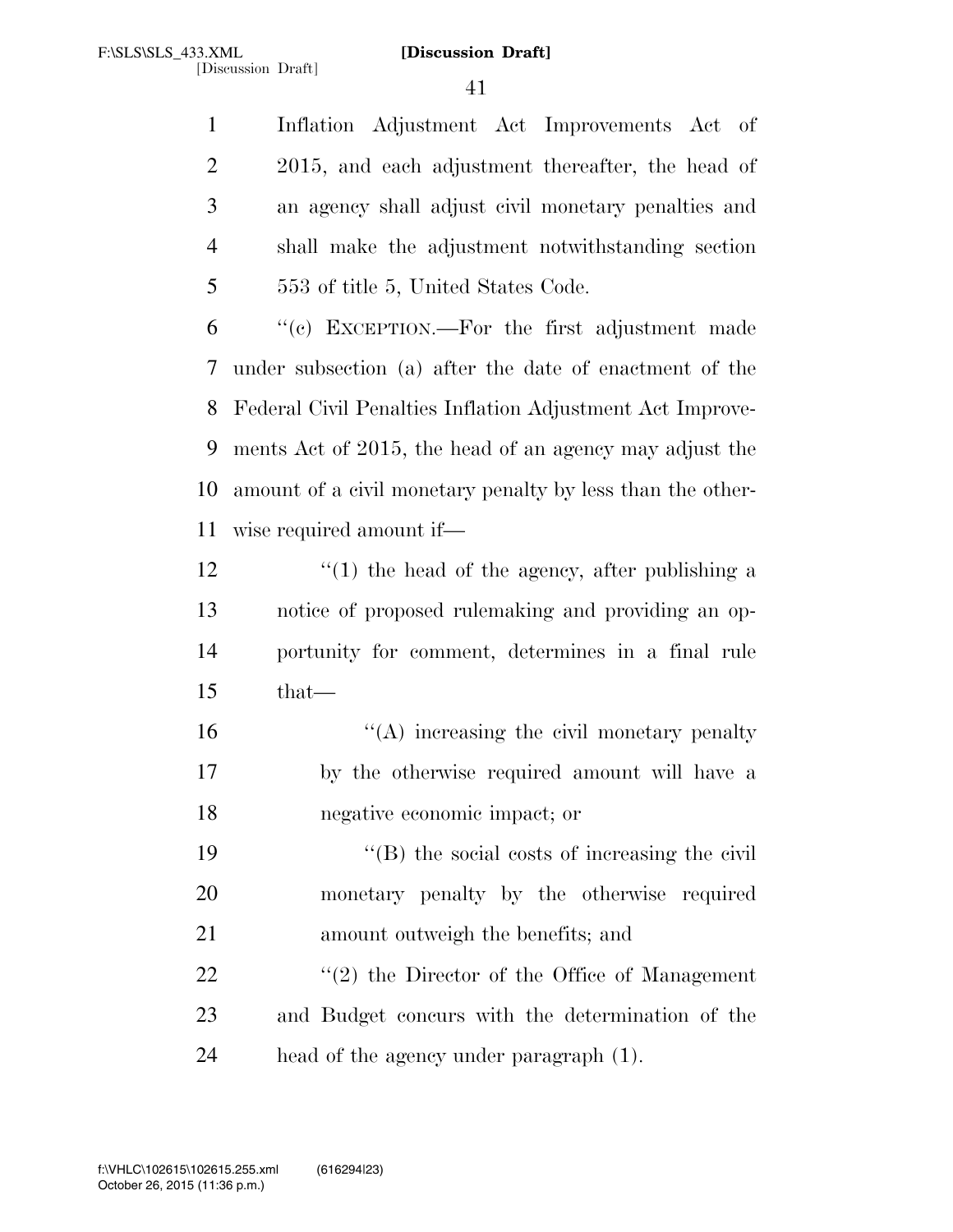| $\mathbf{1}$ | "(d) OTHER ADJUSTMENTS MADE.—If a civil mone-               |
|--------------|-------------------------------------------------------------|
| 2            | tary penalty subject to a cost-of-living adjustment under   |
| 3            | this Act is, during the 12 months preceding a required      |
| 4            | cost-of-living adjustment, increased by an amount greater   |
| 5            | than the amount of the adjustment required under sub-       |
| 6            | section (a), the head of the agency is not required to make |
| 7            | the cost-of-living adjustment for that civil monetary pen-  |
| 8            | alty in that year.";                                        |
| 9            | $(2)$ in section 5—                                         |
| 10           | $(A)$ in subsection $(a)$ , by striking "to the             |
| 11           | nearest—" and all that follows through the end              |
| 12           | of subsection (a) and inserting "to the nearest             |
| 13           | multiple of $$1.'$ ; and                                    |
| 14           | (B) by amending subsection (b) to read as                   |
| 15           | follows:                                                    |
| 16           | $``$ (b) DEFINITION.—                                       |
| 17           | "(1) IN GENERAL.—Except as provided in para-                |
| 18           | graph $(2)$ , for purposes of subsection $(a)$ , the term   |
| 19           | 'cost-of-living adjustment' means the percentage (if        |
| 20           | any) for each civil monetary penalty by which—              |
| 21           | "(A) the Consumer Price Index for the                       |
| 22           | month of October preceding the date of the ad-              |
| 23           | justment, exceeds                                           |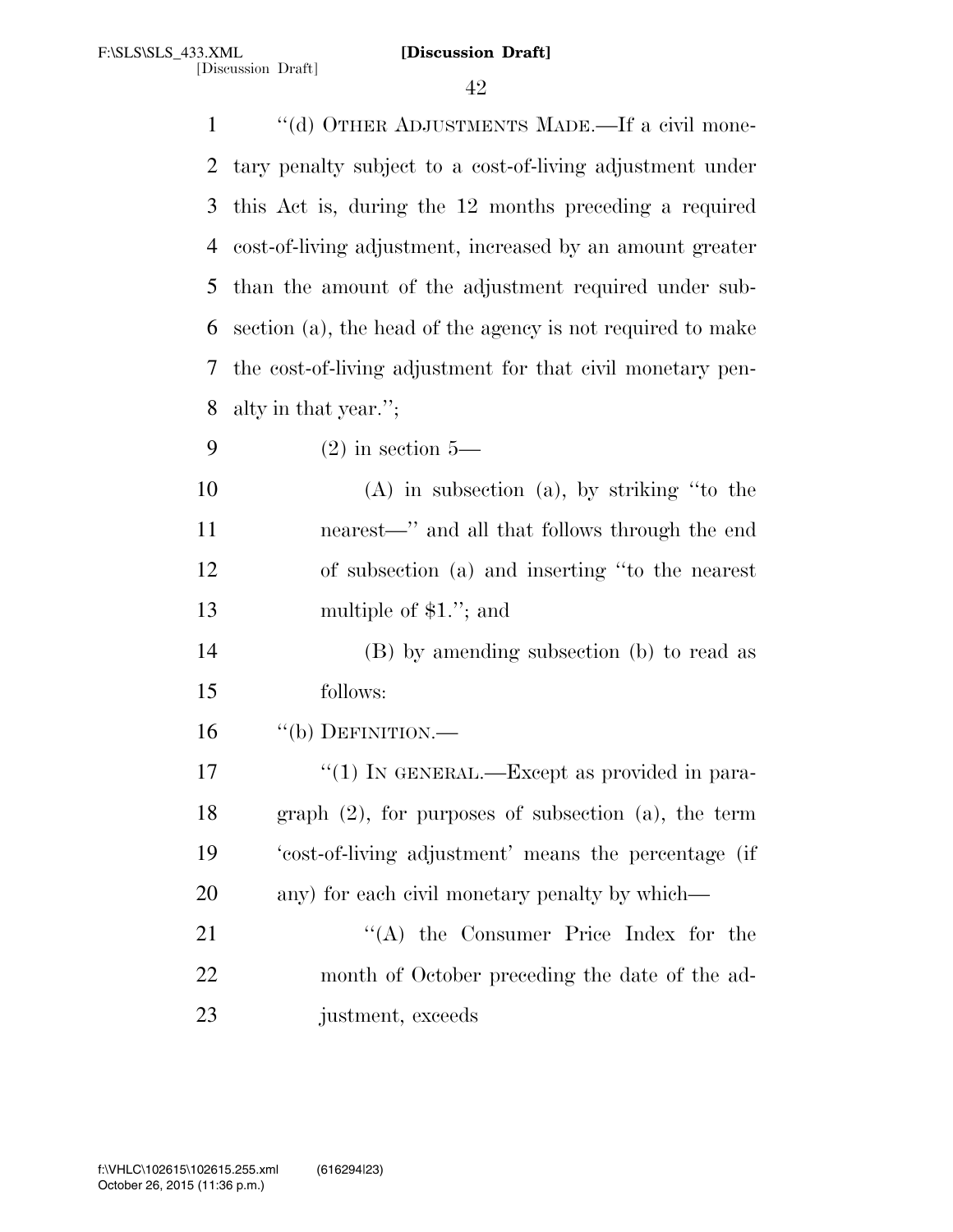''(B) the Consumer Price Index for the month of October 1 year before the month of October referred to in subparagraph (A).

# $\frac{u(2)}{v(2)}$  INITIAL ADJUSTMENT.

 ''(A) IN GENERAL.—Subject to subpara- graph (C), for the first inflation adjustment under section 4 made by an agency after the date of enactment of the Federal Civil Penalties Inflation Adjustment Act Improvements Act of 2015, the term 'cost-of-living adjustment' means the percentage (if any) for each civil monetary penalty by which the Consumer Price 13 Index for the month of October, 2015 exceeds the Consumer Price Index for the month of Oc- tober of the calendar year during which the amount of such civil monetary penalty was es- tablished or adjusted under a provision of law other than this Act.

19 "(B) APPLICATION OF ADJUSTMENT.—The cost-of-living adjustment described in subpara- graph (A) shall be applied to the amount of the civil monetary penalty as it was most recently established or adjusted under a provision of law other than this Act.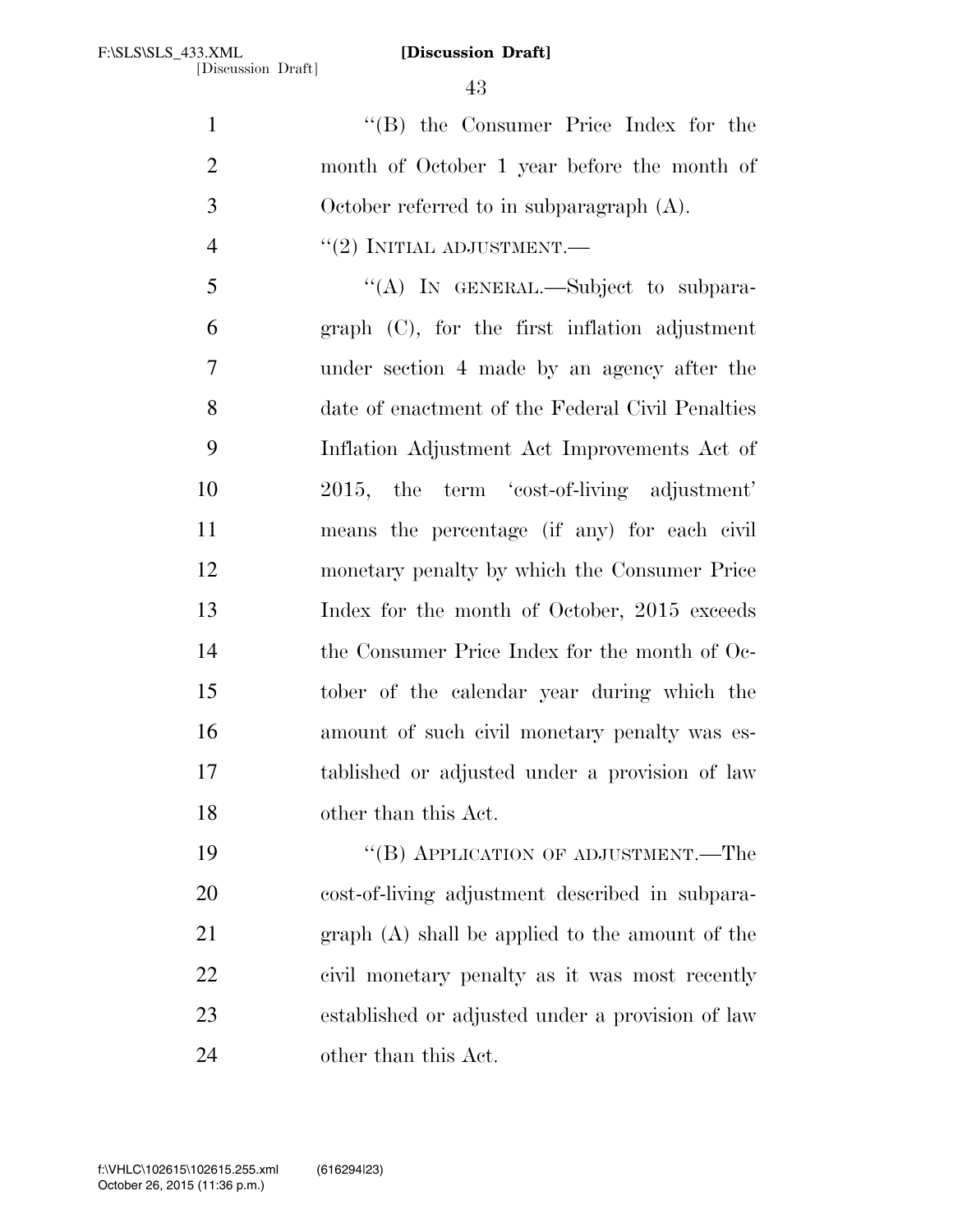| $\mathbf{1}$   | ``(C)<br>MAXIMUM ADJUSTMENT.—The                              |
|----------------|---------------------------------------------------------------|
| $\overline{2}$ | amount of the increase in a civil monetary pen-               |
| 3              | alty under subparagraph (A) shall not exceed                  |
| $\overline{4}$ | 150 percent of the amount of that civil mone-                 |
| 5              | tary penalty on the date of enactment of the                  |
| 6              | Federal Civil Penalties Inflation Adjustment                  |
| 7              | Act Improvements Act of 2015.";                               |
| 8              | $(3)$ in section 6, by striking "violations which             |
| 9              | occur" and inserting "civil monetary penalties, in-           |
| 10             | cluding those whose associated violation predated             |
| 11             | such increase, which are assessed"; and                       |
| 12             | (4) by adding at the end the following:                       |
|                |                                                               |
| 13             | "SEC. 7. IMPLEMENTATION AND OVERSIGHT ENHANCE-                |
|                | MENTS.                                                        |
| 14<br>15       | "(a) OMB GUIDANCE.—Not later than February 29,                |
| 16             | 2016, not later than December 15, 2016, and December          |
|                | 17 15 of every year thereafter, the Director of the Office of |
| 18             | Management and Budget shall issue guidance to agencies        |
| 19             | on implementing the inflation adjustments required under      |
|                | this Act.                                                     |
| 20<br>21       | "(b) AGENCY FINANCIAL REPORTS.—The head of                    |
| 22             | each agency shall include in the Agency Financial Report      |
| 23             | submitted under OMB Circular A-136, or any successor          |

within the jurisdiction of the agency, including the adjust-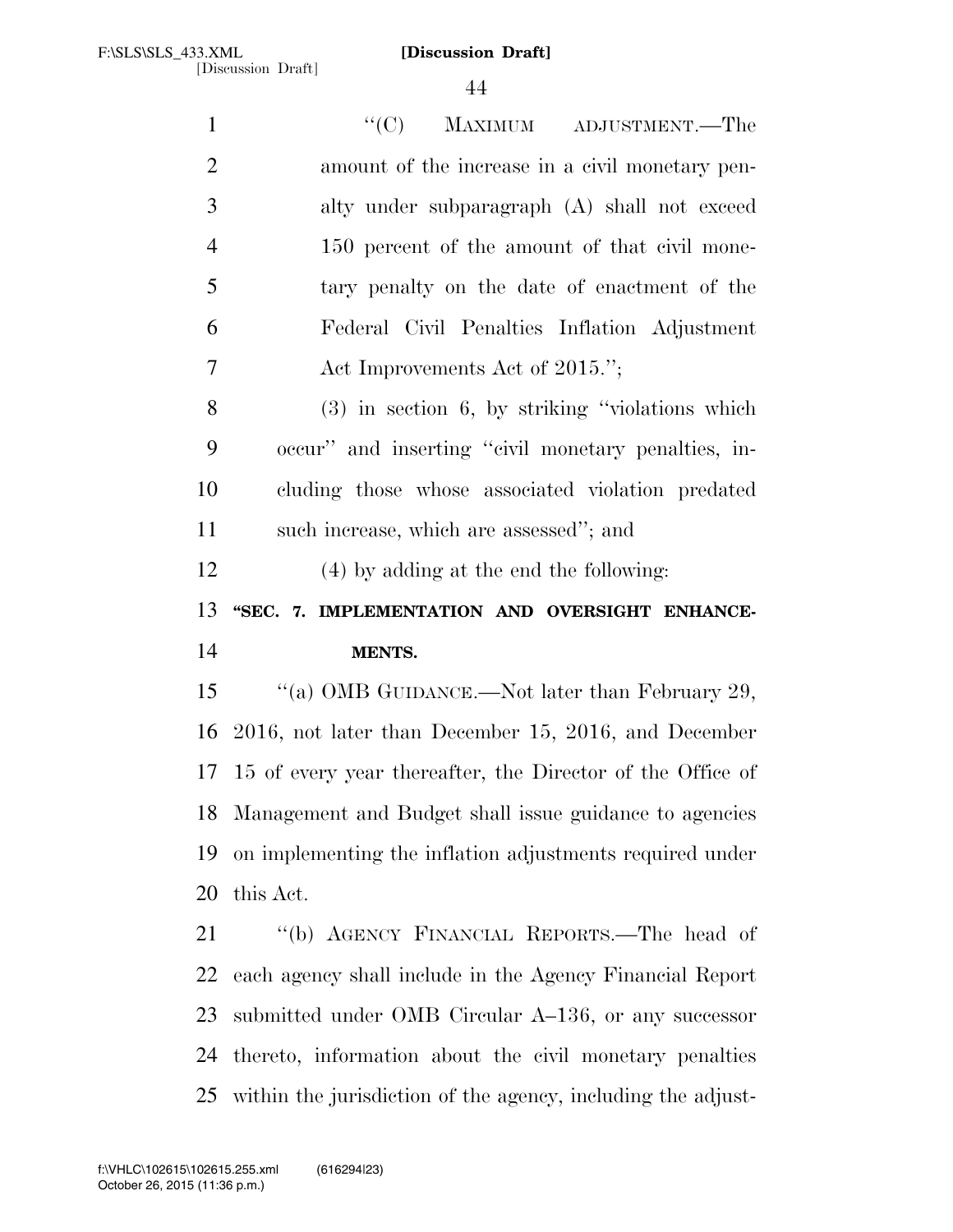ment of the civil monetary penalties by the head of the agency under this Act.

 ''(c) GAO REVIEW.—The Comptroller General of the United States shall annually submit to Congress a report assessing the compliance of agencies with the inflation ad- justments required under this Act, which may be included as part of another report submitted to Congress.''.

 (c) REPEAL.—Section 31001(s) of the Debt Collec- tion Improvement Act of 1996 (28 U.S.C. 2461 note) is amended by striking paragraph (2).

## **SEC. 702. CRIME VICTIMS FUND.**

 There is hereby rescinded and permanently canceled \$1,500,000,000 of the funds deposited or available in the Crime Victims Fund created by section 1402 of the Vic-tims of Crime Act of 1984 (42 U.S.C. 10601).

# **SEC. 703. ASSETS FORFEITURE FUND.**

 Of the amounts deposited in the Department of Jus- tice Assets Forfeiture Fund, \$746,000,000 are hereby re-scinded and permanently cancelled.

# **TITLE VIII—SOCIAL SECURITY**

# **SEC. 801. SHORT TITLE.**

 This title may be cited as the ''Social Security Benefit Protection and Opportunity Enhancement Act of 2015''.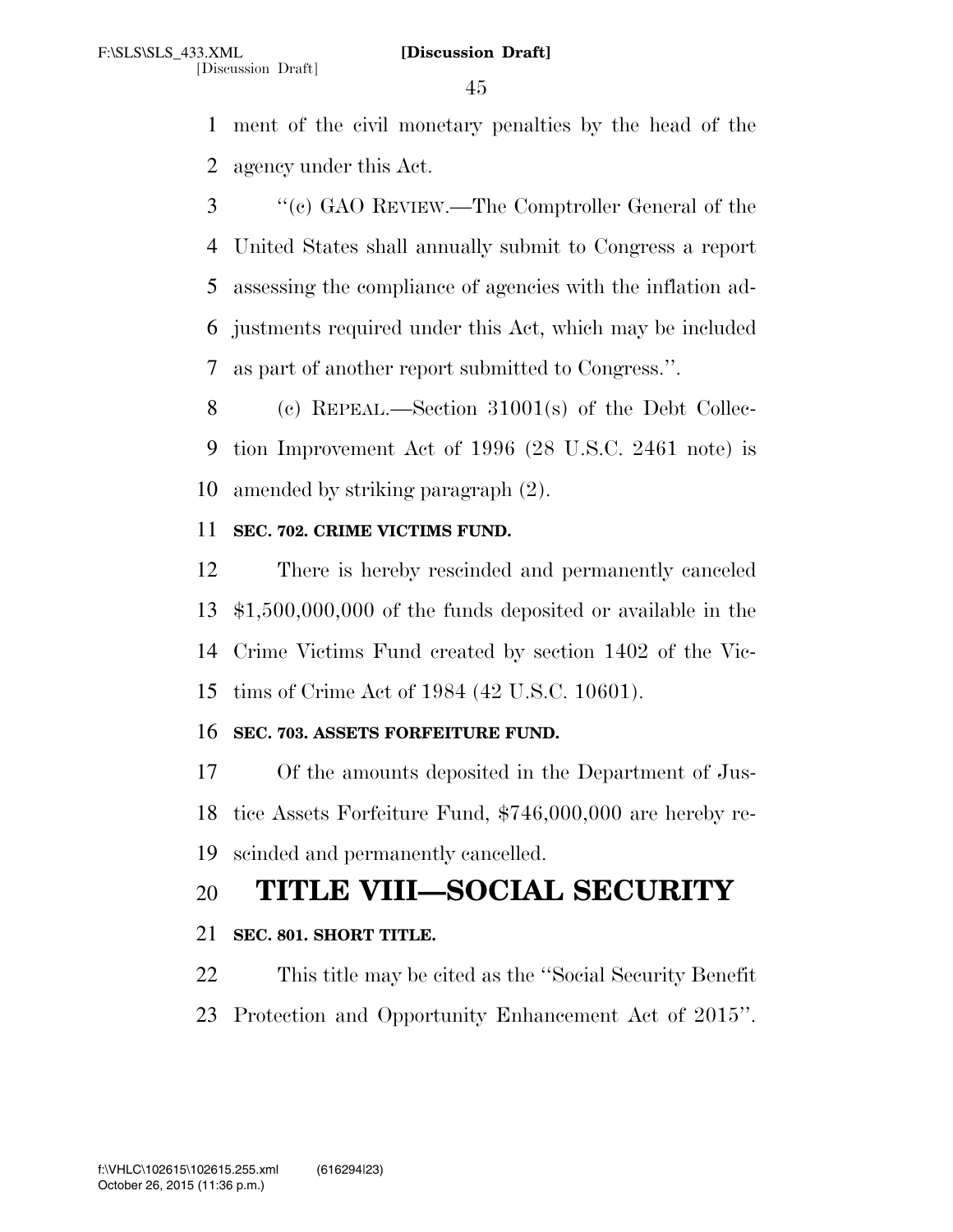# **Subtitle A—Ensuring Correct Payments and Reducing Fraud**

**SEC. 811. EXPANSION OF COOPERATIVE DISABILITY INVES-**

# **TIGATIONS UNITS.**

 (a) IN GENERAL.—Not later than October 1, 2022, the Commissioner of Social Security shall take any nec- essary actions, subject to the availability of appropria- tions, to ensure that cooperative disability investigations units have been established, in areas where there is co- operation with local law enforcement agencies, that would cover each of the 50 States, the District of Columbia, Puerto Rico, Guam, the Northern Mariana Islands, the Virgin Islands, and American Samoa.

 (b) REPORT.—Not later than 90 days after the date of the enactment of this Act and annually thereafter until the earlier of 2022 or the date on which nationwide cov- erage is achieved, the Commissioner of Social Security shall submit to the Committee on Ways and Means of the House of Representatives and the Committee on Finance of the Senate a report describing a plan to implement the nationwide coverage described in subsection (a) and out- lining areas where the Social Security Administration did not receive the cooperation of local law enforcement agen-cies.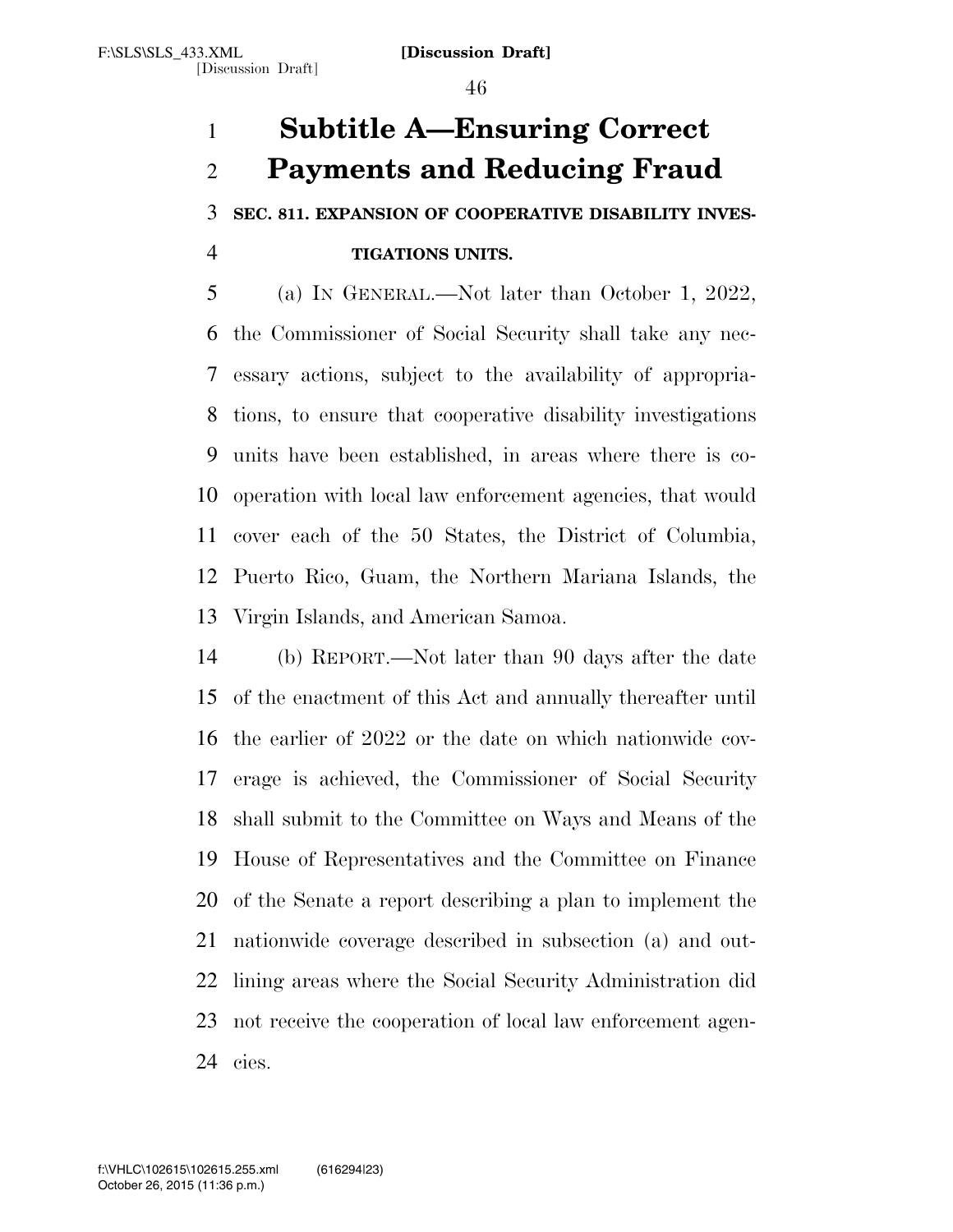|                | 47                                                                 |
|----------------|--------------------------------------------------------------------|
| 1              | SEC. 812. EXCLUSION OF CERTAIN MEDICAL SOURCES OF                  |
| $\overline{2}$ | <b>EVIDENCE.</b>                                                   |
| 3              | (a) IN GENERAL.—Section $223(d)(5)$ of the Social                  |
| 4              | Security Act $(42 \text{ U.S.C. } 423(d)(5))$ is amended by adding |
| 5              | at the end the following:                                          |
| 6              | $\lq\lq$ (C)(i) In making any determination with                   |
| 7              | respect to whether an individual is under a dis-                   |
| 8              | ability or continues to be under a disability, the                 |
| 9              | Commissioner of Social Security may not con-                       |
| 10             | sider (except for good cause as determined by                      |
| 11             | the Commissioner) any evidence furnished by—                       |
| 12             | "(I) any individual or entity who                                  |
| 13             | has been convicted of a felony under                               |
| 14             | section $208$ or under section $1632$ ;                            |
| 15             | "(II) any individual or entity who                                 |
| 16             | has been excluded from participation                               |
| 17             | in any Federal health care program                                 |
| 18             | under section $1128$ ; or                                          |
| 19             | "(III) any person with respect to                                  |
| 20             | whom a civil money penalty or assess-                              |
| 21             | ment has been imposed under section                                |
| 22             | 1129 for the submission of false evi-                              |
| 23             | dence.                                                             |
| 24             | "(ii) To the extent and at such times                              |
| 25             | as is necessary for the effective implemen-                        |
| 26             | tation of clause (i) of this subparagraph—                         |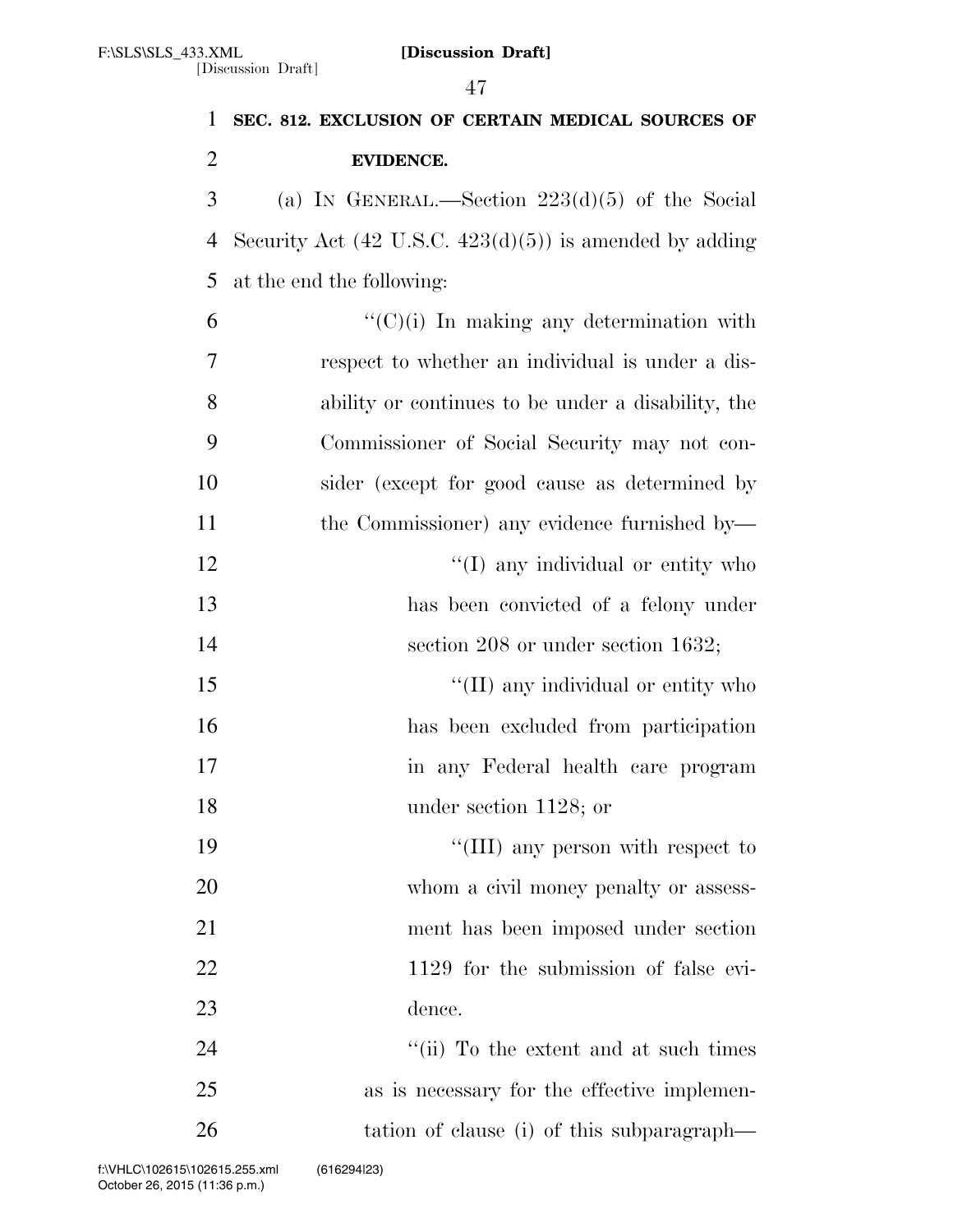| $\mathbf{1}$   | $\lq\lq$ the Inspector General of the                     |
|----------------|-----------------------------------------------------------|
| $\overline{2}$ | Social Security Administration shall                      |
| 3              | transmit to the Commissioner infor-                       |
| $\overline{4}$ | mation relating to persons described                      |
| $\mathfrak{S}$ | in subclause $(I)$ or $(III)$ of clause $(i)$ ;           |
| 6              | "(II) the Secretary of Health and                         |
| 7              | Human Services shall transmit to the                      |
| 8              | Commissioner information relating to                      |
| 9              | persons described in subclause $(II)$ of                  |
| 10             | clause $(i)$ ; and".                                      |
| 11             | (b) REGULATIONS.—Not later than 1 year after the          |
| 12             | date of the enactment of this Act, the Commissioner of    |
| 13             | Social Security shall issue regulations to carry out the  |
| 14             | amendment made by subsection (a).                         |
| 15             | (c) EFFECTIVE DATE.—The amendment made by                 |
| 16             | subsection (a) shall apply with respect to determinations |
|                | 17 of disability made on or after the earlier of—         |
| 18             | (1) the effective date of the regulations issued          |
| 19             | by the Commissioner under subsection (b); or              |
| 20             | $(2)$ one year after the date of the enactment of         |
| 21             | this Act.                                                 |
| 22             | SEC. 813. NEW AND STRONGER PENALTIES.                     |
| 23             | (a) CONSPIRACY TO COMMIT SOCIAL SECURITY                  |
| 24             | FRAUD.                                                    |
|                |                                                           |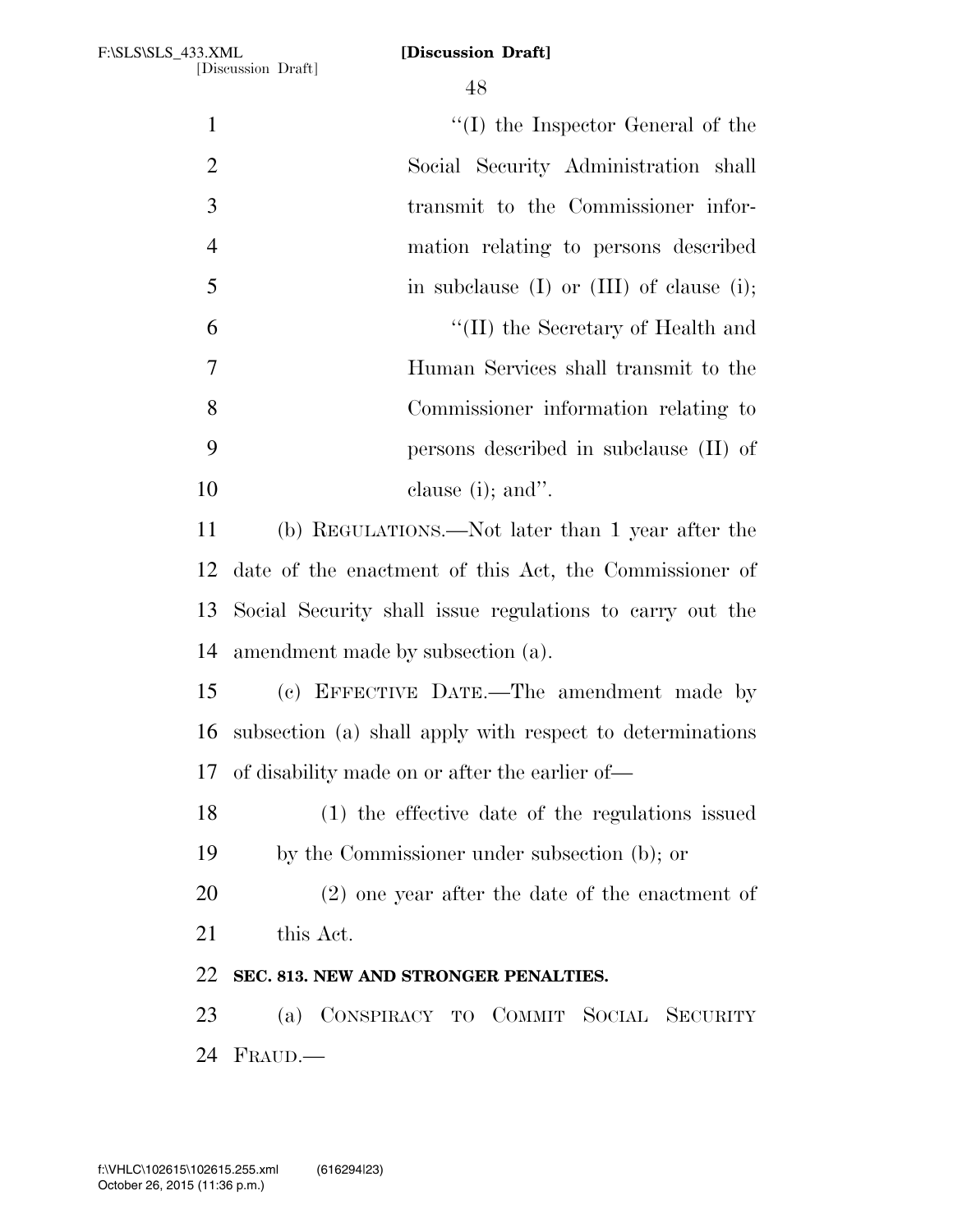| $\mathbf{1}$             | (1) AMENDMENT TO TITLE II.—Section $208(a)$          |
|--------------------------|------------------------------------------------------|
| $\overline{2}$           | of the Social Security Act (42 U.S.C. 408(a)) is     |
| 3                        | amended—                                             |
| $\overline{\mathcal{A}}$ | (A) in paragraph $(7)(C)$ , by striking "or"         |
| 5                        | at the end;                                          |
| 6                        | (B) in paragraph $(8)$ , by adding "or" at           |
| $\tau$                   | the end; and                                         |
| 8                        | $(C)$ by inserting after paragraph $(8)$ the         |
| 9                        | following:                                           |
| 10                       | $(9)$ conspires to commit any offense described      |
| 11                       | in any of paragraphs $(1)$ through $(4)$ ,".         |
| 12                       | (2) AMENDMENT TO TITLE<br>VIII.—Section              |
| 13                       | $811(a)$ of such Act (42 U.S.C. 1011(a)) is amend-   |
| 14                       | $ed$ —                                               |
| 15                       | (A) in paragraph $(3)$ , by striking "or" at         |
| 16                       | the end;                                             |
| 17                       | in paragraph $(4)$ , by striking the<br>(B)          |
| 18                       | comma and adding "; or" at the end; and              |
| 19                       | $(C)$ by inserting after paragraph $(4)$ the         |
| 20                       | following:                                           |
| 21                       | $\lq(5)$ conspires to commit any offense described   |
| 22                       | in any of paragraphs $(1)$ through $(3)$ ,".         |
| 23                       | AMENDMENT TO TITLE<br>XVI.—Section<br><b>(3)</b>     |
| 24                       | $1632(a)$ of such Act (42 U.S.C. 1383a(a)) is amend- |
| 25                       | $ed$ —                                               |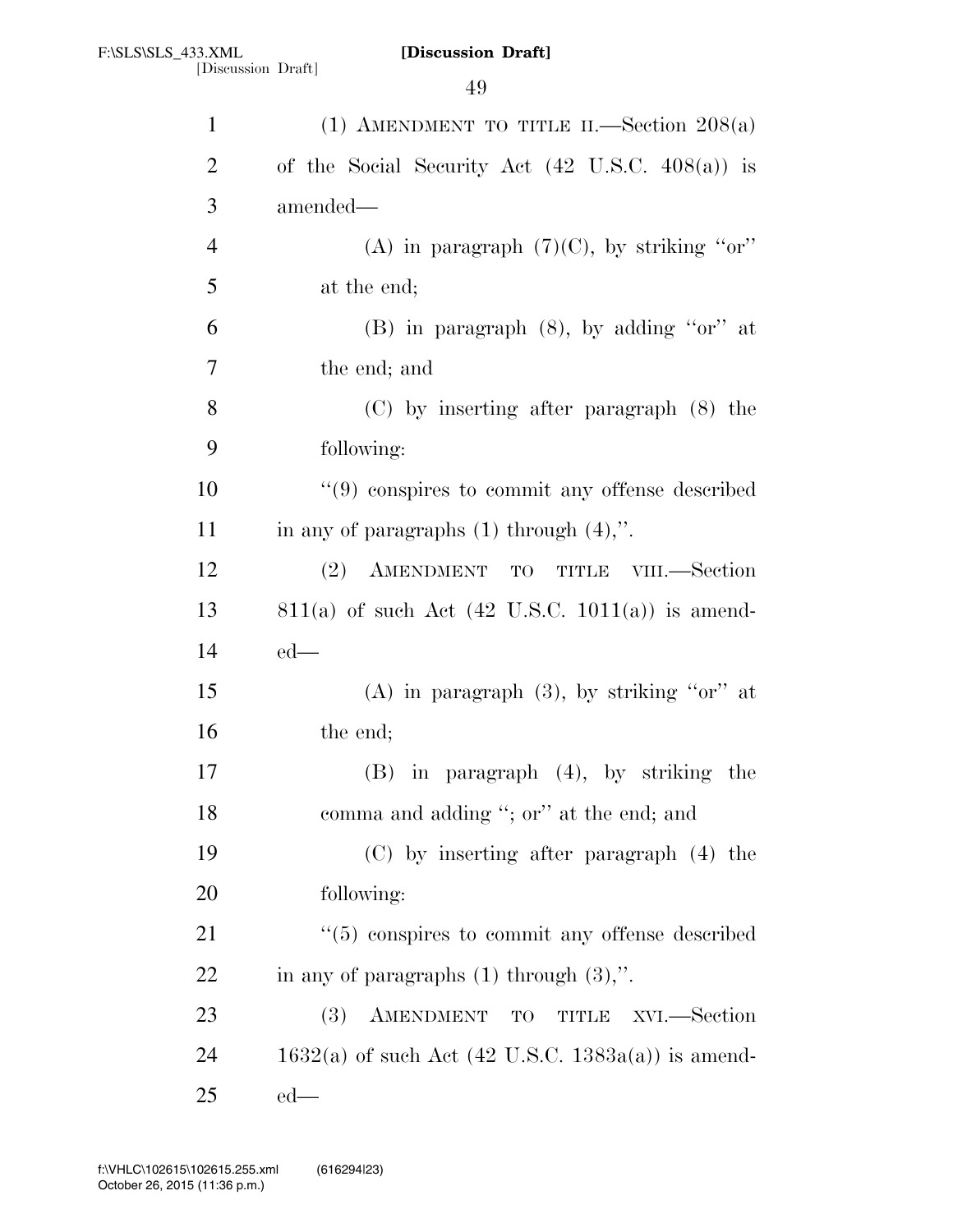| $\mathbf{1}$   | (A) in paragraph $(3)$ , by striking "or" at                  |
|----------------|---------------------------------------------------------------|
| $\overline{2}$ | the end;                                                      |
| 3              | (B) in paragraph $(4)$ , by adding "or" at                    |
| $\overline{4}$ | the end; and                                                  |
| 5              | (C) by inserting after paragraph (4) the                      |
| 6              | following:                                                    |
| 7              | $\lq(5)$ conspires to commit any offense described            |
| 8              | in any of paragraphs $(1)$ through $(3)$ ,".                  |
| 9              | (b) INCREASED CRIMINAL PENALTIES FOR CERTAIN                  |
| 10             | INDIVIDUALS VIOLATING POSITIONS OF TRUST.                     |
| 11             | (1) AMENDMENT TO TITLE II.—Section $208(a)$                   |
| 12             | of the Social Security Act $(42 \text{ U.S.C. } 408(a))$ , as |
| 13             | amended by subsection (a), is further amended by              |
| 14             | striking the period at the end and inserting ", except        |
| 15             | that in the case of a person who receives a fee or            |
| 16             | other income for services performed in connection             |
| 17             | with any determination with respect to benefits               |
| 18             | under this title (including a claimant representative,        |
| 19             | translator, or current or former employee of the So-          |
| 20             | cial Security Administration), or who is a physician          |
| 21             | or other health care provider who submits, or causes          |
| 22             | the submission of, medical or other evidence in con-          |
| 23             | nection with any such determination, such person              |
| 24             | shall be guilty of a felony and upon conviction there-        |
| 25             | of shall be fined under title 18, United States Code,         |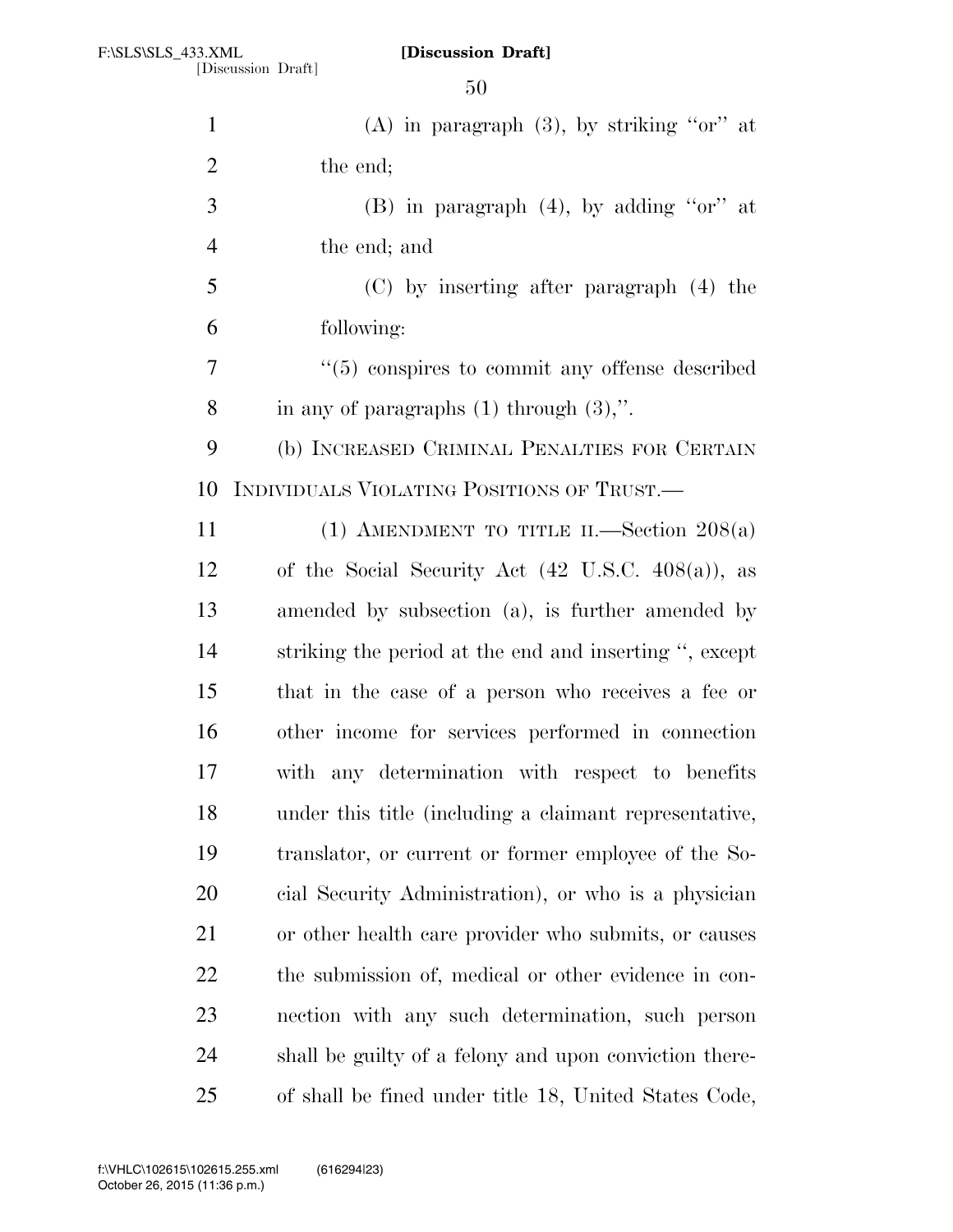or imprisoned for not more than ten years, or both.''.

 (2) AMENDMENT TO TITLE VIII.—Section 4 811(a) of such Act (42 U.S.C. 1011(a)), as amended by subsection (a), is further amended by striking the period at the end and inserting '', except that in the case of a person who receives a fee or other income for services performed in connection with any deter- mination with respect to benefits under this title (in- cluding a claimant representative, translator, or cur- rent or former employee of the Social Security Ad- ministration), or who is a physician or other health care provider who submits, or causes the submission of, medical or other evidence in connection with any such determination, such person shall be guilty of a felony and upon conviction thereof shall be fined under title 18, United States Code, or imprisoned for not more than ten years, or both.''.

 (3) AMENDMENT TO TITLE XVI.—Section  $1632(a)$  of such Act  $(42 \text{ U.S.C. } 1383a(a))$ , as amended by subsection (a), is further amended by striking the period at the end and inserting '', except that in the case of a person who receives a fee or other income for services performed in connection with any determination with respect to benefits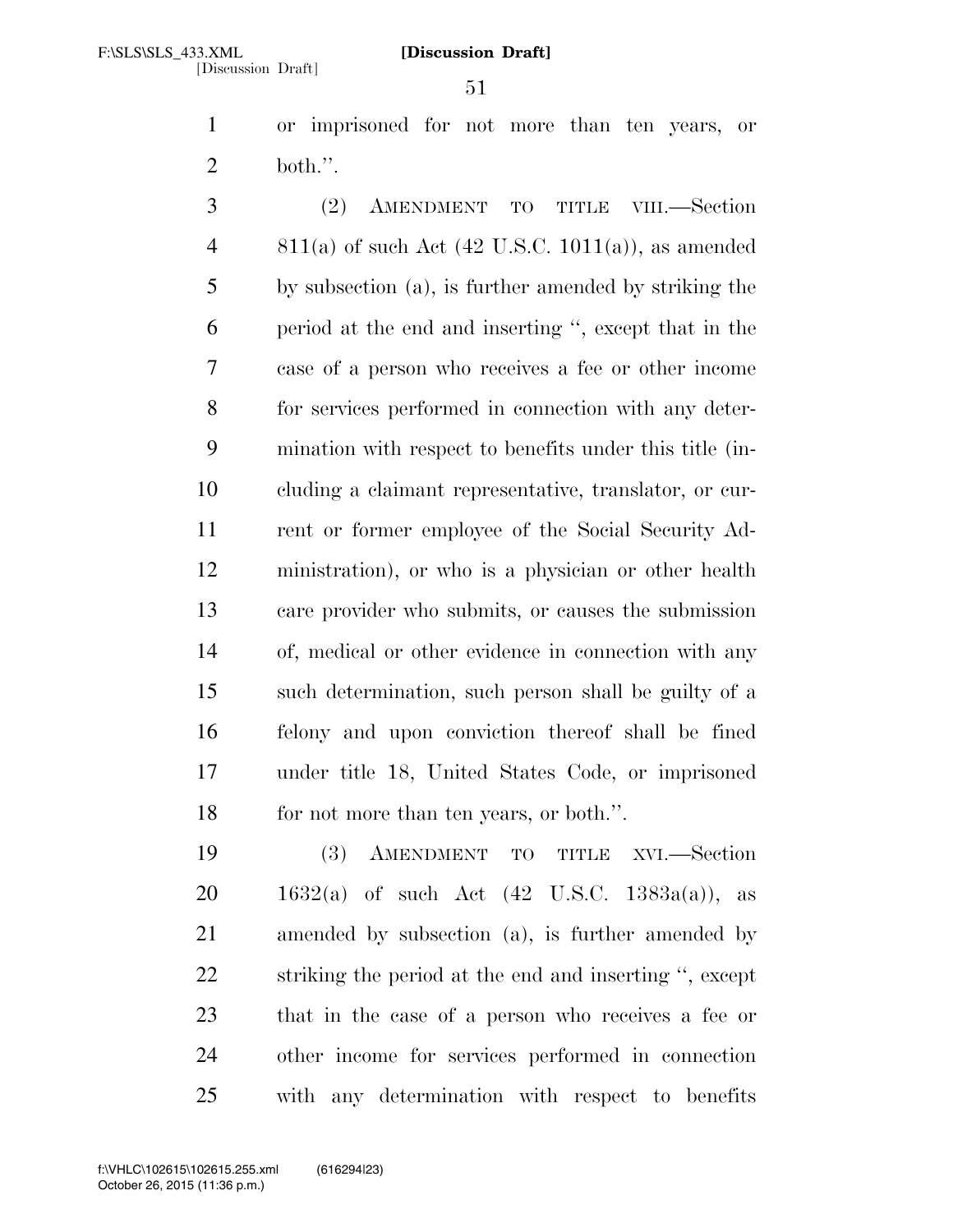under this title (including a claimant representative, translator, or current or former employee of the So- cial Security Administration), or who is a physician or other health care provider who submits, or causes the submission of, medical or other evidence in con- nection with any such determination, such person shall be guilty of a felony and upon conviction there- of shall be fined under title 18, United States Code, or imprisoned for not more than ten years, or both.''.

 (c) INCREASED CIVIL MONETARY PENALTIES FOR CERTAIN INDIVIDUALS VIOLATING POSITIONS OF TRUST.—Section 1129(a)(1) of the Social Security Act (42 U.S.C. 1320a-8(a)(1)) is amended, in the matter fol- lowing subparagraph (C), by inserting after ''withholding disclosure of such fact'' the following: '', except that in the case of such a person who receives a fee or other in- come for services performed in connection with any such determination (including a claimant representative, trans- lator, or current or former employee of the Social Security Administration) or who is a physician or other health care provider who submits, or causes the submission of, medical or other evidence in connection with any such determina- tion, the amount of such penalty shall be not more than \$7,500''.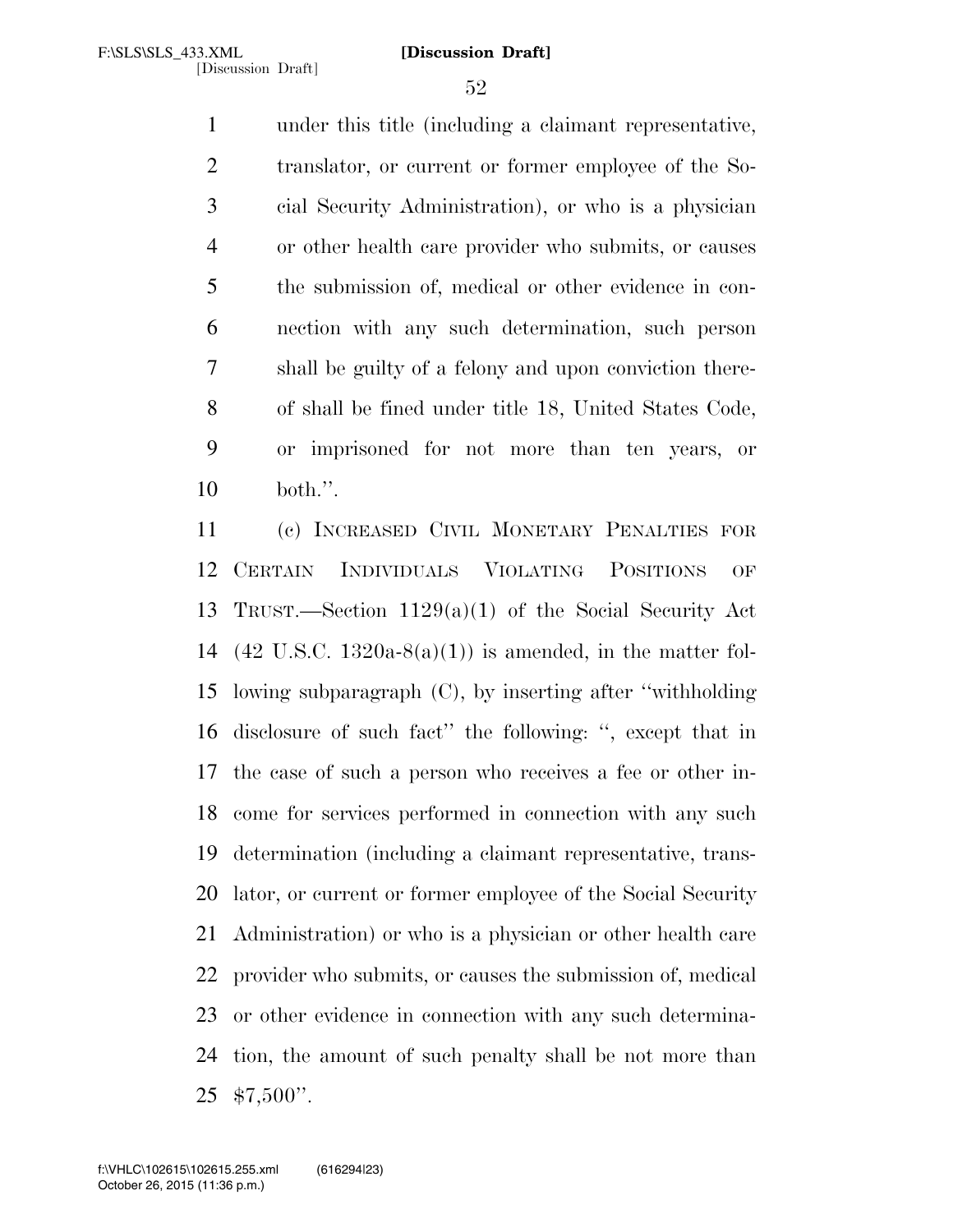(d) NO BENEFITS PAYABLE TO INDIVIDUALS FOR WHOM A CIVIL MONETARY PENALTY IS IMPOSED FOR FRAUDULENTLY CONCEALING WORK ACTIVITY.—Section 4 222(c)(5) of the Social Security Act  $(42 \text{ U.S.C. } 422(c)(5))$  is amended by inserting after ''conviction by a Federal court'' the following: '', or the imposition of a civil mone-tary penalty under section 1129,''.

# **SEC. 814. REFERENCES TO SOCIAL SECURITY AND MEDI-CARE IN ELECTRONIC COMMUNICATIONS.**

10 (a) IN GENERAL.—Section  $1140(a)(1)$  of the Social 11 Security Act (42 U.S.C. 1320b-10(a)(1)) is amended by inserting ''(including any Internet or other electronic com-munication)'' after ''or other communication''.

 (b) EACH COMMUNICATION TREATED AS SEPARATE VIOLATION.—Section 1140(b) of such Act (42 U.S.C. 1320b-10(b)) is amended by inserting after the second sentence the following: ''In the case of any items referred 18 to in subsection  $(a)(1)$  consisting of Internet or other elec- tronic communications, each dissemination, viewing, or ac- cessing of such a communication which contains one or more words, letters, symbols, or emblems in violation of subsection (a) shall represent a separate violation''.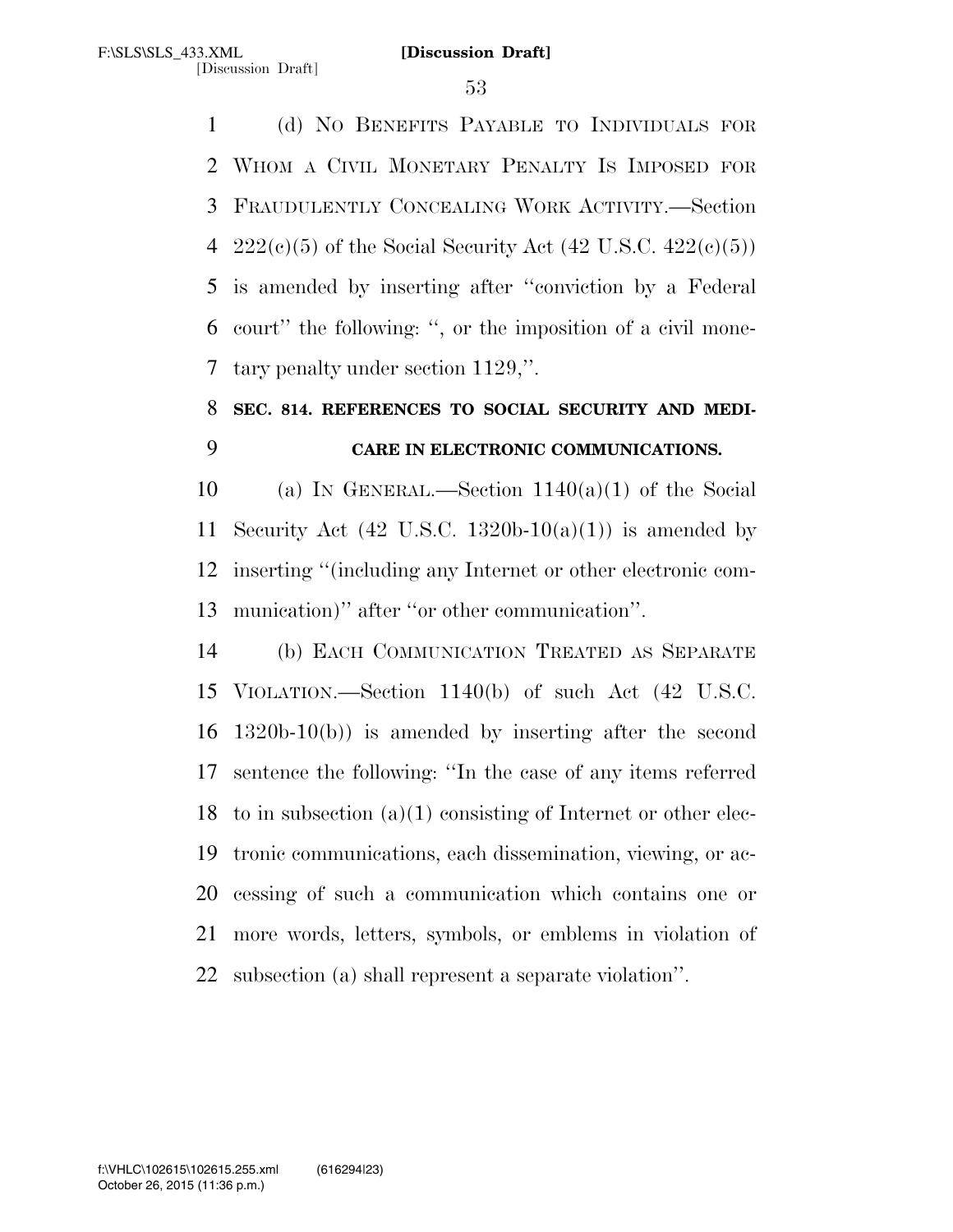| $\mathbf{1}$   | SEC. 815. CHANGE TO CAP ADJUSTMENT AUTHORITY.      |
|----------------|----------------------------------------------------|
| $\overline{2}$ | Section $251(b)(2)(B)$ of the Balanced Budget and  |
| 3              | Emergency Deficit Control Act of 1985 (2 U.S.C.    |
| $\overline{4}$ | $901(b)(2)(B)$ is amended—                         |
| 5              | $(1)$ in clause $(i)$ —                            |
| 6              | $(A)$ in the matter before subclause $(I)$ , by    |
| 7              | striking "and for the cost associated with con-    |
| 8              | ducting redeterminations of eligibility under      |
| 9              | title XVI of the Social Security Act" and insert-  |
| 10             | ing ", for the cost associated with conducting     |
| 11             | redeterminations of eligibility under title XVI of |
| 12             | the Social Security Act, for the cost of co-oper-  |
| 13             | ative disability investigation units, and for the  |
| 14             | cost associated with the prosecution of fraud in   |
| 15             | the programs and operations of the Social Secu-    |
| 16             | rity Administration by Special Assistant United    |
| 17             | States Attorneys";                                 |
| 18             | (B) in subclause (VI), by striking                 |
| 19             | " $$1,309,000,000$ "<br>inserting<br>and           |
| 20             | " $$1,546,000,000$ ";                              |
| 21             | (C) in subclause (VII), by striking                |
| 22             | " $$1,309,000,000"$<br>inserting<br>and            |
| 23             | " $$1,462,000,000$ ";                              |
| 24             | (D) in subclause (VIII), by striking               |
| 25             | "\$1,309,000,000"<br>inserting<br>and              |
| 26             | " $$1,410,000,000"$ ; and                          |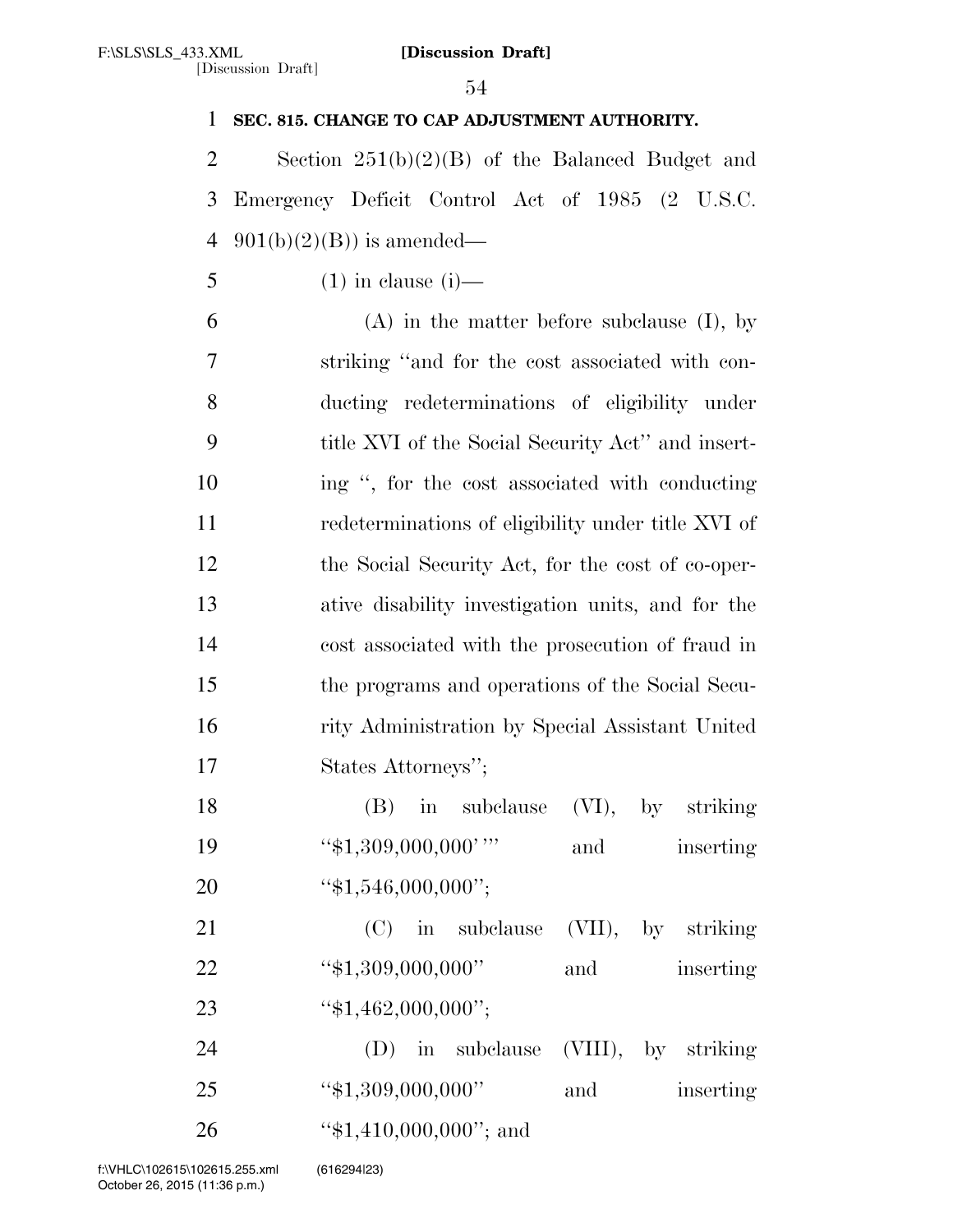| $\mathbf{1}$   | subclause $(X)$ , by striking<br>(E)<br>$\sin$                     |
|----------------|--------------------------------------------------------------------|
| $\overline{2}$ | "\$1,309,000,000"<br>and<br>inserting                              |
| 3              | " $$1,302,000,000$ ";                                              |
| $\overline{4}$ | $(2)$ in clause $(ii)(I)$ , by inserting ", including              |
| 5              | work-related continuing disability reviews to deter-               |
| 6              | mine whether earnings derived from services dem-                   |
| 7              | onstrate an individual's ability to engage in substan-             |
| 8              | tial gainful activity" before the semicolon; and                   |
| 9              | $(3)$ in clause (ii)(III), by striking "and redeter-               |
| 10             | minations" and inserting ", redeterminations, co-op-               |
| 11             | erative disability investigation units, and fraud pros-            |
|                | ecutions".                                                         |
| 12             |                                                                    |
| 13             | <b>Subtitle B—Promoting Opportunity</b>                            |
| 14             | for Disability Beneficiaries                                       |
| 15             | SEC. 821. TEMPORARY REAUTHORIZATION OF DISABILITY                  |
| 16             | INSURANCE DEMONSTRATION PROJECT AU-                                |
| 17             | THORITY.                                                           |
| 18             | (a) TERMINATION DATE.—Section $234(d)(2)$ of the                   |
| 19             | Social Security Act $(42 \text{ U.S.C. } 434(d)(2))$ is amended by |
| 20             | striking "December 18, 2005" and inserting "December               |
| 21             | 31, 2021, and the authority to carry out such projects             |
| 22             | shall terminate on December 31, 2022".                             |
| 23             | (b) AUTHORITY TO WAIVE COMPLIANCE WITH BEN-                        |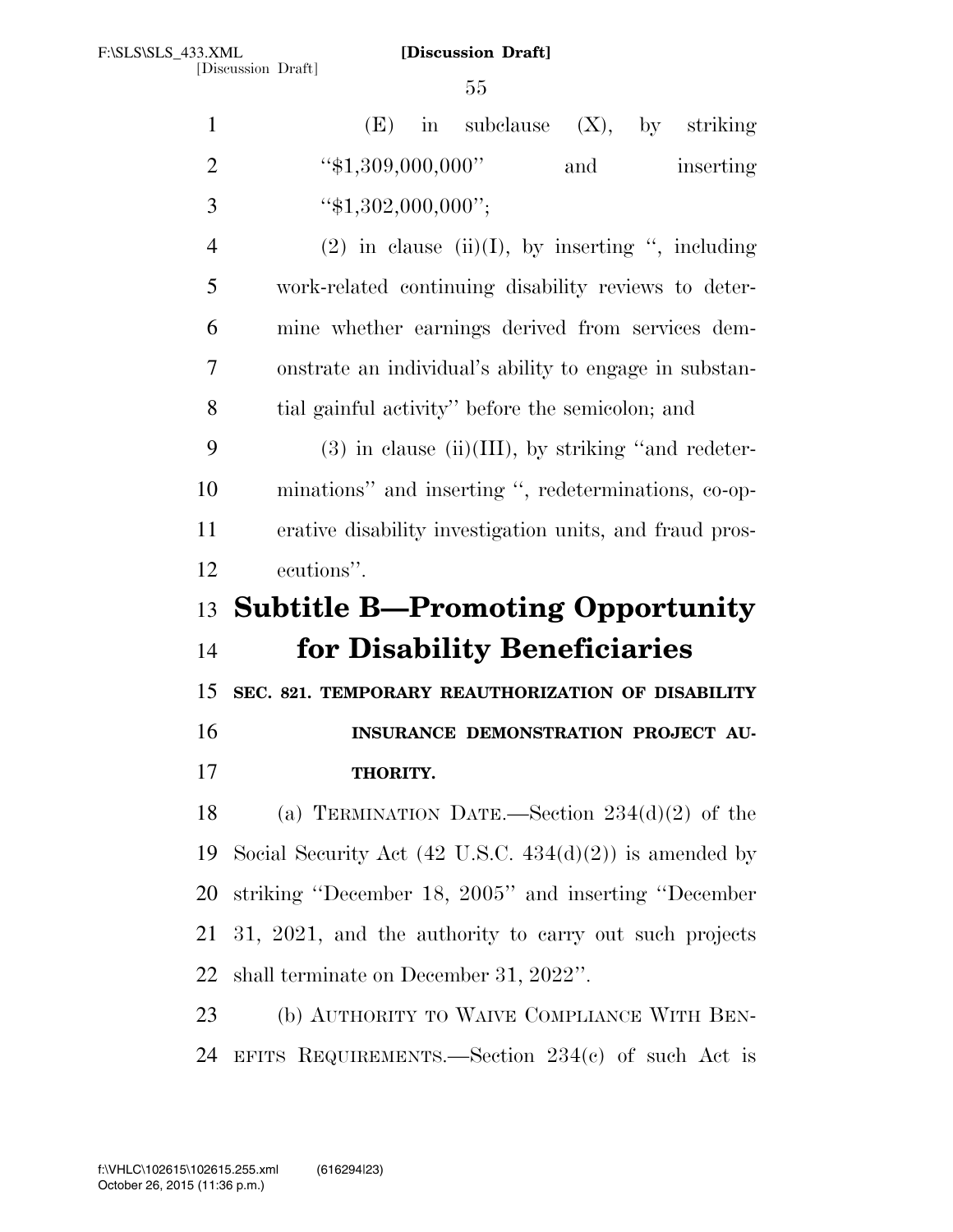amended by striking ''December 17, 2005'' and inserting ''December 30, 2021''.

# **SEC. 822. MODIFICATION OF DEMONSTRATION PROJECT AUTHORITY.**

5 (a) IN GENERAL.—Section  $234(a)(1)$  of the Social 6 Security Act  $(42 \text{ U.S.C. } 434(a)(1))$  is amended in the matter preceding subparagraph (A) by inserting ''to pro- mote attachment to the labor force and'' after ''designed''. (b) CONGRESSIONAL REVIEW PERIOD.—Section 10 234 $(c)$  of the Social Security Act  $(42 \text{ U.S.C. } 434(c))$ , as amended by section 821(b) of this Act, is further amended by inserting ''including the objectives of the experiment or demonstration project, the expected annual and total costs, and the dates on which the experiment or dem- onstration project is expected to start and finish,'' after ''thereof,''

 (c) ADDITIONAL REQUIREMENTS.—Section 234 of the Social Security Act (42 U.S.C. 434), as amended by subsection (b), is further amended by adding at the end the following:

 ''(e) ADDITIONAL REQUIREMENTS.—In developing and carrying out any experiment or demonstration project under this section, the Commissioner may not require any individual to participate in such experiment or demonstra-tion project and shall ensure—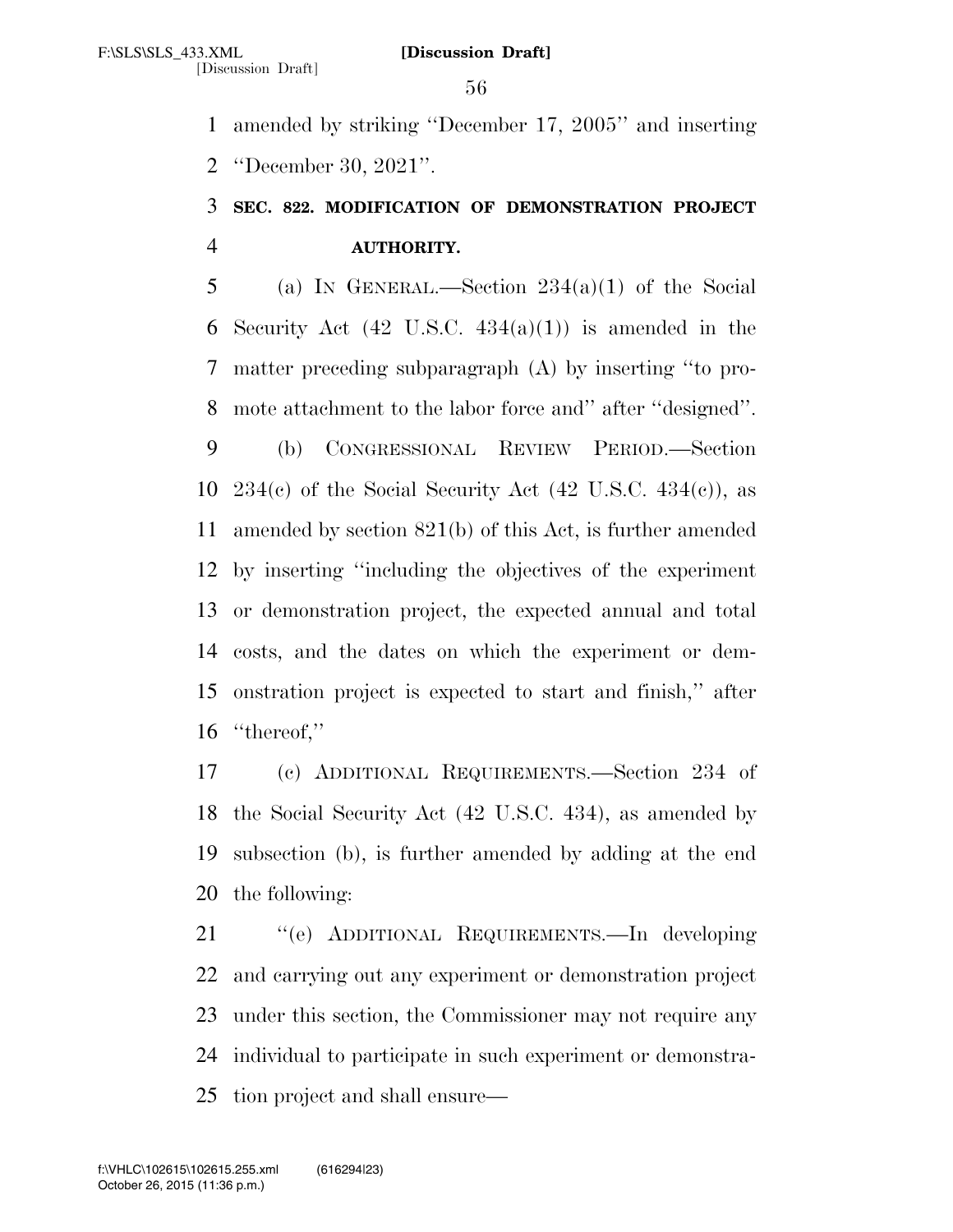$\frac{1}{1}$   $\frac{1}{1}$  that the voluntary participation of individ- uals in such experiment or demonstration project is obtained through informed written consent which satisfies the requirements for informed consent es- tablished by the Commissioner for use in such exper- iment or demonstration project in which human sub- jects are at risk; ''(2) that any individual's voluntary agreement to participate in any such experiment or demonstra- tion project may be revoked by such individual at any time; and

12 ''(3) that such experiment or demonstration project is expected to yield statistically significant results.''.

 (d) ANNUAL REPORTING DEADLINE.—Section 16  $234(d)(1)$  of such Act is amended by striking "June 9" and inserting ''September 30''.

 **SEC. 823. PROMOTING OPPORTUNITY DEMONSTRATION PROJECT.** 

 Section 234 of the Social Security Act (42 U.S.C. 434), as amended by section 822 of this Act, is further amended by adding at the end the following:

 ''(f) PROMOTING OPPORTUNITY DEMONSTRATION PROJECT.—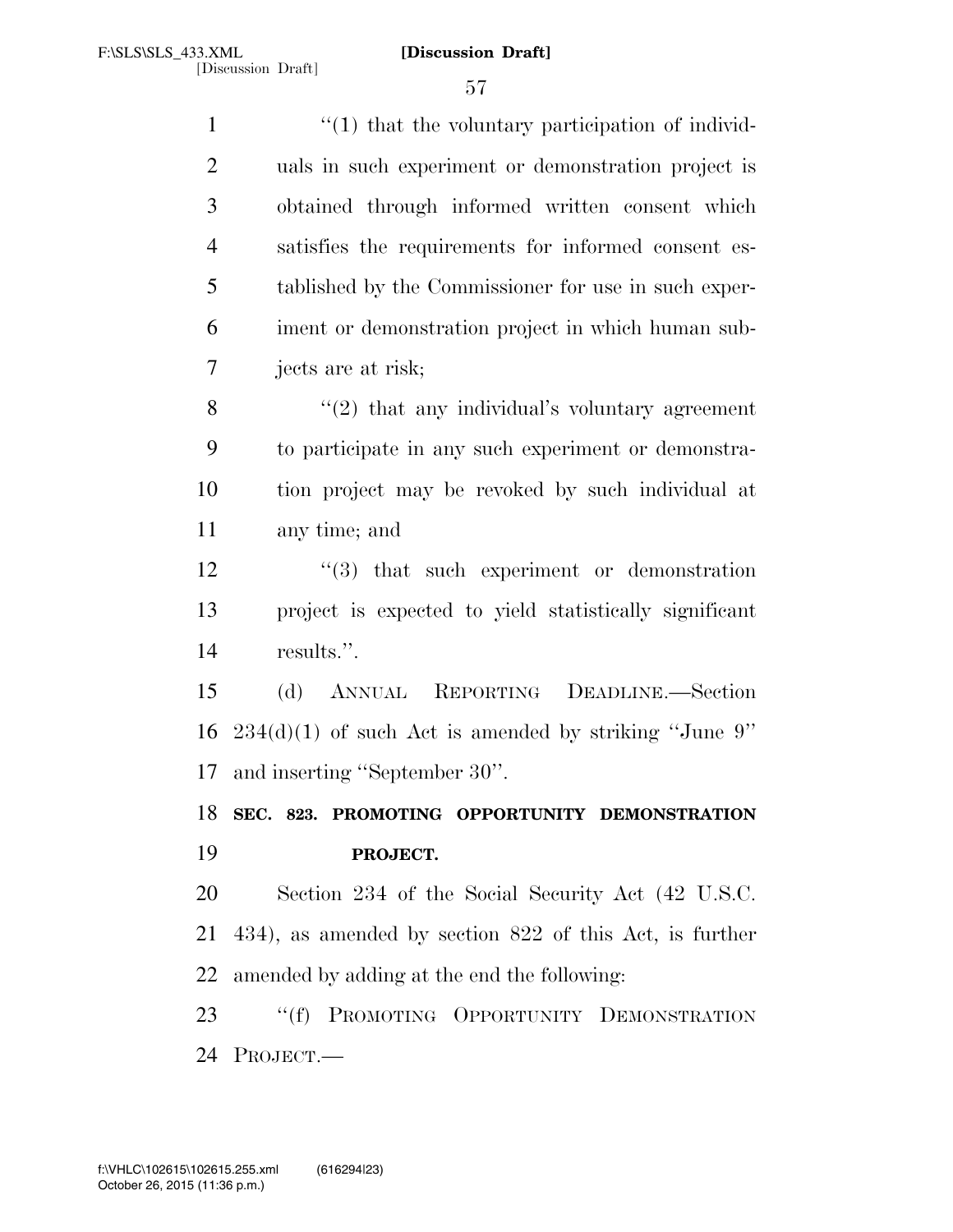1 "(1) IN GENERAL.—The Commissioner shall carry out a demonstration project under this sub- section as described in paragraph (2) during a 5- year period beginning not later than January 1, 2017.

6 "(2) BENEFIT OFFSET.—Under the demonstra- tion project described in this paragraph, with respect to any individual participating in the project who is otherwise entitled to a benefit under section  $223(a)(1)$  for a month—

 $\langle (A)$  any such benefit otherwise payable to the individual for such month (other than a benefit payable for any month prior to the 1st month beginning after the date on which the in- dividual's entitlement to such benefit is deter- mined) shall be reduced by \$1 for each \$2 by which the individual's earnings derived from services paid during such month exceeds an amount equal to the individual's impairment-re- lated work expenses for such month (as deter-21 mined under paragraph (3)), except that such 22 benefit may not be reduced below \$0;

23  $\langle (B) \rangle$  no benefit shall be payable under sec- tion 202 on the basis of the wages and self-em-ployment income of the individual for any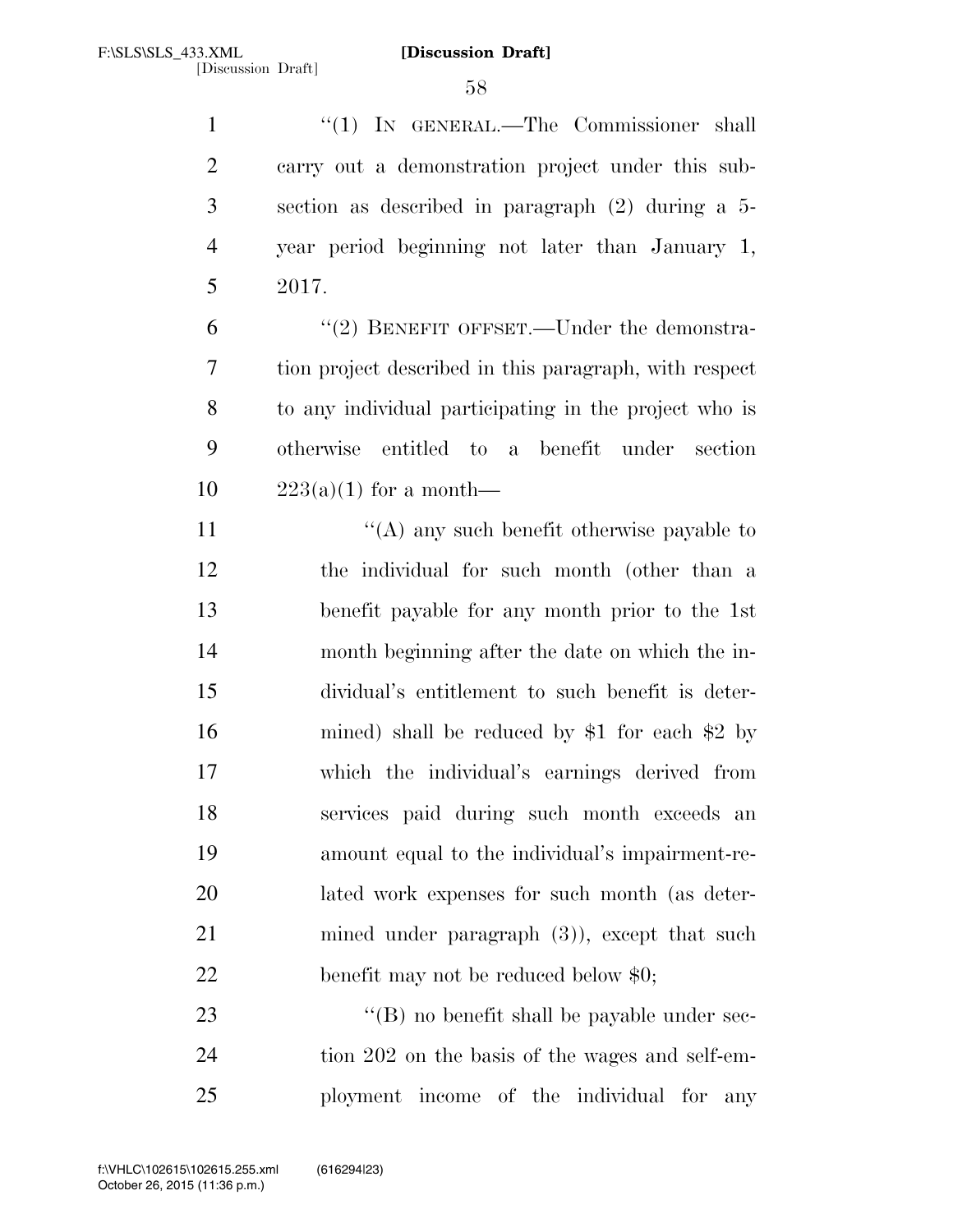month for which the benefit of such individual 2 under section  $223(a)(1)$  is reduced to \$0 pursu- ant to subparagraph (A); ''(C) entitlement to any benefit described

 in subparagraph (A) or (B) shall not terminate due to earnings derived from services except fol- lowing the first month for which such benefit has been reduced to \$0 pursuant to subpara- graph (A) (and the trial work period (as de-10 fined in section  $222(e)$  and extended period of eligibility shall not apply to any such individual for any such month); and

 ''(D) in any case in which such an indi- vidual is entitled to hospital insurance benefits under part A of title XVIII by reason of section 226(b) and such individual's entitlement to a benefit described in subparagraph (A) or (B) or status as a qualified railroad retirement bene- ficiary is terminated pursuant to subparagraph (C), such individual shall be deemed to be enti-21 tled to such benefits or to occupy such status (notwithstanding the termination of such enti- tlement or status) for the period of consecutive months throughout all of which the physical or mental impairment, on which such entitlement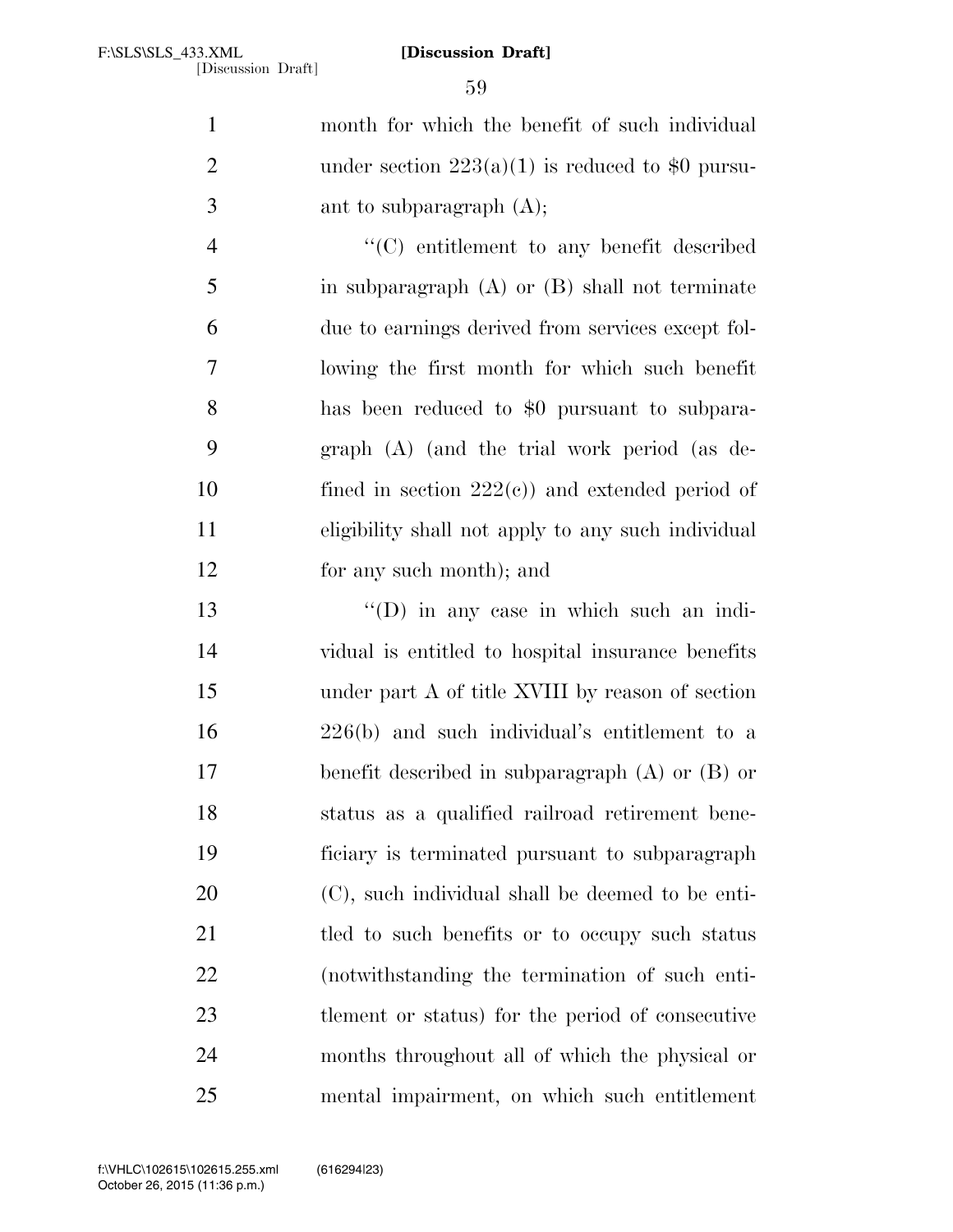| $\mathbf{1}$   | or status was based, continues, and throughout         |
|----------------|--------------------------------------------------------|
| $\overline{2}$ | all of which such individual would have been en-       |
| 3              | titled to monthly insurance benefits under title       |
| $\overline{4}$ | II or as a qualified railroad retirement bene-         |
| 5              | ficiary had such termination of entitlement or         |
| 6              | status not occurred, but not in excess of 93           |
| $\overline{7}$ | such months.                                           |
| 8              | (3)<br><b>IMPAIRMENT-RELATED</b><br><b>WORK</b><br>EX- |
| 9              | PENSES.                                                |
| 10             | "(A) IN GENERAL.—For purposes of para-                 |
| 11             | graph $(2)(A)$ and except as provided in sub-          |
| 12             | paragraph $(C)$ , the amount of an individual's        |
| 13             | impairment-related work expenses for a month           |
| 14             | deemed to be the minimum threshold<br><i>is</i>        |
| 15             | amount.                                                |
| 16             | "(B) MINIMUM THRESHOLD AMOUNT.—In                      |
| 17             | this paragraph, the term 'minimum threshold            |
| 18             | amount' means an amount, to be determined by           |
| 19             | the Commissioner, which shall not exceed the           |
| 20             | amount sufficient to demonstrate that an indi-         |
| 21             | vidual has rendered services in a month, as de-        |
| <u>22</u>      | termined by the Commissioner under section             |
| 23             | $222(c)(4)(A)$ . The Commissioner may test mul-        |
| 24             | tiple minimum threshold amounts.                       |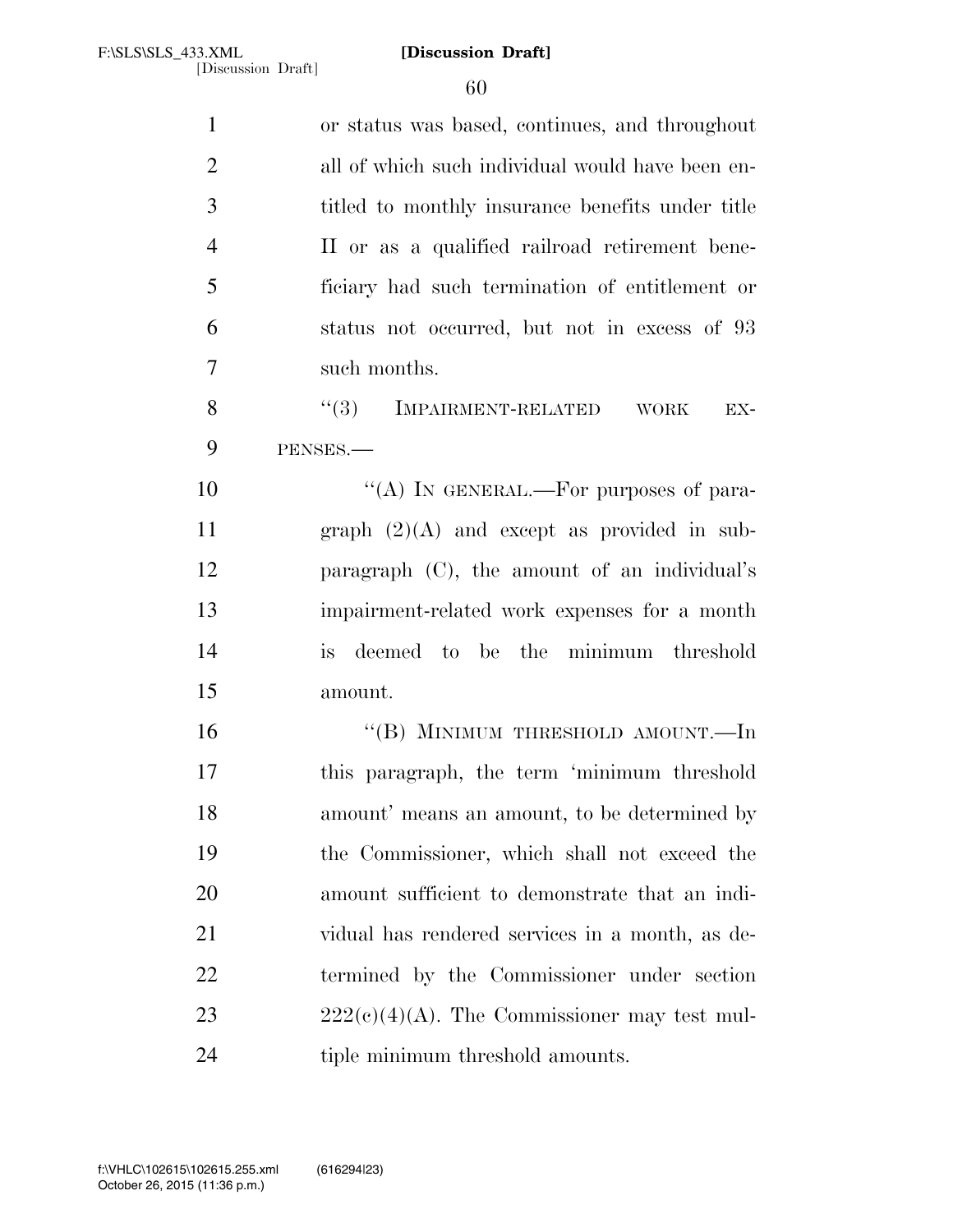1 ""(C) EXCEPTION FOR ITEMIZED IMPAIR-MENT-RELATED WORK EXPENSES.—

3 "(i) IN GENERAL.—Notwithstanding subparagraph (A), in any case in which the amount of such an individual's itemized impairment-related work expenses (as de- fined in clause (ii)) for a month is greater than the minimum threshold amount, the amount of the individual's impairment-re- lated work expenses for the month shall be equal to the amount of the individual's itemized impairment-related work expenses (as so defined) for the month.

14 ''(ii) DEFINITION.—In this subpara- graph, the term 'itemized impairment-re- lated work expenses' means the amount ex-17 cluded under section  $223(d)(4)(A)$  from an individual's earnings for a month in deter- mining whether an individual is able to en- gage in substantial gainful activity by rea- son of such earnings in such month, except 22 that such amount does not include the cost to the individual of any item or service for which the individual does not provide to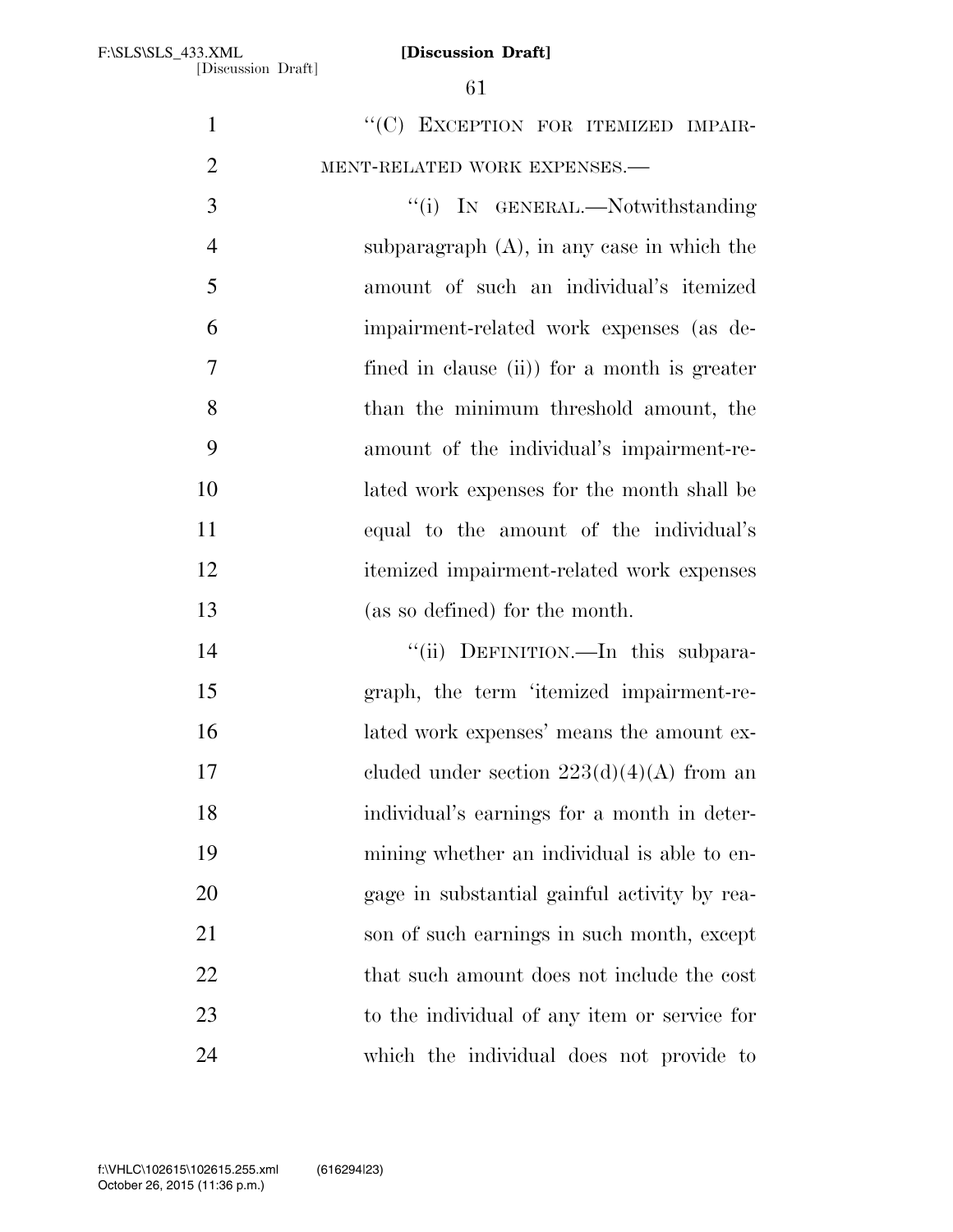the Commissioner a satisfactory itemized accounting. 3  $\text{``(D)}$  LIMITATION.—Notwithstanding the

 other provisions of this paragraph, for purposes 5 of paragraph  $(2)(A)$ , the amount of an individ- ual's impairment-related work expenses for a month shall not exceed the amount of earnings derived from services, prescribed by the Com- missioner under regulations issued pursuant to 10 section  $223(d)(4)(A)$ , sufficient to demonstrate an individual's ability to engage in substantial gainful activity.''.

**SEC. 824. USE OF ELECTRONIC PAYROLL DATA TO IM-**

## **PROVE PROGRAM ADMINISTRATION.**

 (a) IN GENERAL.—Title XI of the Social Security Act (42 U.S.C. 1301, et seq.) is amended by inserting after section 1183 the following: ''

''INFORMATION EXCHANGE WITH PAYROLL DATA

# PROVIDERS

 ''SEC. 1184. (a) IN GENERAL.—The Commissioner of Social Security may enter into an information exchange with a payroll data provider for purposes of—

23  $\frac{1}{2}$   $\frac{1}{2}$  efficiently administering—

24 "'(A) monthly insurance benefits under

25 subsections  $(d)(1)(B)(ii)$ ,  $(d)(6)(A)(ii)$ ,

26 (d)(6)(B), (e)(1)(B)(ii), and (f)(1)(B)(ii) of sec-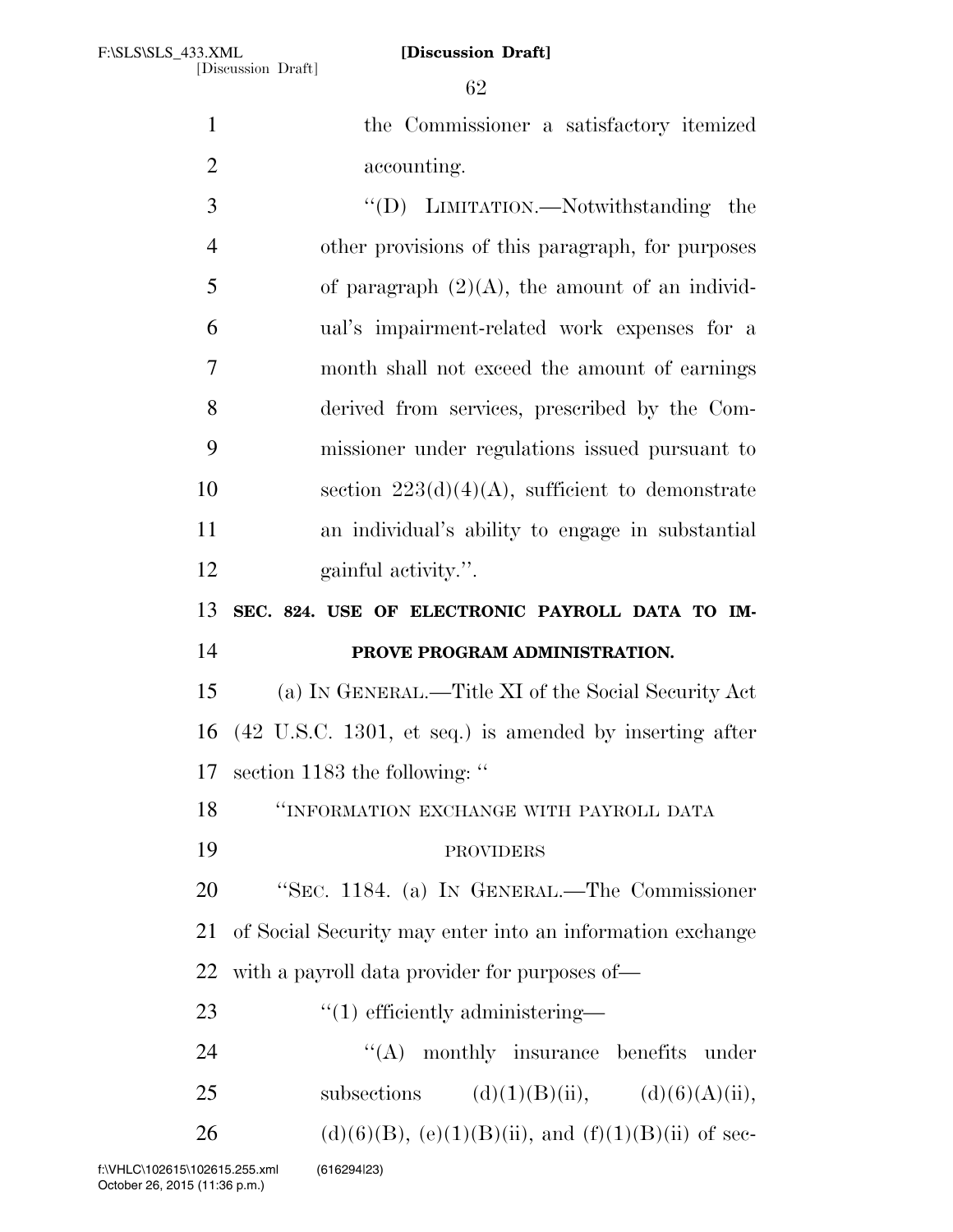| $\mathbf{1}$   | tion 202 and subsection $(a)(1)$ of section 223;           |
|----------------|------------------------------------------------------------|
| $\overline{2}$ | and                                                        |
| 3              | $\lq\lq$ (B) supplemental security income benefits         |
| $\overline{4}$ | under title XVI; and                                       |
| 5              | $(2)$ preventing improper payments of such                 |
| 6              | benefits without the need for verification by inde-        |
| 7              | pendent or collateral sources.                             |
| 8              | "(b) NOTIFICATION REQUIREMENTS.—Before enter-              |
| 9              | ing into an information exchange pursuant to subsection    |
| 10             | (a), the Commissioner shall publish in the Federal Reg-    |
| 11             | ister a notice describing the information exchange and the |
| 12             | extent to which the information received through such ex-  |
|                |                                                            |
| 13             | change is—                                                 |
| 14             | $\cdot$ (1) relevant and necessary to —                    |
| 15             | $\lq\lq$ accurately determine entitlement to,              |
| 16             | and the amount of, benefits described under                |
| 17             | subparagraph $(A)$ of subsection $(a)(1)$ ;                |
| 18             | "(B) accurately determine eligibility for,                 |
| 19             | and the amount of, benefits described in sub-              |
| 20             | paragraph (B) of such subsection; and                      |
| 21             | "(C) prevent improper payment of such                      |
| 22             | benefits; and                                              |
| 23             | $\lq(2)$ sufficiently accurate, up-to-date, and com-       |
| 24             | plete.                                                     |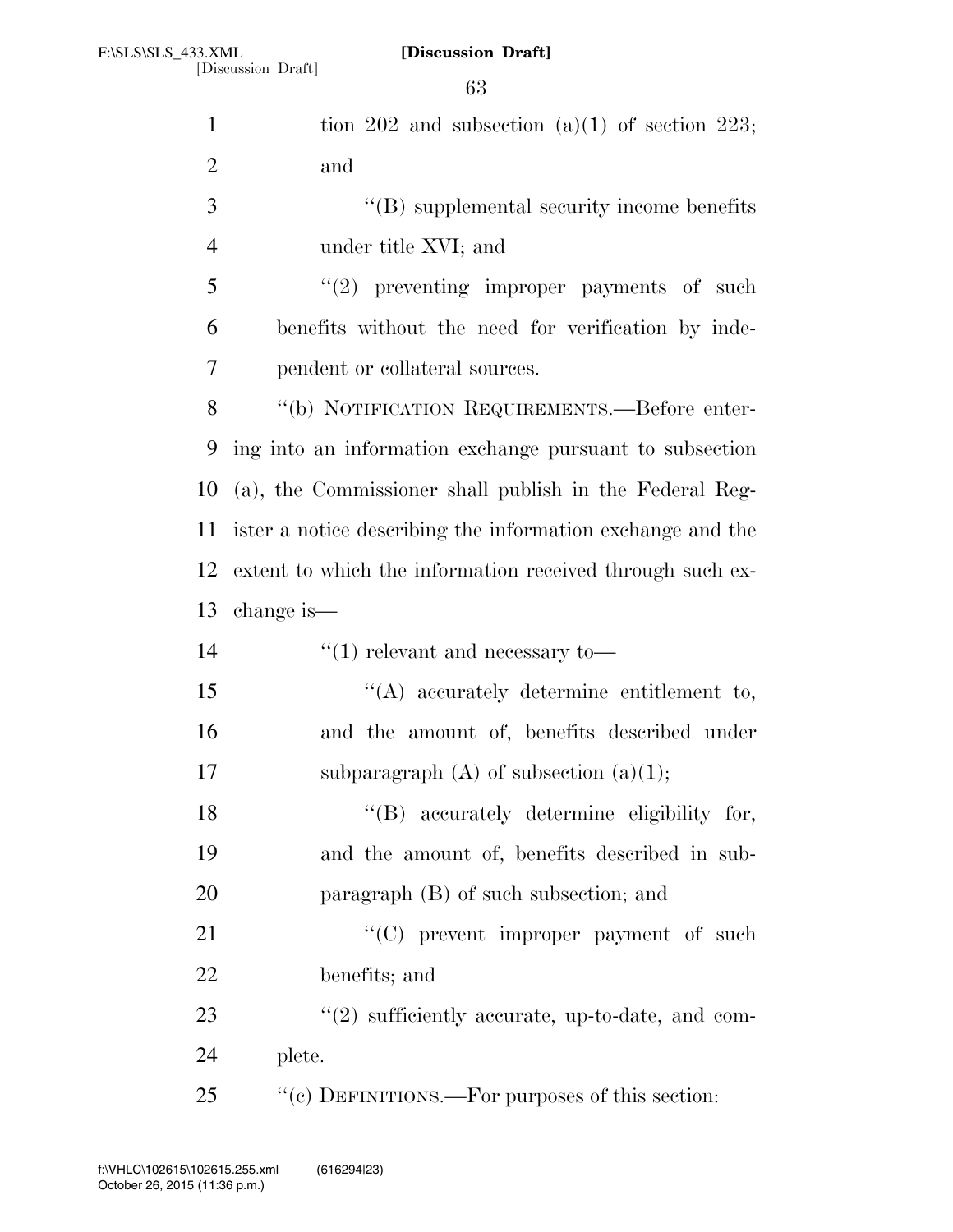1 ''(1) PAYROLL DATA PROVIDER.—The term 'payroll data provider' means payroll providers, wage verification companies, and other commercial or non- commercial entities that collect and maintain data regarding employment and wages, without regard to whether the entity provides such data for a fee or without cost.

8 "(2) INFORMATION EXCHANGE.—The term 'in- formation exchange' means the automated compari- son of a system of records maintained by the com- missioner of Social Security with records maintained by a payroll data provider.''.

 (b) AUTHORIZATION TO ACCESS INFORMATION HELD BY PAYROLL DATA PROVIDERS.—

 (1) AMENDMENT TO TITLE II.—Section 225 of 16 the Social Security Act (42 U.S.C. 425) is amended by adding at the end the following:

18 "(c) ACCESS TO INFORMATION HELD BY PAYROLL DATA PROVIDERS.—(1) The Commissioner of Social Se- curity may require each individual who applies for or is entitled to monthly insurance benefits under subsections 22 (d)(1)(B)(ii), (d)(6)(A)(ii), (d)(6)(B), (e)(1)(B)(ii), and 23 (f)(1)(B)(ii) of section 202 and subsection (a)(1) of sec- tion 223 to provide authorization by the individual for the Commissioner to obtain from any payroll data provider (as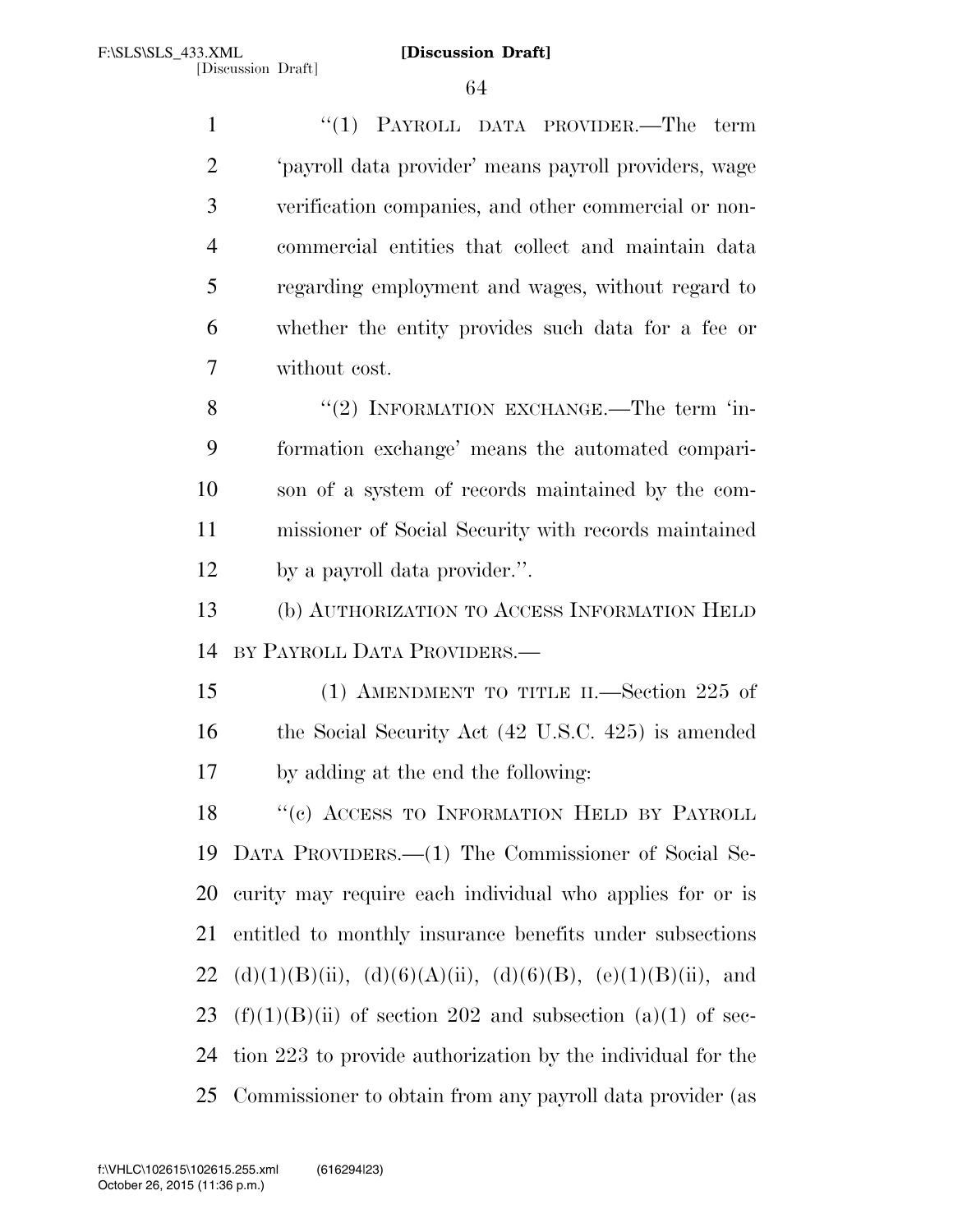1 defined in section  $1184(c)(1)$  any record held by the pay- roll data provider with respect to the individual whenever the Commissioner determines the record is needed in con- nection with a determination of initial or ongoing entitle-ment to such benefits.

 "(2) An authorization provided by an individual under this subsection shall remain effective until the ear-liest of—

 ''(A) the rendering of a final adverse decision on the individual's application or entitlement to ben-efits under this title;

12 ''(B) the termination of the individual's entitle-ment to benefits under this title; or

14  $\langle ^{\prime}(C) \rangle$  the express revocation by the individual of the authorization, in a written notification to the Commissioner.

17 ''(3) The Commissioner of Social Security is not re- quired to furnish any authorization obtained pursuant to this subsection to the payroll data provider.

20  $\frac{1}{20}$  (4) The Commissioner shall inform any person who provides authorization pursuant to this clause of the dura-tion and scope of the authorization.

 ''(5) If an individual who applies for or is entitled to benefits under this title refuses to provide, or revokes, any authorization under this subsection, subsection (d)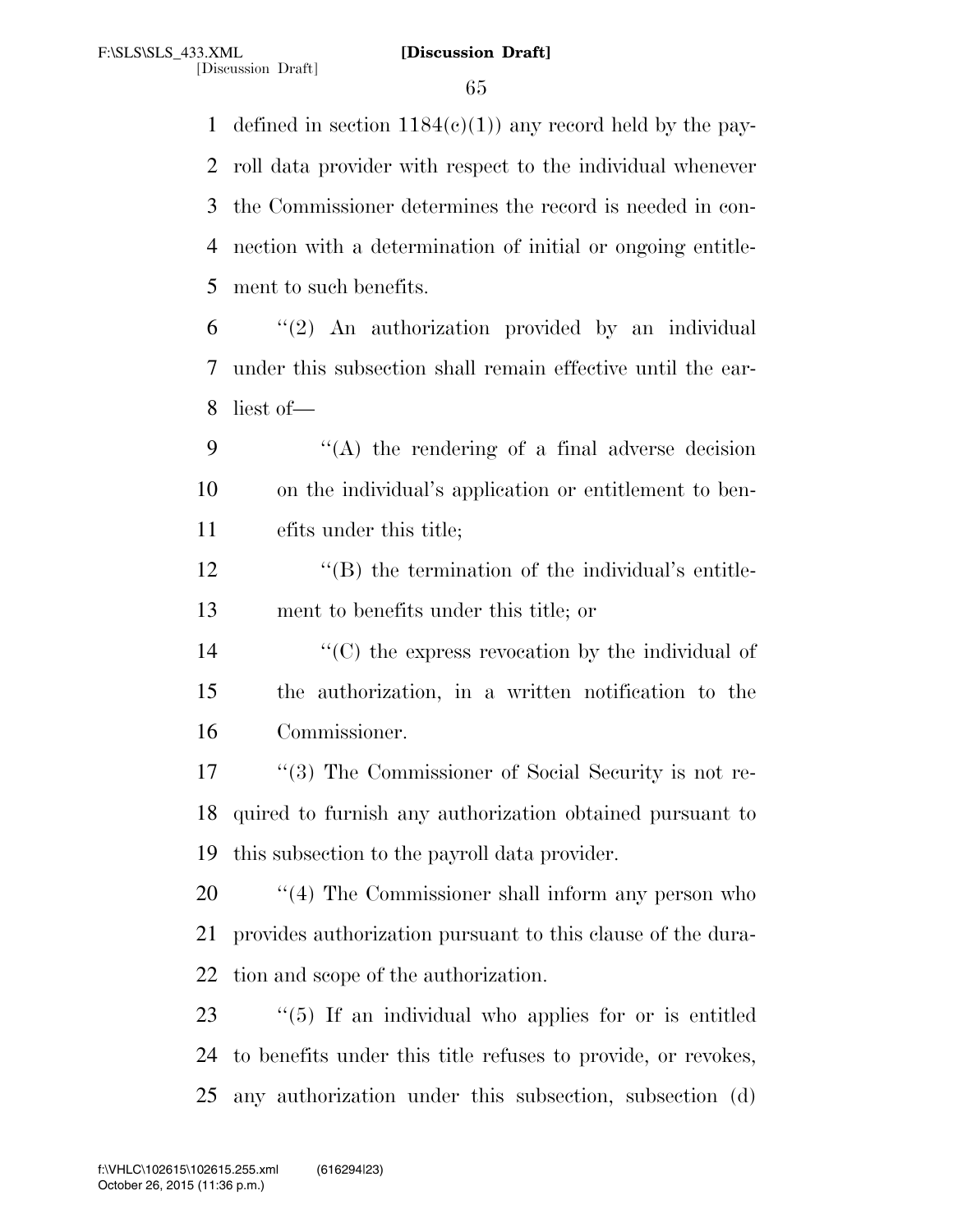shall not apply to such individual beginning with the first day of the first month in which he or she refuses or re-vokes such authorization.''.

4 (2) TITLE XVI.—Section  $1631(e)(1)(B)$  of the 5 Social Security Act  $(42 \text{ U.S.C. } 1383(e)(1)(B))$  is amended by adding at the end the following:

 ''(iii)(I) The Commissioner of Social Security may re- quire each applicant for, or recipient of, benefits under this title to provide authorization by the applicant, recipi- ent or legal guardian (or by any other person whose in- come or resources are material to the determination of the eligibility of the applicant or recipient for such benefits) for the Commissioner to obtain from any payroll data pro-14 vider (as defined in section  $1184(c)(1)$ ) any record held by the payroll data provider with respect to the applicant or recipient (or any such other person) whenever the Com- missioner determines the record is needed in connection with a determination of initial or ongoing eligibility or the amount of such benefits.

 ''(II) An authorization provided by an applicant, re- cipient or legal guardian (or any other person whose in- come or resources are material to the determination of the eligibility of the applicant or recipient) under this clause shall remain effective until the earliest of—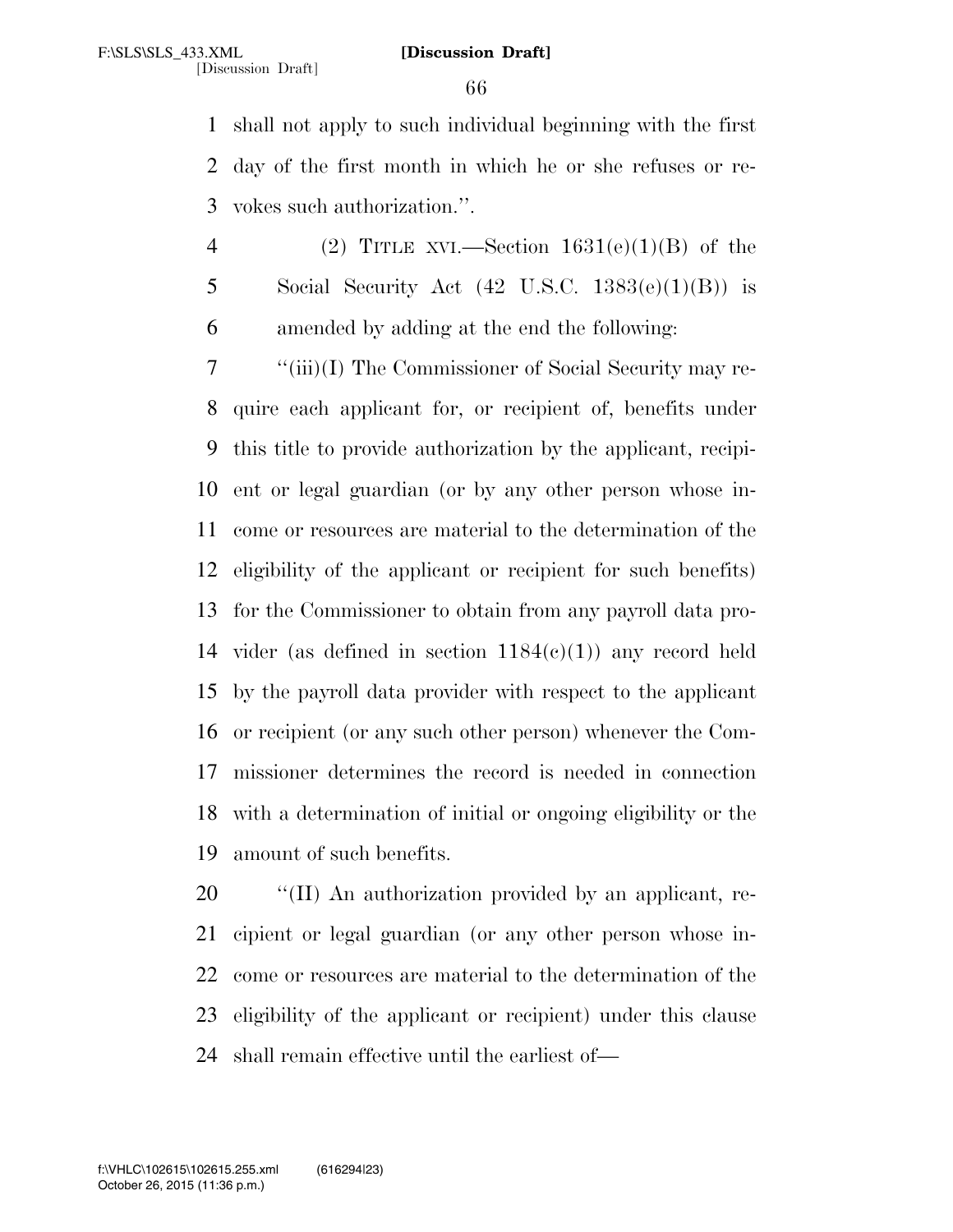| $\mathbf{1}$   | "(aa) the rendering of a final adverse decision              |
|----------------|--------------------------------------------------------------|
| $\overline{2}$ | on the applicant's application for eligibility for bene-     |
| 3              | fits under this title;                                       |
| $\overline{4}$ | "(bb) the cessation of the recipient's eligibility           |
| 5              | for benefits under this title;                               |
| 6              | "(cc) the express revocation by the applicant, or            |
| 7              | recipient (or such other person referred to in sub-          |
| 8              | clause $(I)$ ) of the authorization, in a written notifica-  |
| 9              | tion to the Commissioner; or                                 |
| 10             | "(dd) the termination of the basis upon which                |
| 11             | the Commissioner considers another person's income           |
| 12             | and resources available to the applicant or recipient.       |
| 13             | "(III) The Commissioner of Social Security is not re-        |
| 14             | quired to furnish any authorization obtained pursuant to     |
| 15             | this clause to the payroll data provider.                    |
| 16             | "(IV) The Commissioner shall inform any person who           |
| 17             | provides authorization pursuant to this clause of the dura-  |
| 18             | tion and scope of the authorization.                         |
| 19             | "(V) If an applicant for, or recipient of, benefits          |
| 20             | under this title (or any such other person referred to in    |
| 21             | subclause $(I)$ refuses to provide, or revokes, any author-  |
| 22             | ization required by subclause $(I)$ , paragraph $(2)(B)$ and |
| 23             | paragraph (10) shall not apply to such applicant or recipi-  |
| 24             | ent beginning with the first day of the first month in       |

which he or she refuses or revokes such authorization.''.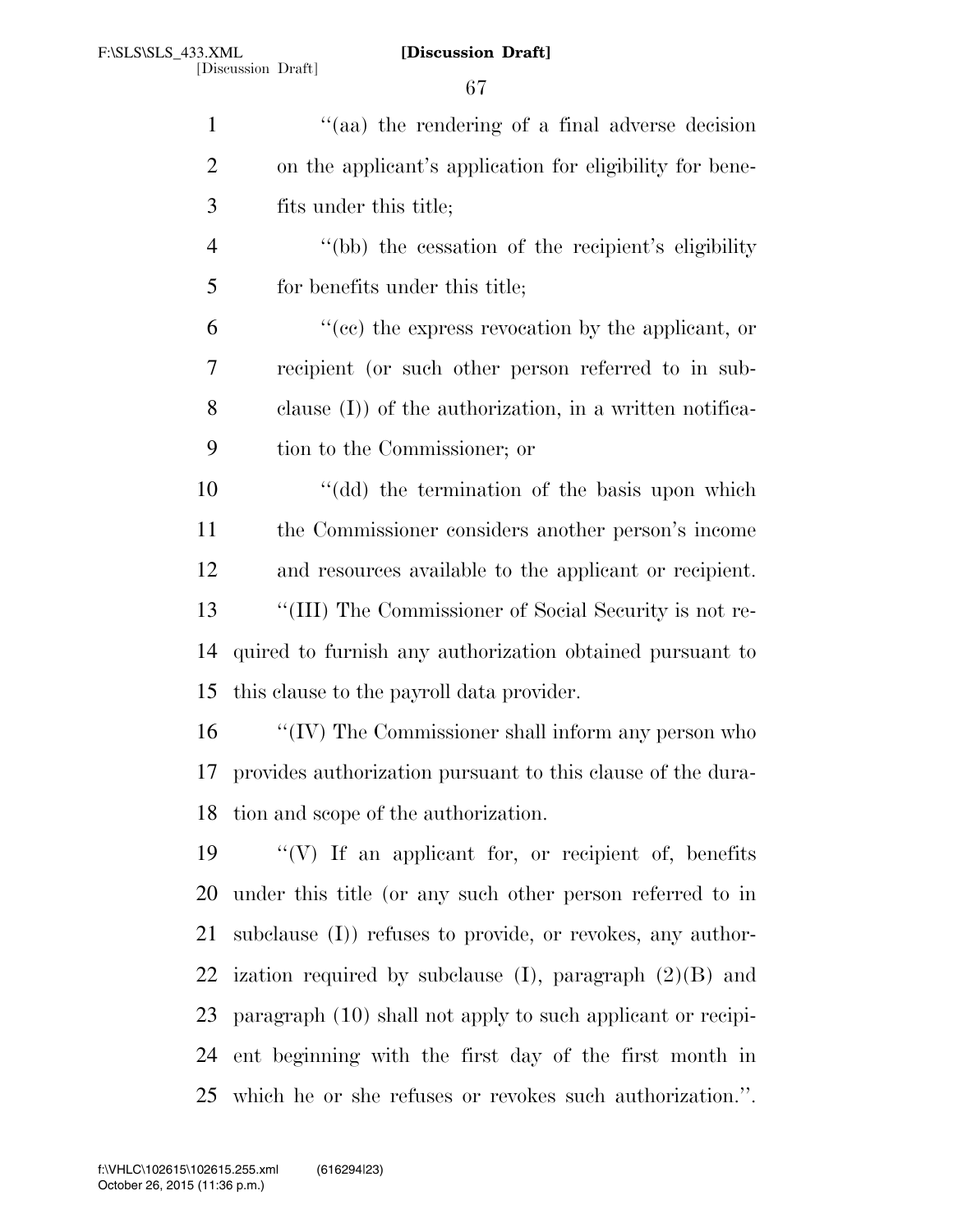(c) REPORTING RESPONSIBILITIES FOR BENE- FICIARIES SUBJECT TO INFORMATION EXCHANGE WITH PAYROLL DATA PROVIDER.—

 (1) AMENDMENT TO TITLE II.—Section 225 of the Social Security (42 U.S.C. 425), as amended by 6 subsection  $(b)(1)$ , is further amended by adding at the end the following:

8 "(d) An individual who has authorized the Commis- sioner of Social Security to obtain records from a payroll data provider under subsection (c) shall not be subject to a penalty under section 1129A for any omission or error with respect to such individual's wages as reported by the payroll data provider.''.

| 14 |                                               | (2) AMENDMENT TO TITLE XVI.—Section |  |  |  |
|----|-----------------------------------------------|-------------------------------------|--|--|--|
| 15 | 1631(e) of the Social Security Act (42 U.S.C. |                                     |  |  |  |
| 16 | $1383(e)$ is amended—                         |                                     |  |  |  |

17 (A) in paragraph  $(2)$ —

 (i) by striking ''In the case of the fail- ure'' and inserting ''(A) In the case of the failure'';

21 (ii) by redesignating subparagraphs (A) through (C) as clauses (i) through (iii), respectively; and

 (iii) by adding at the end the fol-lowing: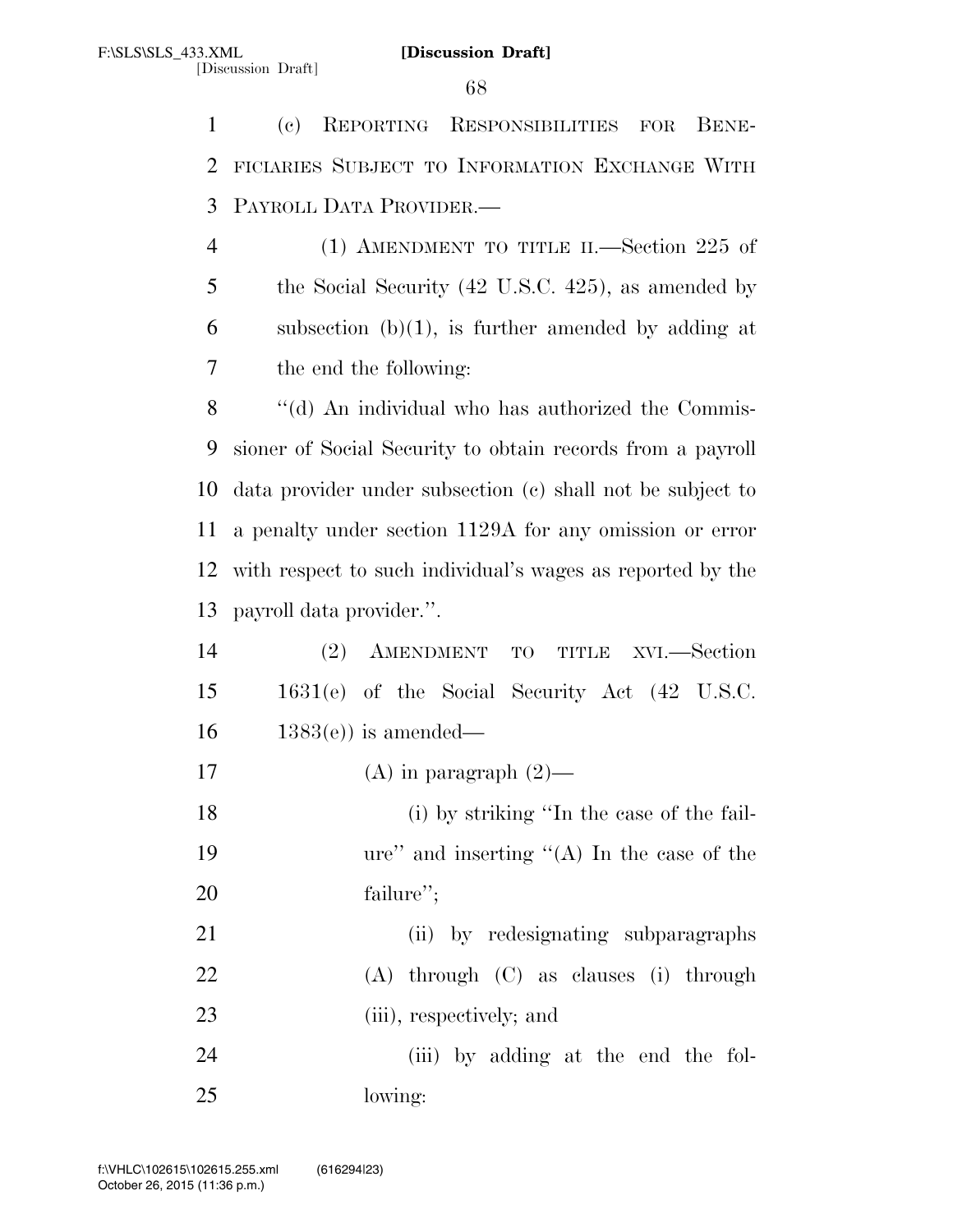''(B) For purposes of subparagraph (A), the Commis- sioner of Social Security shall find that good cause exists for the failure of, or delay by, an individual in submitting a report of an event or change in circumstances relevant to eligibility for or amount of benefits under this title in any case where—

 ''(i) the individual (or another person referred 8 to in paragraph  $(1)(B)(iii)(I)$  has provided author- ization to the Commissioner to access payroll data records related to the individual; and

11 ''(ii) the event or change in circumstance is a change in the individual's employer.''; and

(B) by adding at the end the following:

14 "(10) An individual who has authorized the Commis- sioner of Social Security to obtain records from a payroll 16 data provider under paragraph  $(1)(B)(iii)$  (or on whose behalf another person described in subclause (I) of such paragraph has provided such authorization) shall not be subject to a penalty under section 1129A for any omission or error with respect to such individual's wages as re-ported by the payroll data provider.''.

22 (d) REGULATIONS.—Not later than 1 year after the date of the enactment of this Act, the Commissioner of Social Security shall prescribe by regulation procedures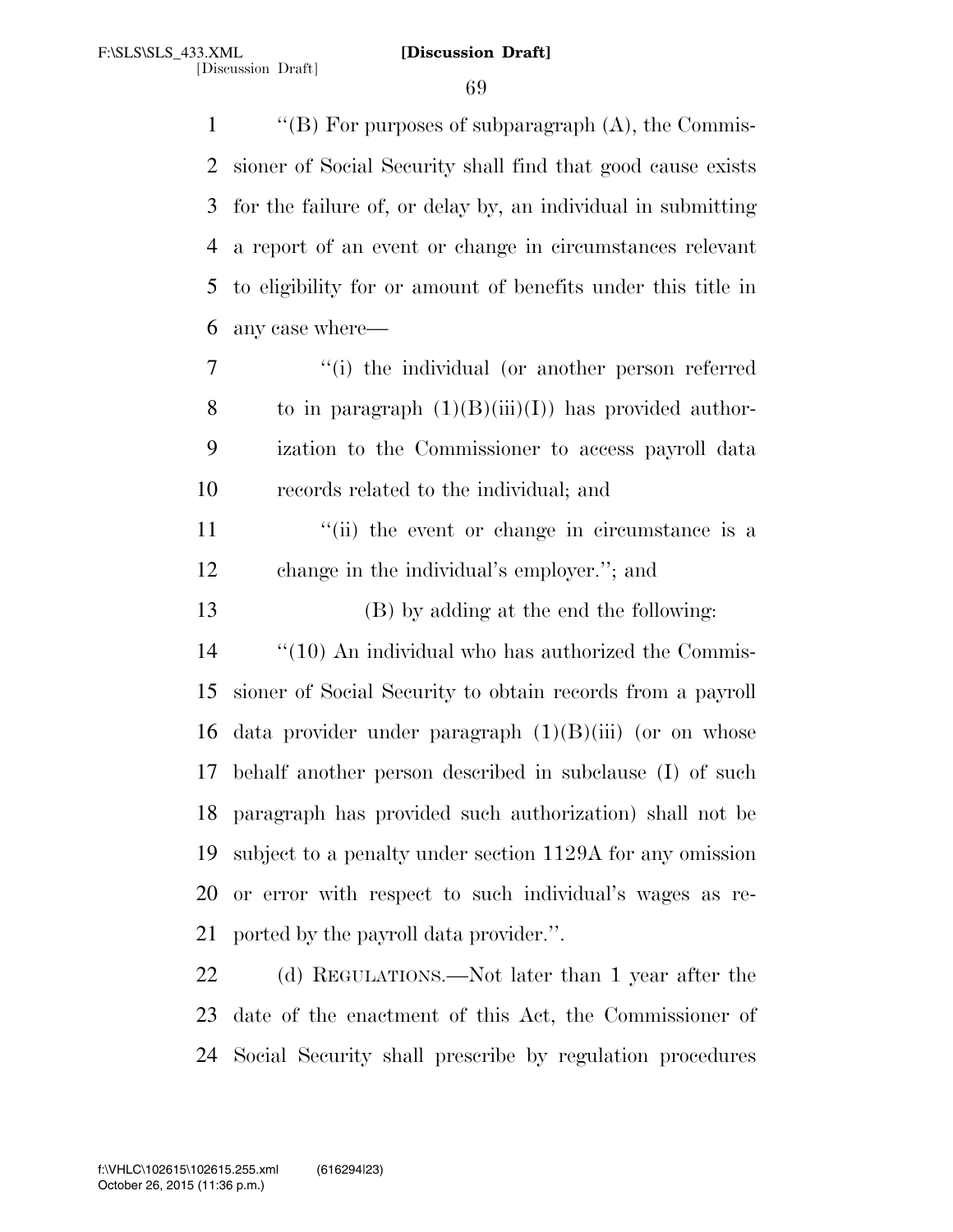for implementing the Commissioner's access to and use of information held by payroll providers, including—

- (1) guidelines for establishing and maintaining information exchanges with payroll providers, pursu-ant to section 1184 of the Social Security Act;
- (2) beneficiary authorizations;

 (3) reduced wage reporting responsibilities for individuals who authorize the Commissioner to ac- cess information held by payroll data providers through an information exchange; and

 (4) procedures for notifying individuals in writ- ing when they become subject to such reduced wage reporting requirements and when such reduced wage reporting requirements no longer apply to them.

 (e) EFFECTIVE DATE.—The amendments made by this section shall take effect on the date that is 1 year after the date of the enactment of this Act.

**SEC. 825. TREATMENT OF EARNINGS DERIVED FROM SERV-**

## **ICES.**

 (a) IN GENERAL.—Section 223(d)(4) of the Social Security Act (42 U.S.C. 423(d)(4)) is amended by adding at the end the following:

23  $\frac{1}{2}$  (C)(i) Subject to clause (ii), in determining when earnings derived from services demonstrate an individual's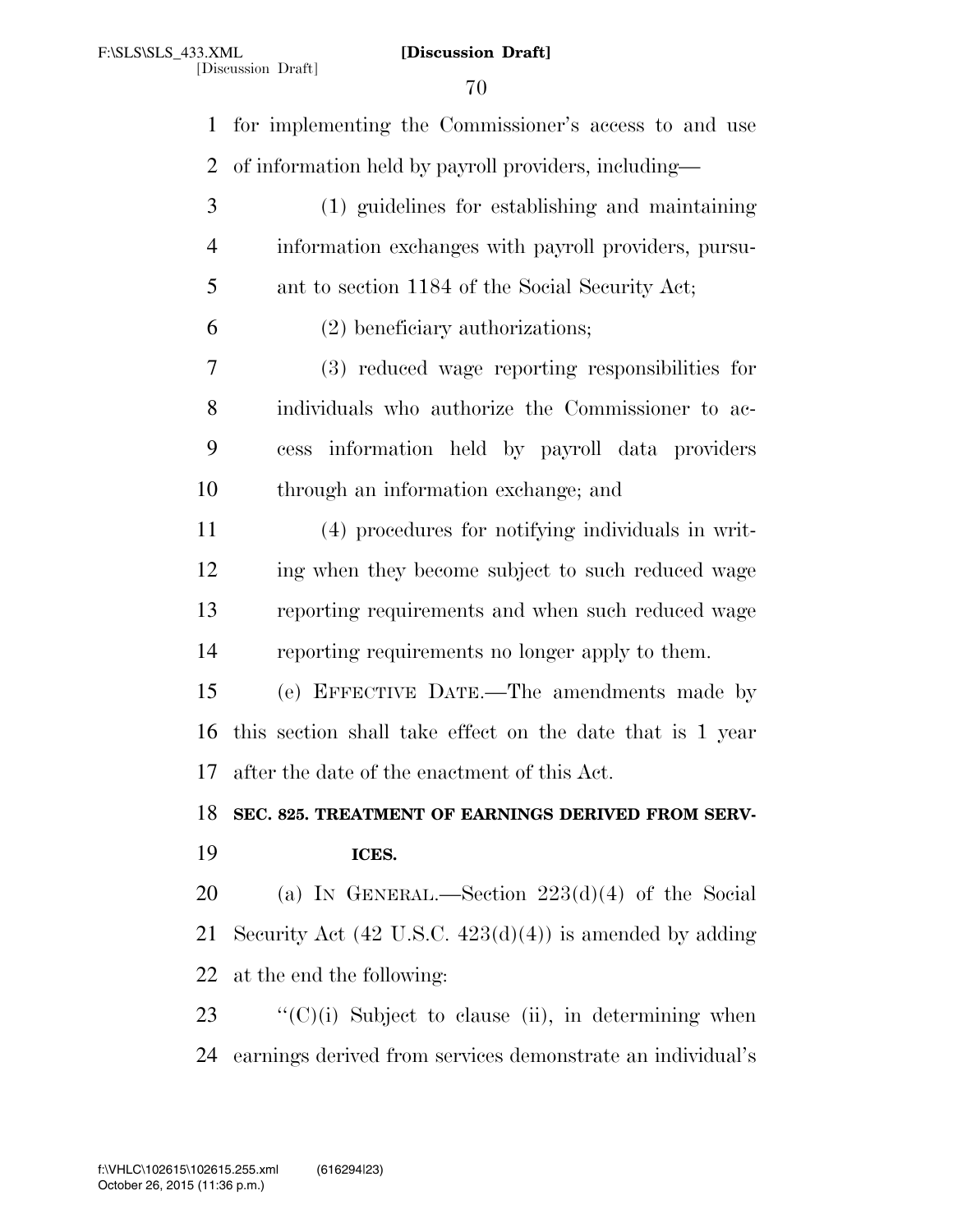| $\mathbf{1}$   | ability to engage in substantial gainful activity, such earn- |
|----------------|---------------------------------------------------------------|
| $\overline{2}$ | ings shall be presumed to have been earned—                   |
| 3              | $\lq\lq$ (I) in making a determination of initial entitle-    |
| 4              | ment on the basis of disability, in the month in              |
| 5              | which the services were performed from which such             |
| 6              | earnings were derived; and                                    |
| 7              | $\lq\lq$ (II) in any other case, in the month in which        |
| 8              | such earnings were paid.                                      |
| 9              | "(ii) A presumption made under clause (i) shall not           |
| 10             | apply to a determination described in such clause if—         |
| 11             | "(I) the Commissioner can reasonably establish,               |
| 12             | based on evidence readily available at the time of            |
| 13             | such determination, that the earnings were earned in          |
| 14             | a different month than when paid; or                          |
| 15             | $\lq\lq$ (II) in any case in which there is a determina-      |
| 16             | tion that no benefit is payable due to earnings, after        |
| 17             | the individual is notified of the presumption made            |
| 18             | and provided with an opportunity to submit addi-              |
| 19             | tional information along with an explanation of what          |
| 20             | additional information is needed, the individual              |
| 21             | shows to the satisfaction of the Commissioner that            |
| 22             | such earnings were earned in another month.".                 |
| 23             | (b) EFFECTIVE DATE.—The amendment made by                     |
| 24             | subsection (a) shall take effect upon the date of the enact-  |
| 25             | ment of this Act, or as soon as practicable thereafter.       |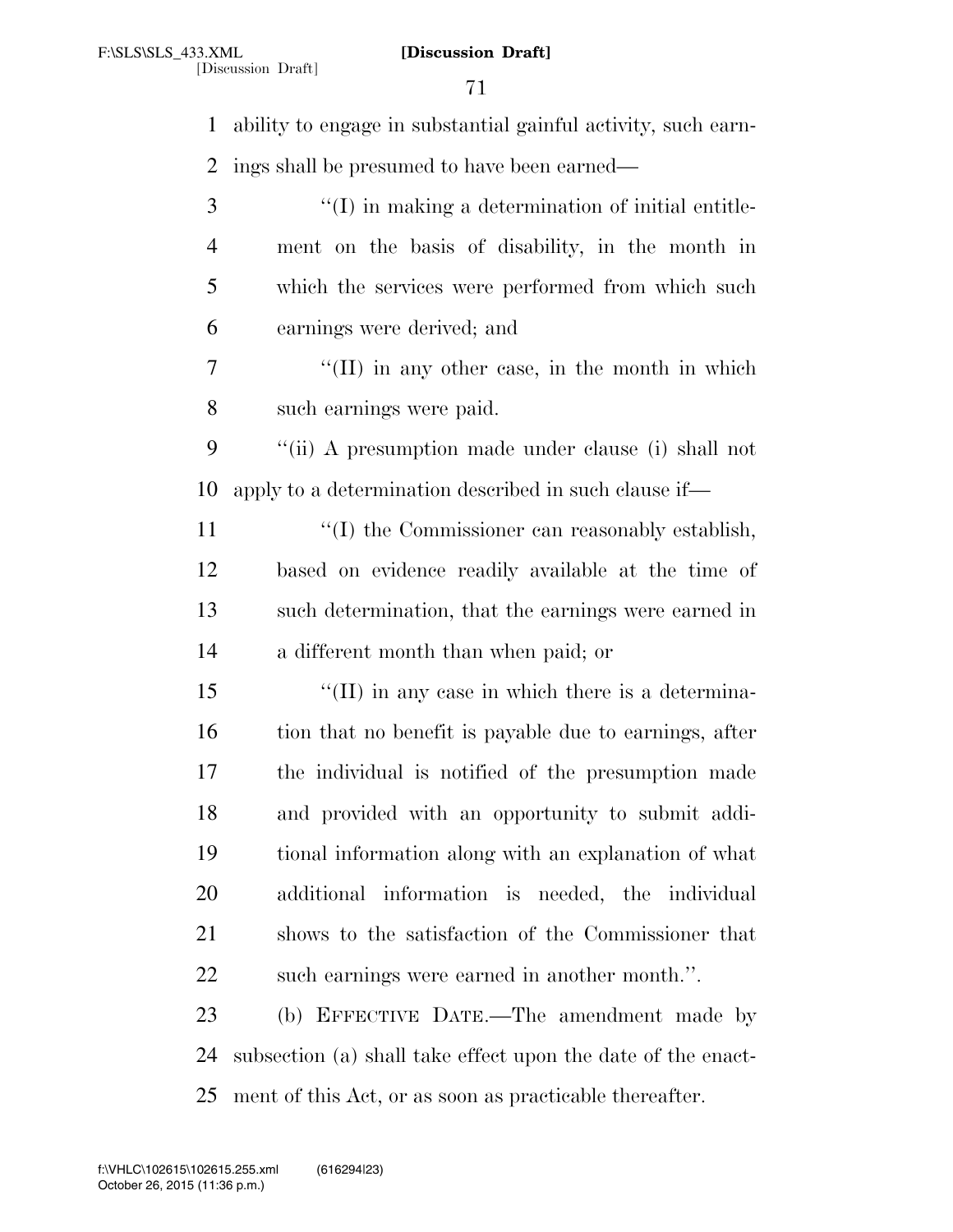### **SEC. 826. ELECTRONIC REPORTING OF EARNINGS.**

 (a) IN GENERAL.—Not later than September 30, 2017, the Commissioner of Social Security shall establish and implement a system that—

 (1) allows an individual entitled to a monthly insurance benefit based on disability under title II of the Social Security Act (or a representative of the individual) to report to the Commissioner the indi- vidual's earnings derived from services through elec- tronic means, including by telephone and Internet; and

 (2) automatically issues a receipt to the indi- vidual (or representative) after receiving each such report.

 (b) SUPPLEMENTAL SECURITY INCOME REPORTING SYSTEM AS MODEL.—The Commissioner shall model the system established under subsection (a) on the electronic wage reporting systems for recipients of supplemental se-curity income under title XVI of such Act.

# **Subtitle C—Protecting Social Security Benefits**

## **SEC. 831. CLOSURE OF UNINTENDED LOOPHOLES.**

23 (a) PRESUMED FILING OF APPLICATION BY INDIVID-UALS ELIGIBLE FOR OLD-AGE INSURANCE BENEFITS AND

FOR WIFE'S OR HUSBAND'S INSURANCE BENEFITS.—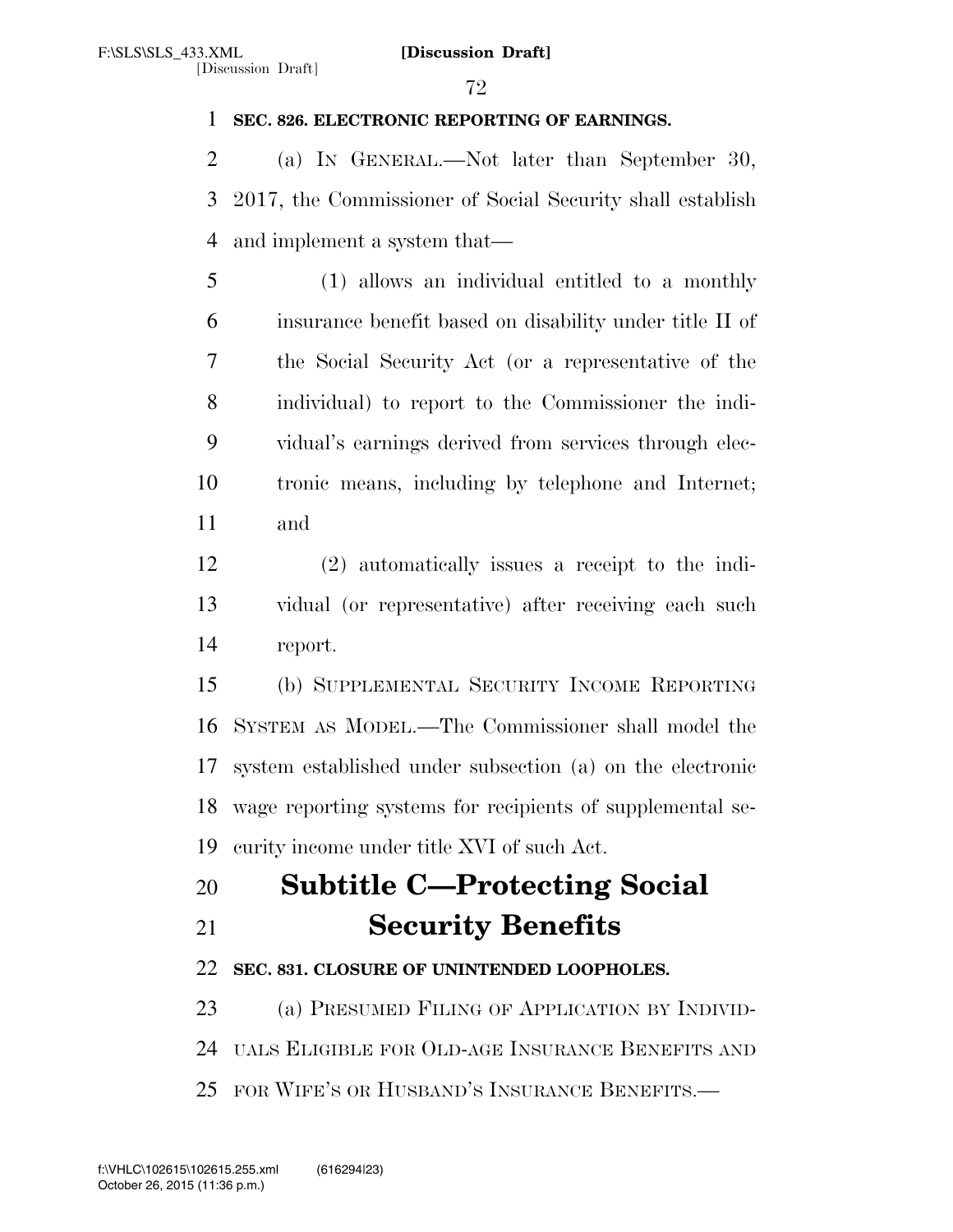(1) IN GENERAL.—Section 202(r) of the Social Security Act (42 U.S.C. 402(r)) is amended by striking paragraphs (1) and (2) and inserting the following:

 ''(1) If an individual is eligible for a wife's or husband's insurance benefit (except in the case of eligibility pursuant to clause (ii) of subsection 8 (b)(1)(B) or subsection (c)(1)(B), as appropriate), in any month for which the individual is entitled to an old-age insurance benefit, such individual shall be deemed to have filed an application for wife's or hus-band's insurance benefits for such month.

 $\frac{1}{2}$  If an individual is eligible (but for section  $14 \qquad 202(k)(4)$  for an old-age insurance benefit in any month for which the individual is entitled to a wife's or husband's insurance benefit (except in the case of entitlement pursuant to clause (ii) of subsection 18 (b)(1)(B) or subsection (c)(1)(B), as appropriate), such individual shall be deemed to have filed an ap-plication for old-age insurance benefits—

21  $\langle (A)$  for such month, or "(B) if such individual is also entitled to a

 disability insurance benefit for such month, in the first subsequent month for which such indi-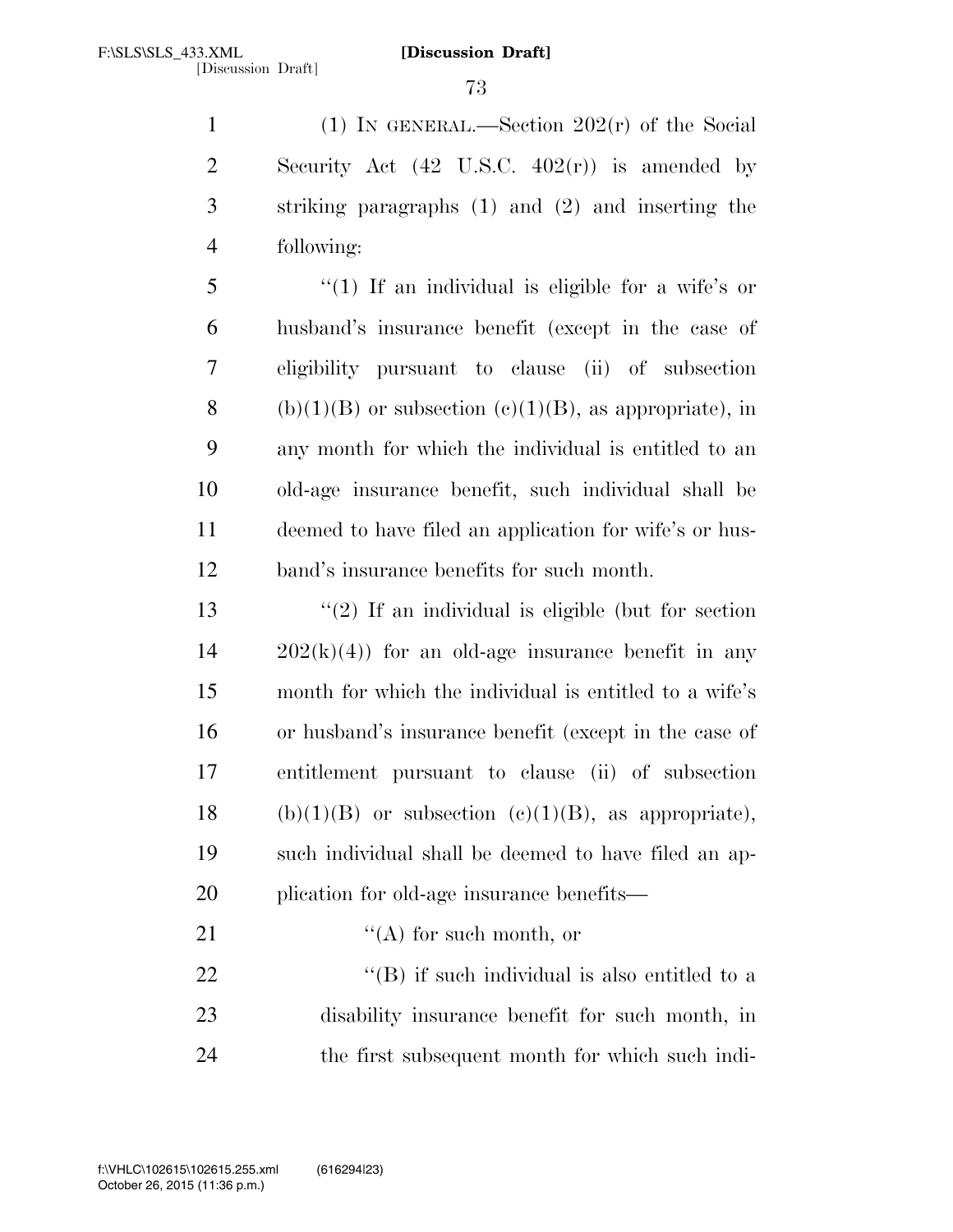| $\mathbf{1}$   | vidual is not entitled to a disability insurance         |
|----------------|----------------------------------------------------------|
| $\overline{2}$ | benefit.".                                               |
| 3              | (2) CONFORMING AMENDMENT.-Section 202                    |
| $\overline{4}$ | of the Social Security Act (42 U.S.C. 402) is amend-     |
| 5              | $ed$ —                                                   |
| 6              | (A) in subsection (b)(1), by striking sub-               |
| $\overline{7}$ | paragraph (B) and inserting the following:               |
| 8              | "(B)(i) has attained age 62, or                          |
| 9              | "(ii) in the case of a wife, has in her care (indi-      |
| 10             | vidually or jointly with such individual) at the time    |
| 11             | of filing such application a child entitled to a child's |
| 12             | insurance benefit on the basis of the wages and self-    |
| 13             | employment income of such individual,"; and              |
| 14             | $(B)$ in subsection $(c)(1)$ , by striking sub-          |
| 15             | paragraph (B) and inserting the following:               |
| 16             | "(B)(i) has attained age 62, or                          |
| 17             | "(ii) in the case of a husband, has in his care          |
| 18             | (individually or jointly with such individual) at the    |
| 19             | time of filing such application a child entitled to a    |
| 20             | child's insurance benefit on the basis of the wages      |
| 21             | and self-employment income of such individual,".         |
| 22             | (3) EFFECTIVE DATE.—The amendments made                  |
| 23             | by this subsection shall apply with respect to individ-  |
| 24             | uals who attain age 62 in any calendar year after        |
| 25             | 2015.                                                    |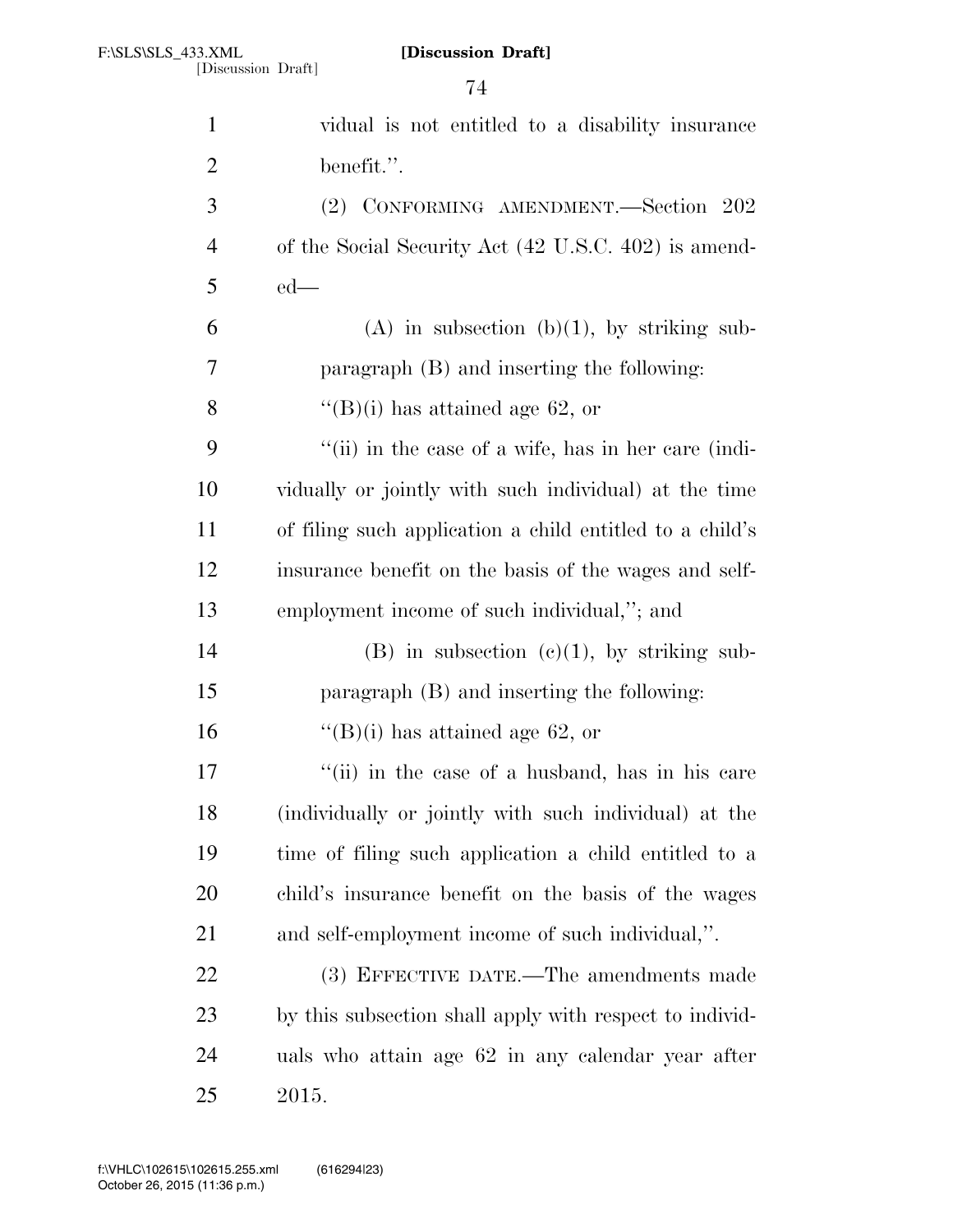| $\mathbf{1}$   | (b) VOLUNTARY SUSPENSION OF BENEFITS.—                        |
|----------------|---------------------------------------------------------------|
| $\overline{2}$ | (1) IN GENERAL.—Section 202 of the Social                     |
| 3              | Security Act (42 U.S.C. 402) is amended by adding             |
| $\overline{4}$ | at the end the following:                                     |
| 5              | "(z) VOLUNTARY SUSPENSION.— $(1)(A)$ Except as                |
| 6              | otherwise provided in this subsection, any individual who     |
| 7              | has attained retirement age (as defined in section $216(l)$ ) |
| 8              | and is entitled to old-age insurance benefits may request     |
| 9              | that payment of such benefits be suspended—                   |
| 10             | "(i) beginning with the month following                       |
| 11             | the month in which such request is received by                |
| 12             | the Commissioner, and                                         |
| 13             | "(ii) ending with the earlier of the month                    |
| 14             | following the month in which a request by the                 |
| 15             | individual for a resumption of such benefits is               |
| 16             | so received or the month following the month in               |
| 17             | which the individual attains the age of 70.                   |
| 18             | $"(2)$ An individual may not suspend such benefits            |
| 19             | under this subsection, and any suspension of such benefits    |
| 20             | under this subsection shall end, effective with respect to    |
| 21             | any month in which the individual becomes subject to-         |
| 22             | "(A) mandatory suspension of such benefits                    |
| 23             | under section $202(x);$                                       |
| 24             | "(B) termination of such benefits under section               |
| 25             | 202(n);                                                       |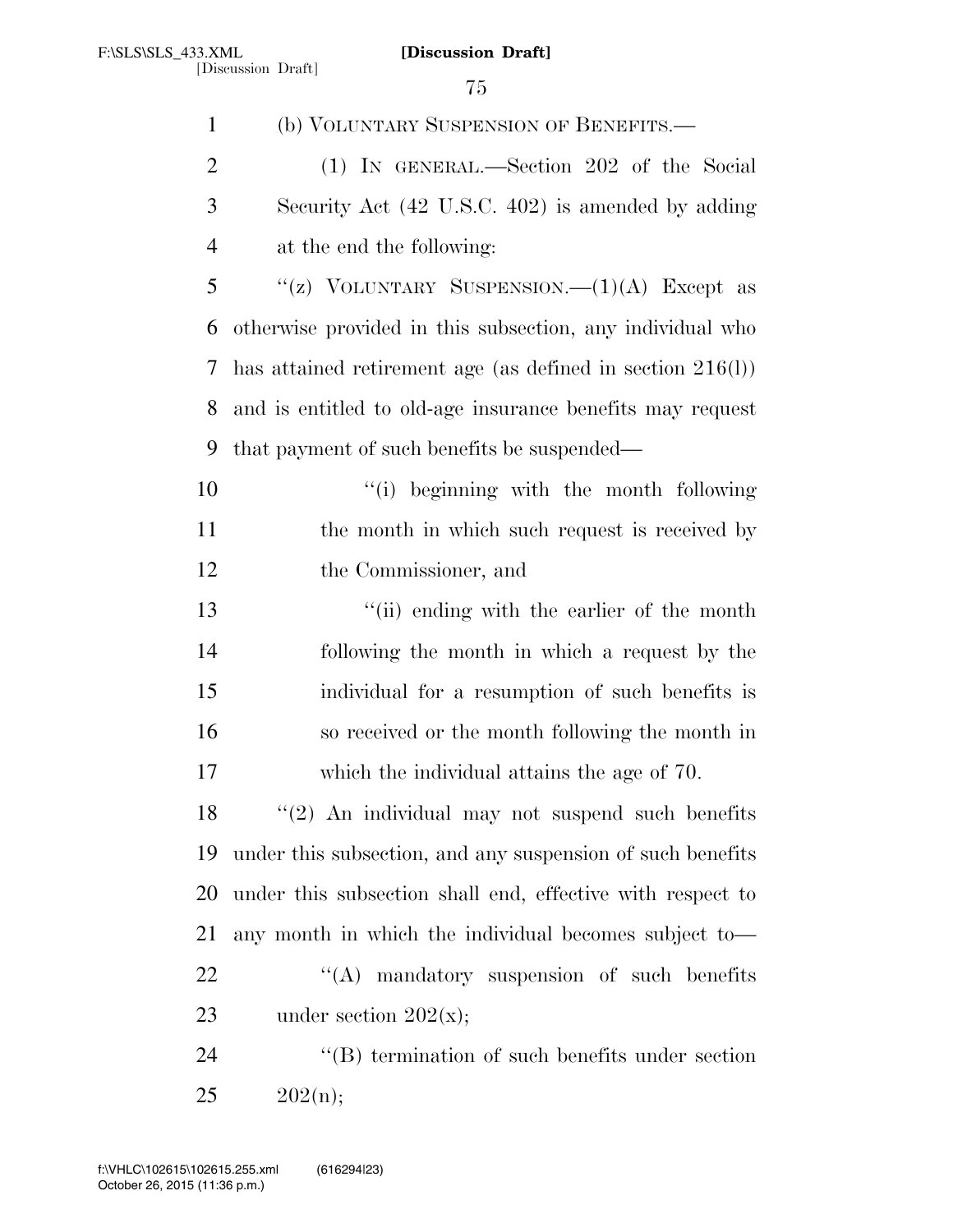| $\mathbf{1}$   | "(C) a penalty under section $1129A$ imposing             |
|----------------|-----------------------------------------------------------|
| $\overline{2}$ | nonpayment of such benefits; or                           |
| 3              | "(D) any other withholding, in whole or in part,          |
| $\overline{4}$ | of such benefits under any other provision of law         |
| 5              | that authorizes recovery of a debt by withholding         |
| 6              | such benefits.                                            |
| 7              | $(3)$ In the case of an individual who requests that      |
| 8              | such benefits be suspended under this subsection, for any |
| 9              | month during the period in which the suspension is in ef- |
| 10             | $fect$ —                                                  |
| 11             | "(A) no retroactive benefits (as defined in sub-          |
| 12             | section $(j)(4)(B)(iii)$ shall be payable to such indi-   |
| 13             | vidual;                                                   |
| 14             | "(B) no monthly benefit shall be payable to any           |
| 15             | other individual on the basis of such individual's        |
| 16             | wages and self-employment income; and                     |
| 17             | " $(C)$ no monthly benefit shall be payable to            |
| 18             | such individual on the basis of another individual's      |
| 19             | wages and self-employment income.".                       |
| 20             | CONFORMING AMENDMENT.-Section<br>(2)                      |
| 21             | $202(w)(2)(B)(ii)$ of the Social Security Act (42)        |
| 22             | U.S.C. $402(w)(2)(B(ii))$ is amended by inserting         |
| 23             | "under section $202(z)$ " after "request".                |
| 24             | (3) EFFECTIVE DATE.—The amendments made                   |
| 25             | by this subsection shall apply with respect to be e-      |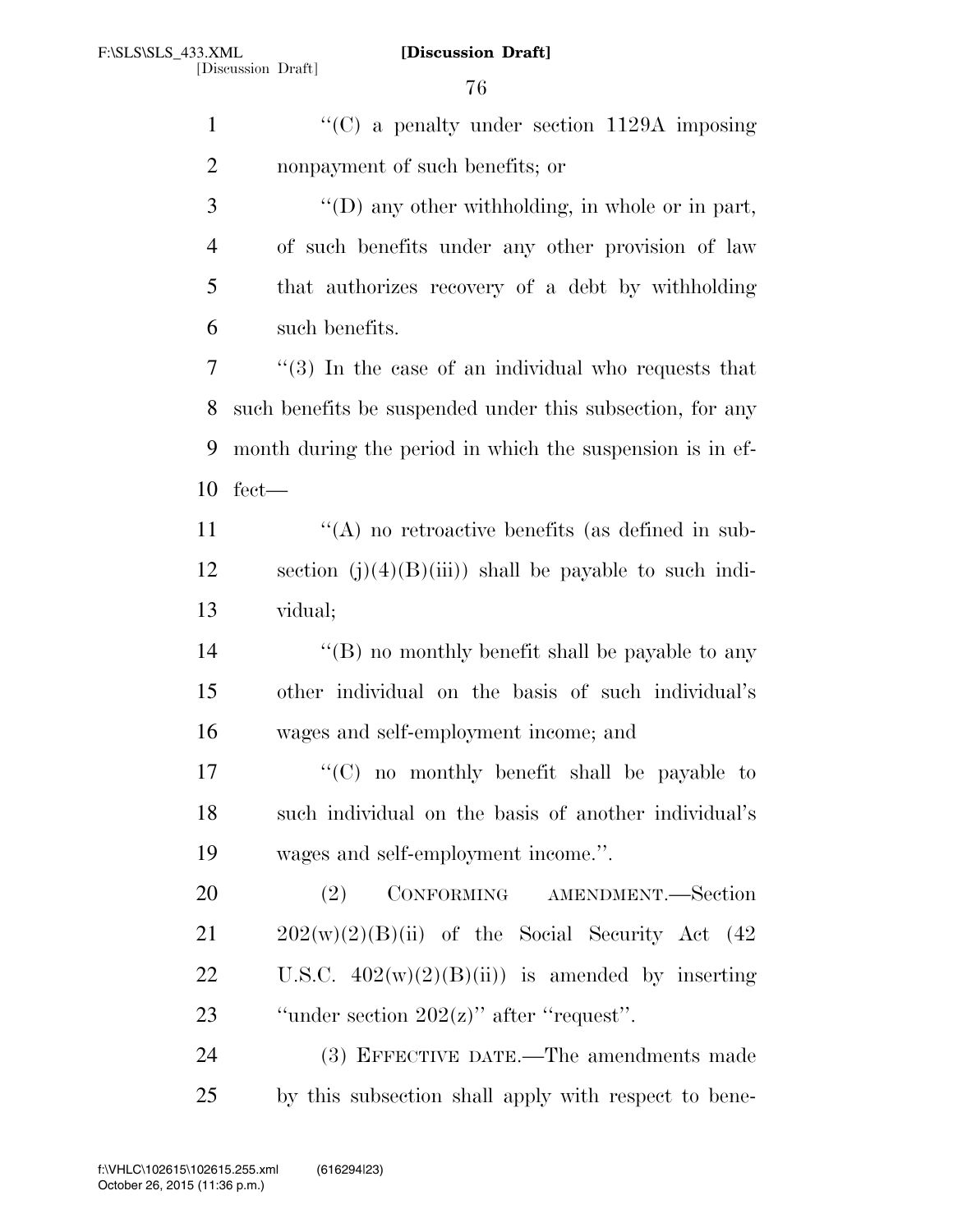fits payable for months beginning at least 180 days after the date of the enactment of this Act. **SEC. 832. REQUIREMENT FOR MEDICAL REVIEW.**  (a) IN GENERAL.—Section 221(h) of the Social Secu- rity Act (42 U.S.C. 421(h)) is amended to read as follows: ''(h) An initial determination under subsection (a), (c), (g), or (i) shall not be made until the Commissioner of Social Security has made every reasonable effort to en- sure— ''(1) in any case where there is evidence which indicates the existence of a mental impairment, that a qualified psychiatrist or psychologist has com- pleted the medical portion of the case review and any applicable residual functional capacity assess- ment; and  $(2)$  in any case where there is evidence which indicates the existence of a physical impairment, that a qualified physician has completed the medical portion of the case review and any applicable resid- ual functional capacity assessment.''. (b) EFFECTIVE DATE.—The amendment made by subsection (a) shall apply with respect to determinations of disability made on or after the date that is 1 year after the date of the enactment of this Act.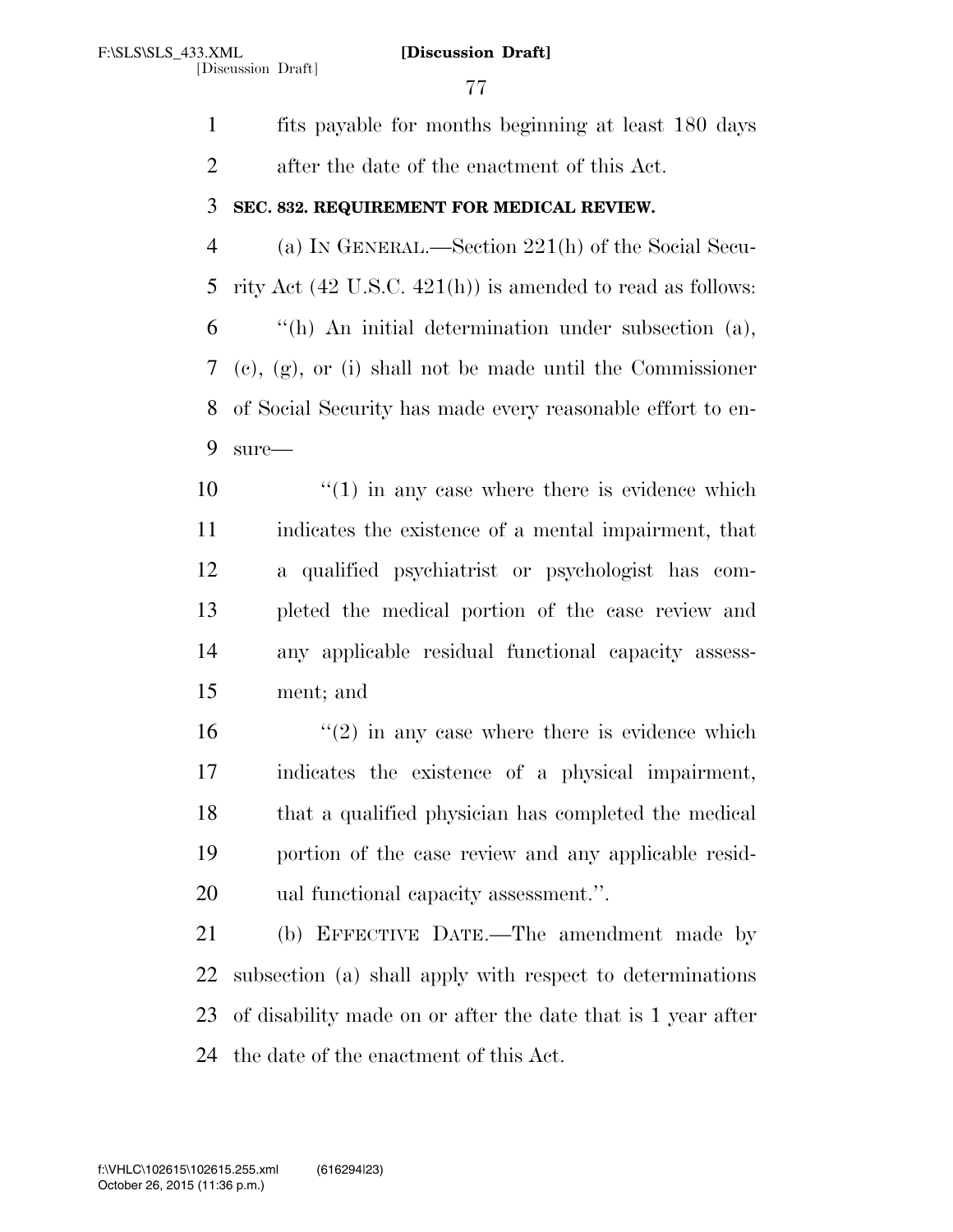# **SEC. 833. REALLOCATION OF PAYROLL TAX REVENUE.**

2 (1) WAGES.—Section  $201(b)(1)$  of the Social Security Act (42 U.S.C. 401(b)(1)) is amended by striking ''and (R) 1.80 per centum of the wages (as so defined) paid after December 31, 1999, and so reported'' and inserting ''(R) 1.80 per centum of the wages (as so defined) paid after December 31, 1999, and before January 1, 2016, and so reported, (S) 2.37 per centum of the wages (as so defined) paid after December 31, 2015, and before January 1, 2019, and so reported, and (T) 1.80 per centum of the wages (as so defined) paid after December 31, 2018, and so reported,''.

 (2) SELF-EMPLOYMENT INCOME.—Section  $201(b)(2)$  of such Act  $(42 \text{ U.S.C. } 401(b)(2))$  is amended by striking ''and (R) 1.80 per centum of the amount of self-employment income (as so de- fined) so reported for any taxable year beginning after December 31, 1999'' and inserting ''(R) 1.80 per centum of the amount of self-employment in- come (as so defined) so reported for any taxable year beginning after December 31, 1999, and before January 1, 2016, (S) 2.37 per centum of the amount of self-employment income (as so defined) so reported for any taxable year beginning after De-cember 31, 2015, and before January 1, 2019, and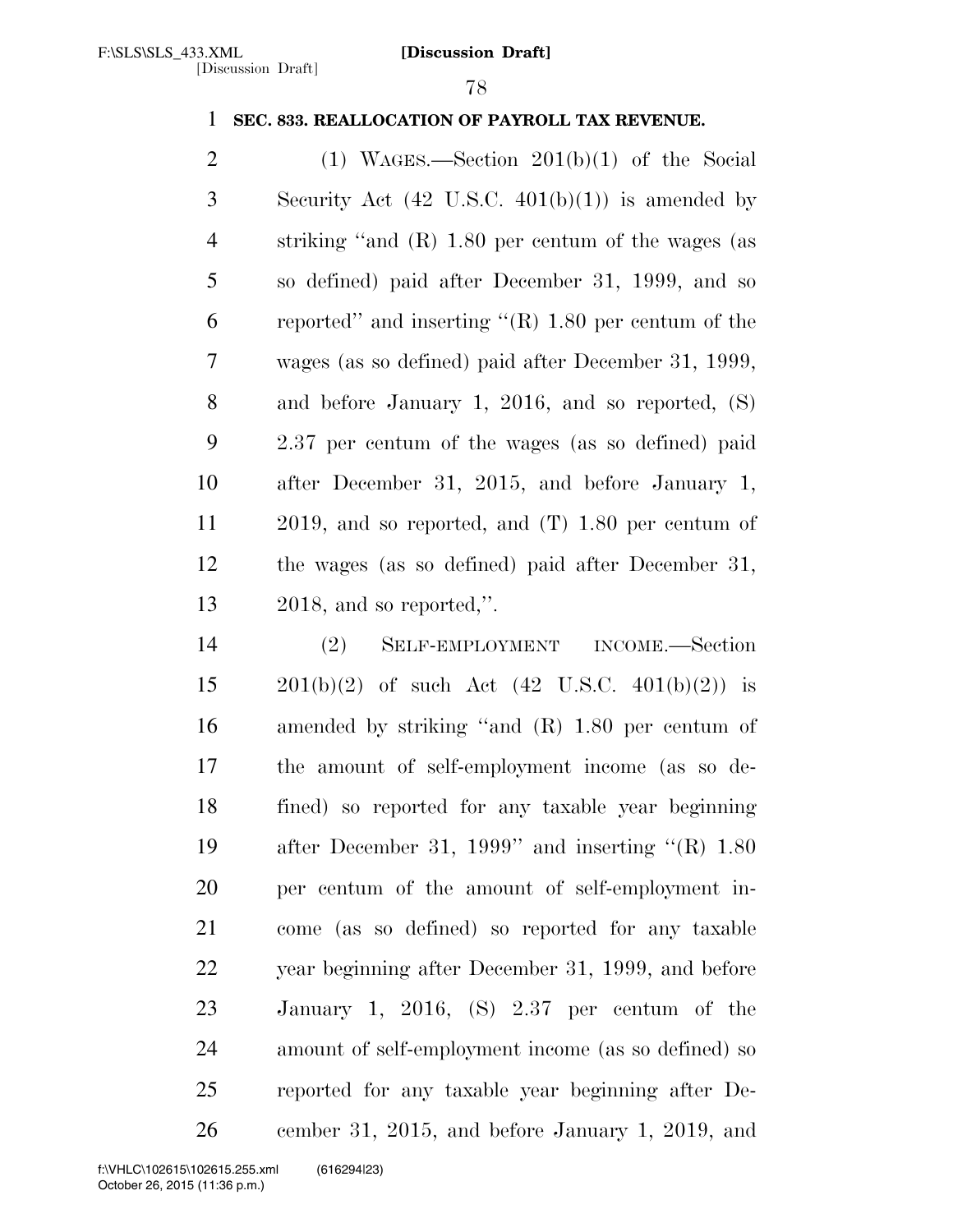(T) 1.80 per centum of the amount of self-employ- ment income (as so defined) so reported for any tax- able year beginning after December 31, 2018''. (3) EFFECTIVE DATE.—The amendments made by this section shall apply with respect to wages paid after December 31, 2015, and self-employment in- come for taxable years beginning after such date. **SEC. 834. ACCESS TO FINANCIAL INFORMATION FOR WAIV- ERS AND ADJUSTMENTS OF RECOVERY.**  (a) ACCESS TO FINANCIAL INFORMATION FOR OLD- AGE, SURVIVORS, AND DISABILITY INSURANCE WAIV- ERS.—Section 204(b) of the Social Security Act (42 U.S.C. 404(b)) is amended to read as follows: ''(b)(1) In any case in which more than the correct amount of payment has been made, there shall be no ad- justment of payments to, or recovery by the United States from, any person who is without fault if such adjustment

 or recovery would defeat the purpose of this title or would be against equity and good conscience.

 $\frac{1}{2}$  (2) In making for purposes of this subsection any determination of whether any individual is without fault, the Commissioner of Social Security shall specifically take into account any physical, mental, educational, or lin- guistic limitation such individual may have (including any lack of facility with the English language).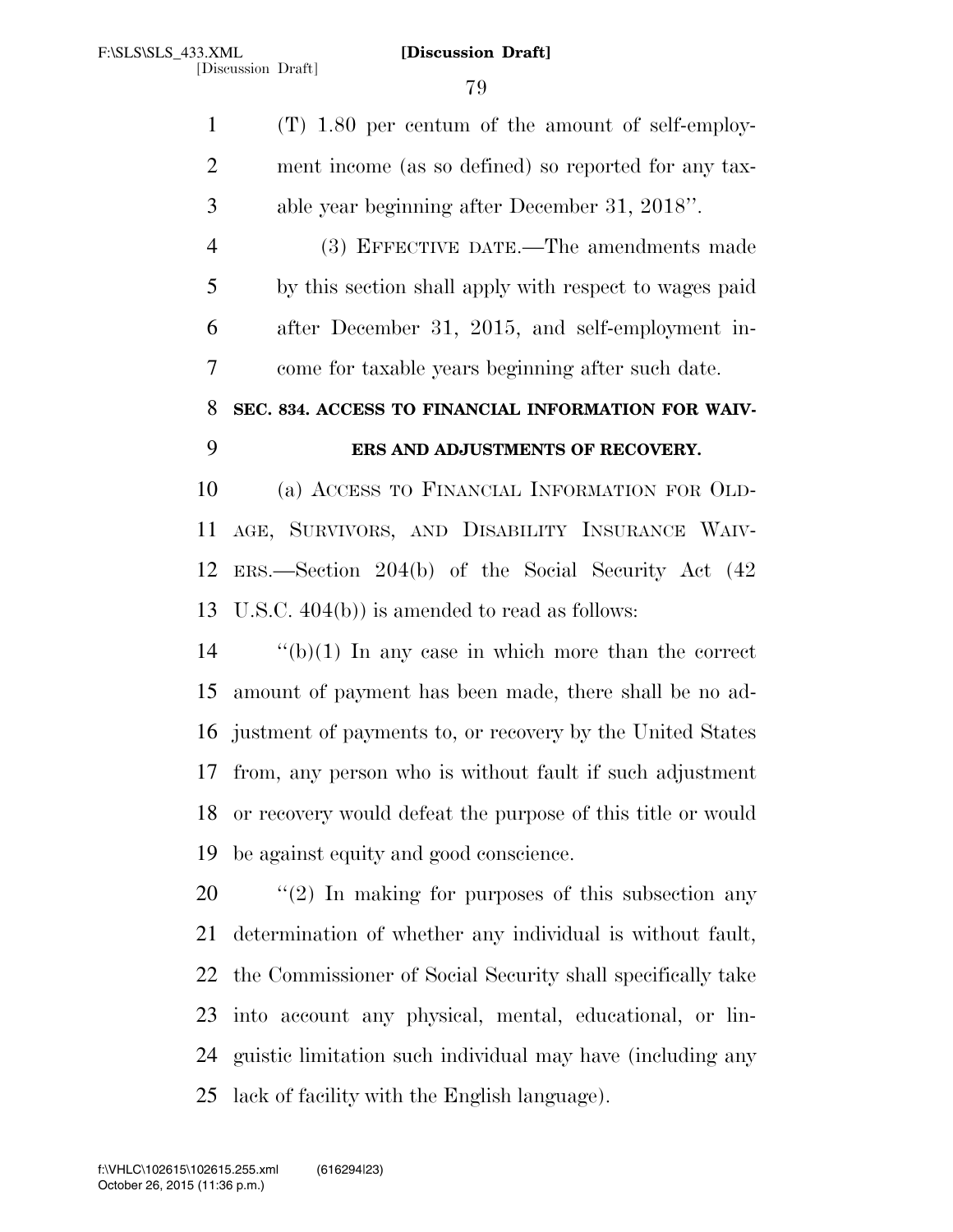''(3)(A) In making for purposes of this subsection any determination of whether such adjustment or recovery would defeat the purpose of this title, the Commissioner of Social Security shall require an individual to provide authorization for the Commissioner to obtain (subject to the cost reimbursement requirements of section 1115(a) of the Right to Financial Privacy Act) from any financial institution (within the meaning of section 1101(1) of such Act) any financial record (within the meaning of section 1101(2) of such Act) held by the institution with respect to such individual whenever the Commissioner determines the record is needed in connection with a determination with respect to such adjustment or recovery.

 ''(B) Notwithstanding section 1104(a)(1) of the Right to Financial Privacy Act, an authorization provided by an individual pursuant this paragraph shall remain ef-fective until the earlier of—

18 ''(i) the rendering of a final decision on whether adjustment or recovery would defeat the purpose of this title; or

21 "(ii) the express revocation by the individual of the authorization, in a written notification to the Commissioner.

  $\text{``(C)(i)}$  An authorization obtained by the Commis-sioner of Social Security pursuant this paragraph shall be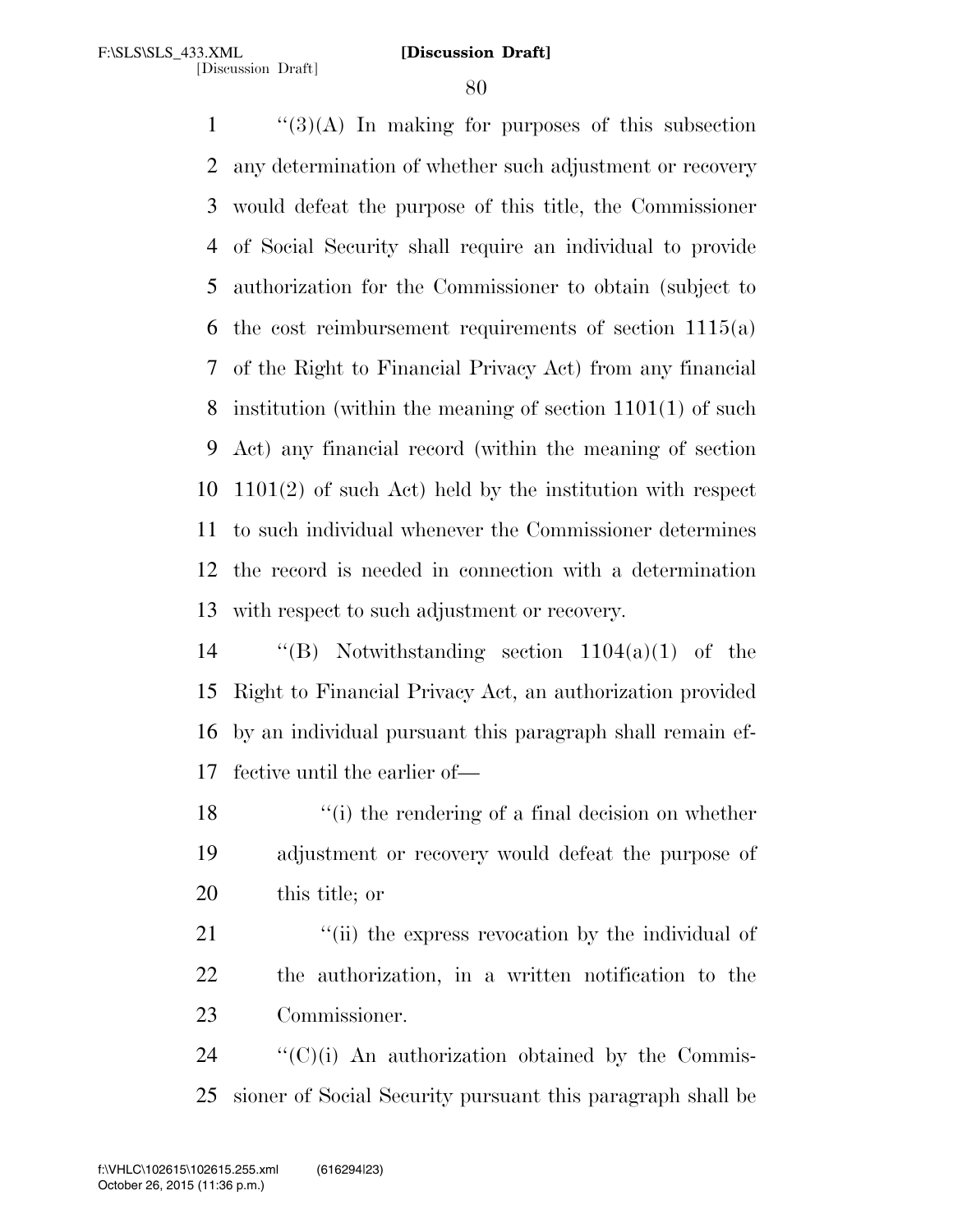considered to meet the requirements of the Right to Fi- nancial Privacy Act for purposes of section 1103(a) of such Act, and need not be furnished to the financial insti-tution, notwithstanding section 1104(a) of such Act.

 ''(ii) The certification requirements of section 1103(b) of the Right to Financial Privacy Act shall not apply to requests by the Commissioner of Social Security pursuant to an authorization provided under this para-graph.

 ''(iii) A request by the Commissioner pursuant to an authorization provided under this paragraph is deemed to 12 meet the requirements of section  $1104(a)(3)$  of the Right to Financial Privacy Act and the flush language of section 1102 of such Act.

 ''(D) The Commissioner shall inform any person who provides authorization pursuant to this paragraph of the duration and scope of the authorization.

18 "(E) If an individual refuses to provide, or revokes, any authorization for the Commissioner of Social Security to obtain from any financial institution any financial record, the Commissioner may, on that basis, determine that adjustment or recovery would not defeat the purpose of this title.''.

 (b) ACCESS TO FINANCIAL INFORMATION FOR SUP-PLEMENTAL SECURITY INCOME WAIVERS.—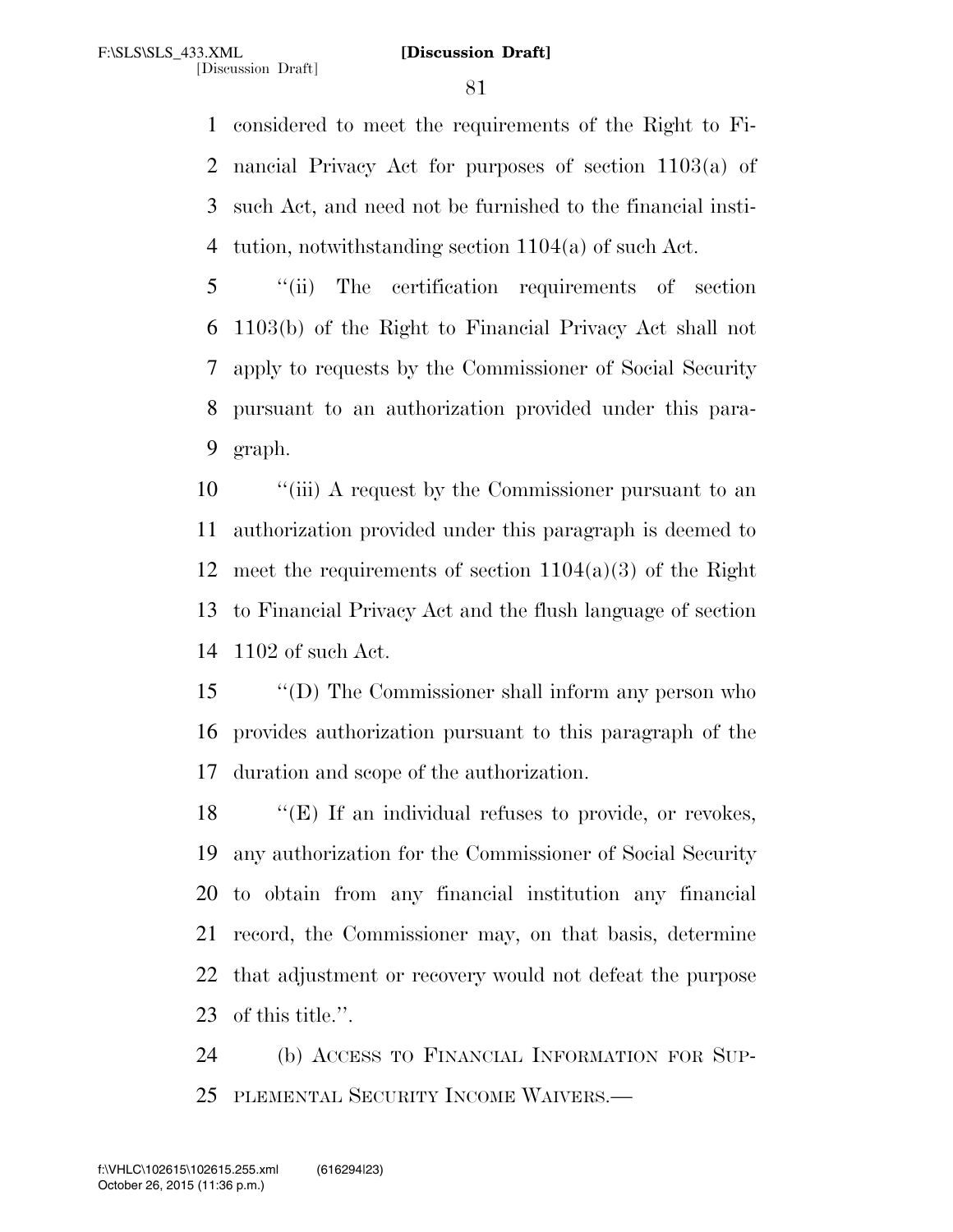1 (1) IN GENERAL.—Section  $1631(b)(1)(B)$  of 2 the Social Security Act  $(42 \text{ U.S.C. } 1383(b)(1)(B))$  is amended by adding at the end the following: ''In making for purposes of this subparagraph a deter- mination of whether an adjustment or recovery would defeat the purpose of this title, the Commis- sioner of Social Security shall require an individual to provide authorization for the Commissioner to ob- tain (subject to the cost reimbursement require- ments of section 1115(a) of the Right to Financial Privacy Act) from any financial institution (within the meaning of section 1101(1) of such Act) any fi- nancial record (within the meaning of section 1101(2) of such Act) held by the institution with re- spect to such individual whenever the Commissioner determines that the record is needed in connection with a determination with respect to such adjust- ment or recovery, under the terms and conditions es-19 tablished under subsection  $(e)(1)(B)$ .".

 (2) CONFORMING AMENDMENT.—Section  $1631(e)(1)(B)(ii)(V)$  of such Act (42 U.S.C. 22 1383(e)(1)(B)(ii)(V)) is amended by inserting ", de- termine that adjustment or recovery on account of an overpayment with respect to the applicant or re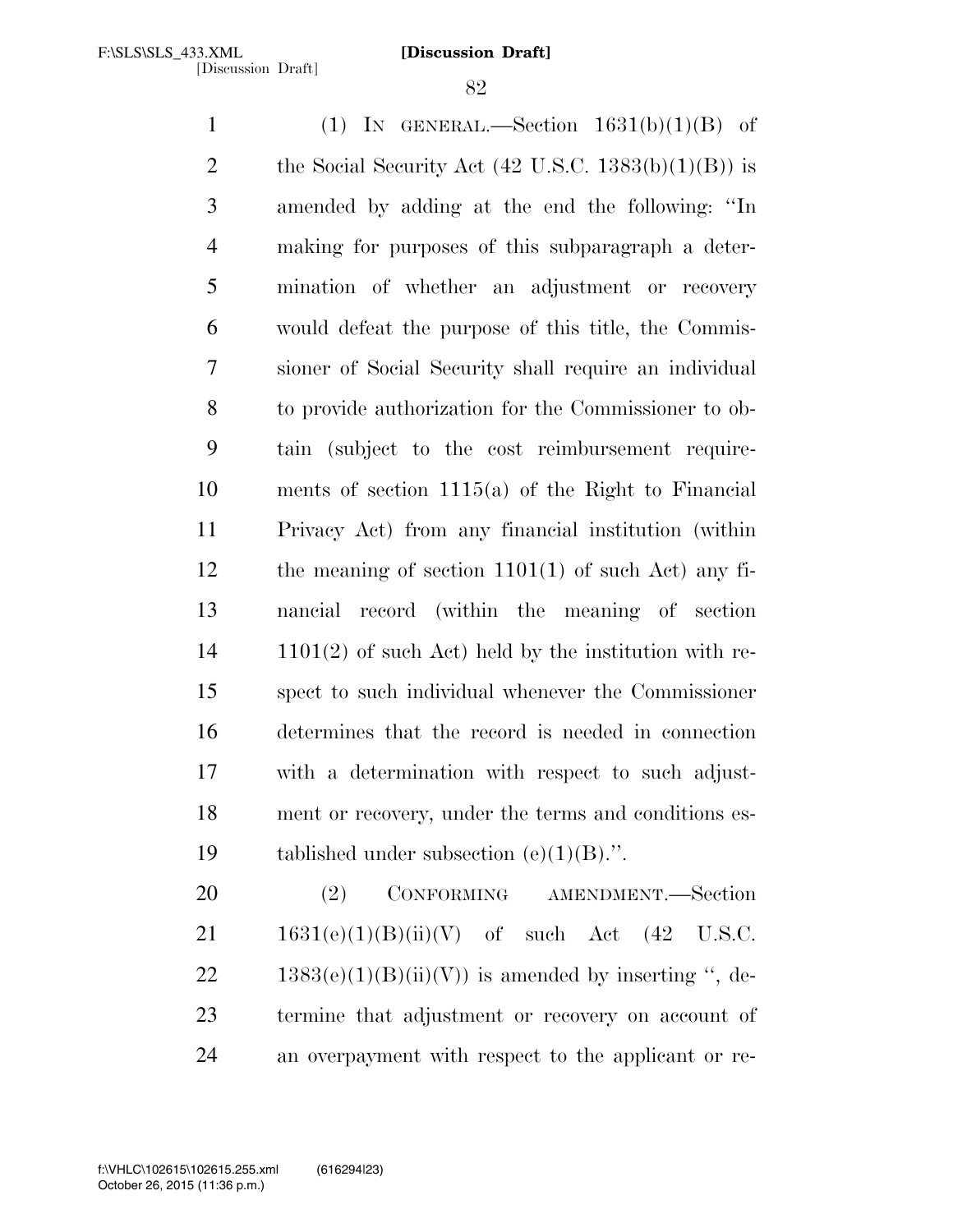cipient would not defeat the purpose of this title, or both'' before the period at the end.

 (c) EFFECTIVE DATE.—The amendments made by this section shall apply with respect to determinations made on or after the date that is 3 months after the date of the enactment of this section.

# **Subtitle D—Relieving Administra-tive Burdens and Miscellaneous**

# **Provisions**

**SEC. 841. INTERAGENCY COORDINATION TO IMPROVE PRO-**

| 11<br><b>GRAM ADMINISTRATION.</b> |  |
|-----------------------------------|--|
|                                   |  |

 (a) IN GENERAL.—Title XI of the Social Security Act (42 U.S.C. 1301 et seq.) is amended by inserting after section 1127 the following:

''INTERAGENCY COORDINATION TO IMPROVE PROGRAM

# ADMINISTRATION

 ''SEC. 1127A. (a) COORDINATION AGREEMENT.— Notwithstanding any other provision of law, including sec- tion 207 of this Act, the Commissioner of Social Security (referred to in this section as 'the Commissioner') and the Director of the Office of Personnel Management (referred to in this section as 'the Director') shall enter into an agreement under which a system is established to carry out the following procedure:

25 "(1) The Director shall notify the Commis-sioner when any individual is determined to be enti-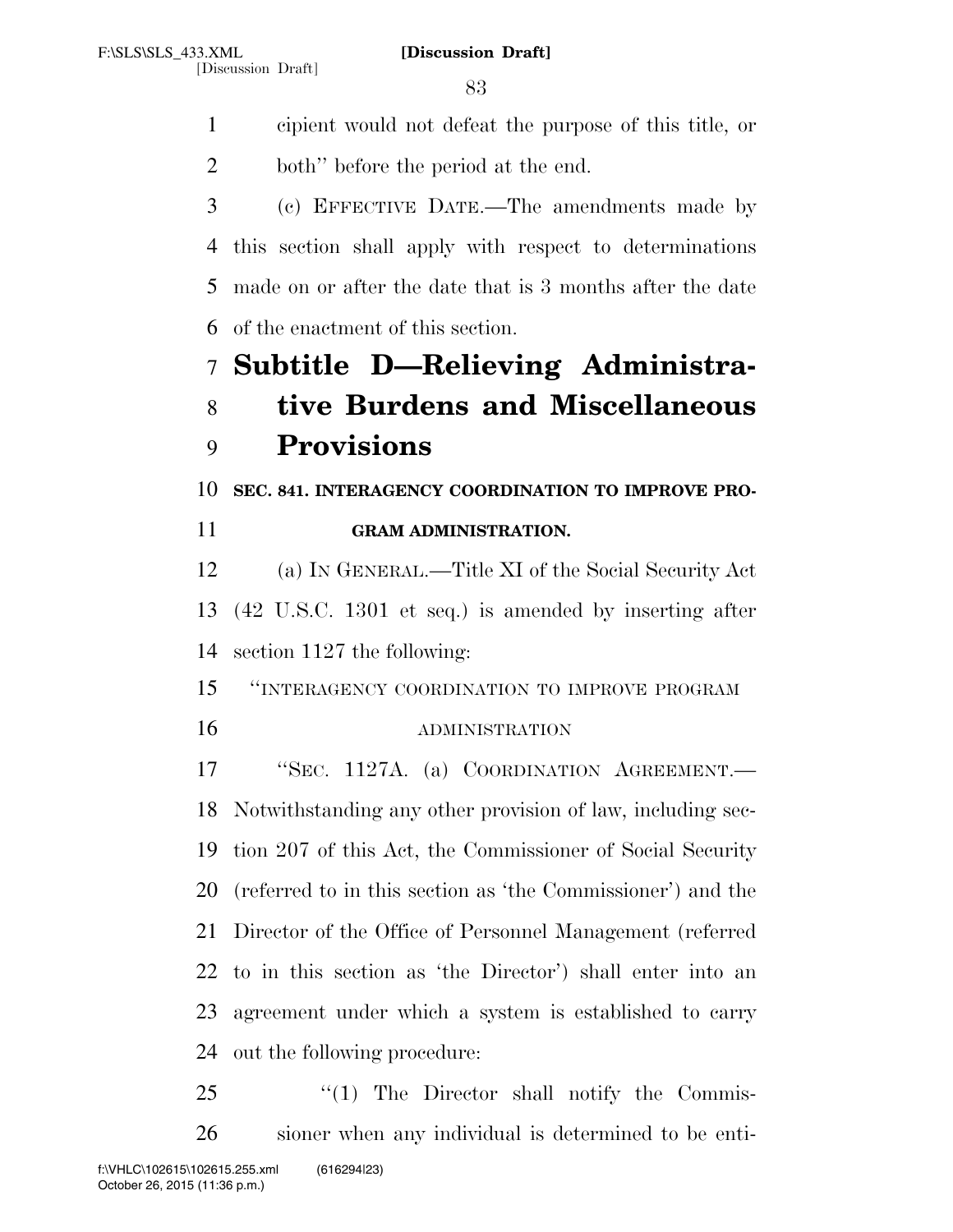tled to a monthly disability annuity payment pursu- ant to subchapter V of chapter 84 of subpart G of part III of title 5, United States Code, and shall cer- tify that such individual has provided the authoriza-tion described in subsection (f).

 $(2)$  If the Commissioner determines that an individual described in paragraph (1) is also entitled to past-due benefits under section 223, the Commis-sioner shall notify the Director of such fact.

10 ''(3) Not later than 30 days after receiving a notification described in paragraph (2) with respect to an individual, the Director shall provide the Com- missioner with the total amount of any disability an- nuity overpayments made to such individual, as well as any other information (in such form and manner as the Commissioner shall require) that the Commis- sioner determines is necessary to carry out this sec-tion.

 ''(4) If the Director provides the Commissioner with the information described in paragraph (3) in a timely manner, the Commissioner may withhold past-due benefits under section 223 to which such individual is entitled and may pay the amount de-scribed in paragraph (3) to the Office of Personnel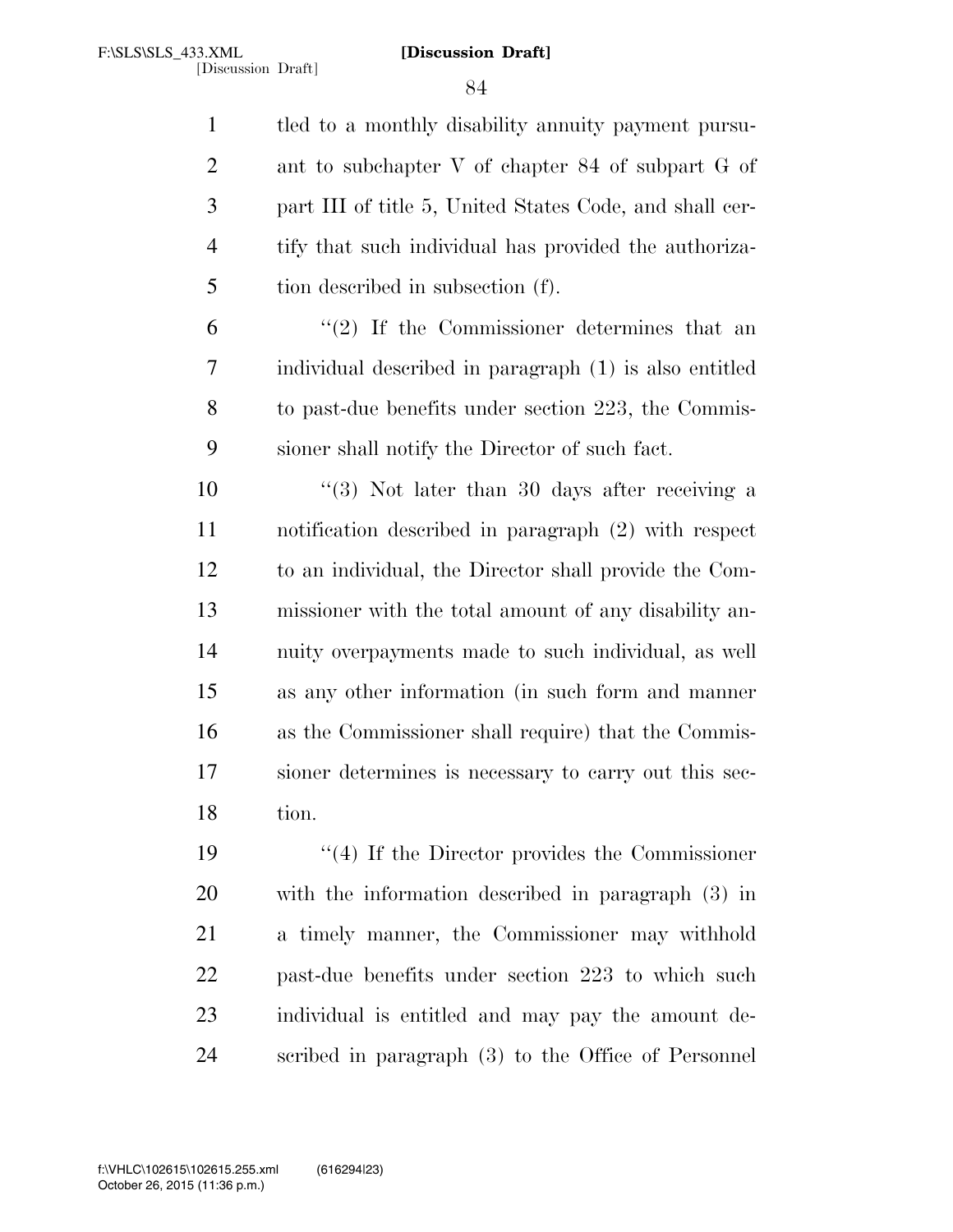Management for any disability annuity overpayments made to such individual.

3 "(5) The Director shall credit any amount re- ceived under paragraph (4) with respect to an indi- vidual toward any disability annuity overpayment owed by such individual.

7 "(b) LIMITATIONS.—

8 "(1) PRIORITY OF OTHER REDUCTIONS.—Benefits shall only be withheld under this section after any other reduction applicable under this Act, including sections 206(a)(4), 224, and 1127(a).

12 "(2) TIMELY NOTIFICATION REQUIRED.—The Com- missioner may not withhold benefits under this section if the Director does not provide the notice described in sub- section (a)(3) within the time period described in such subsection.

17 <sup>"</sup>(c) DELAYED PAYMENT OF PAST-DUE BENEFITS.— If the Commissioner is required to make a notification de- scribed in subsection (a)(2) with respect to an individual, the Commissioner shall not make any payment of past- due benefits under section 223 to such individual until 22 after the period described in subsection  $(a)(3)$ .

23 "(d) REVIEW.—Notwithstanding section 205 or any other provision of law, any determination regarding the withholding of past-due benefits under this section shall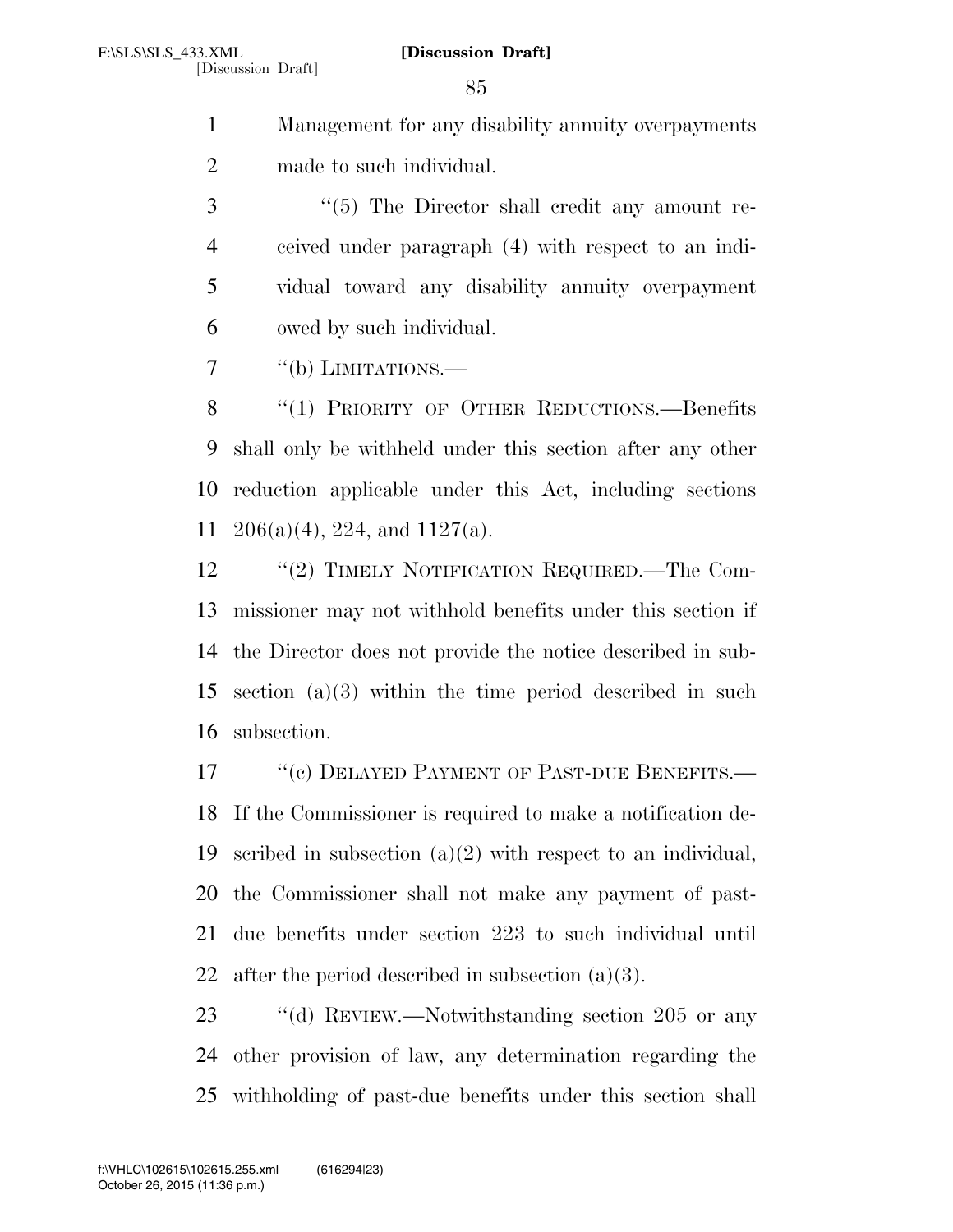[Discussion Draft]

 only be subject to adjudication and review by the Director under section 8461 of title 5, United States Code.

 ''(e) DISABILITY ANNUITY OVERPAYMENT DE- FINED.—For purposes of this section, the term 'disability annuity overpayment' means the amount of the reduction 6 under section  $8452(a)(2)$  of title 5, United States Code, applicable to a monthly annuity payment made to an indi- vidual pursuant to subchapter V of chapter 84 of subpart G of part III of such title due to the individual's concur- rent entitlement to a disability insurance benefit under section 223 during such month.

12 "(f) AUTHORIZATION TO WITHHOLD BENEFITS.— The authorization described in this subsection, with re- spect to an individual, is written authorization provided by the individual to the Director which authorizes the Commissioner to withhold past-due benefits under section 223 to which such individual is entitled in order to pay the amount withheld to the Office of Personnel Manage- ment for any disability overpayments made to such indi-vidual.

21 "(g) EXPENSES.—The Director shall pay to the So- cial Security Administration an amount equal to the amount estimated by the Commissioner as the total cost incurred by the Social Security Administration in carrying out this section for each calendar quarter.''.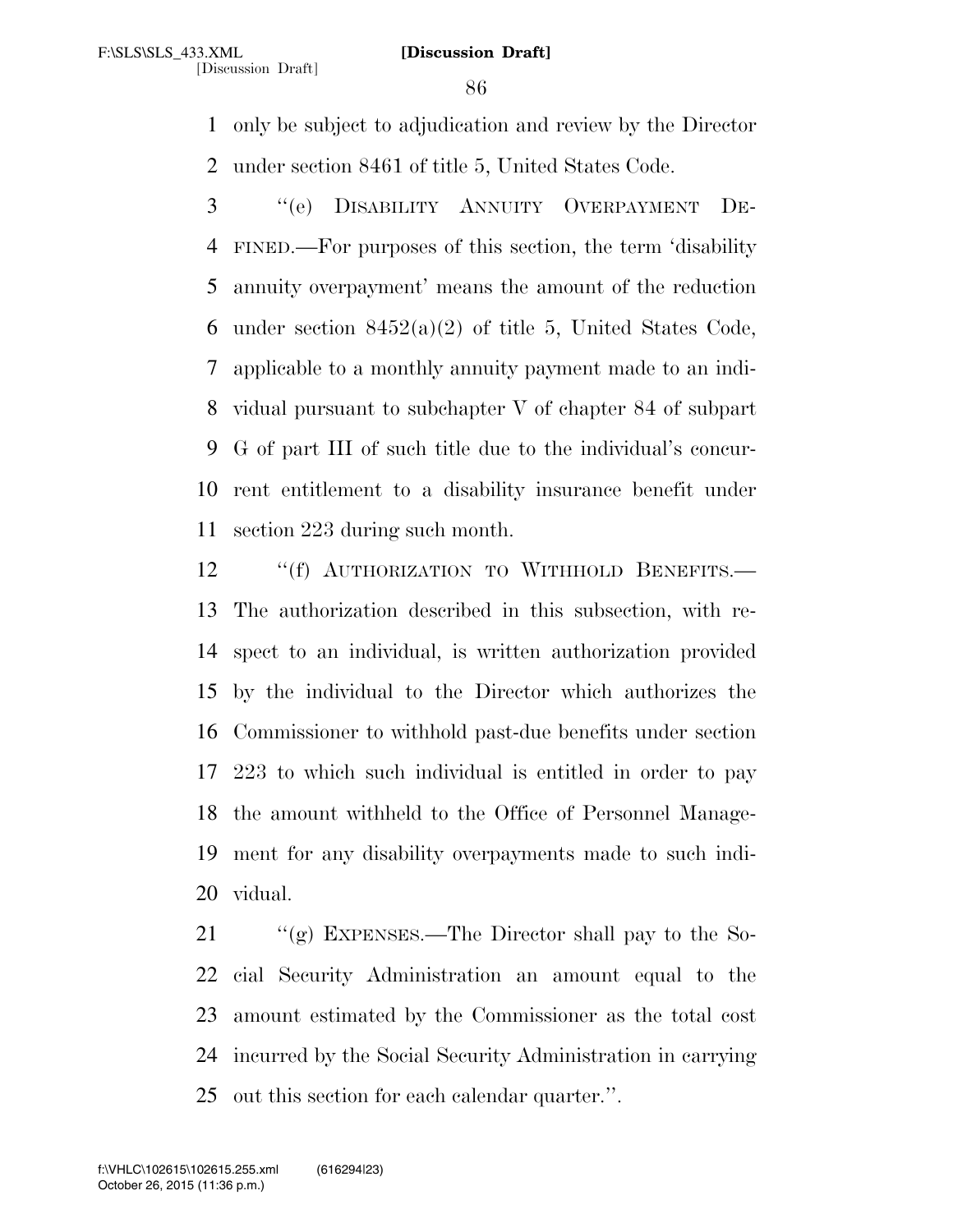(b) EFFECTIVE DATE.—The amendment made by this section shall apply to past-due disability insurance benefits payable on or after the date that is 1 year after the date of the enactment of this section.

 **SEC. 842. ELIMINATION OF QUINQUENNIAL DETERMINA- TIONS RELATING TO WAGE CREDITS FOR MILITARY SERVICE PRIOR TO 1957.** 

8 Section  $217(g)(2)$  of the Social Security Act  $(42)$ 9 U.S.C.  $417(g)(2)$  is amended—

 (1) by inserting ''through 2010'' after ''each fifth year thereafter''; and

 (2) by inserting after the first sentence the fol- lowing: ''The Secretary of Health and Human Serv- ices shall revise the amount determined under para- graph (1) with respect to the Federal Hospital In- surance Trust Fund under title XVIII in 2015 and each fifth year thereafter through such date, and using such data, as the Secretary determines appro- priate on the basis of the amount of benefits and ad- ministrative expenses actually paid from such Trust Fund under title XVIII and the relevant actuarial assumptions set forth in the report of the Board of Trustees of such Trust Fund for such year under section 1817(b).''.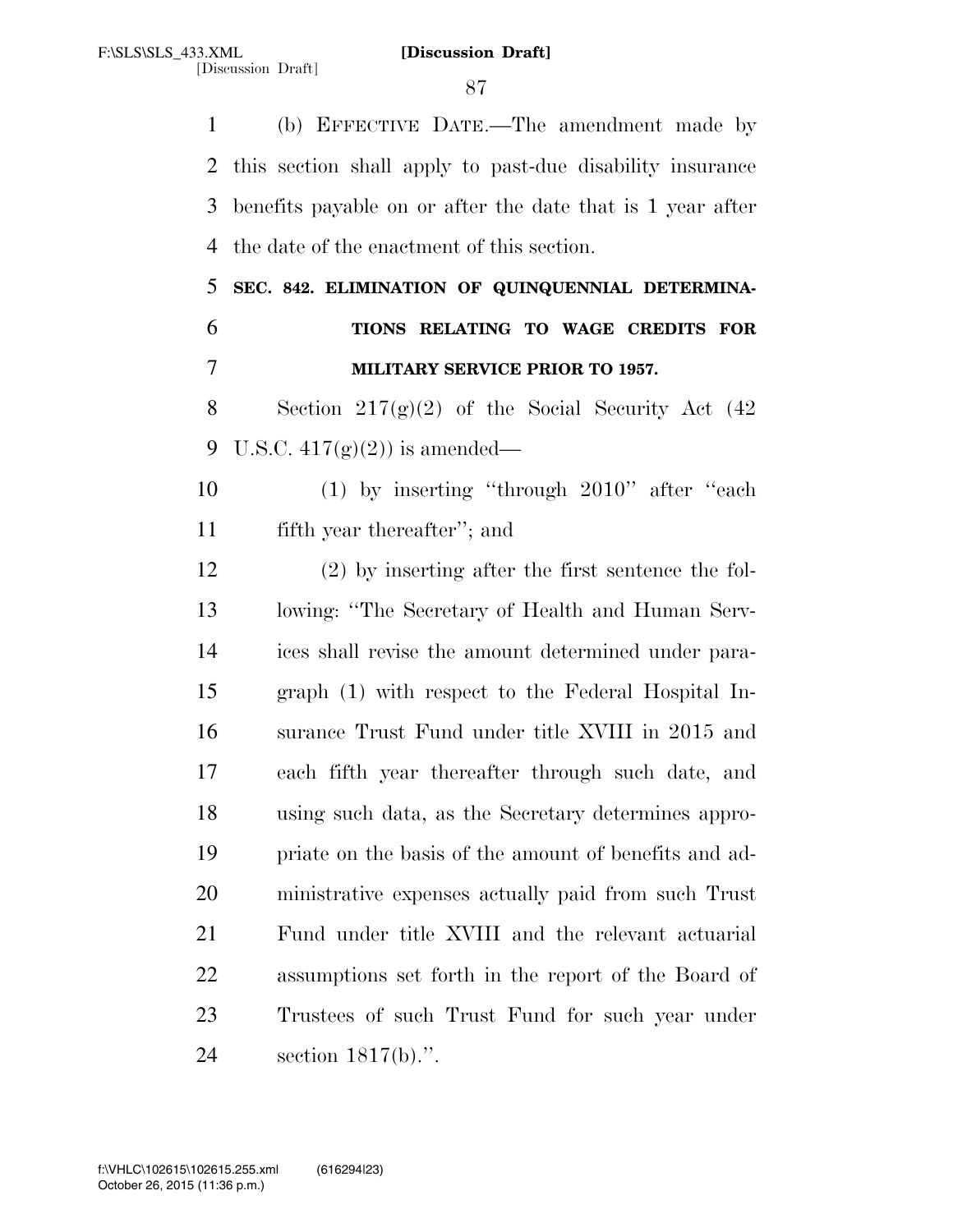| $\mathbf{1}$   | SEC. 843. CERTIFICATION OF BENEFITS PAYABLE TO A DI-            |
|----------------|-----------------------------------------------------------------|
| $\overline{2}$ | VORCED SPOUSE OF A RAILROAD WORKER                              |
| 3              | TO THE RAILROAD RETIREMENT BOARD.                               |
| $\overline{4}$ | Section 205(i) of the Social Security Act (42 U.S.C.            |
| 5              | $405(i)$ ) is amended by inserting "or divorced wife or di-     |
| 6              | vorced husband" after "the wife or husband".                    |
| 7              | SEC. 844. TECHNICAL AMENDMENTS TO ELIMINATE OBSO-               |
| 8              | LETE PROVISIONS.                                                |
| 9              | (a) ELIMINATION OF REFERENCE IN SECTION 226                     |
| 10             | TO A REPEALED PROVISION.—Section 226 of the Social              |
| 11             | Security Act $(42 \text{ U.S.C. } 426)$ is amended—             |
| 12             | $(1)$ by striking subsection (i); and                           |
| 13             | $(2)$ by redesignating subsection $(j)$ as sub-                 |
| 14             | section (i).                                                    |
| 15             | (b) ELIMINATION OF REFERENCE IN SECTION 226A                    |
| 16             | TO A REPEALED PROVISION.—Section 226A of such Act               |
|                | 17 (42 U.S.C. 426-1) is amended by striking the second sub-     |
| 18             | section $(c)$ .                                                 |
| 19             | SEC. 845. REPORTING REQUIREMENTS TO CONGRESS.                   |
| 20             | (a) REPORT ON FRAUD AND IMPROPER PAYMENT                        |
| 21             | PREVENTION ACTIVITIES.—Section 704(b) of the Social             |
| 22             | Security Act $(42 \text{ U.S.C. } 904(b))$ is amended by adding |
| 23             | at the end the following:                                       |
| 24             | $(3)$ For each fiscal year beginning with $2016$                |
| 25             | and ending with 2021, the Commissioner shall in-                |
| 26             | clude in the annual budget prepared pursuant to                 |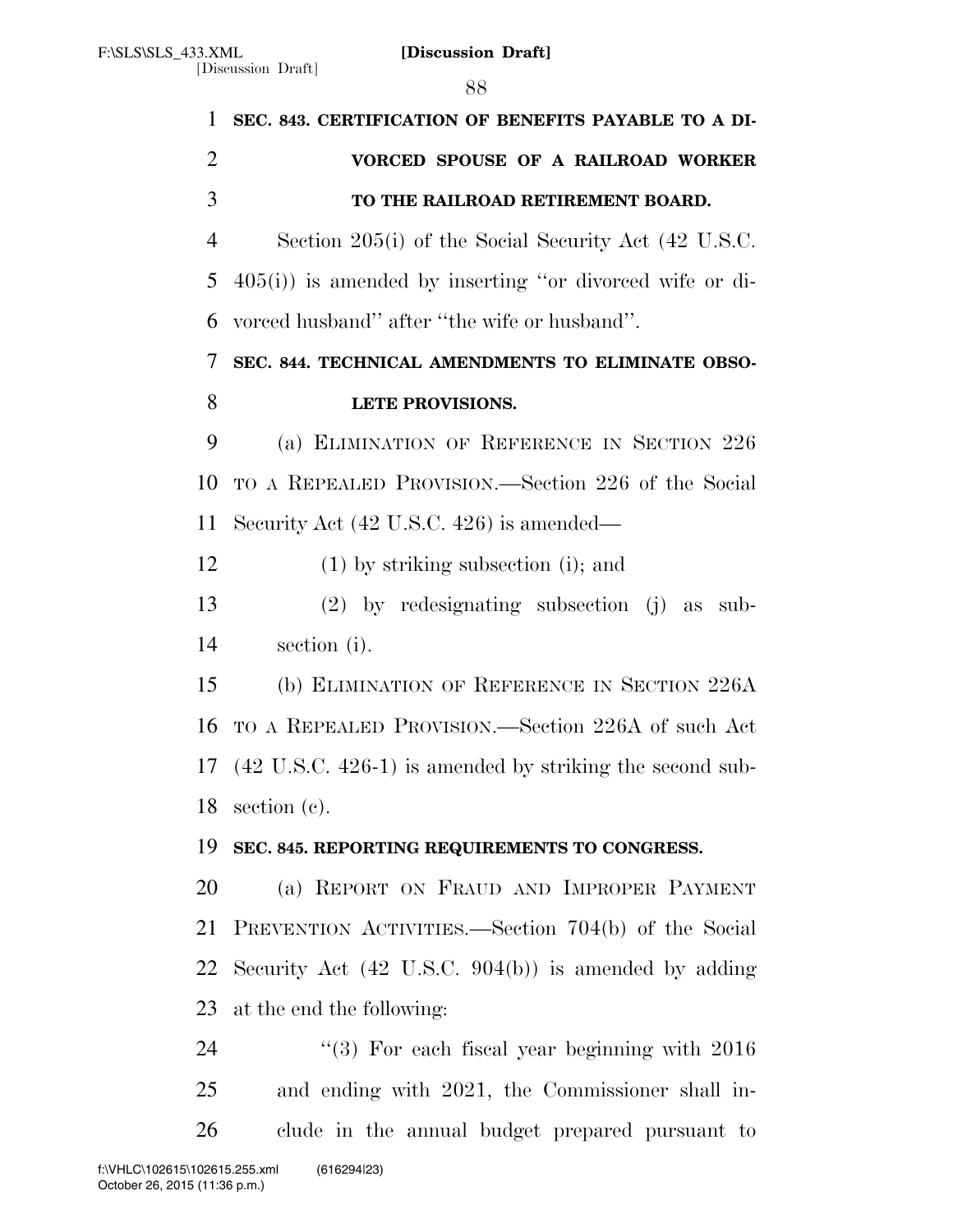| $\mathbf{1}$   | subparagraph (A) a report describing the purposes     |
|----------------|-------------------------------------------------------|
| $\overline{2}$ | for which amounts made available for purposes de-     |
| 3              | scribed in section $251(b)(2)(B)$ of the Balanced     |
| $\overline{4}$ | Budget and Emergency Deficit Control Act of 1985      |
| 5              | for the fiscal year were expended by the Social Secu- |
| 6              | rity Administration and the purposes for which the    |
| 7              | Commissioner plans for the Administration to ex-      |
| 8              | pend such funds in the succeeding fiscal year, in-    |
| 9              | cluding—                                              |
| 10             | $\lq\lq$ the total such amount expended;              |
| 11             | $\lq\lq$ the amount expended on co-operative          |
| 12             | disability investigation units;                       |
| 13             | $\cdot$ (C) the number of cases of fraud pre-         |
| 14             | vented by co-operative disability investigation       |
| 15             | units and the amount expended on such cases           |
| 16             | (as reported to the Commissioner by the Inspec-       |
| 17             | tor General of the Social Security Administra-        |
| 18             | tion);                                                |
| 19             | "(D) the number of felony cases pros-                 |
| 20             | ecuted under section 208 (as reported to the          |
| 21             | Commissioner by the Inspector General) and            |
| 22             | the amount expended by the Social Security Ad-        |
| 23             | ministration in supporting the prosecution of         |
| 24             | such cases;                                           |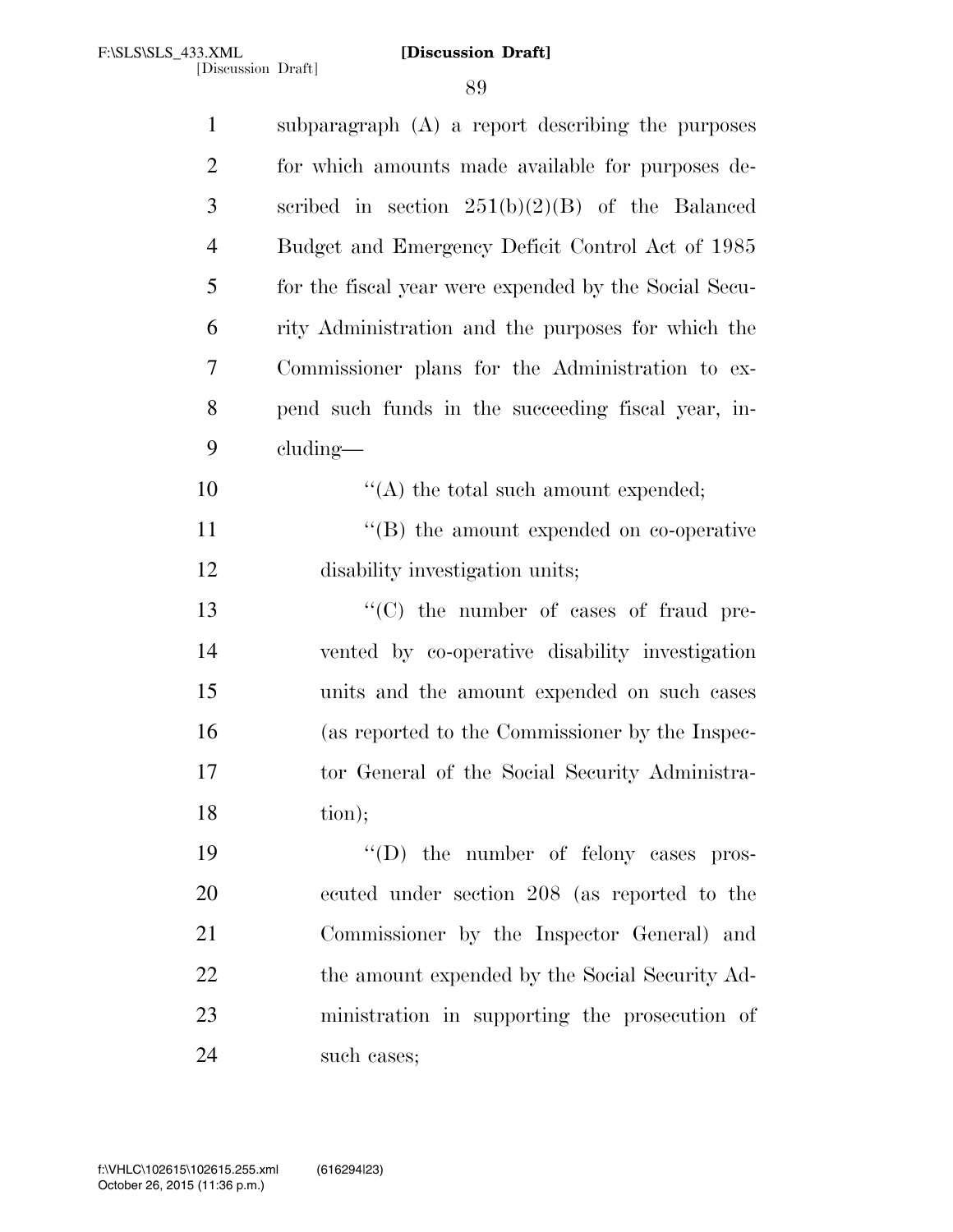| $\mathbf{1}$   | $\lq\lq(E)$ the amount of such felony cases suc-         |
|----------------|----------------------------------------------------------|
| $\overline{2}$ | cessfully prosecuted (as reported to the Com-            |
| 3              | missioner by the Inspector General) and the              |
| $\overline{4}$ | amount expended by the Social Security Admin-            |
| 5              | istration in supporting the prosecution of such          |
| 6              | cases;                                                   |
| $\overline{7}$ | $``(F)$ the amount expended on and the                   |
| 8              | number of completed—                                     |
| 9              | "(i) continuing disability reviews con-                  |
| 10             | ducted by mail;                                          |
| 11             | "(ii) redeterminations conducted by                      |
| 12             | mail;                                                    |
| 13             | "(iii) medical continuing disability re-                 |
| 14             | views conducted pursuant to section                      |
| 15             | 221(i);                                                  |
| 16             | "(iv) medical continuing disability re-                  |
| 17             | $\mathop{\mathrm{conducted}}$<br>views<br>pursuant<br>to |
| 18             | 1614(a)(3)(H);                                           |
| 19             | $\lq\lq$ redeterminations conducted pur-                 |
| 20             | suant to section $1611(e)$ ; and                         |
| 21             | "(vi) work-related continuing<br>dis-                    |
| 22             | ability reviews to determine whether earn-               |
| 23             | ings derived from services demonstrate an                |
| 24             | individual's ability to engage in substantial            |
| 25             | gainful activity;                                        |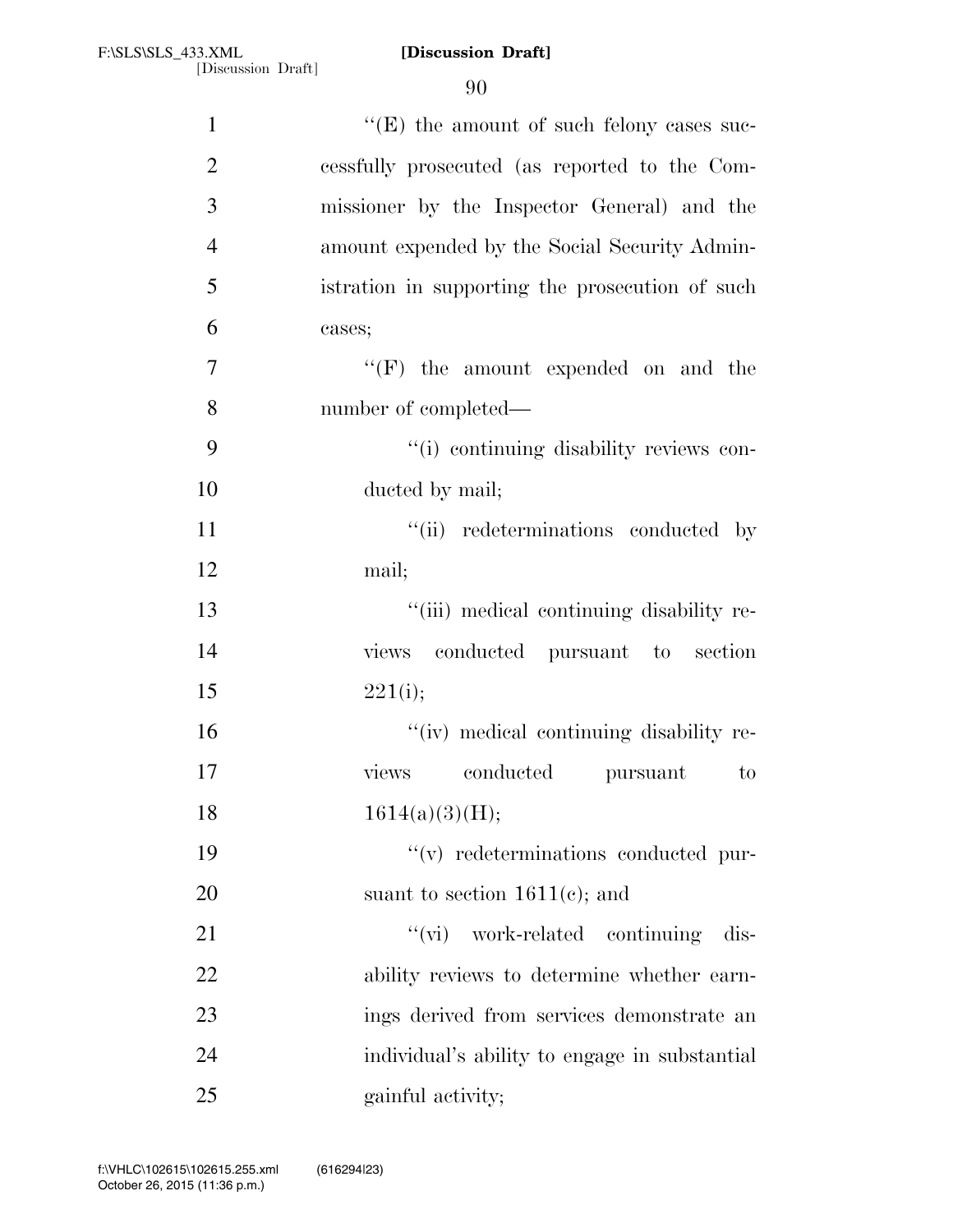$\lq(0)$  the number of cases of fraud identi- fied for which benefits were terminated as a re- sult of medical continuing disability reviews (as reported to the Commissioner by the Inspector General), work-related continuing disability re- views, and redeterminations, and the amount of resulting savings for each such type of review or redetermination; and

9 "'(H) the number of work-related con- tinuing disability reviews in which a beneficiary improperly reported earnings derived from serv- ices for more than 3 consecutive months, and 13 the amount of resulting savings.".

 (b) REPORT ON WORK-RELATED CONTINUING DIS- ABILITY REVIEWS.—The Commissioner of Social Security shall annually submit to the Committee on Ways and Means of the House of Representatives and the Committee on Finance of the Senate a report on the number of work- related continuing disability reviews conducted each year to determine whether earnings derived from services dem- onstrate an individual's ability to engage in substantial gainful activity. Such report shall include—

 (1) the number of individuals receiving benefits based on disability under title II of such Act for whom reports of earnings were received from any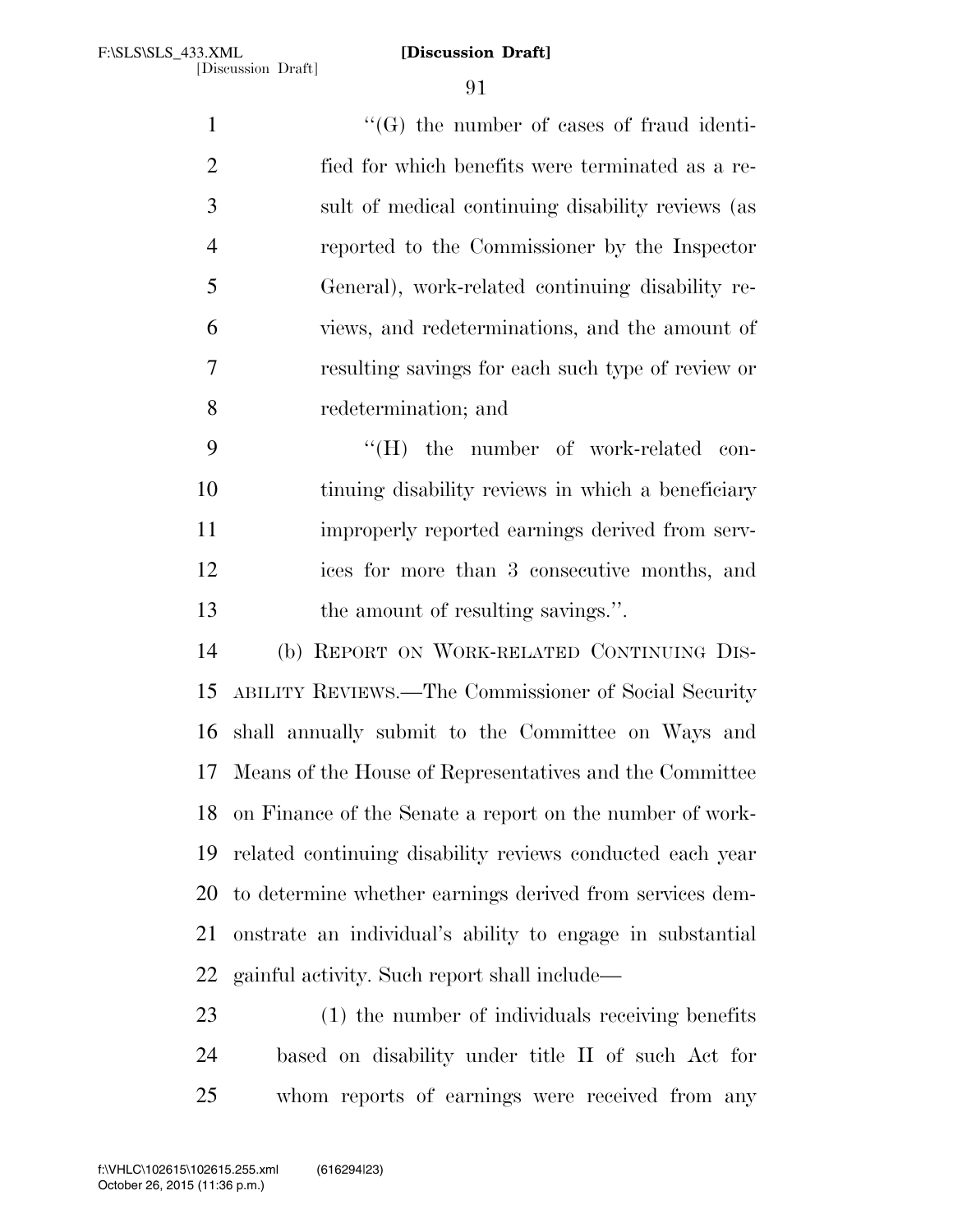|                | 92                                                     |
|----------------|--------------------------------------------------------|
| $\mathbf{1}$   | source by the Commissioner in the previous calendar    |
| $\overline{2}$ | year, reported as a total number and separately by     |
| 3              | the source of the report;                              |
| $\overline{4}$ | $(2)$ the number of individuals for whom such re-      |
| 5              | ports resulted in a determination to conduct a work-   |
| 6              | related continuing disability review, and the basis on |
| 7              | which such determinations were made;                   |
| 8              | (3) in the case of a beneficiary selected for a        |
| 9              | work-related continuing disability review on the basis |
| 10             | of a report of earnings from any source—               |
| 11             | $(A)$ the average number of days—                      |
| 12             | (i) between the receipt of the report                  |
| 13             | and the initiation of the review,                      |
| 14             | (ii) between the initiation and the                    |
| 15             | completion of the review, and                          |
| 16             | (iii) the average amount of overpay-                   |
| 17             | ment, if any;                                          |
| 18             | (B) the number of such reviews completed               |
| 19             | during such calendar year, and the number of           |
| 20             | such reviews that resulted in a suspension or          |
| 21             | termination of benefits;                               |
| 22             | (C) the number of such reviews initiated in            |
| 23             | the current year that had not been completed           |
| 24             | as of the end of such calendar year;                   |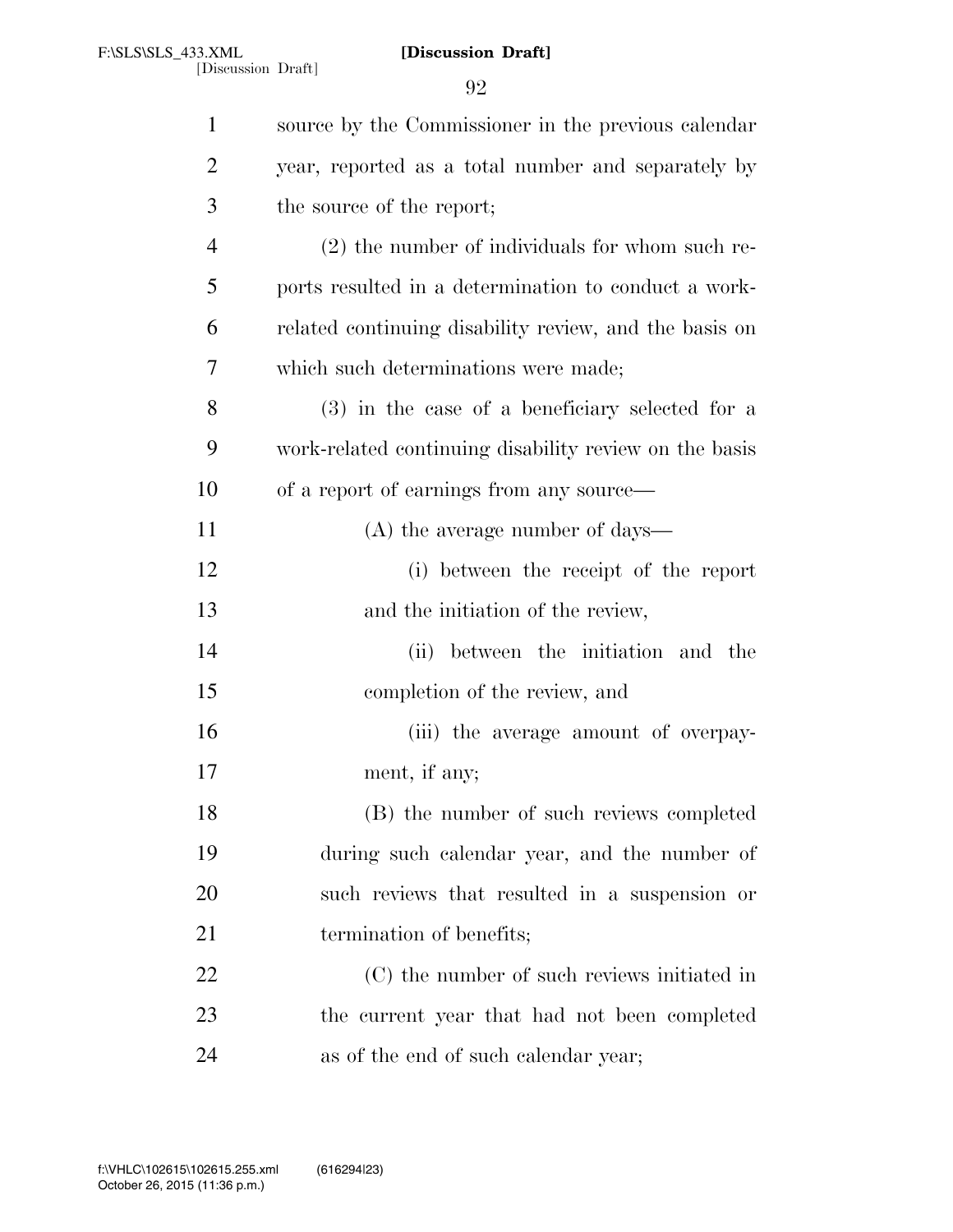| $\mathbf{1}$   | (D) the number of such reviews initiated in              |
|----------------|----------------------------------------------------------|
| $\overline{2}$ | a prior year that had not been completed as of           |
| 3              | the end of such calendar year;                           |
| $\overline{4}$ | (4) the total savings to the Trust Funds and             |
| 5              | the Treasury generated from benefits suspended or        |
| 6              | terminated as a result of such reviews; and              |
| 7              | (5) with respect to individuals for whom a               |
| 8              | work-related continuing disability review was com-       |
| 9              | pleted during such calendar year—                        |
| 10             | (A) the number who participated in the                   |
| 11             | Ticket to Work program under section 1148                |
| 12             | during such calendar year;                               |
| 13             | (B) the number who used any program                      |
| 14             | work incentives during such calendar year; and           |
| 15             | (C) the number who received vocational re-               |
| 16             | habilitation services during such calendar year          |
| 17             | with respect to which the Commissioner of So-            |
| 18             | cial Security reimbursed a State agency under            |
| 19             | section $222(d)$ .                                       |
| 20             | (c) REPORT ON OVERPAYMENT WAIVERS.—Not later             |
| 21             | than January 1 of each calendar year, the Commissioner   |
| 22             | of Social Security shall submit to the Committee on Ways |
| 23             | and Means of the House of Representatives and the Com-   |
| 24             | mittee on Finance of the Senate a report on—             |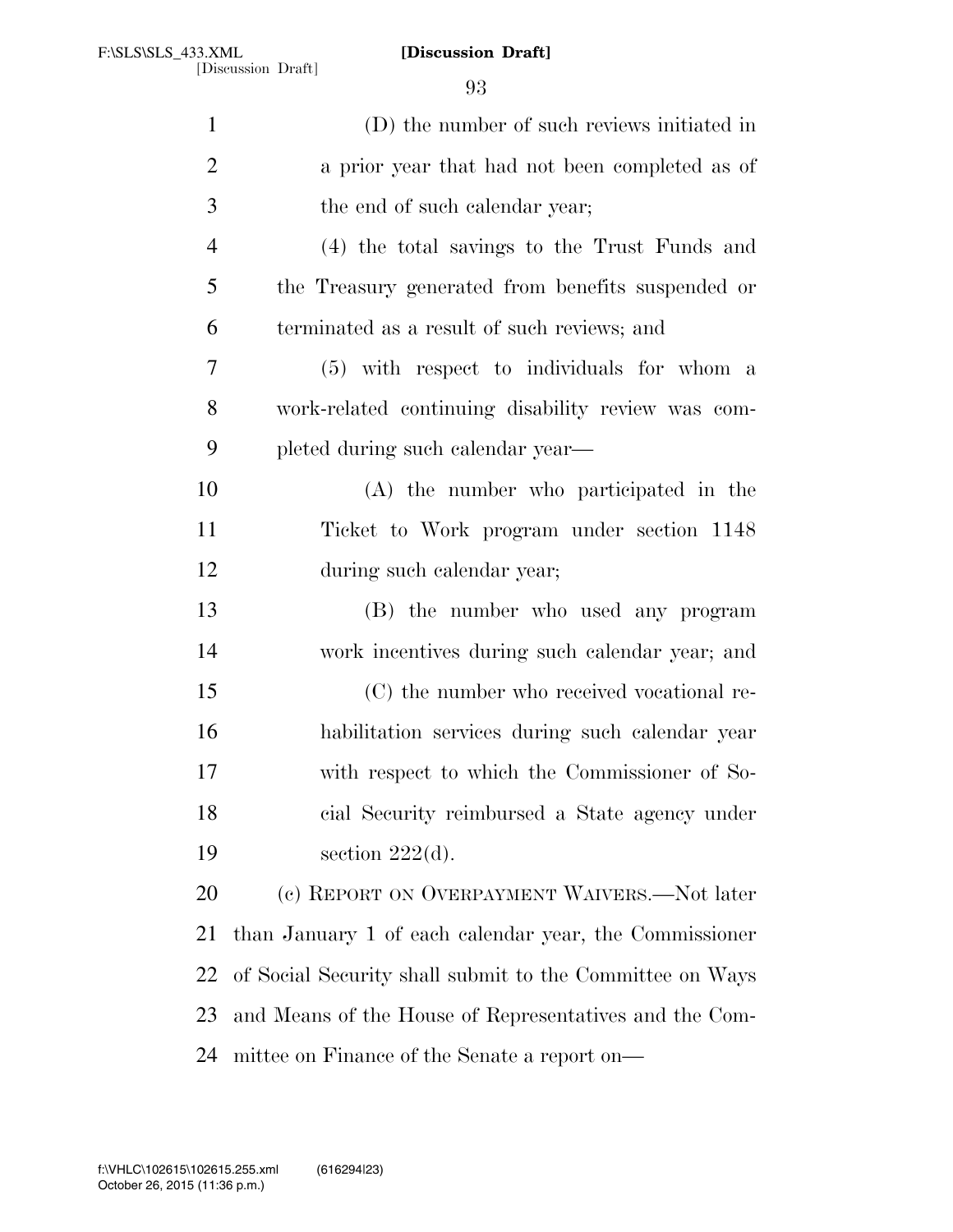(1) the number and total value of overpayments recovered or scheduled to be recovered by the Social Security Administration during the previous fiscal year of benefits under title II and title XVI, respec- tively, including the terms and conditions of repay-ment of such overpayments; and

 (2) the number and total value of overpayments waived by the Social Security Administration during the previous fiscal year of benefits under title II and 10 title XVI, respectively.

# **SEC. 846. EXPEDITED EXAMINATION OF ADMINISTRATIVE LAW JUDGES.**

 (a) IN GENERAL.—Notwithstanding any other provi- sion of law, the Office of Personnel Management shall, upon request of the Commissioner of Social Security, expe- ditiously administer a sufficient number of competitive ex- aminations, as determined by the Commissioner, for the purpose of identifying an adequate number of candidates to be appointed as Administrative Law Judges under sec- tion 3105 of title 5, United States Code. The first such examination shall take place not later than April 1, 2016 and other examinations shall take place at such time or times requested by the Commissioner, but not later than December 31, 2022. Such examinations shall proceed even if one or more individuals who took a prior examination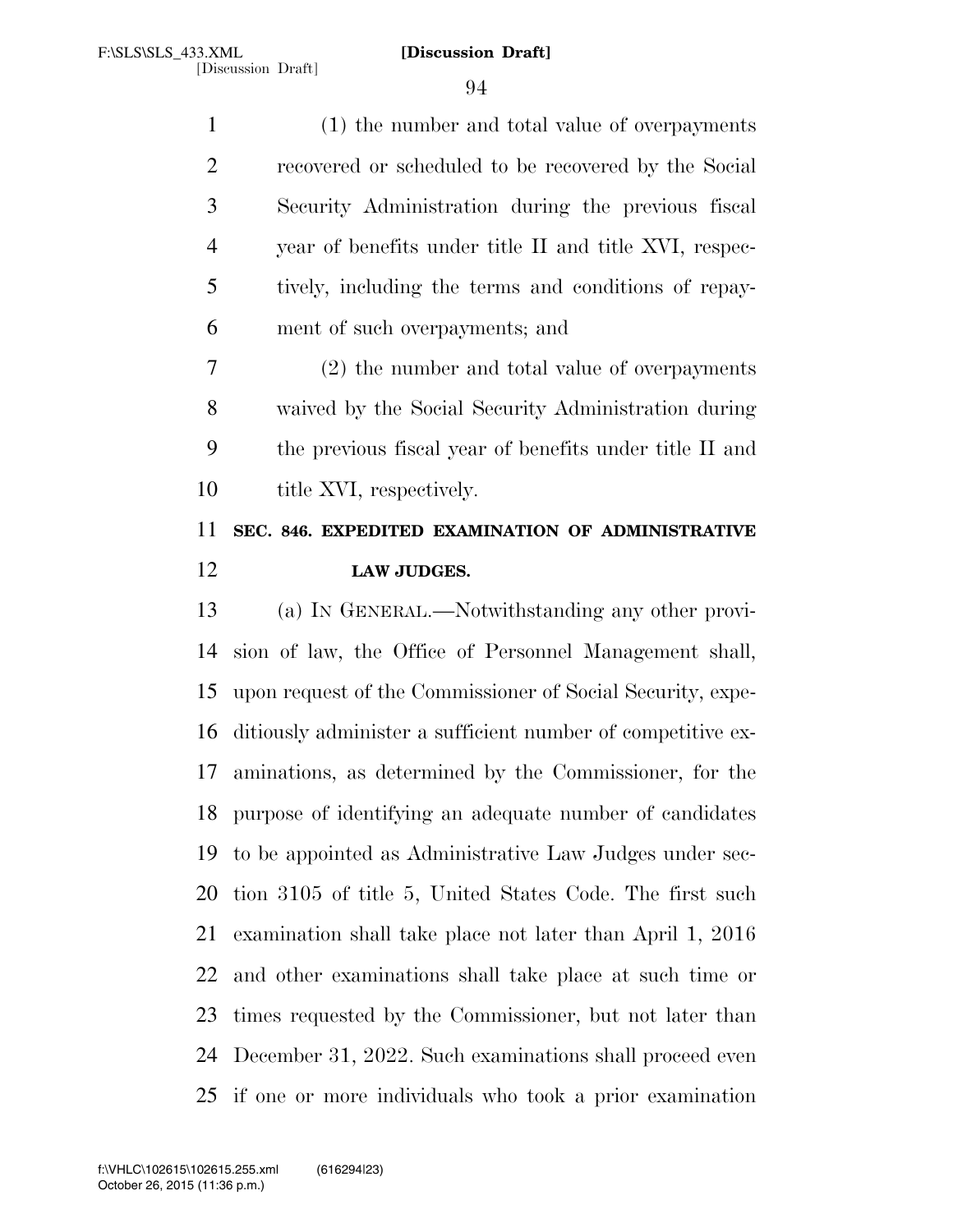have appealed an adverse determination and one or more of such appeals have not concluded, provided that—

- (1) the Commissioner of Social Security has made a determination that delaying the examination poses a significant risk that an adequate number of Administrative Law Judges will not be available to meet the need of the Social Security Administration to reduce or prevent a backlog of cases awaiting a hearing;
- (2) an individual whose appeal is pending is provided an option to continue their appeal or elects to take the new examination, in which case the ap-peal is considered vacated; and
- (3) an individual who decides to continue his or her appeal and who ultimately prevails in the appeal shall receive expeditious consideration for hire by the Office Personnel Management and the Commissioner of Social Security.
- (b) PAYMENT OF COSTS.—Notwithstanding any other provision of law, the Commissioner of Social Secu- rity shall pay the full cost associated with each examina-tion conducted pursuant to subsection (a).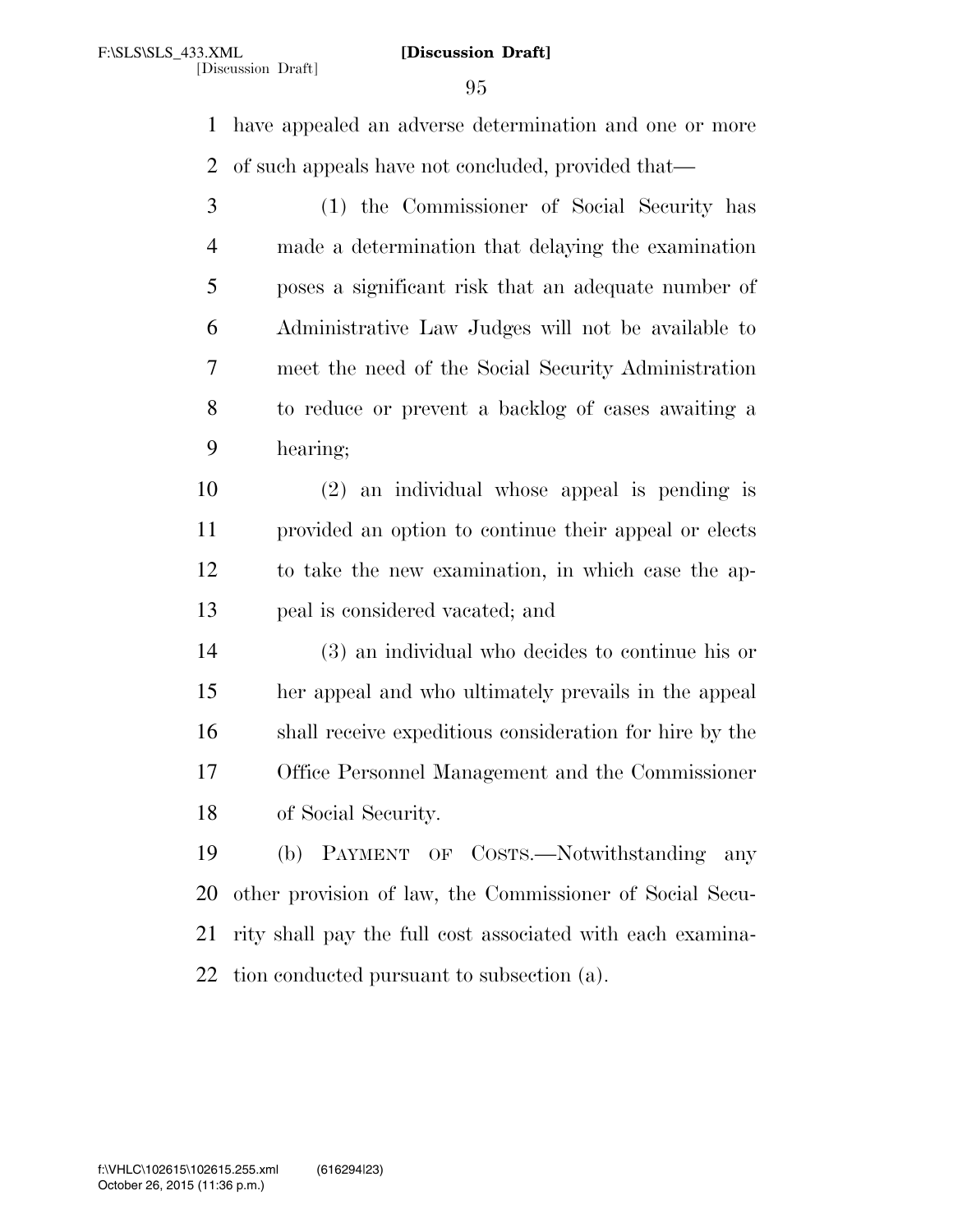# **TITLE IX—TEMPORARY EXTEN-SION OF PUBLIC DEBT LIMIT**

# **SEC. 901. TEMPORARY EXTENSION OF PUBLIC DEBT LIMIT.**

 (a) IN GENERAL.—Section 3101(b) of title 31, United States Code, shall not apply for the period begin- ning on the date of the enactment of this Act and ending on March 15, 2017.

 (b) SPECIAL RULE RELATING TO OBLIGATIONS ISSUED DURING EXTENSION PERIOD.—Effective March 16, 2017, the limitation in effect under section 3101(b) of title 31, United States Code, shall be increased to the extent that—

 (1) the face amount of obligations issued under chapter 31 of such title and the face amount of obli- gations whose principal and interest are guaranteed by the United States Government (except guaran- teed obligations held by the Secretary of the Treas-ury) outstanding on March 16, 2017, exceeds

 (2) the face amount of such obligations out- standing on the date of the enactment of this Act. **SEC. 902. RESTORING CONGRESSIONAL AUTHORITY OVER THE NATIONAL DEBT.** 

 (a) EXTENSION LIMITED TO NECESSARY OBLIGA- TIONS.—An obligation shall not be taken into account under section 901(b)(1) unless the issuance of such obliga-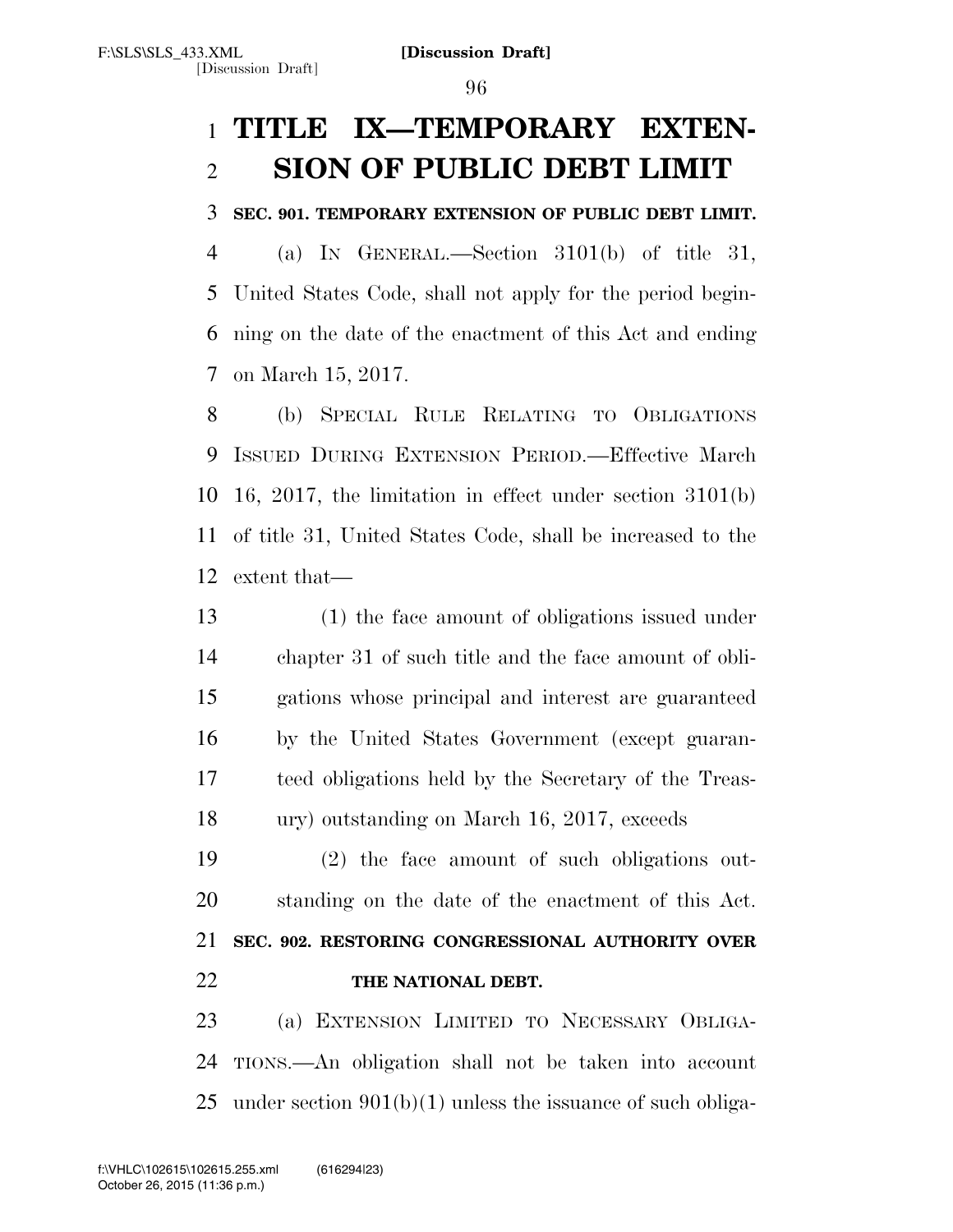tion was necessary to fund a commitment incurred pursu- ant to law by the Federal Government that required pay-ment before March 16, 2017.

 (b) PROHIBITION ON CREATION OF CASH RESERVE DURING EXTENSION PERIOD.—The Secretary of the Treasury shall not issue obligations during the period specified in section 901(a) for the purpose of increasing the cash balance above normal operating balances in an-ticipation of the expiration of such period.

# **TITLE X—SPECTRUM PIPELINE**

# **SEC. 1001. SHORT TITLE.**

 This title may be cited as the ''Spectrum Pipeline Act of 2015''.

# **SEC. 1002. DEFINITIONS.**

In this title:

 (1) ASSISTANT SECRETARY.—The term ''Assist- ant Secretary'' means the Assistant Secretary of Commerce for Communications and Information.

 (2) COMMISSION.—The term ''Commission'' means the Federal Communications Commission.

 (3) FEDERAL ENTITY.—The term ''Federal en- tity'' has the meaning given such term in section 113(l) of the National Telecommunications and In- formation Administration Organization Act (47 U.S.C. 923(l)).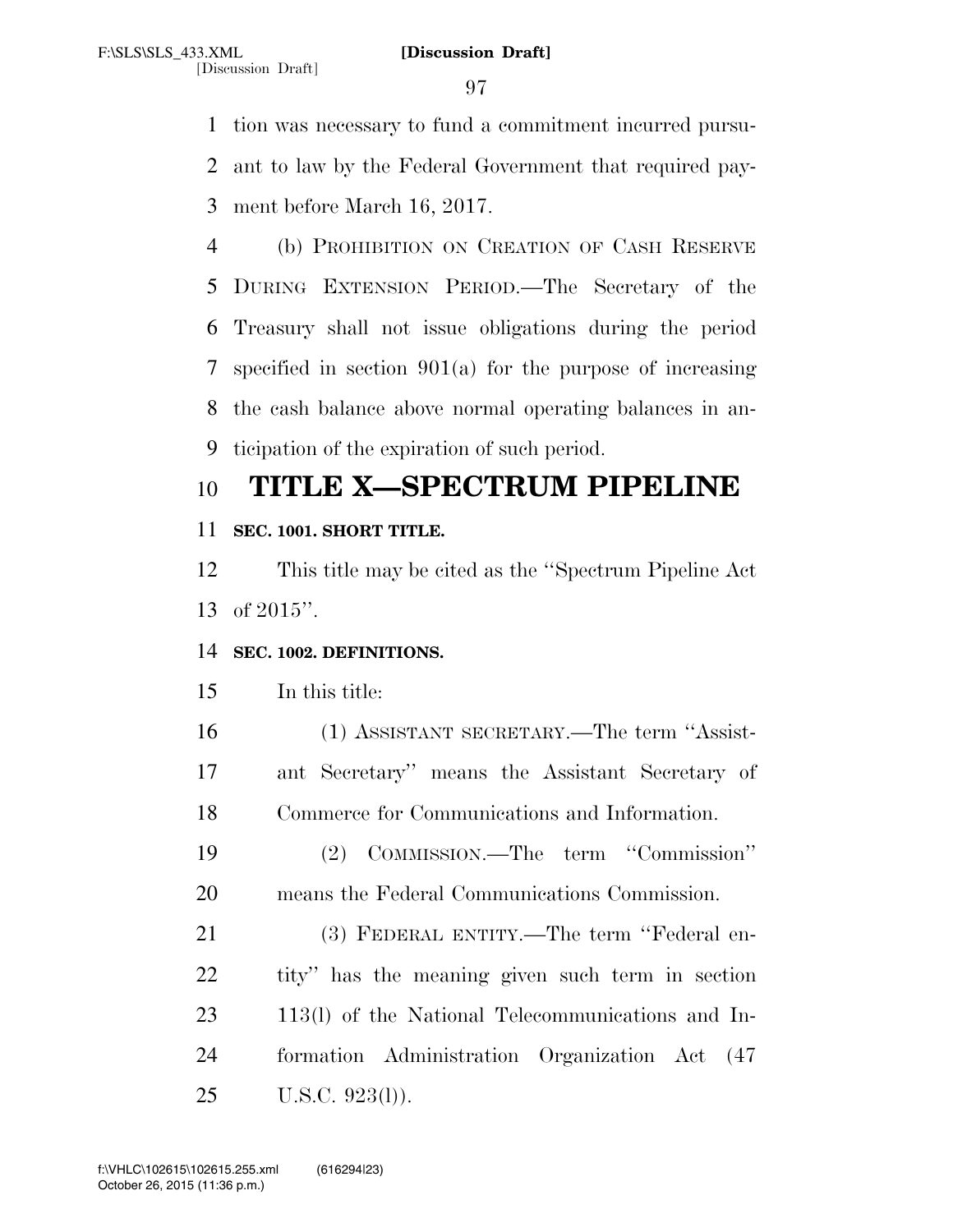(4) SECRETARY.—The term ''Secretary'' means the Secretary of Commerce.

# **SEC. 1003. RULE OF CONSTRUCTION.**

 Each range of frequencies described in this title shall be construed to be inclusive of the upper and lower fre-quencies in the range.

# **SEC. 1004. IDENTIFICATION, REALLOCATION, AND AUCTION OF FEDERAL SPECTRUM.**

 (a) IDENTIFICATION OF SPECTRUM.—Not later than January 1, 2022, the Secretary shall submit to the Presi- dent and to the Commission a report identifying 30 mega- hertz of electromagnetic spectrum (in bands of not less than 10 megahertz of contiguous frequencies) below the frequency of 3 gigahertz (except for the spectrum between the frequencies of 1675 megahertz and 1695 megahertz) for reallocation from Federal use to non-Federal use or shared Federal and non-Federal use, or a combination thereof.

 (b) CLEARING OF SPECTRUM.—The President shall—

 (1) not later than January 1, 2022, begin the process of withdrawing or modifying the assignment to a Federal Government station of the electro- magnetic spectrum identified under subsection (a); and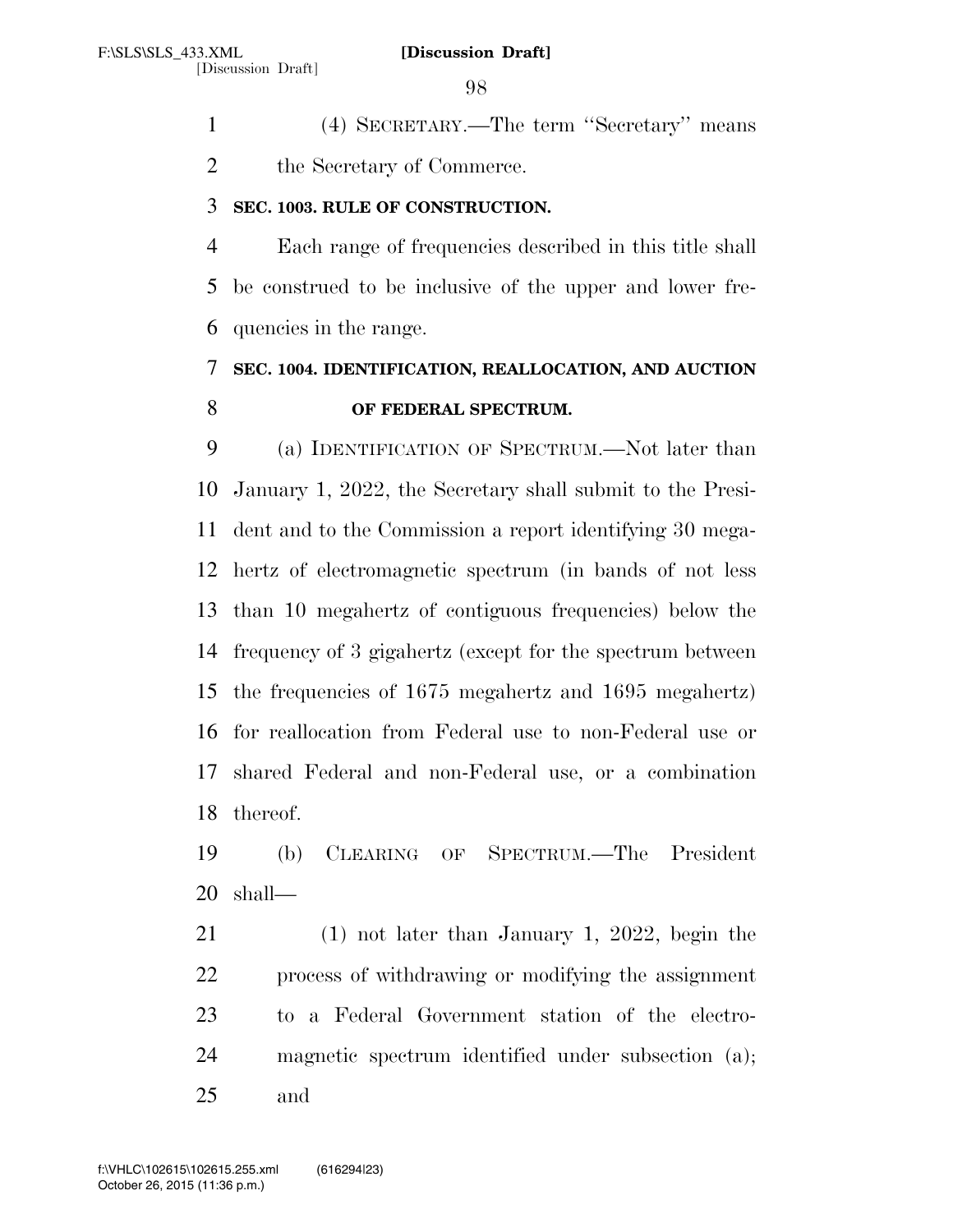| $\mathbf{1}$   | $(2)$ not later than 30 days after completing the    |
|----------------|------------------------------------------------------|
| $\overline{2}$ | withdrawal or modification, notify the Commission    |
| 3              | that the withdrawal or modification is complete.     |
| $\overline{4}$ | (c) REALLOCATION AND AUCTION.—                       |
| 5              | (1) IN GENERAL.—The Commission shall—                |
| 6              | (A) reallocate the electromagnetic spec-             |
| 7              | trum identified under subsection (a) for non-        |
| 8              | Federal use or shared Federal and non-Federal        |
| 9              | use, or a combination thereof; and                   |
| 10             | (B) notwithstanding paragraph $(15)(A)$ of           |
| 11             | section $309(j)$ of the Communications Act of        |
| 12             | 1934 (47 U.S.C. 309(j)), not later than July 1,      |
| 13             | 2024, begin a system of competitive bidding          |
| 14             | under such section to grant new initial licenses     |
| 15             | for the use of such spectrum, subject to flexible-   |
| 16             | use service rules.                                   |
| 17             | (2) PROCEEDS TO COVER 110 PERCENT OF FED-            |
| 18             | ERAL RELOCATION OR SHARING COSTS.—Nothing in         |
| 19             | paragraph (1) shall be construed to relieve the Com- |
| 20             | requirements of<br>mission<br>from<br>the<br>section |
| 21             | $309(j)(16)(B)$ of the Communications Act of 1934    |
| 22             | $(47 \text{ U.S.C. } 309(j)(16)(B)).$                |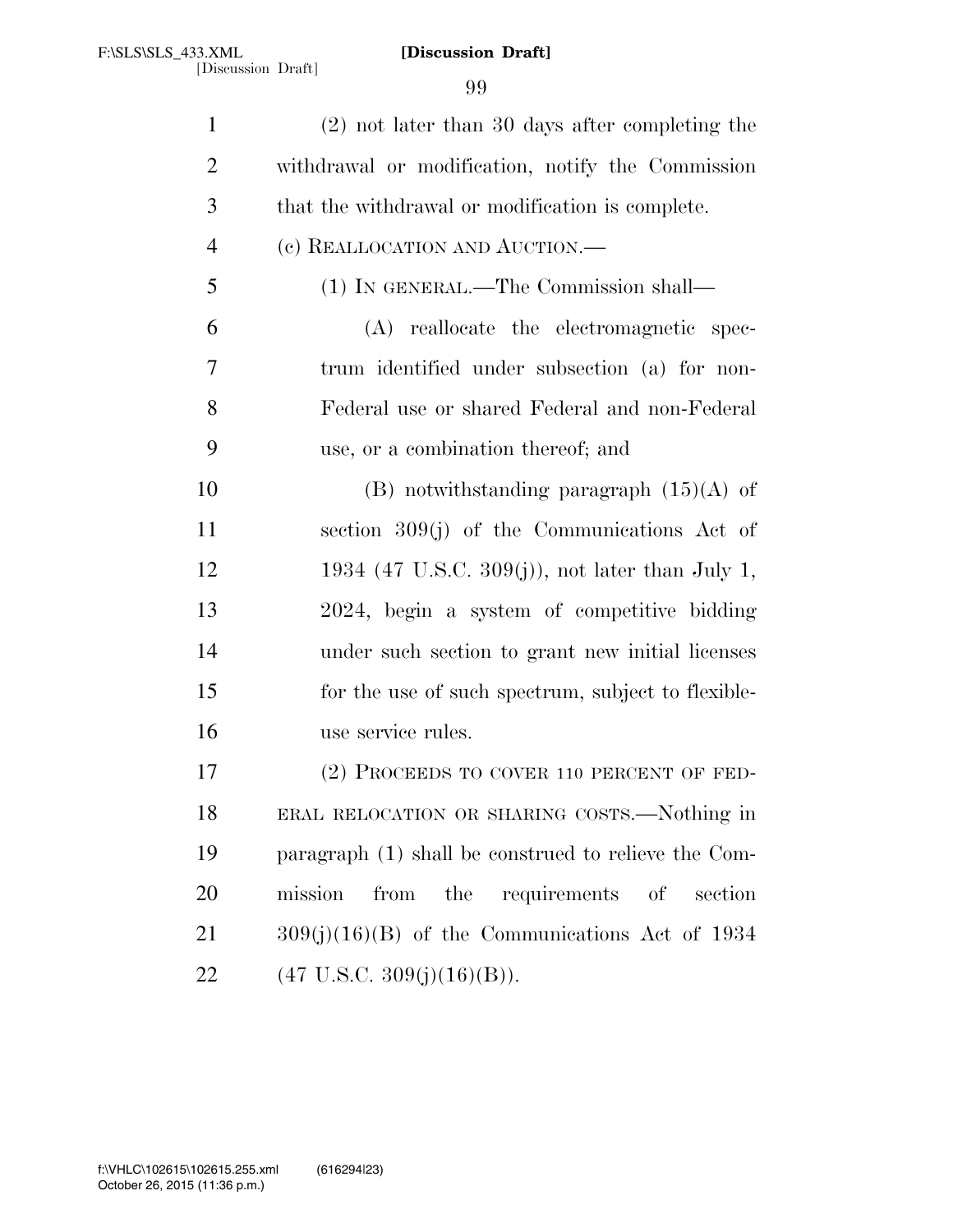[Discussion Draft]

 **SEC. 1005. ADDITIONAL USES OF SPECTRUM RELOCATION FUND.**  (a) IN GENERAL.—Section 118 of the National Tele- communications and Information Administration Organi- zation Act (47 U.S.C. 928) is amended— (1) by redesignating subsection (g) as sub- section (i); and (2) by inserting after subsection (f) the fol- lowing: ''(g) ADDITIONAL PAYMENTS FOR RESEARCH AND DEVELOPMENT AND PLANNING ACTIVITIES.— 12 "(1) AMOUNTS AVAILABLE.—Notwithstanding subsections (c) through (e)— 14 ''(A) there are appropriated from the Fund on the date of the enactment of the Spectrum Pipeline Act of 2015, and available to the Di-17 rector of OMB for use in accordance with para- graph (2), not more than \$500,000,000 from amounts in the Fund on such date of enact- ment; and  $\text{``(B)}$  there are appropriated from the Fund after such date of enactment, and avail-23 able to the Director of OMB for use in accord- ance with such paragraph, not more than 10 percent of the amounts deposited in the Fund after such date of enactment.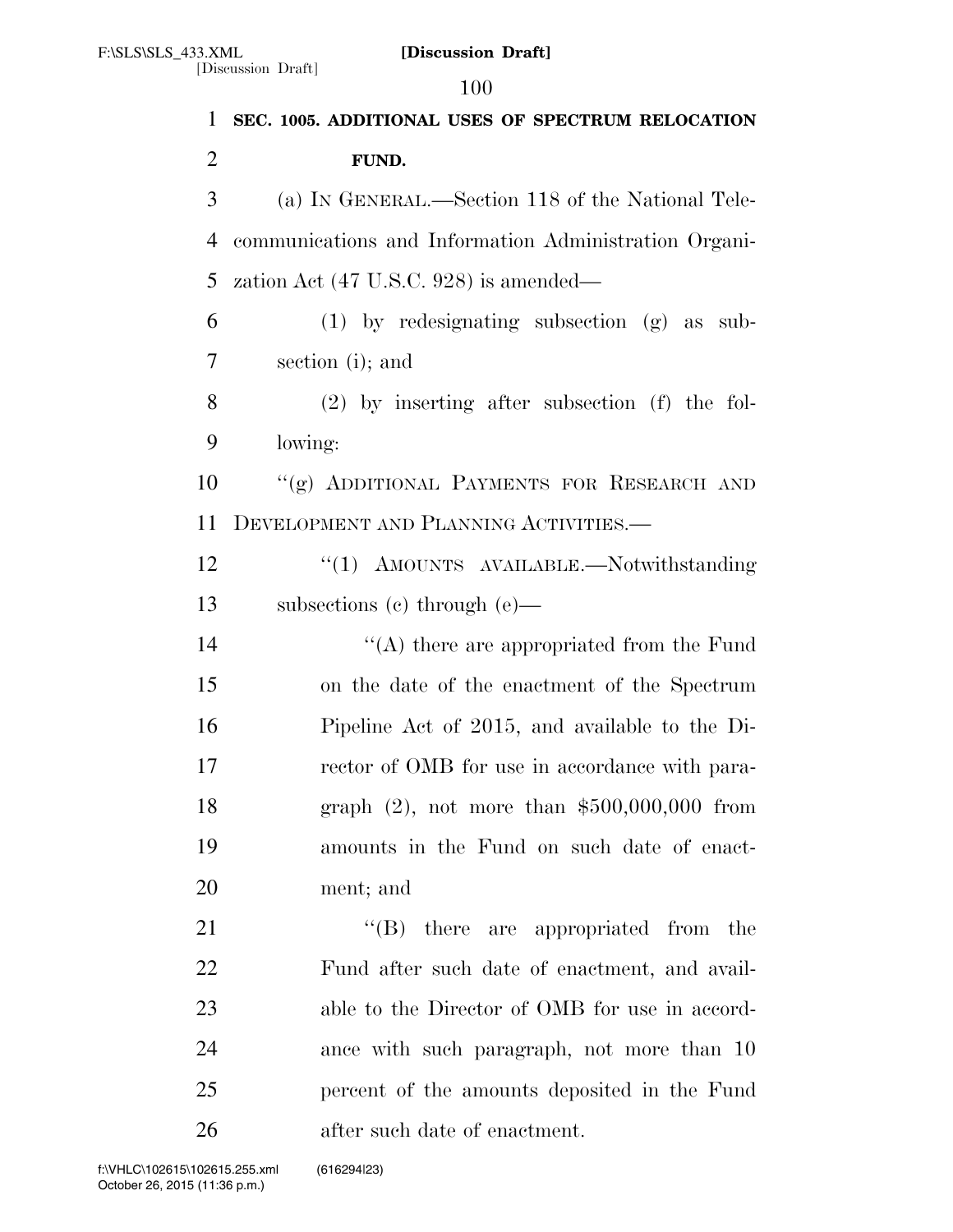$'$ (2) USE OF AMOUNTS.—

2 "(A) IN GENERAL.—The Director of OMB may use amounts made available under para- graph (1) to make payments requested by Fed- eral entities for research and development, engi- neering studies, economic analyses, or other planning activities intended to improve the effi- ciency and effectiveness of the spectrum use of Federal entities in order to make available fre- quencies described in subparagraph (C) for re- allocation for non-Federal use or shared Fed- eral and non-Federal use, or a combination thereof, and for auction in accordance with such reallocation.

15 "(B) SYSTEMS THAT IMPROVE EFFICIENCY AND EFFECTIVENESS OF FEDERAL SPECTRUM USE.—For purposes of a payment under sub- paragraph (A) for activities with respect to sys- tems that improve the efficiency and effective- ness of the spectrum use of Federal entities, 21 such systems include the following:

22 ''(i) Systems that have increased functionality or that increase the ability of a Federal entity to accommodate spectrum sharing with non-Federal entities.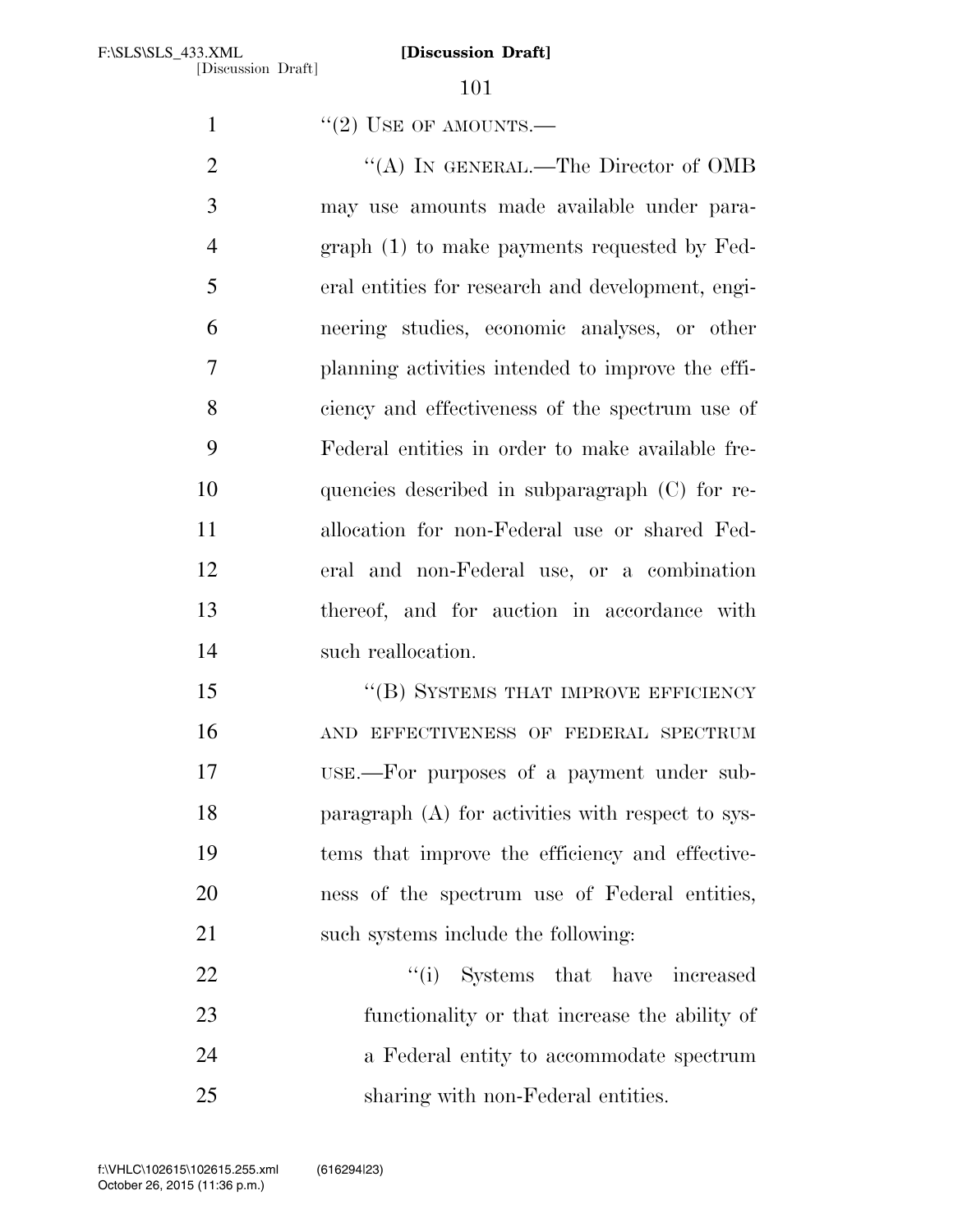| $\mathbf{1}$   | "(ii) Systems that consolidate func-         |
|----------------|----------------------------------------------|
| $\overline{2}$ | tions or services that have been provided    |
| 3              | using separate systems.                      |
| $\overline{4}$ | "(iii) Non-spectrum technology or sys-       |
| 5              | tems.                                        |
| 6              | "(C) FREQUENCIES DESCRIBED.—The fre-         |
| $\overline{7}$ | quencies described in this subparagraph are, |
| 8              | with respect to a payment under subparagraph |
| 9              | $(A)$ , frequencies that—                    |
| 10             | "(i) are assigned to a Federal entity;       |
| 11             | and                                          |
| 12             | "(ii) at the time of the activities con-     |
| 13             | ducted with such payment, are not identi-    |
| 14             | fied for auction.                            |
| 15             | "(D) CONDITIONS.—The Director of OMB         |
| 16             | may not make a payment to a Federal entity   |
| 17             | under subparagraph $(A)$ —                   |
| 18             | $\lq\lq$ (i) unless—                         |
| 19             | $\lq\lq$ the Federal entity has sub-         |
| 20             | mitted to the Technical Panel estab-         |
| 21             | lished under section $113(h)(3)$ a plan      |
| 22             | describing the activities that the Fed-      |
| 23             | eral entity will conduct with such pay-      |
| 24             | ment;                                        |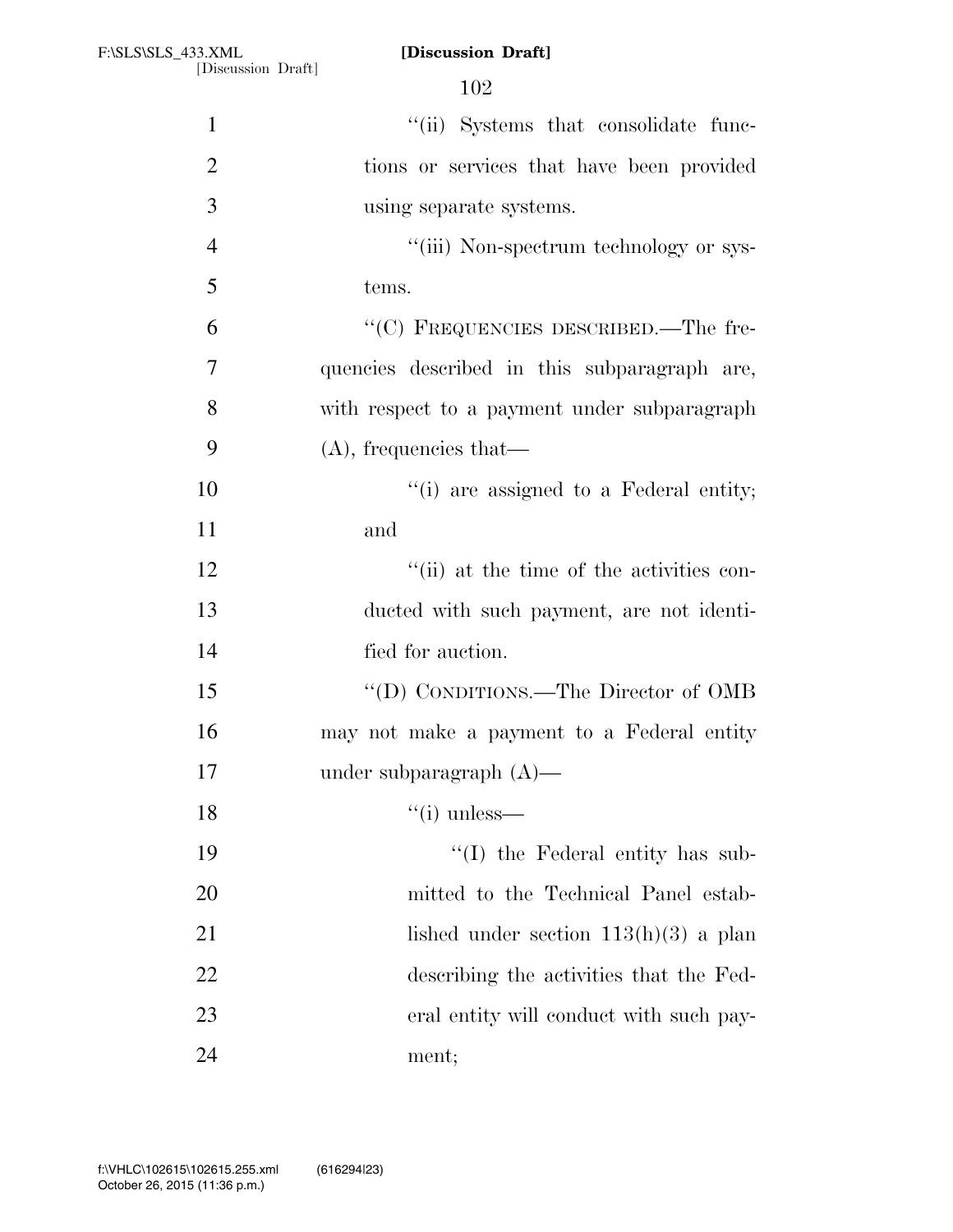| $\mathbf{1}$   | "(II) the Technical Panel has ap-           |
|----------------|---------------------------------------------|
| $\overline{2}$ | proved such plan under subparagraph         |
| 3              | $(E)$ ; and                                 |
| $\overline{4}$ | "(III) the Director of OMB has              |
| 5              | submitted the plan approved under           |
| 6              | subparagraph $(E)$ to the congressional     |
| $\tau$         | committees described in subsection          |
| 8              | $(d)(2)(C)$ ; and                           |
| 9              | "(ii) until 60 days have elapsed after      |
| 10             | submission of the plan under clause         |
| 11             | (i)(III).                                   |
| 12             | "(E) REVIEW BY TECHNICAL PANEL.—            |
| 13             | "(i) IN GENERAL.—Not later than             |
| 14             | 120 days after a Federal entity submits a   |
| 15             | plan under subparagraph $(D)(i)(I)$ to the  |
| 16             | Technical Panel established under section   |
| 17             | $113(h)(3)$ , the Technical Panel shall ap- |
| 18             | prove or disapprove such plan.              |
| 19             | "(ii) CRITERIA FOR REVIEW.—In con-          |
| 20             | sidering whether to approve or disapprove   |
| 21             | a plan under this subparagraph, the Tech-   |
| 22             | nical Panel shall consider whether—         |
| 23             | "(I) the activities that the Fed-           |
| 24             | eral entity will conduct with the pay-      |
| 25             | ment will-                                  |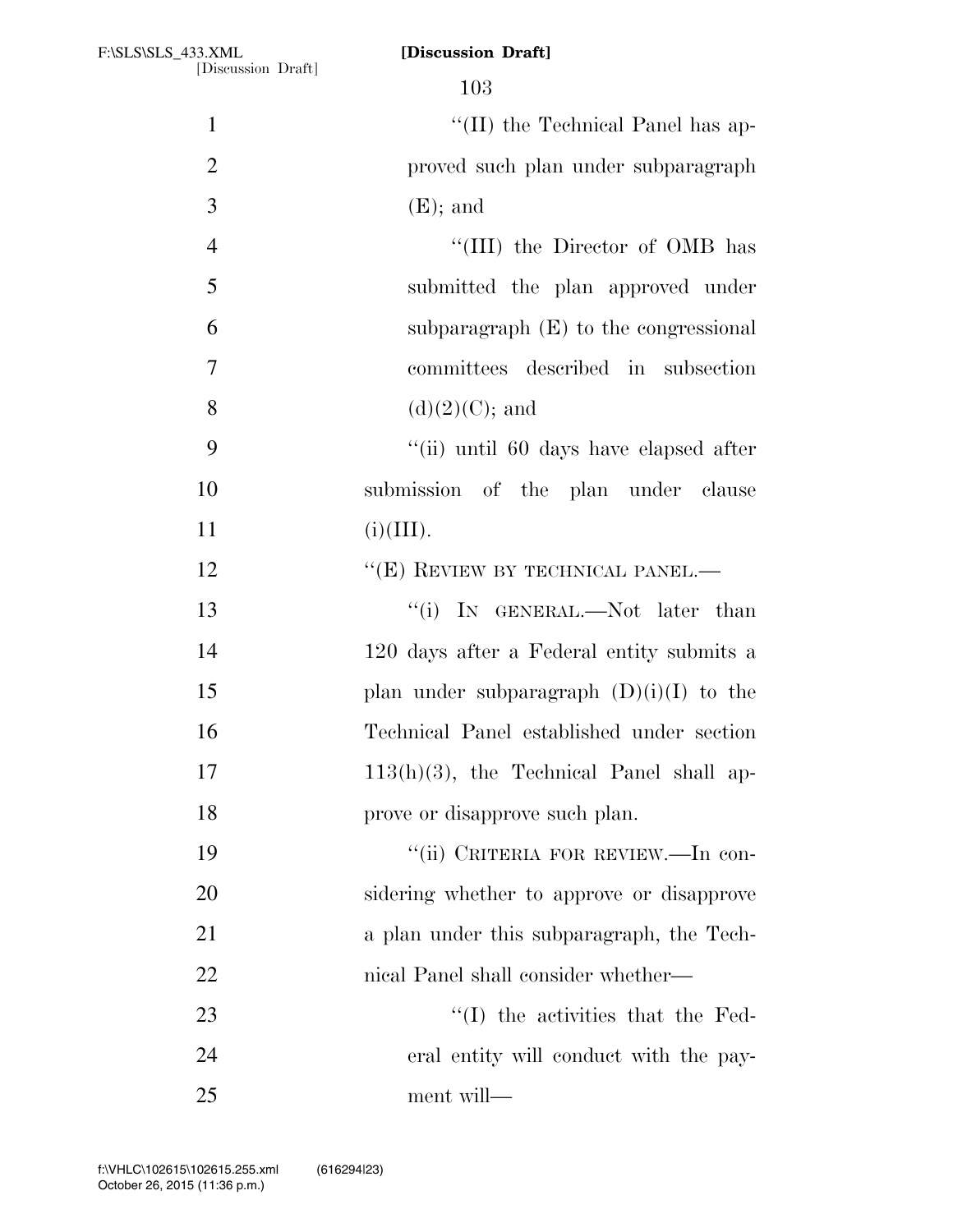| $\mathbf{1}$   | "(aa) increase the prob-                                            |
|----------------|---------------------------------------------------------------------|
| $\overline{2}$ | ability of relocation from or shar-                                 |
| 3              | ing of Federal spectrum;                                            |
| $\overline{4}$ | "(bb) facilitate an auction                                         |
| 5              | intended to occur not later than                                    |
| 6              | 8 years after the payment; and                                      |
| $\tau$         | $\cdot$ (cc) increase the net ex-                                   |
| 8              | pected auction proceeds in an                                       |
| 9              | amount not less than the time                                       |
| 10             | value of the amount of the pay-                                     |
| 11             | ment; and                                                           |
| 12             | $\lq\lq$ (II) the transfer will leave suffi-                        |
| 13             | cient amounts in the Fund for the                                   |
| 14             | other purposes of the Fund.                                         |
| 15             | "(h) PRIORITIZATION OF PAYMENTS.—In deter-                          |
| 16             | mining whether to make payments under subsections (f)               |
|                | 17 and (g), the Director of OMB shall, to the extent prac-          |
|                | 18 ticable, prioritize payments under subsection (g).".             |
| 19             | (b) ADMINISTRATIVE SUPPORT FOR TECHNICAL                            |
|                | 20 PANEL.—Section $113(h)(3)(C)$ of the National Tele-              |
| 21             | communications and Information Administration Organi-               |
| 22             | zation Act $(47 \text{ U.S.C. } 923(h)(3)(C))$ is amended by strik- |
|                | 23 ing "this subsection and subsection (i)" and inserting           |
|                | 24 "this subsection, subsection (i), and section                    |
|                | 25 $118(g)(2)(E)$ ".                                                |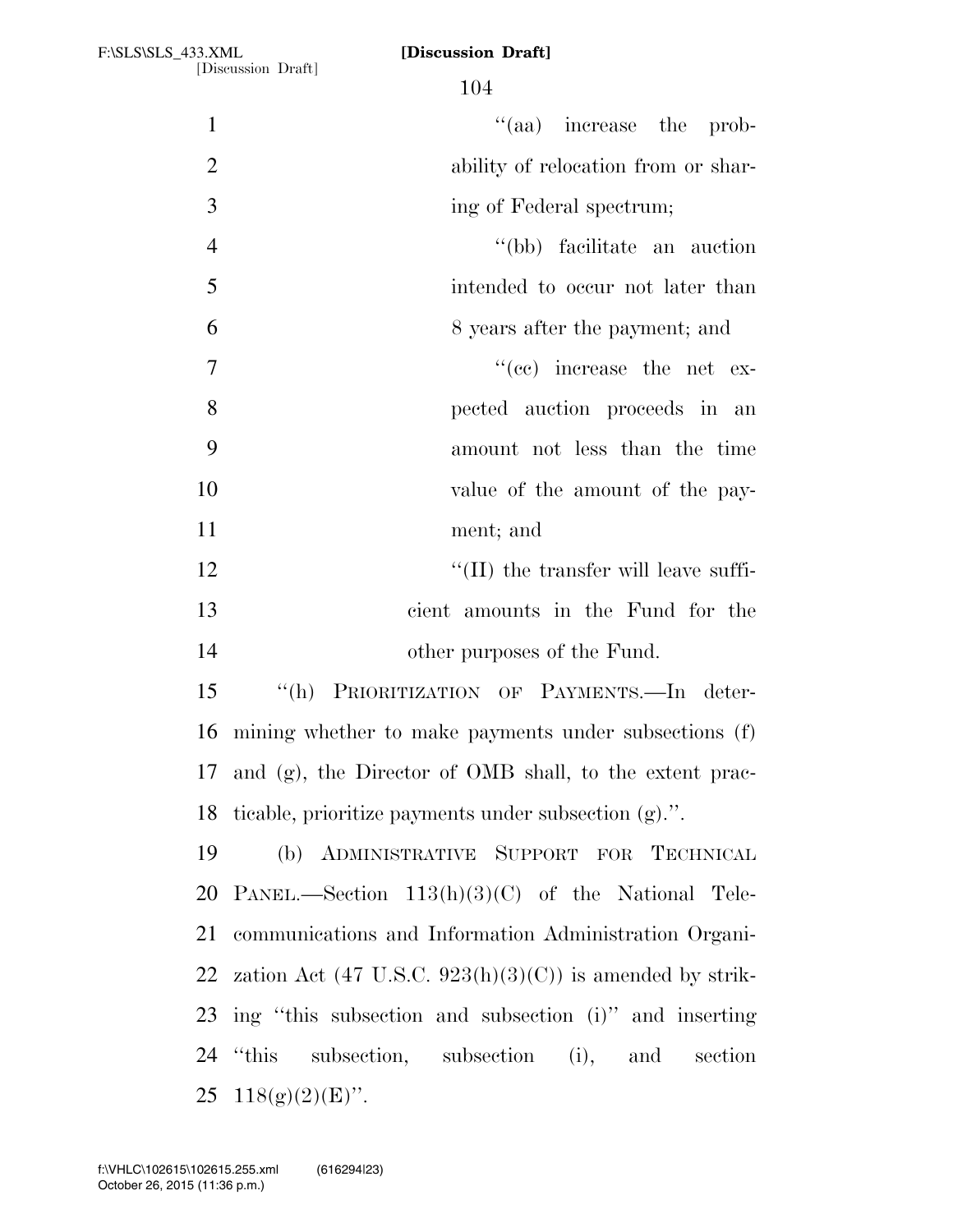| $\mathbf{1}$ | (c) ELIGIBLE FEDERAL ENTITIES.—Section 113 of            |
|--------------|----------------------------------------------------------|
| 2            | the National Telecommunications and Information Ad-      |
| 3            | ministration Organization Act (47 U.S.C. 923) is amend-  |
| 4            | $ed$ —                                                   |
| 5            | $(1)$ in subsection $(g)$ —                              |
| 6            | $(A)$ in paragraph $(1)$ —                               |
| 7            | (i) by striking "authorized to use a                     |
| 8            | band of eligible frequencies described in                |
| 9            | paragraph $(2)$ and";                                    |
| 10           | (ii) by inserting "eligible" after "auc-                 |
| 11           | tion of";                                                |
| 12           | (iii) by inserting "eligible" after "re-                 |
| 13           | allocation of"; and                                      |
| 14           | $(B)$ in paragraph $(3)(A)$ , by striking "pre-          |
| 15           | viously assigned to such entity or the sharing of        |
| 16           | spectrum frequencies assigned to such entity"            |
| 17           | and inserting "or the sharing of spectrum fre-           |
| 18           | quencies"; and                                           |
| 19           | $(2)$ in subsection $(h)(1)$ , by striking "authorized"  |
| 20           | to use any such frequency".                              |
| 21           | SEC. 1006. PLANS FOR AUCTION OF CERTAIN SPECTRUM.        |
| 22           | (a) REPORTS TO CONGRESS.—In accordance with              |
| 23           | each paragraph of subsection (c), the Commission, in co- |
| 24           | ordination with the Assistant Secretary, shall submit to |
| 25           | the Committee on Energy and Commerce of the House        |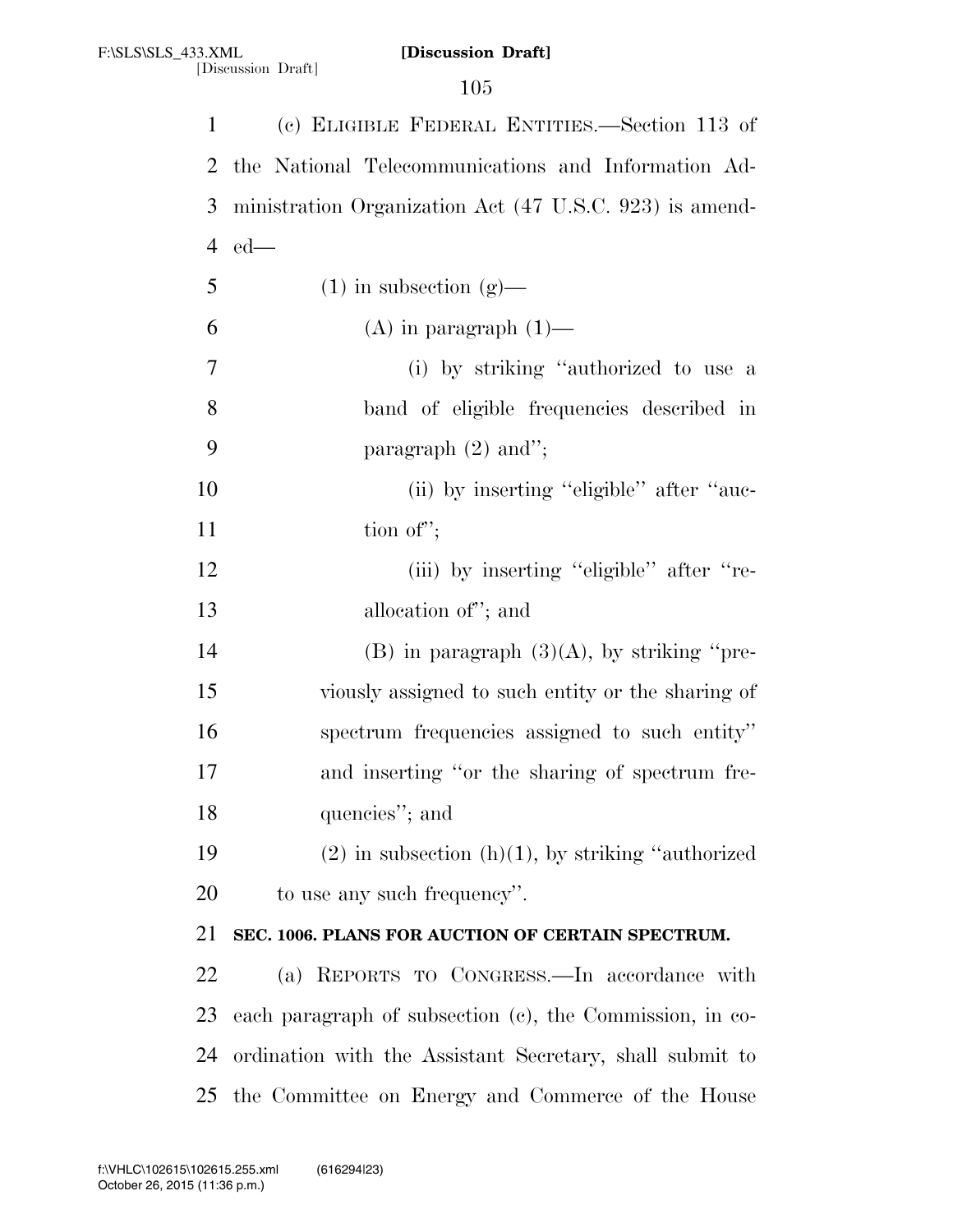of Representatives and the Committee on Commerce, Science, and Transportation of the Senate a report con- taining a proposed plan for the assignment of new licenses for non-Federal use of the spectrum identified under such paragraph, including— (1) an assessment of the operations of Federal entities that operate Federal Government stations authorized to use such spectrum; (2) an estimated timeline for the competitive bidding process; and (3) a proposed plan for balance between unli- censed and licensed use. (b) INFORMATION FOR ASSESSMENT OF FEDERAL

 ENTITY OPERATIONS.—The Assistant Secretary, in co- ordination with the affected Federal entities, shall provide to the Commission the necessary information to carry out 17 subsection  $(a)(1)$ .

 (c) REPORT DEADLINES; IDENTIFICATION OF SPEC- TRUM.—The Commission shall submit reports under sub-section (a) as follows:

 (1) Not later than January 1, 2022, for at least 50 megahertz of spectrum (in bands of not less than 10 megahertz of contiguous frequencies) below 6 gigahertz, to be identified by the Commission, in co-ordination with the Assistant Secretary, from spec-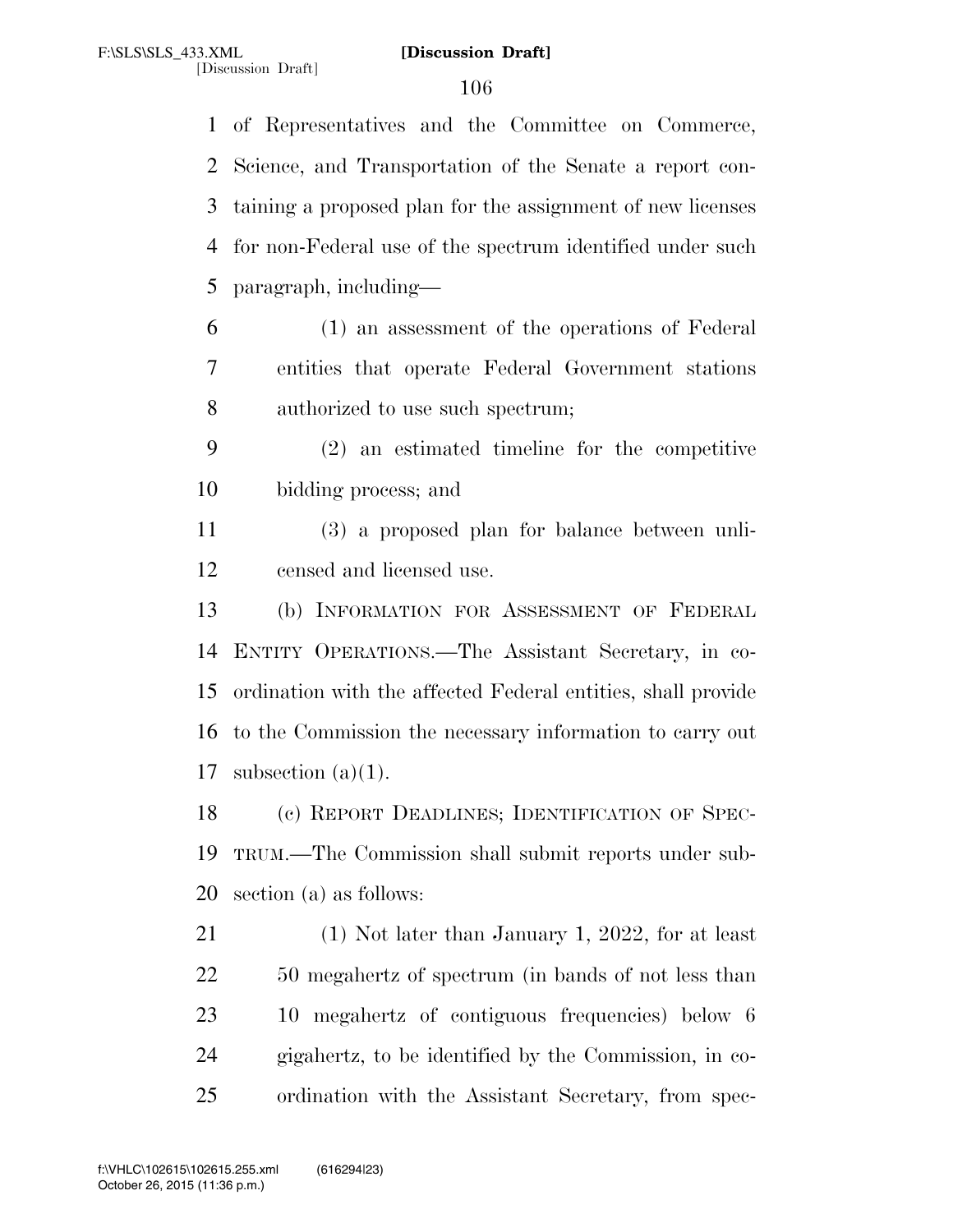1 trum other than the spectrum identified under sec-2 tion  $1004(a)$ .

 (2) Not later than January 1, 2024, for at least 50 megahertz of spectrum (in bands of not less than 10 megahertz of contiguous frequencies) below 6 gigahertz, to be identified by the Commission, in co- ordination with the Assistant Secretary, from spec- trum other than the spectrum identified under para-9 graph  $(1)$  or section  $1004(a)$ .

# **SEC. 1007. FCC AUCTION AUTHORITY.**

 Section 309(j)(11) of the Communications Act of 12 1934 (47 U.S.C.  $309(j)(11)$ ) is amended by inserting be- fore the period at the end the following: '', except that, with respect to the electromagnetic spectrum identified under section 1004(a) of the Spectrum Pipeline Act of 2015, such authority shall expire on September 30, 2025''.

# **SEC. 1008. REPORTS TO CONGRESS.**

 Not later than 3 years after the date of the enact- ment of this Act, the Commission shall submit to Con-gress—

 (1) a report containing an analysis of the re- sults of the rules changes relating to the frequencies between 3550 megahertz and 3650 megahertz; and (2) a report containing an analysis of proposals to promote and identify additional spectrum bands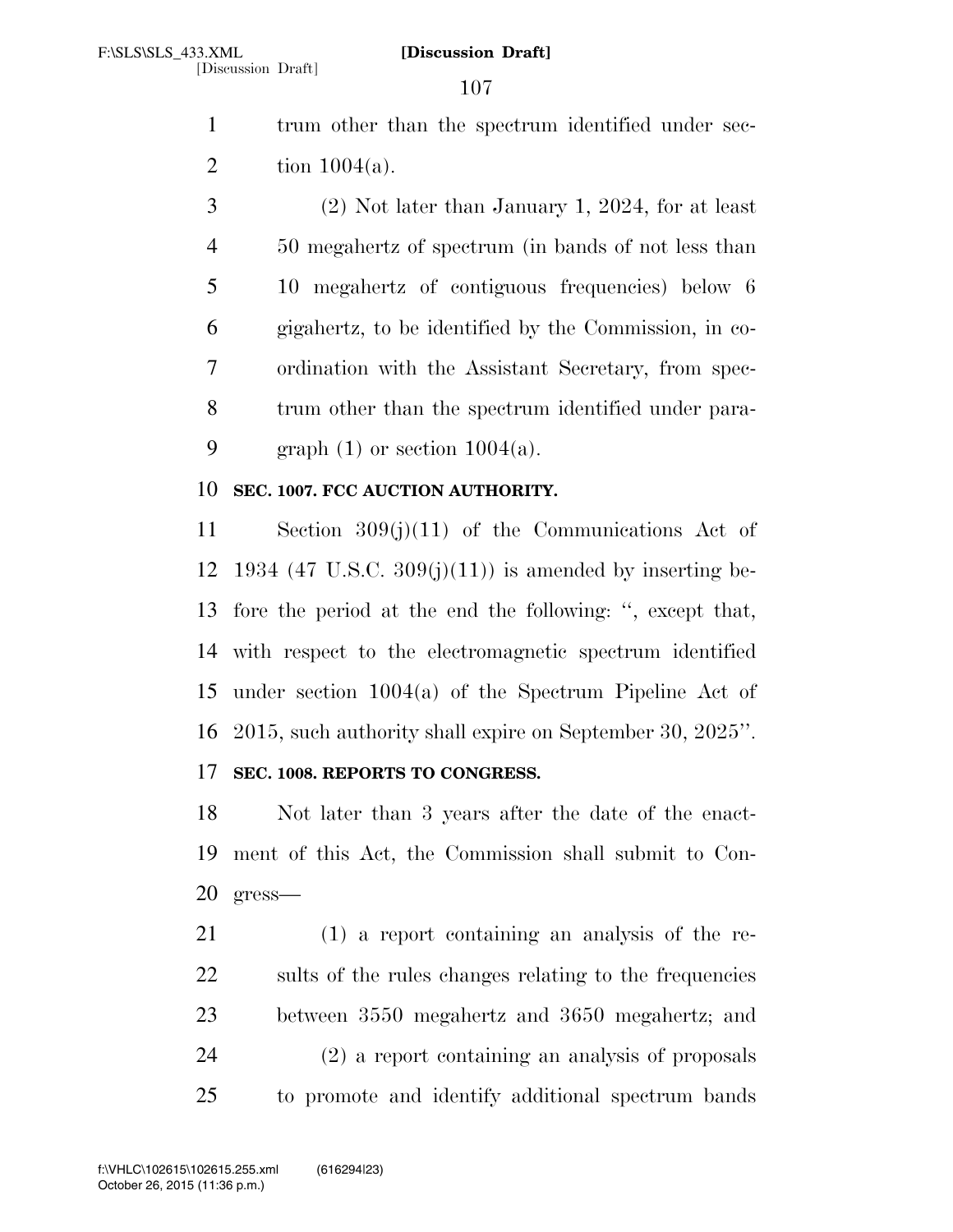that can be shared between incumbent uses and new licensed, and unlicensed services under such rules and identification of at least 1 gigahertz between 6 4 gigahertz and 57 GHz for such use.

# **TITLE XI—REVENUE PROVI- SIONS RELATED TO TAX COM-PLIANCE**

# **SEC. 1101. PARTNERSHIP AUDITS AND ADJUSTMENTS.**

 (a) REPEAL OF TEFRA PARTNERSHIP AUDIT RULES.—Chapter 63 of the Internal Revenue Code of 1986 is amended by striking subchapter C (and by strik- ing the item relating to such subchapter in the table of subchapters for such chapter).

 (b) REPEAL OF ELECTING LARGE PARTNERSHIP RULES.—

 (1) IN GENERAL.—Subchapter K of chapter 1 of such Code is amended by striking part IV (and by striking the item relating to such part in the table of parts for such subchapter).

 (2) ASSESSMENT RULES RELATING TO ELECT- ING LARGE PARTNERSHIPS.—Chapter 63 of such Code is amended by striking subchapter D (and by striking the item relating to such subchapter in the 24 table of subchapters for such chapter).

(c) PARTNERSHIP AUDIT REFORM.—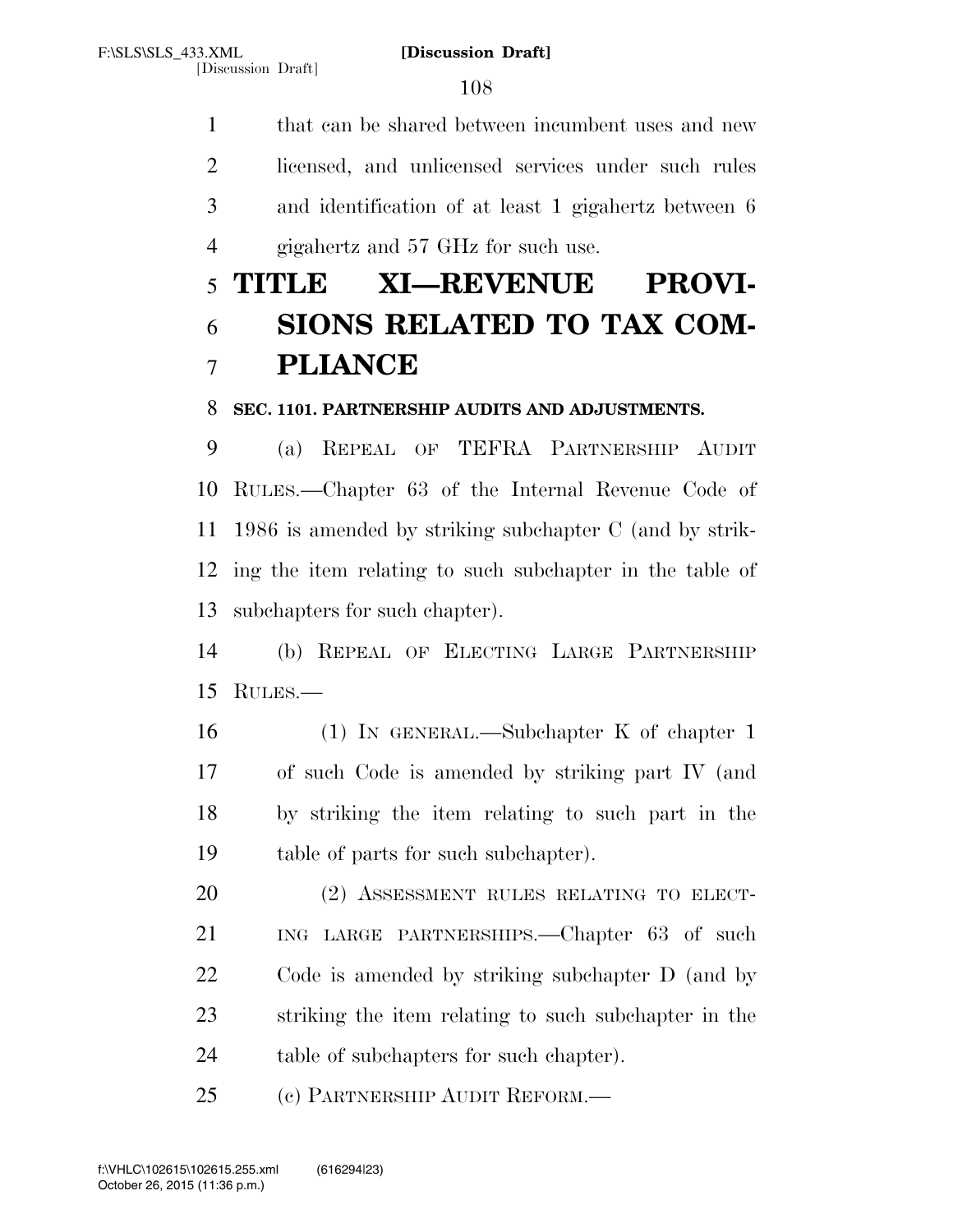109

- 1 (1) IN GENERAL.—Chapter 63 of such Code, as
- 2 amended by the preceding provisions of this section,
- 3 is amended by inserting after subchapter B the fol-
- 4 lowing new subchapter:

# 5 **''Subchapter C—Treatment of Partnerships**

''PART I—IN GENERAL

''PART II—PARTNERSHIP ADJUSTMENTS

''PART III—PROCEDURE

''PART IV—DEFINITIONS AND SPECIAL RULES

# 6 **''PART I—IN GENERAL**

''Sec. 6221. Determination at partnership level. ''Sec. 6222. Partner's return must be consistent with partnership return. ''Sec. 6223. Designation of partnership representative.

## 7 **''SEC. 6221. DETERMINATION AT PARTNERSHIP LEVEL.**

8 "(a) IN GENERAL.—Any adjustment to items of in- come, gain, loss, deduction, or credit of a partnership for a partnership taxable year (and any partner's distributive share thereof) shall be determined, any tax attributable thereto shall be assessed and collected, and the applica- bility of any penalty, addition to tax, or additional amount which relates to an adjustment to any such item or share shall be determined, at the partnership level pursuant to this subchapter.

17 ''(b) ELECTION OUT FOR CERTAIN PARTNERSHIPS 18 WITH 100 OR FEWER PARTNERS, ETC.—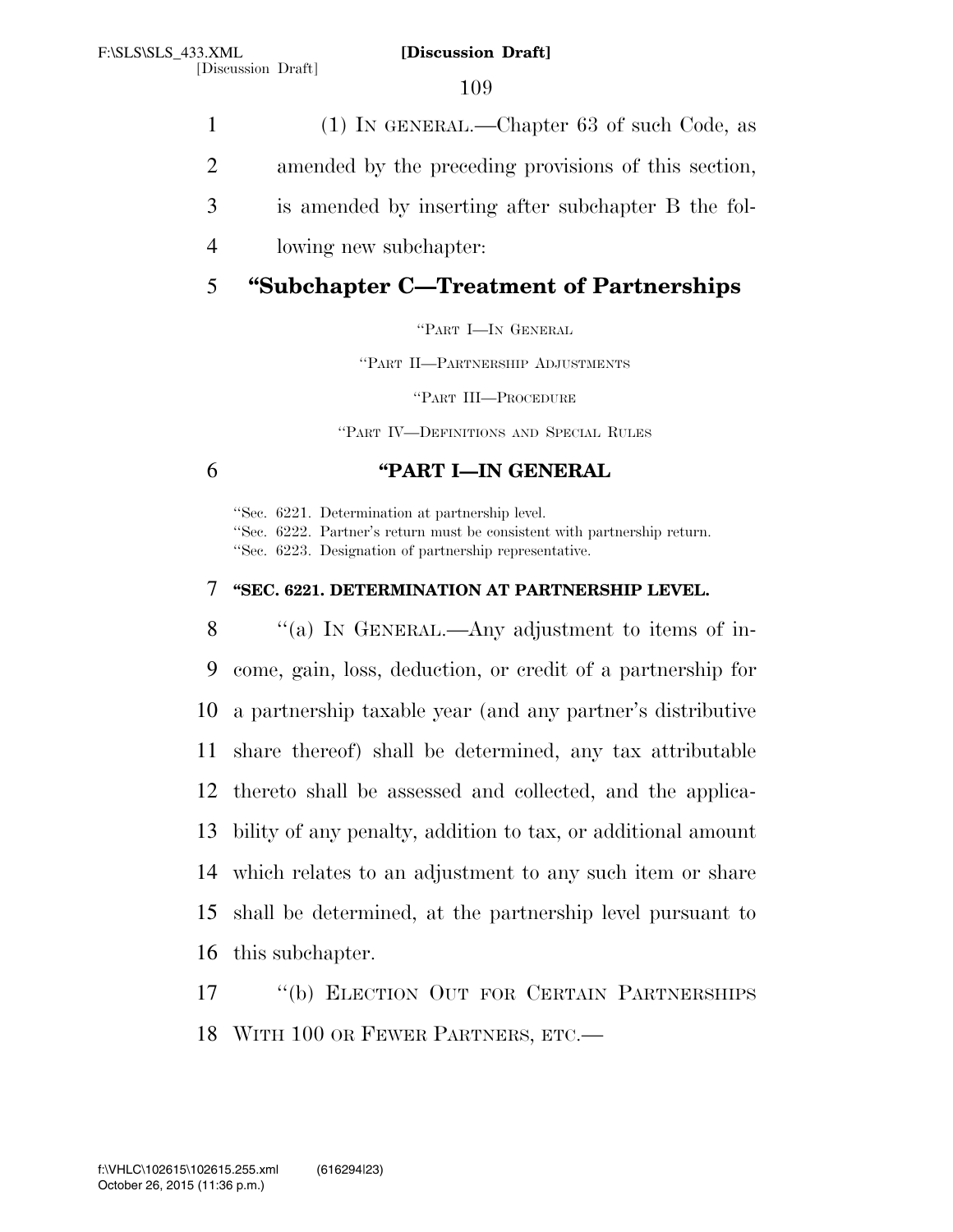| $\mathbf{1}$   | "(1) IN GENERAL.—This subchapter shall not         |
|----------------|----------------------------------------------------|
| $\overline{2}$ | apply with respect to any partnership for any tax- |
| 3              | able year if—                                      |
| $\overline{4}$ | "(A) the partnership elects the application        |
| 5              | of this subsection for such taxable year,          |
| 6              | $\lq\lq (B)$ for such taxable year the partnership |
| 7              | is required to furnish 100 or fewer statements     |
| 8              | under section $6031(b)$ with respect to its part-  |
| 9              | ners,                                              |
| 10             | "(C) each of the partners of such partner-         |
| 11             | ship is an individual, a C corporation, any for-   |
| 12             | eign entity that would be treated as a C cor-      |
| 13             | poration were it domestic, an S corporation, or    |
| 14             | an estate of a deceased partner,                   |
| 15             | $\lq\lq$ (D) the election—                         |
| 16             | "(i) is made with a timely filed return            |
| 17             | for such taxable year, and                         |
| 18             | "(ii) includes (in the manner pre-                 |
| 19             | scribed by the Secretary) a disclosure of          |
| 20             | the name and taxpayer identification num-          |
| 21             | ber of each partner of such partnership,           |
| 22             | and                                                |
| 23             | $\lq\lq$ (E) the partnership notifies each such    |
| 24             | partner of such election in the manner pre-        |
| 25             | scribed by the Secretary.                          |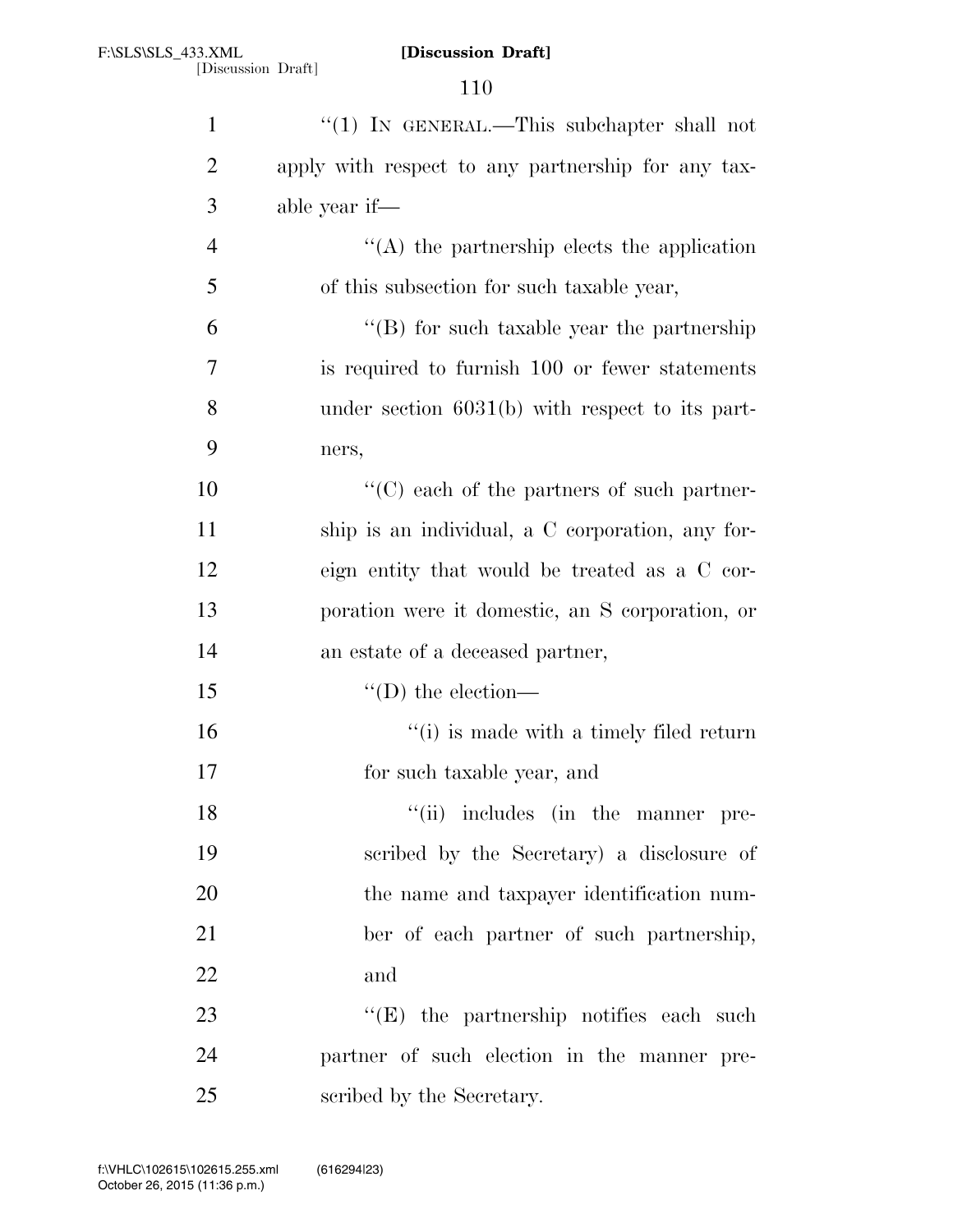| $\mathbf{1}$   | "(2) SPECIAL RULES RELATING TO CERTAIN             |
|----------------|----------------------------------------------------|
| $\overline{2}$ | PARTNERS.                                          |
| 3              | "(A) S CORPORATION PARTNERS.—In the                |
| $\overline{4}$ | case of a partner that is an S corporation—        |
| 5              | "(i) the partnership shall only be                 |
| 6              | treated as meeting the requirements of             |
| 7              | paragraph $(1)(C)$ with respect to such            |
| 8              | partner if such partnership includes (in the       |
| 9              | manner prescribed by the Secretary) a dis-         |
| 10             | closure of the name and taxpayer identi-           |
| 11             | fication number of each person with re-            |
| 12             | spect to whom such S corporation is re-            |
| 13             | quired to furnish a statement under sec-           |
| 14             | tion $6037(b)$ for the taxable year of the S       |
| 15             | corporation ending with or within the part-        |
| 16             | nership taxable year for which the applica-        |
| 17             | tion of this subsection is elected, and            |
| 18             | "(ii) the statements such S corpora-               |
| 19             | tion is required to so furnish shall be treat-     |
| 20             | ed as statements furnished by the partner-         |
| 21             | ship for purposes of paragraph $(1)(B)$ .          |
| 22             | "(B) FOREIGN PARTNERS.-For purposes                |
| 23             | of paragraph $(1)(D)(ii)$ , the Secretary may pro- |
| 24             | vide for alternative identification of any foreign |
| 25             | partners.                                          |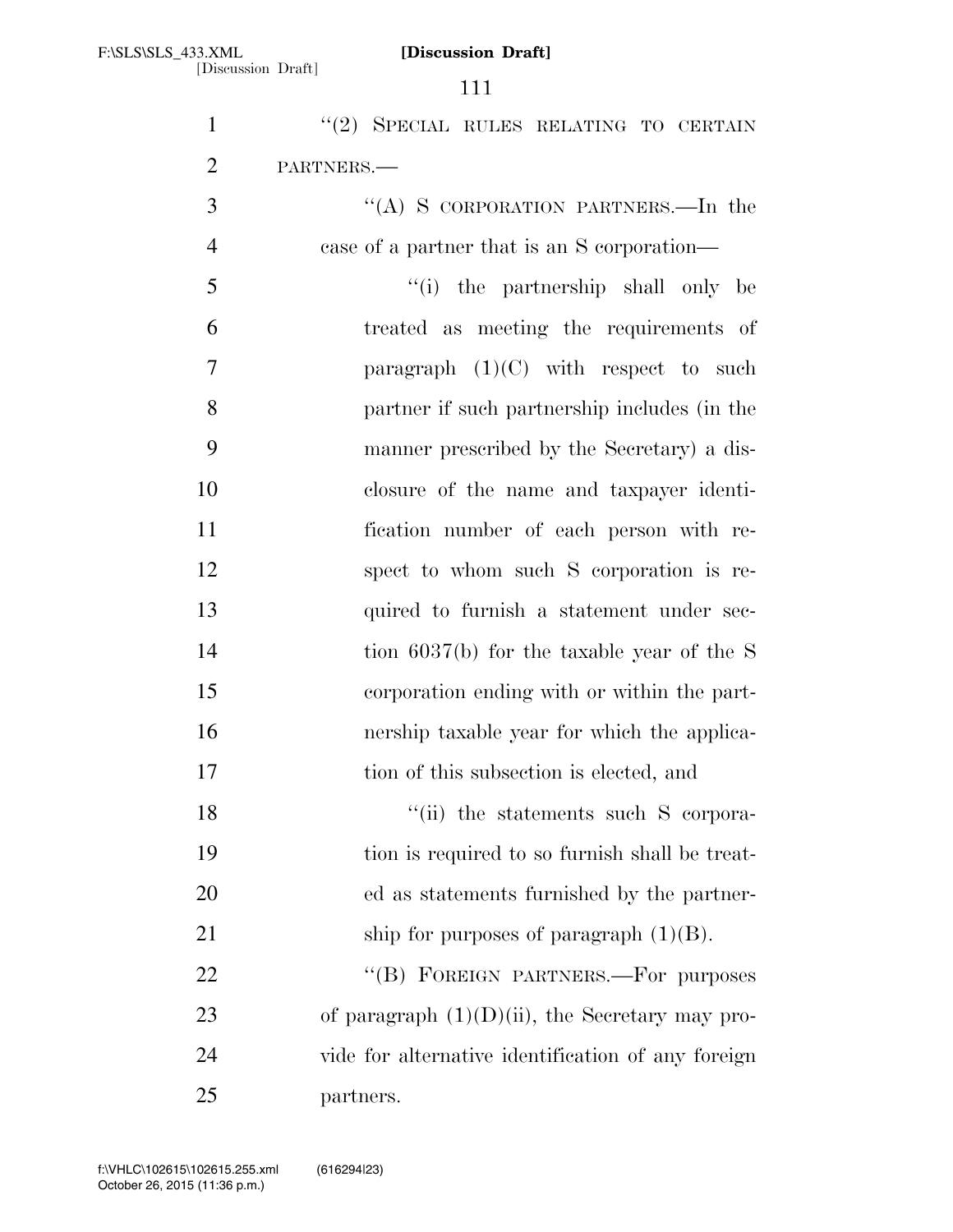1 "'(C) OTHER PARTNERS.—The Secretary may by regulation or other guidance prescribe rules similar to the rules of subparagraph (A) with respect to any partners not described in 5 such subparagraph or paragraph  $(1)(C)$ .

# **''SEC. 6222. PARTNER'S RETURN MUST BE CONSISTENT WITH PARTNERSHIP RETURN.**

 ''(a) IN GENERAL.—A partner shall, on the partner's return, treat each item of income, gain, loss, deduction, or credit attributable to a partnership in a manner which is consistent with the treatment of such income, gain, loss, deduction, or credit on the partnership return.

 ''(b) UNDERPAYMENT DUE TO INCONSISTENT TREATMENT ASSESSED AS MATH ERROR.—Any under- payment of tax by a partner by reason of failing to comply with the requirements of subsection (a) shall be assessed and collected in the same manner as if such underpayment were on account of a mathematical or clerical error ap- pearing on the partner's return. Paragraph (2) of section 6213(b) shall not apply to any assessment of an under-payment referred to in the preceding sentence.

22 "(c) EXCEPTION FOR NOTIFICATION OF INCON-SISTENT TREATMENT.—

24  $\frac{1}{2}$  (1) In GENERAL.—In the case of any item re-ferred to in subsection (a), if—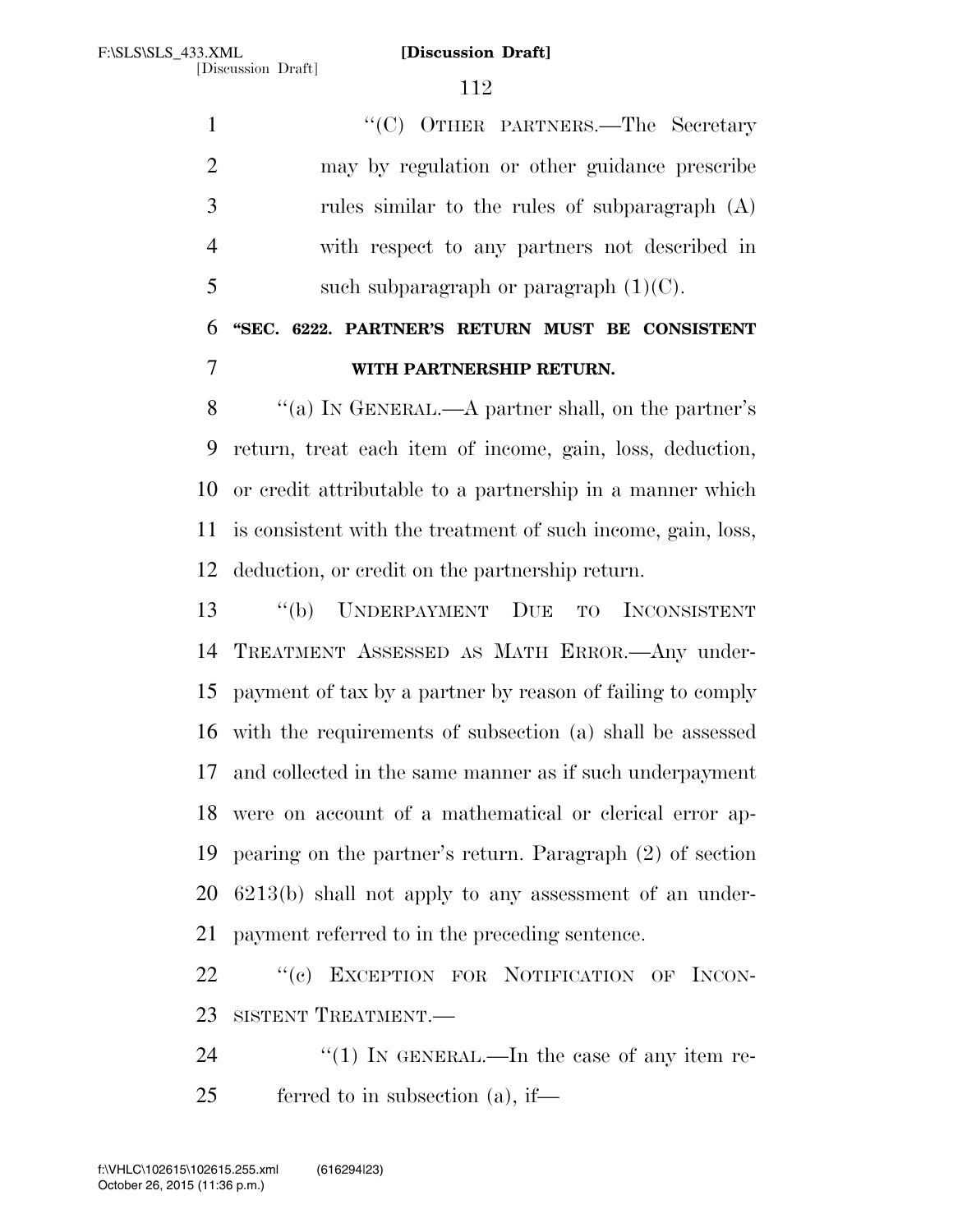| $\mathbf{1}$   | "(A)(i) the partnership has filed a return                    |
|----------------|---------------------------------------------------------------|
| $\overline{2}$ | but the partner's treatment on the partner's re-              |
| 3              | turn is (or may be) inconsistent with the treat-              |
| $\overline{4}$ | ment of the item on the partnership return, or                |
| 5              | $\lq$ (ii) the partnership has not filed a return,            |
| 6              | and                                                           |
| 7              | "(B) the partner files with the Secretary a                   |
| 8              | statement identifying the inconsistency,                      |
| 9              | subsections (a) and (b) shall not apply to such item.         |
| 10             | "(2) PARTNER RECEIVING INCORRECT INFOR-                       |
| 11             | MATION.—A partner shall be treated as having com-             |
| 12             | plied with subparagraph (B) of paragraph (1) with             |
| 13             | respect to an item if the partner—                            |
| 14             | $\lq\lq$ demonstrates to the satisfaction of                  |
| 15             | the Secretary that the treatment of the item on               |
| 16             | the partner's return is consistent with the treat-            |
| 17             | ment of the item on the statement furnished to                |
| 18             | the partner by the partnership, and                           |
| 19             | "(B) elects to have this paragraph apply                      |
| 20             | with respect to that item.                                    |
| 21             | "(d) FINAL DECISION ON CERTAIN POSITIONS NOT                  |
| 22             | BINDING ON PARTNERSHIP.—Any final decision with re-           |
| 23             | spect to an inconsistent position identified under sub-       |
| 24             | section $(c)$ in a proceeding to which the partnership is not |
| 25             | a party shall not be binding on the partnership.              |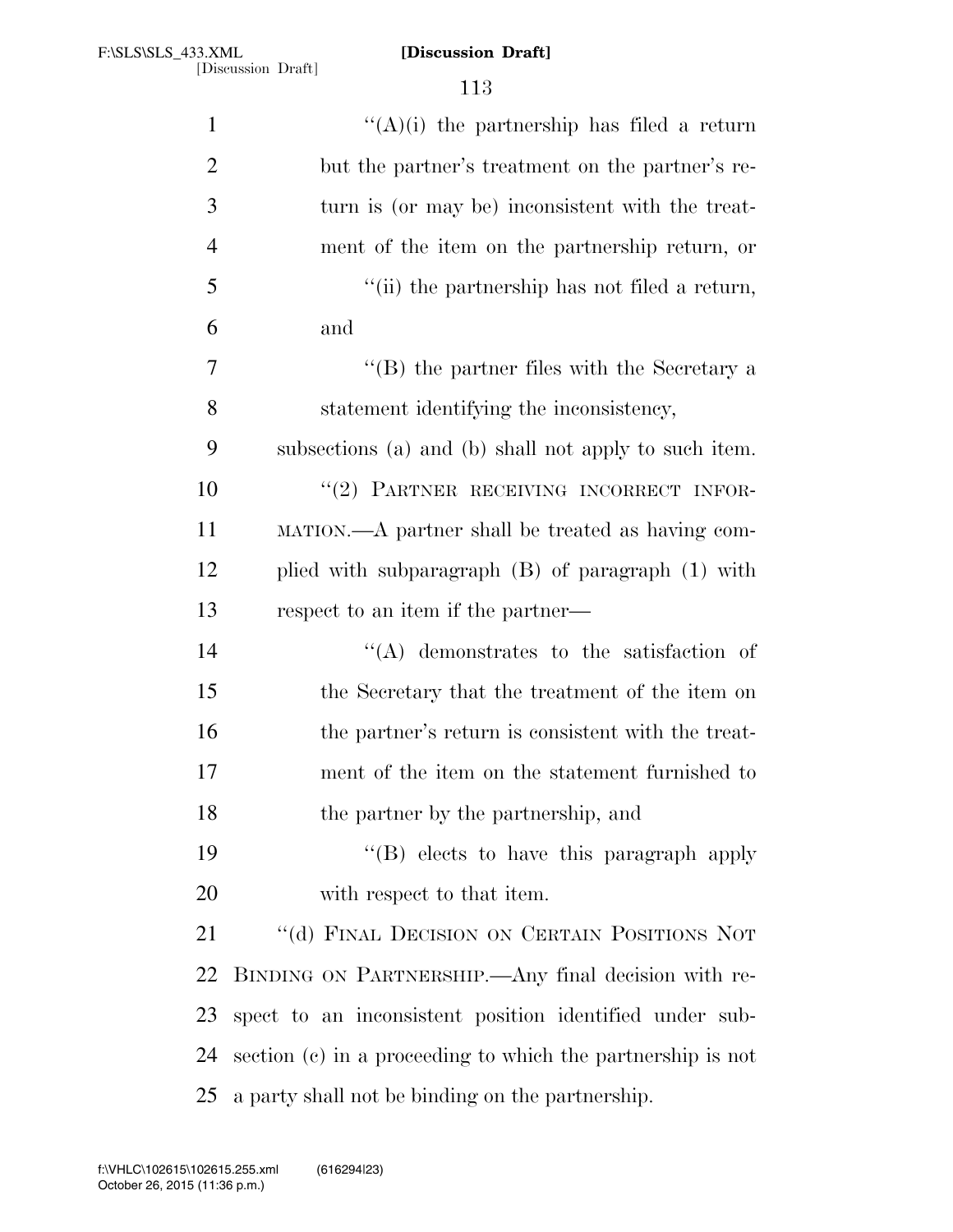''(e) ADDITION TO TAX FOR FAILURE TO COMPLY WITH SECTION.—For addition to tax in the case of a partner's disregard of the requirements of this section, see part II of subchapter A of chapter 68.

# **''SEC. 6223. PARTNERS BOUND BY ACTIONS OF PARTNER-SHIP.**

 ''(a) DESIGNATION OF PARTNERSHIP REPRESENTA- TIVE.—Each partnership shall designate (in the manner prescribed by the Secretary) a partner (or other person) with a substantial presence in the United States as the partnership representative who shall have the sole author- ity to act on behalf of the partnership under this sub- chapter. In any case in which such a designation is not in effect, the Secretary may select any person as the part-nership representative.

- ''(b) BINDING EFFECT.—A partnership and all part-ners of such partnership shall be bound—
- 18  $\frac{1}{2}$  (1) by actions taken under this subchapter by the partnership, and
- ''(2) by any final decision in a proceeding brought under this subchapter with respect to the partnership.

# **''PART II—PARTNERSHIP ADJUSTMENTS**

''Sec. 6225. Partnership adjustment by Secretary.

''Sec. 6226. Alternative to payment of imputed underpayment by partnership.

''Sec. 6227. Administrative adjustment request by partnership.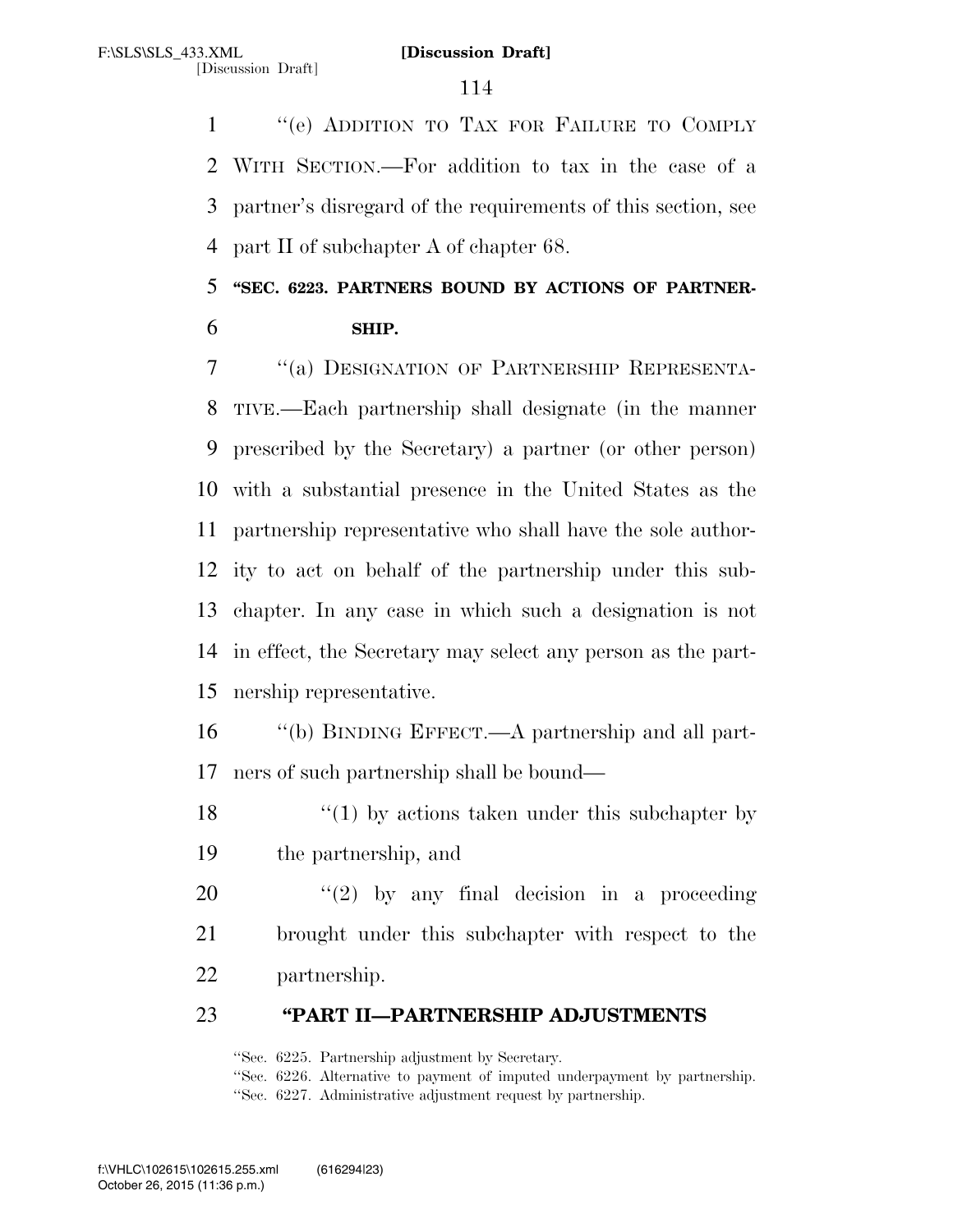# **''SEC. 6225. PARTNERSHIP ADJUSTMENT BY SECRETARY.**  2  $\gamma$  (a) In GENERAL.—In the case of any adjustment by the Secretary in the amount of any item of income, gain, loss, deduction, or credit of a partnership, or any partner's distributive share thereof—  $\frac{6}{1}$  <sup>"</sup>(1) the partnership shall pay any imputed un- derpayment with respect to such adjustment in the adjustment year as provided in section 6232, and ''(2) any adjustment that does not result in an imputed underpayment shall be taken into account by the partnership in the adjustment year— 12 "(A) except as provided in subparagraph (B), as a reduction in non-separately stated in- come or an increase in non-separately stated loss (whichever is appropriate) under section 16  $702(a)(8)$ , or 17 ''(B) in the case of an item of credit, as a separately stated item. ''(b) DETERMINATION OF IMPUTED UNDERPAY- MENTS.—For purposes of this subchapter— 21 "(1) IN GENERAL.—Except as provided in sub- section (c), any imputed underpayment with respect to any partnership adjustment for any reviewed year shall be determined— 25 "(A) by netting all adjustments of items of income, gain, loss, or deduction and multiplying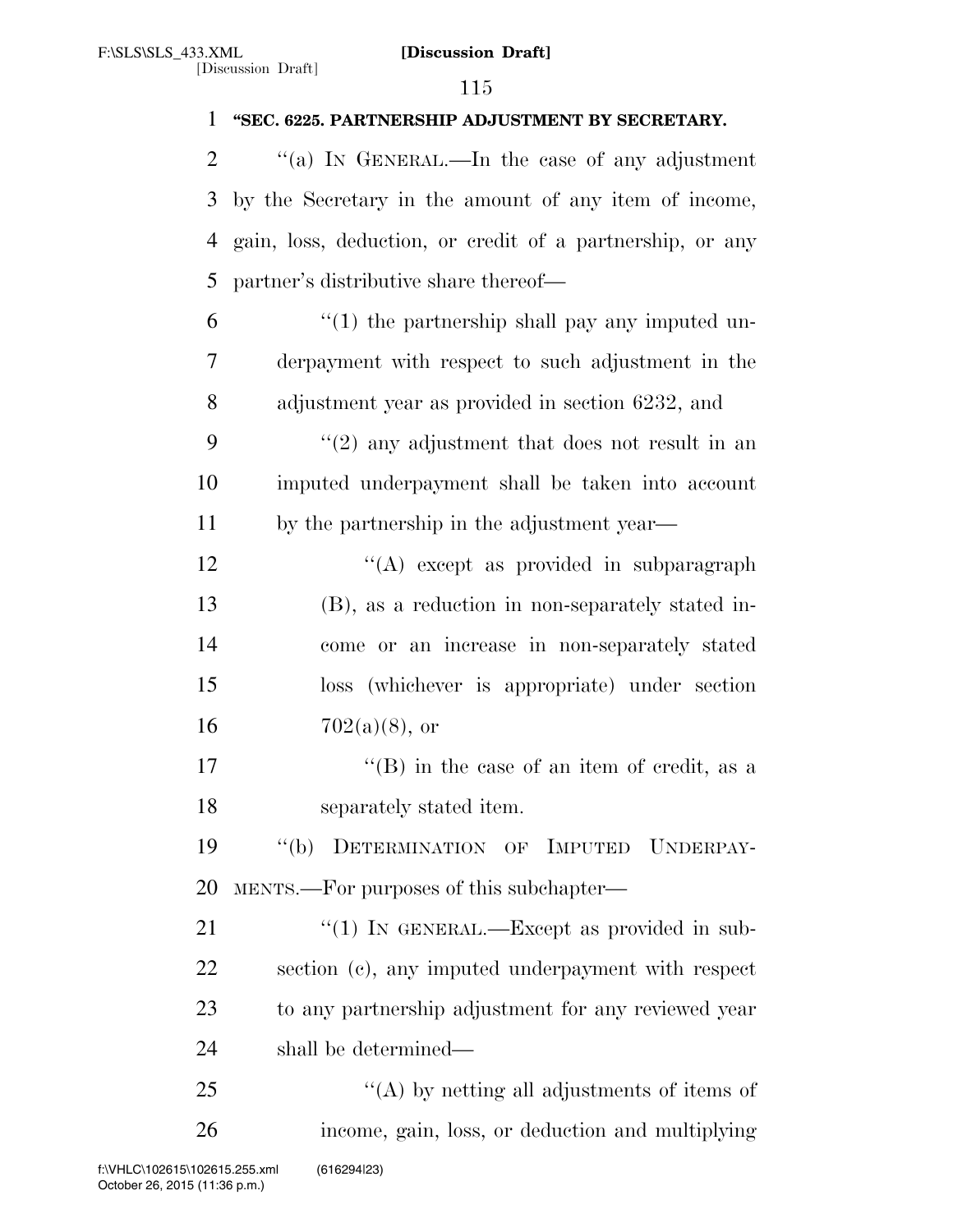| $\mathbf{1}$   | such net amount by the highest rate of tax in        |
|----------------|------------------------------------------------------|
| $\overline{2}$ | effect for the reviewed year under section 1 or      |
| 3              | 11,                                                  |
| $\overline{4}$ | $\lq\lq (B)$ by treating any net increase or de-     |
| 5              | crease in loss under subparagraph $(A)$ as a de-     |
| 6              | crease or increase, respectively, in income, and     |
| 7              | $\lq\lq$ (C) by taking into account any adjust-      |
| 8              | ments to items of credit as an increase or de-       |
| 9              | crease, as the case may be, in the amount de-        |
| 10             | termined under subparagraph $(A)$ .                  |
| 11             | $``(2)$ ADJUSTMENTS TO DISTRIBUTIVE SHARES           |
| 12             | OF PARTNERS NOT NETTED.—In the case of any ad-       |
| 13             | justment which reallocates the distributive share of |
| 14             | any item from one partner to another, such adjust-   |
| 15             | ment shall be taken into account under paragraph     |
| 16             | $(1)$ by disregarding—                               |
| 17             | "(A) any decrease in any item of income or           |
| 18             | gain, and                                            |
| 19             | $\lq\lq$ (B) any increase in any item of deduc-      |
| 20             | tion, loss, or credit.                               |
| 21             | "(c) MODIFICATION OF IMPUTED UNDERPAY-               |
| 22             | MENTS.-                                              |
| 23             | "(1) IN GENERAL.—The Secretary shall estab-          |
| 24             | lish procedures under which the imputed under-       |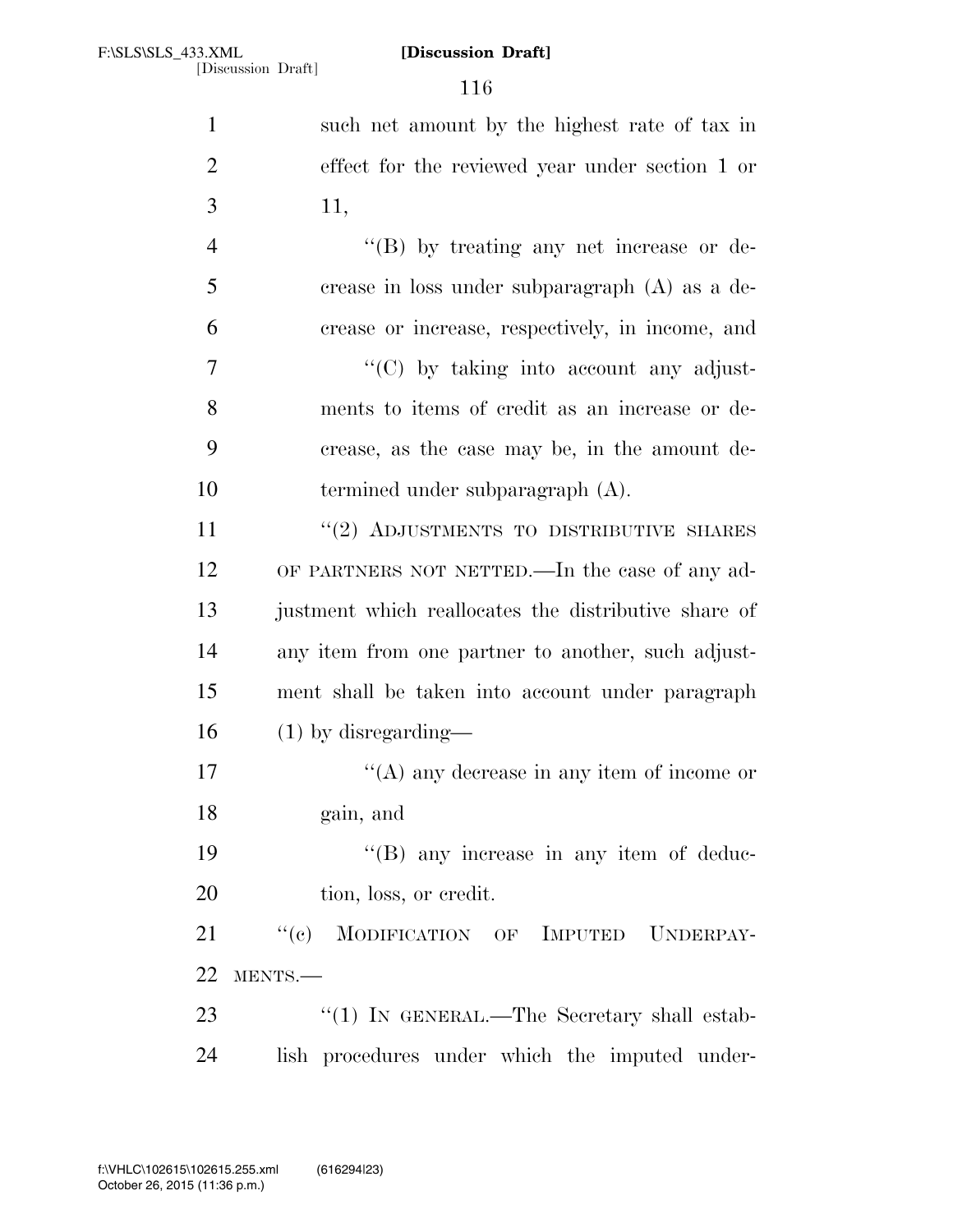| $\mathbf{1}$   | payment amount may be modified consistent with |
|----------------|------------------------------------------------|
| $\overline{2}$ | the requirements of this subsection.           |
| 3              | $"$ (2) AMENDED RETURNS OF PARTNERS.—          |
| $\overline{4}$ | "(A) IN GENERAL.—Such procedures shall         |
| 5              | provide that if—                               |
| 6              | "(i) one or more partners file returns         |
| $\overline{7}$ | (notwithstanding section 6511) for the tax-    |
| 8              | able year of the partners which includes       |
| 9              | the end of the reviewed year of the part-      |
| 10             | nership,                                       |
| 11             | "(ii) such returns take into account           |
| 12             | all adjustments under subsection (a) prop-     |
| 13             | erly allocable to such partners (and for any   |
| 14             | other taxable year with respect to which       |
| 15             | any tax attribute is affected by reason of     |
| 16             | such adjustments), and                         |
| 17             | "(iii) payment of any tax due is in-           |
| 18             | cluded with such return,                       |
| 19             | then the imputed underpayment amount shall     |
| 20             | be determined without regard to the portion of |
| 21             | the adjustments so taken into account.         |
| 22             | $\lq\lq (B)$<br>REALLOCATION OF DISTRIBUTIVE   |
| 23             | SHARE.—In the case of any adjustment which     |
| 24             | reallocates the distributive share of any item |
| 25             | from one partner to another, paragraph (2)     |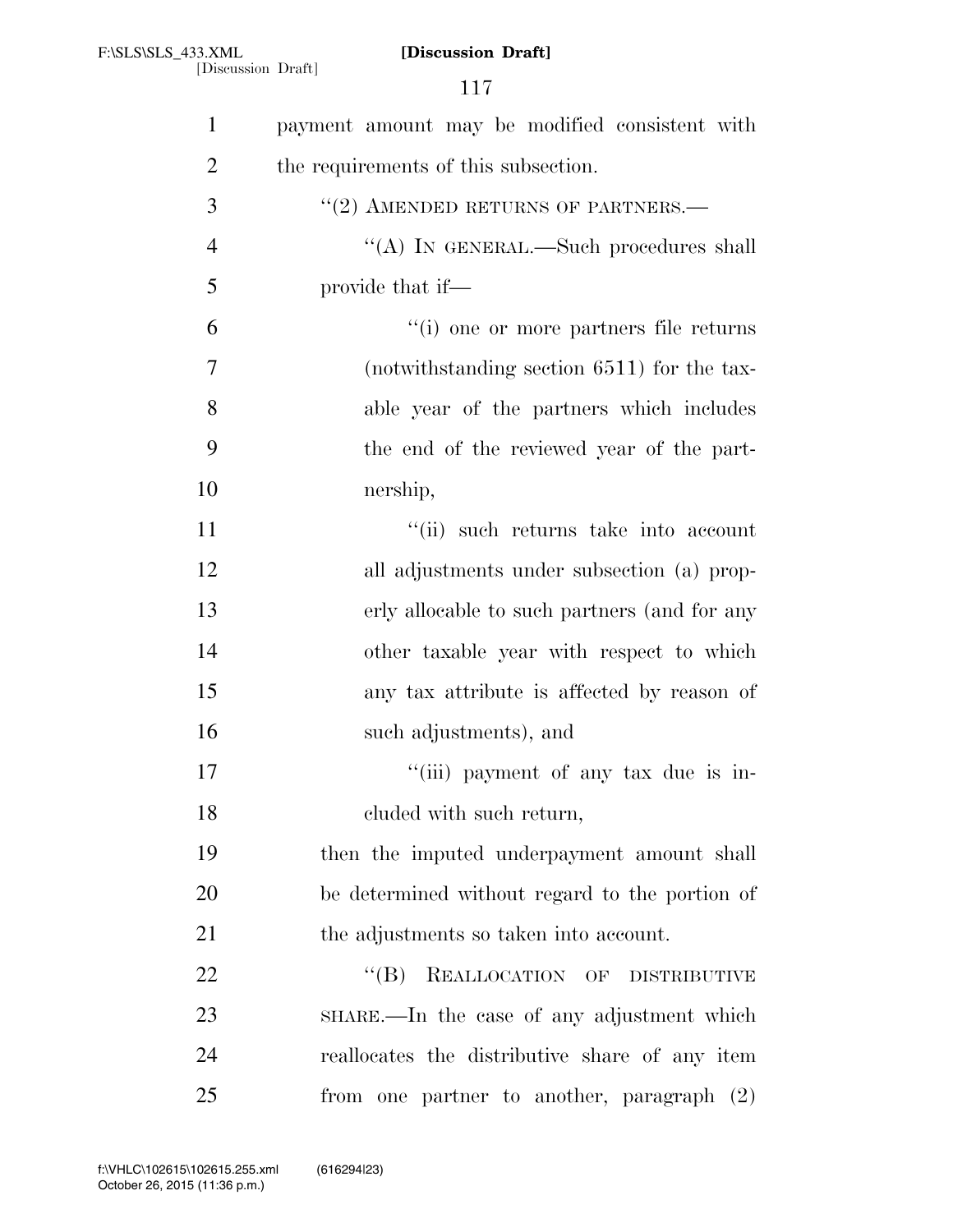| $\mathbf{1}$   | shall apply only if returns are filed by all part-   |
|----------------|------------------------------------------------------|
| $\overline{2}$ | ners affected by such adjustment.                    |
| 3              | "(3) TAX-EXEMPT PARTNERS.—Such proce-                |
| $\overline{4}$ | dures shall provide for determining the imputed un-  |
| 5              | derpayment without regard to the portion thereof     |
| 6              | that the partnership demonstrates is allocable to a  |
| 7              | partner that would not owe tax by reason of its sta- |
| 8              | tus as a tax-exempt entity (as defined in section    |
| 9              | $168(h)(2)$ ).                                       |
| 10             | "(4) MODIFICATION OF APPLICABLE HIGHEST              |
| 11             | TAX RATES.-                                          |
| 12             | "(A) IN GENERAL.—Such procedures shall               |
| 13             | provide for taking into account a rate of tax        |
| 14             | lower than the rate of tax described in sub-         |
| 15             | section $(b)(1)(A)$ with respect to any portion of   |
| 16             | the imputed underpayment that the partnership        |
| 17             | demonstrates is allocable to a partner which—        |
| 18             | "(i) in the case of ordinary income, is              |
| 19             | a C corporation, or                                  |
| 20             | "(ii) in the case of a capital gain or               |
| 21             | qualified dividend, is an individual.                |
| 22             | In no event shall the lower rate determined          |
| 23             | under the preceding sentence be less than the        |
| 24             | highest rate in effect with respect to the income    |
| 25             | and taxpayer described in clause (i) or clause       |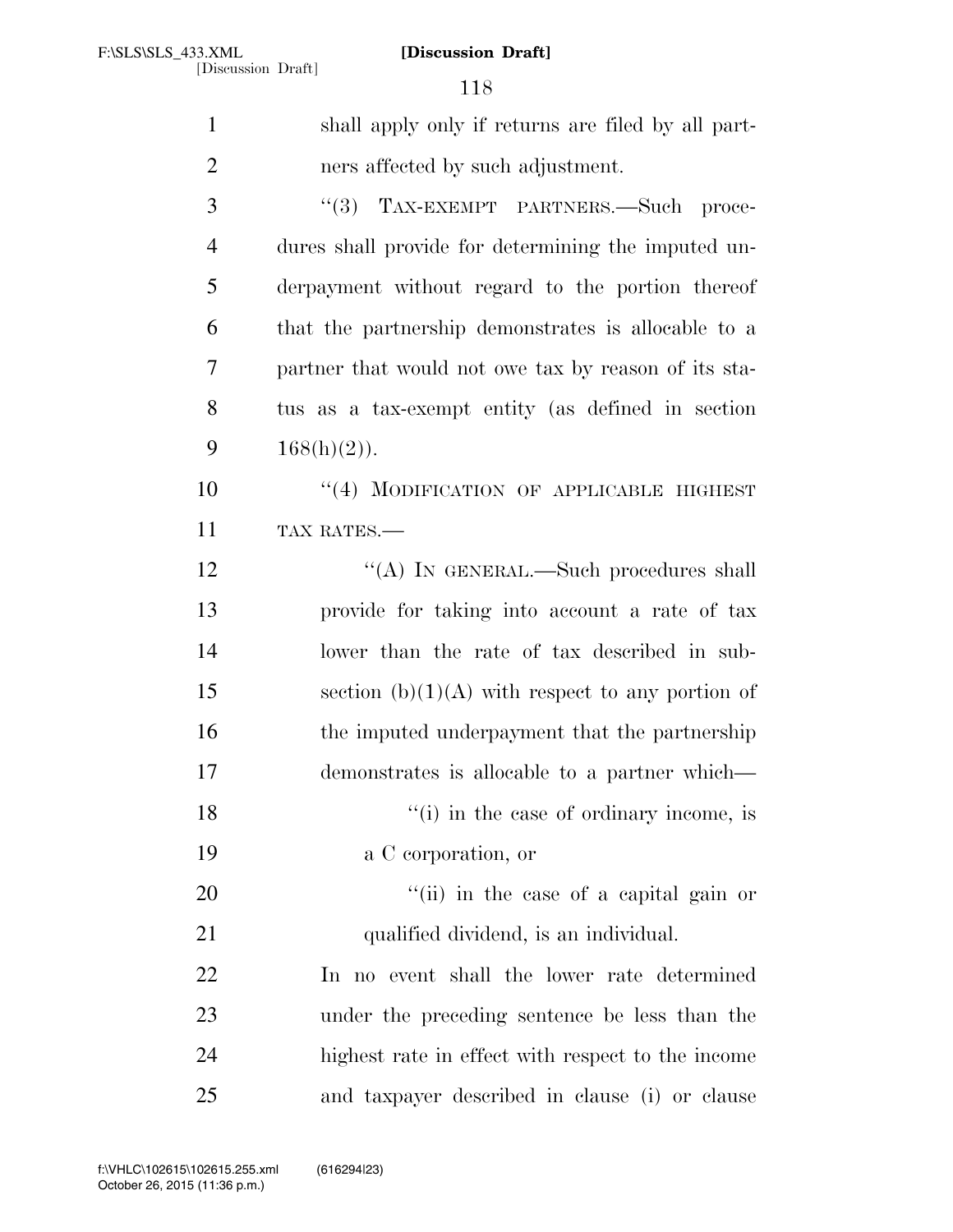(ii), as the case may be. For purposes of clause (ii), an S corporation shall be treated as an in-dividual.

4 "(B) PORTION OF IMPUTED UNDER- PAYMENT TO WHICH LOWER RATE APPLIES.— ''(i) IN GENERAL.—Except as pro- vided in clause (ii), the portion of the im- puted underpayment to which the lower rate applies with respect to a partner under subparagraph (A) shall be deter- mined by reference to the partners' dis- tributive share of items to which the im-**puted underpayment relates.** 

14 "(ii) RULE IN CASE OF VARIED 15 TREATMENT OF ITEMS AMONG PART- NERS.—If the imputed underpayment is attributable to the adjustment of more than 1 item, and any partner's distributive share of such items is not the same with respect to all such items, then the portion of the imputed underpayment to which the lower rate applies with respect to a partner under subparagraph (A) shall be deter- mined by reference to the amount which would have been the partner's distributive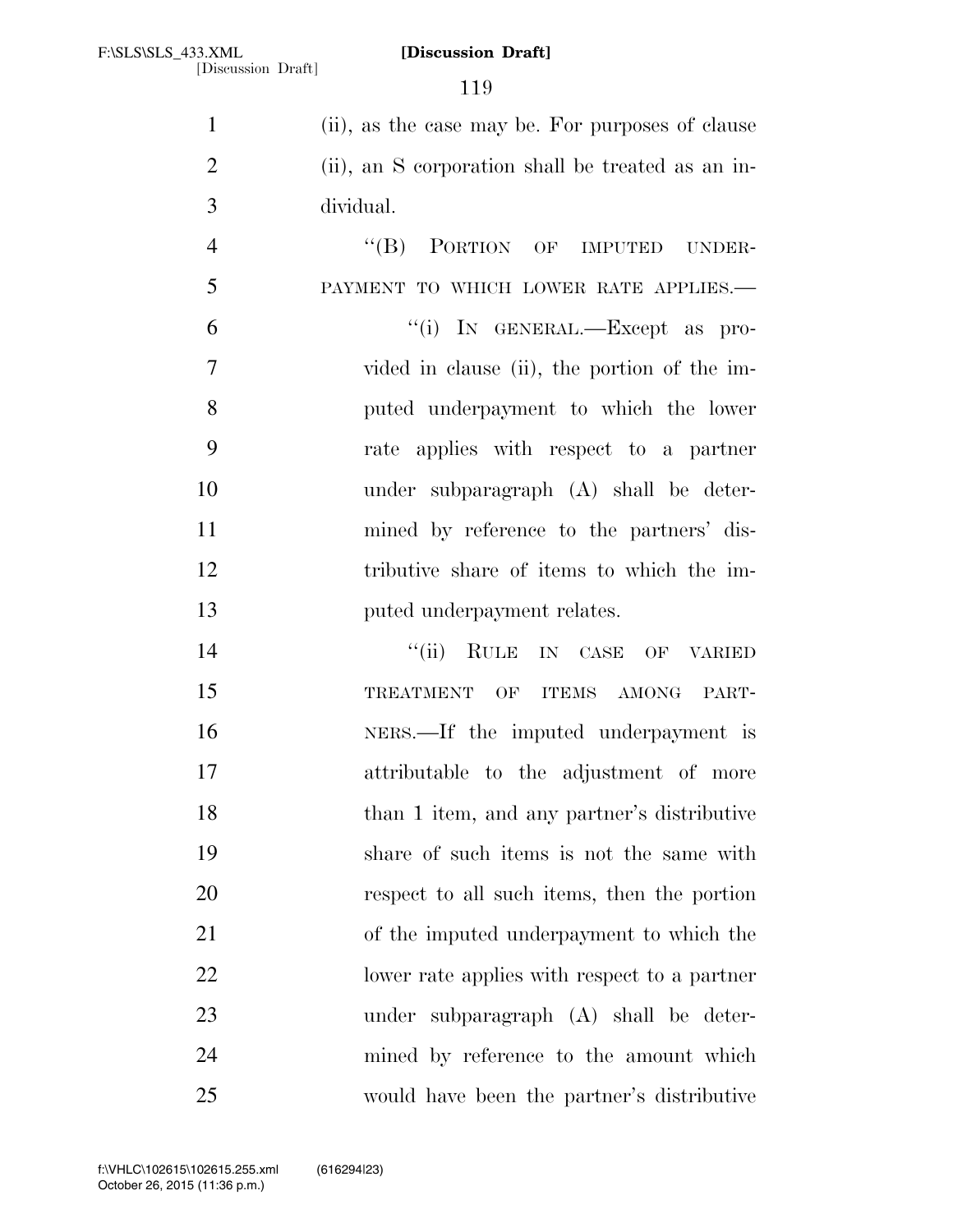share of net gain or loss if the partnership had sold all of its assets at their fair mar- ket value as of the close of the reviewed year of the partnership.

5 "(5) OTHER PROCEDURES FOR MODIFICATION OF IMPUTED UNDERPAYMENT.—The Secretary may by regulations or guidance provide for additional procedures to modify imputed underpayment amounts on the basis of such other factors as the Secretary determines are necessary or appropriate to carry out the purposes of this subsection.

12 "(6) YEAR AND DAY FOR SUBMISSION TO SEC- RETARY.—Anything required to be submitted pursu- ant to paragraph (1) shall be submitted to the Sec- retary not later than the close of the 270-day period beginning on the date on which the notice of a pro- posed partnership adjustment is mailed under sec- tion 6231 unless such period is extended with the consent of the Secretary.

20 "(7) DECISION OF SECRETARY.—Any modifica- tion of the imputed underpayment amount under this subsection shall be made only upon approval of 23 such modification by the Secretary.

 ''(d) DEFINITIONS.—For purposes of this sub-chapter—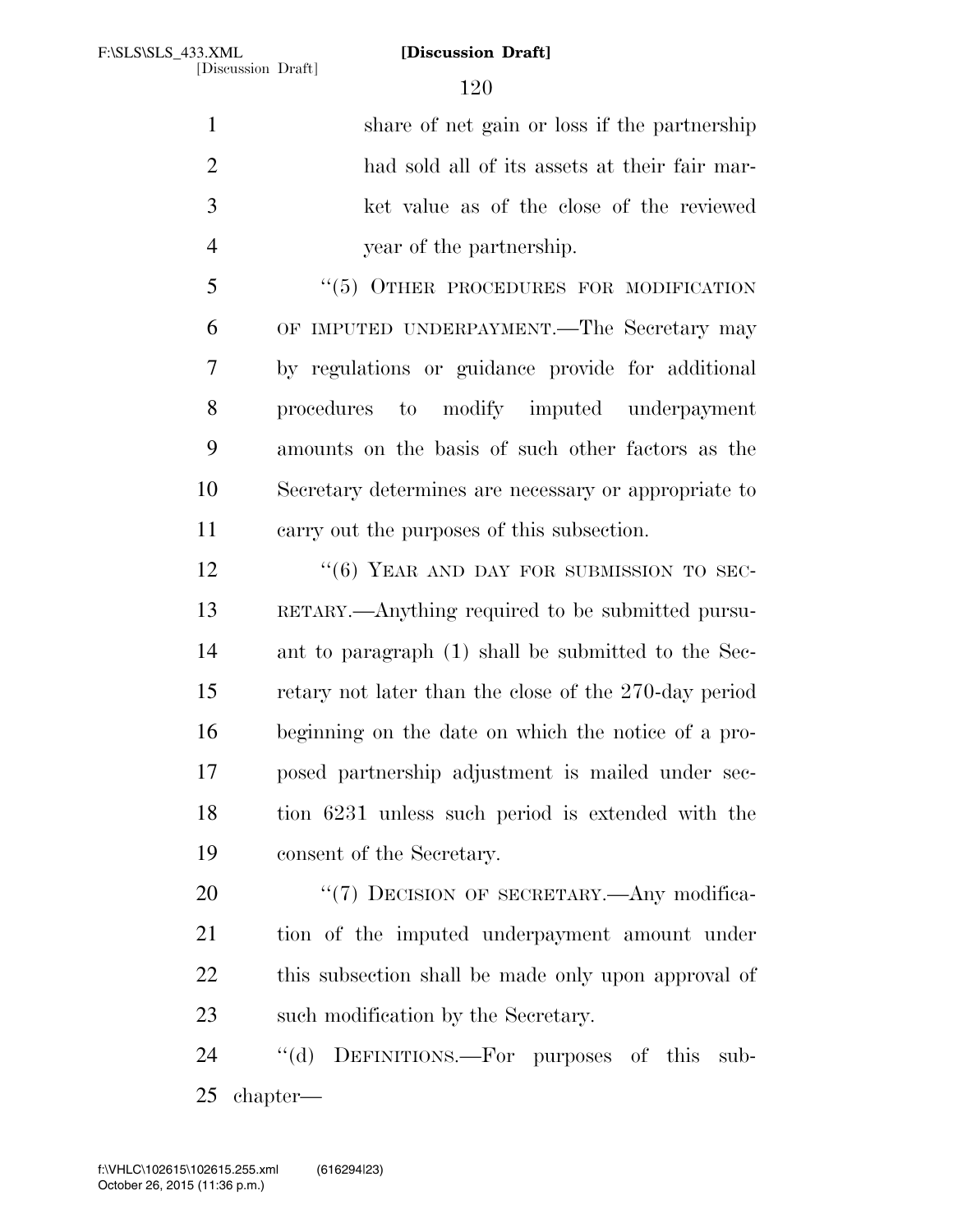| $\mathbf{1}$   | "(1) REVIEWED YEAR.—The term 'reviewed                 |
|----------------|--------------------------------------------------------|
| $\overline{2}$ | year' means the partnership taxable year to which      |
| 3              | the item being adjusted relates.                       |
| $\overline{4}$ | "(2) ADJUSTMENT YEAR.—The term 'adjust-                |
| 5              | ment year' means the partnership taxable year in       |
| 6              | which-                                                 |
| 7              | $\lq\lq$ in the case of an adjustment pursu-           |
| 8              | ant to the decision of a court in a proceeding         |
| 9              | brought under section 6234, such decision be-          |
| 10             | comes final,                                           |
| 11             | $\lq\lq (B)$ in the case of an administrative ad-      |
| 12             | justment request under section 6227, such ad-          |
| 13             | ministrative adjustment request is made, or            |
| 14             | $\lq\lq$ (C) in any other case, notice of the final    |
| 15             | partnership adjustment is mailed under section         |
| 16             | 6231.                                                  |
| 17             | "SEC. 6226. ALTERNATIVE TO PAYMENT OF IMPUTED UN-      |
| 18             | DERPAYMENT BY PARTNERSHIP.                             |
| 19             | "(a) IN GENERAL.—If the partnership—                   |
| 20             | $\cdot$ (1) not later than 45 days after the date of   |
| 21             | the notice of final partnership adjustment, elects the |
| 22             | application of this section with respect to an im-     |
| 23             | puted underpayment, and                                |
| 24             | $\lq(2)$ at such time and in such manner as the        |
| 25             | Secretary may provide, furnishes to each partner of    |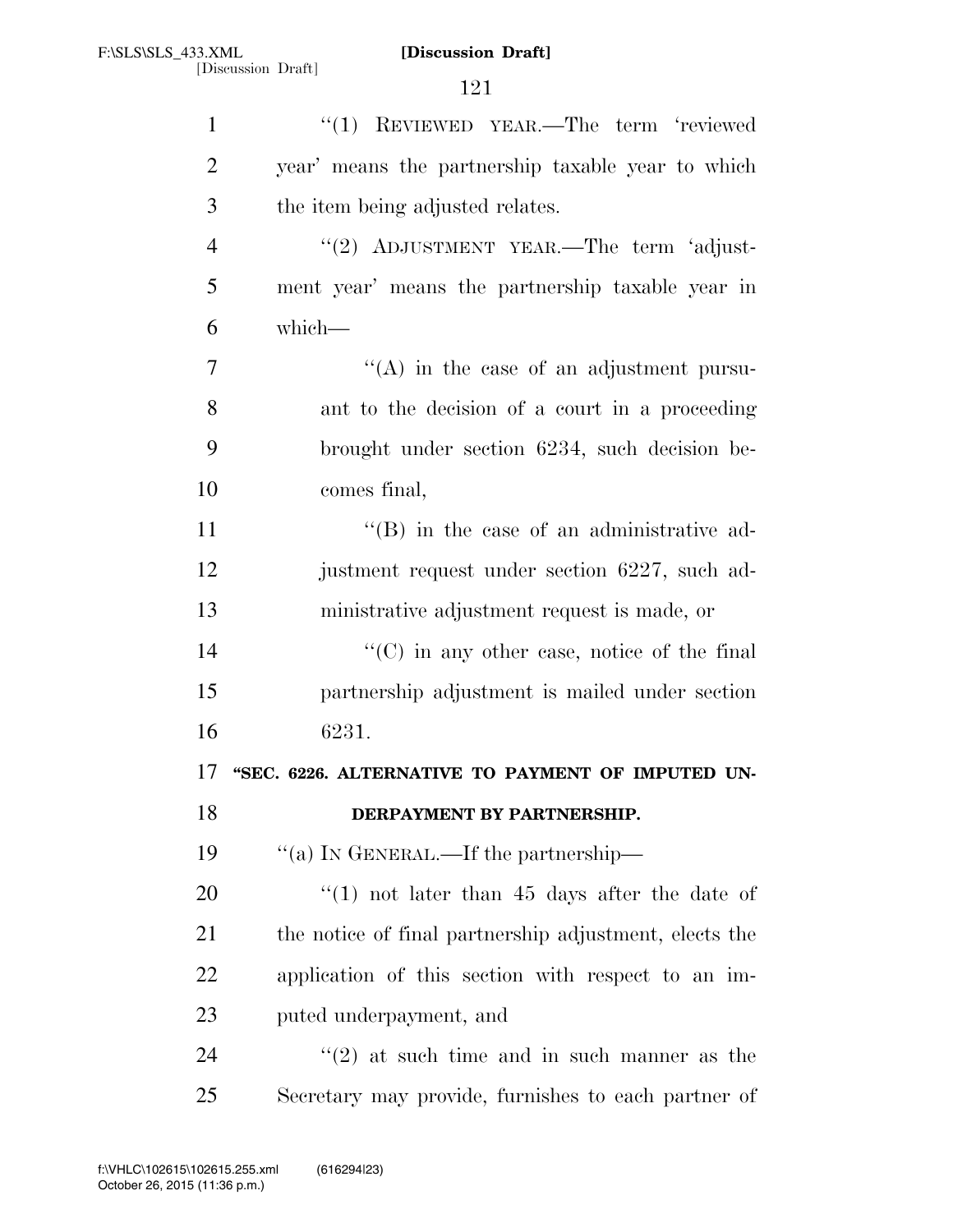the partnership for the reviewed year and to the Sec- retary a statement of the partner's share of any ad- justment to income, gain, loss, deduction, or credit (as determined in the notice of final partnership ad-justment),

 section 6225 shall not apply with respect to such under- payment and each such partner shall take such adjust- ment into account as provided in subsection (b). The elec- tion under paragraph (1) shall be made in such manner as the Secretary may provide and, once made, shall be revocable only with the consent of the Secretary.

 ''(b) ADJUSTMENTS TAKEN INTO ACCOUNT BY PARTNER.—

14 "(1) TAX IMPOSED IN YEAR OF STATEMENT. Each partner's tax imposed by chapter 1 for the tax- able year which includes the date the statement was furnished under subsection (a) shall be increased by the aggregate of the adjustment amounts determined under paragraph (2) for the taxable years referred to therein.

21 "(2) ADJUSTMENT AMOUNTS.—The adjustment amounts determined under this paragraph are—

23 ''(A) in the case of the taxable year of the partner which includes the end of the reviewed year, the amount by which the tax imposed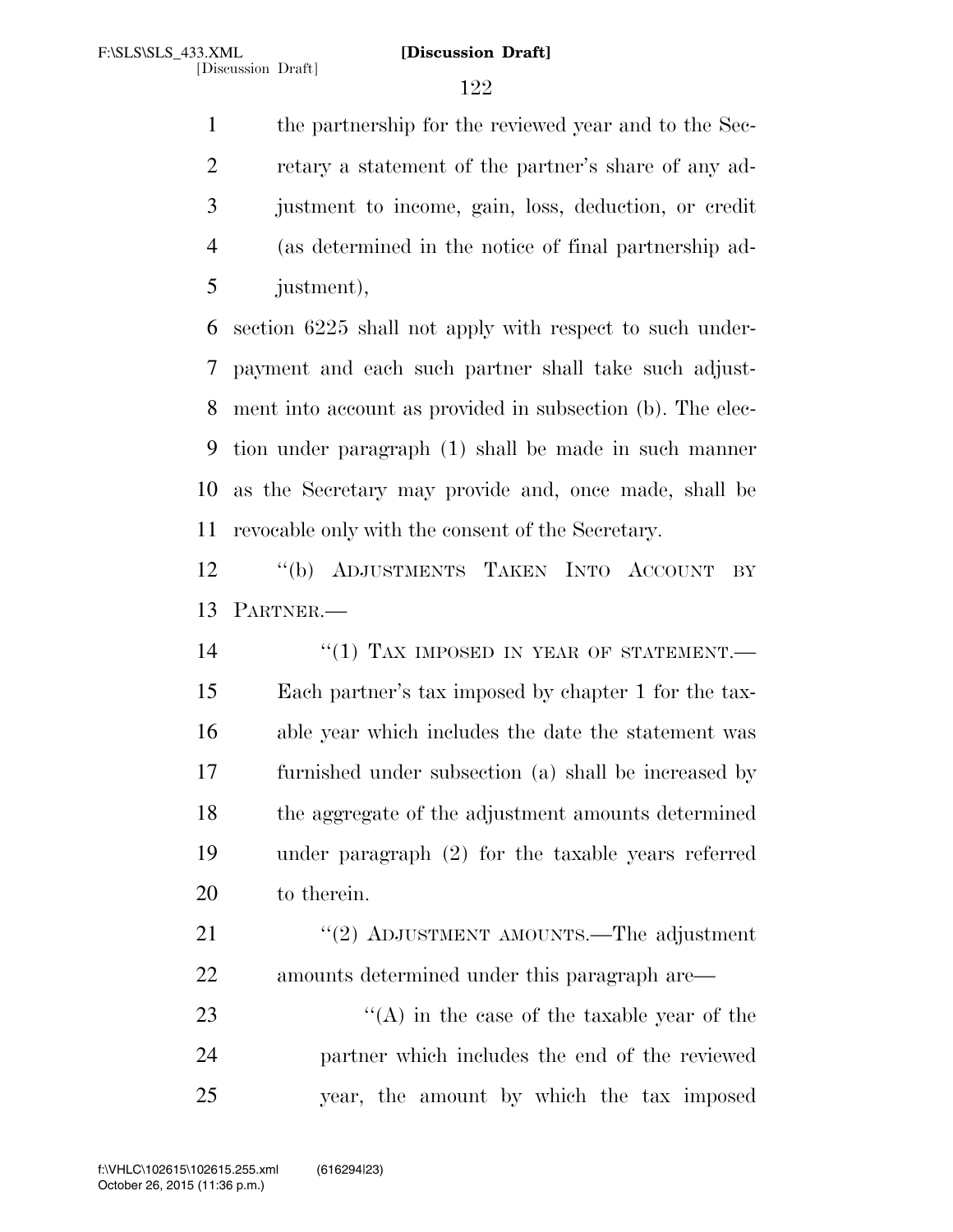| $\mathbf{1}$   | under chapter 1 would increase if the partner's        |
|----------------|--------------------------------------------------------|
| $\overline{2}$ | share of the adjustments described in sub-             |
| 3              | section (a) were taken into account for such           |
| $\overline{4}$ | taxable year, plus                                     |
| 5              | $\lq\lq (B)$ in the case of any taxable year after     |
| 6              | the taxable year referred to in subparagraph           |
| 7              | (A) and before the taxable year referred to in         |
| 8              | paragraph $(1)$ , the amount by which the tax im-      |
| 9              | posed under chapter 1 would increase by reason         |
| 10             | of the adjustment to tax attributes under para-        |
| 11             | $graph(3)$ .                                           |
| 12             | "(3) ADJUSTMENT OF TAX ATTRIBUTES.—Any                 |
| 13             | tax attribute which would have been affected if the    |
| 14             | adjustments described in subsection (a) were taken     |
| 15             | into account for the taxable year referred to in para- |
| 16             | graph $(2)(A)$ shall—                                  |
| 17             | $\lq\lq$ in the case of any taxable year re-           |
| 18             | ferred to in paragraph $(2)(B)$ , be appropriately     |
| 19             | adjusted for purposes of applying such para-           |
| 20             | graph, and                                             |
| 21             | $\lq\lq$ (B) in the case of any subsequent taxable     |
| 22             | year, be appropriately adjusted.                       |
| 23             | $``(c)$ PENALTIES AND INTEREST.—                       |
| 24             | "(1) PENALTIES.—Notwithstanding subsections            |
| 25             | (a) and (b), any penalties, additions to tax, or addi- |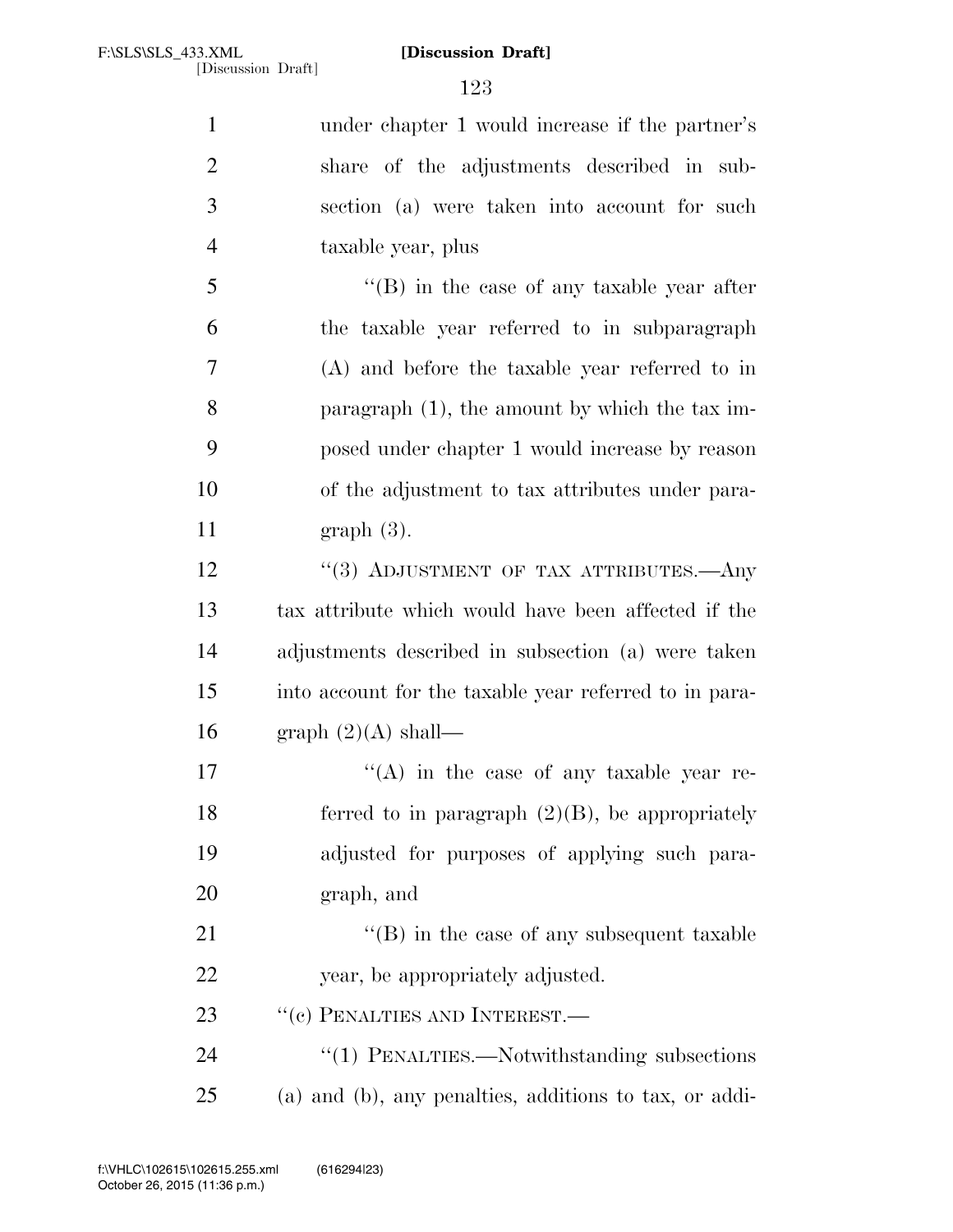| $\mathbf{1}$   | tional amount shall be determined as provided under       |
|----------------|-----------------------------------------------------------|
| $\overline{2}$ | section 6221 and the partners of the partnership for      |
| 3              | the reviewed year shall be liable for any such pen-       |
| $\overline{4}$ | alty, addition to tax, or additional amount.              |
| 5              | "(2) INTEREST.—In the case of an imputed un-              |
| 6              | derpayment with respect to which the application of       |
| 7              | this section is elected, interest shall be determined—    |
| 8              | $\lq\lq$ (A) at the partner level,                        |
| 9              | $\lq\lq$ from the due date of the return for              |
| 10             | the taxable year to which the increase is attrib-         |
| 11             | utable (determined by taking into account any             |
| 12             | increases attributable to a change in tax at-             |
| 13             | tributes for a taxable year under subsection              |
| 14             | $(b)(2)$ , and                                            |
| 15             | $\lq\lq$ (C) at the underpayment rate under sec-          |
| 16             | tion $6621(a)(2)$ , determined by substituting '5         |
| 17             | percentage points' for '3 percentage points' in           |
| 18             | subparagraph $(B)$ thereof.                               |
| 19             | "SEC. 6227. ADMINISTRATIVE ADJUSTMENT REQUEST BY          |
| 20             | PARTNERSHIP.                                              |
| 21             | "(a) IN GENERAL.—A partnership may file a request         |
| 22             | for an administrative adjustment in the amount of one or  |
| 23             | more items of income, gain, loss, deduction, or credit of |
| 24             | the partnership for any partnership taxable year.         |
|                |                                                           |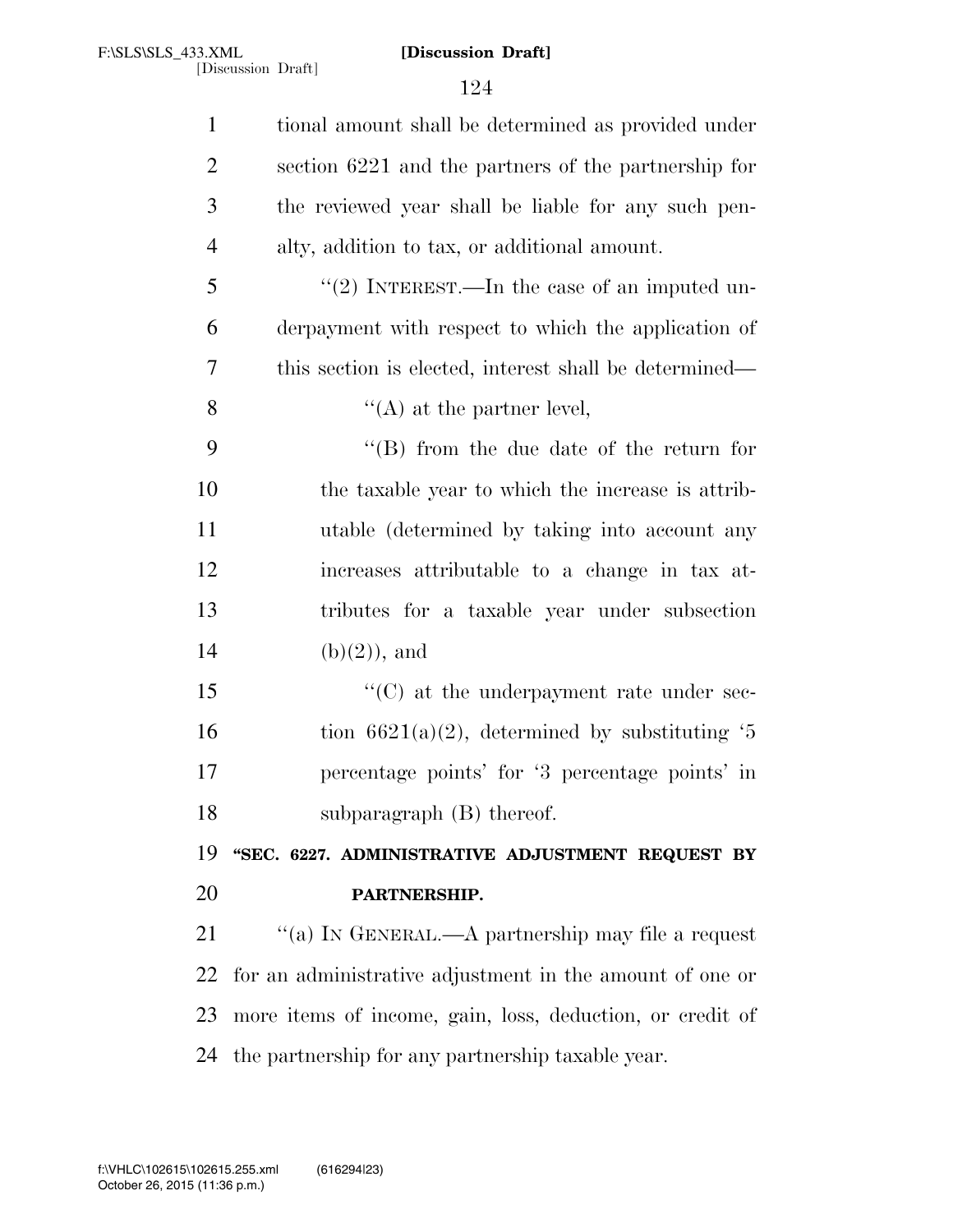''(b) ADJUSTMENT.—Any such adjustment under subsection (a) shall be determined and taken into account for the partnership taxable year in which the administra-tive adjustment request is made—

 ''(1) by the partnership under rules similar to the rules of section 6225 (other than paragraphs (2), (6) and (7) of subsection (c) thereof) for the partnership taxable year in which the administrative adjustment request is made, or

 $\frac{10}{2}$  <sup>''</sup>(2) by the partnership and partners under rules similar to the rules of section 6226 (deter- mined without regard to the substitution described 13 in subsection  $(e)(2)(C)$  thereof).

 In the case of an adjustment that would not result in an imputed underpayment, paragraph (1) shall not apply and paragraph (2) shall apply with appropriate adjustments. 17 "(c) PERIOD OF LIMITATIONS.—A partnership may not file such a request more than 3 years after the later of—

 ''(1) the date on which the partnership return for such year is filed, or

22  $\langle \hat{u}(2) \rangle$  the last day for filing the partnership re-23 turn for such year (determined without regard to ex-tensions).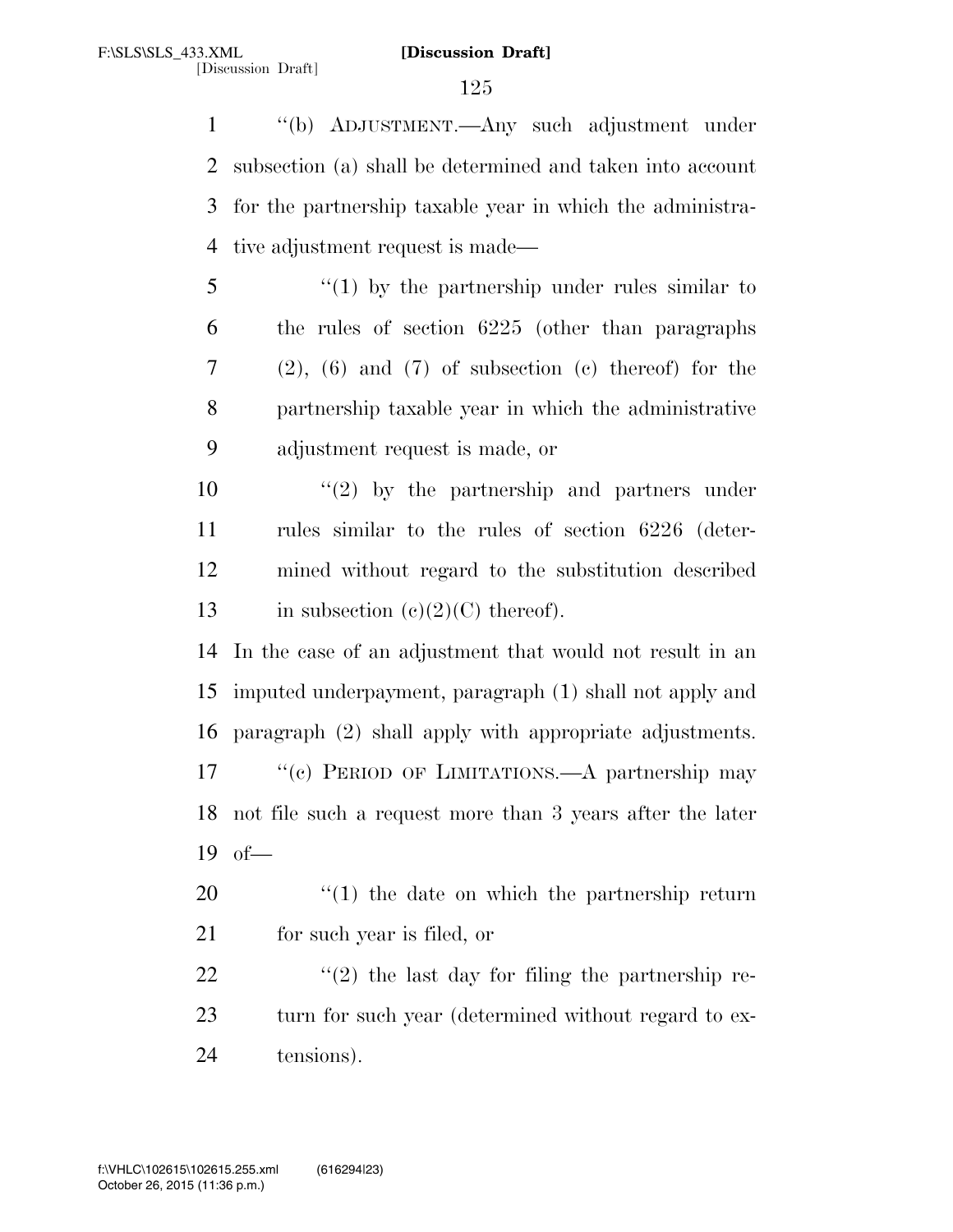[Discussion Draft]

In no event may a partnership file such a request after

a notice of an administrative proceeding with respect to

the taxable year is mailed under section 6231.

# **''PART 1—PROCEDURE**

''Sec. 6231. Notice of proceedings and adjustment. ''Sec. 6232. Assessment, collection, and payment. ''Sec. 6233. Interest and penalties. ''Sec. 6234. Judicial review of partnership adjustment. ''Sec. 6235. Period of limitations on making adjustments. **''SEC. 6231. NOTICE OF PROCEEDINGS AND ADJUSTMENT.**  ''(a) IN GENERAL.—The Secretary shall mail to the partnership and the partnership representative—

8 "(1) notice of any administrative proceeding initiated at the partnership level with respect to an adjustment of any item of income, gain, loss, deduc- tion, or credit of a partnership for a partnership tax- able year, or any partner's distributive share thereof, 13 ''(2) notice of any proposed partnership adjust-

ment resulting from such proceeding, and

 ''(3) notice of any final partnership adjustment resulting from such proceeding.

 Any notice of a final partnership adjustment shall not be mailed earlier than 270 days after the date on which the notice of the proposed partnership adjustment is mailed. Such notices shall be sufficient if mailed to the last known address of the partnership representative or the partner- ship (even if the partnership has terminated its existence). The first sentence shall apply to any proceeding with re-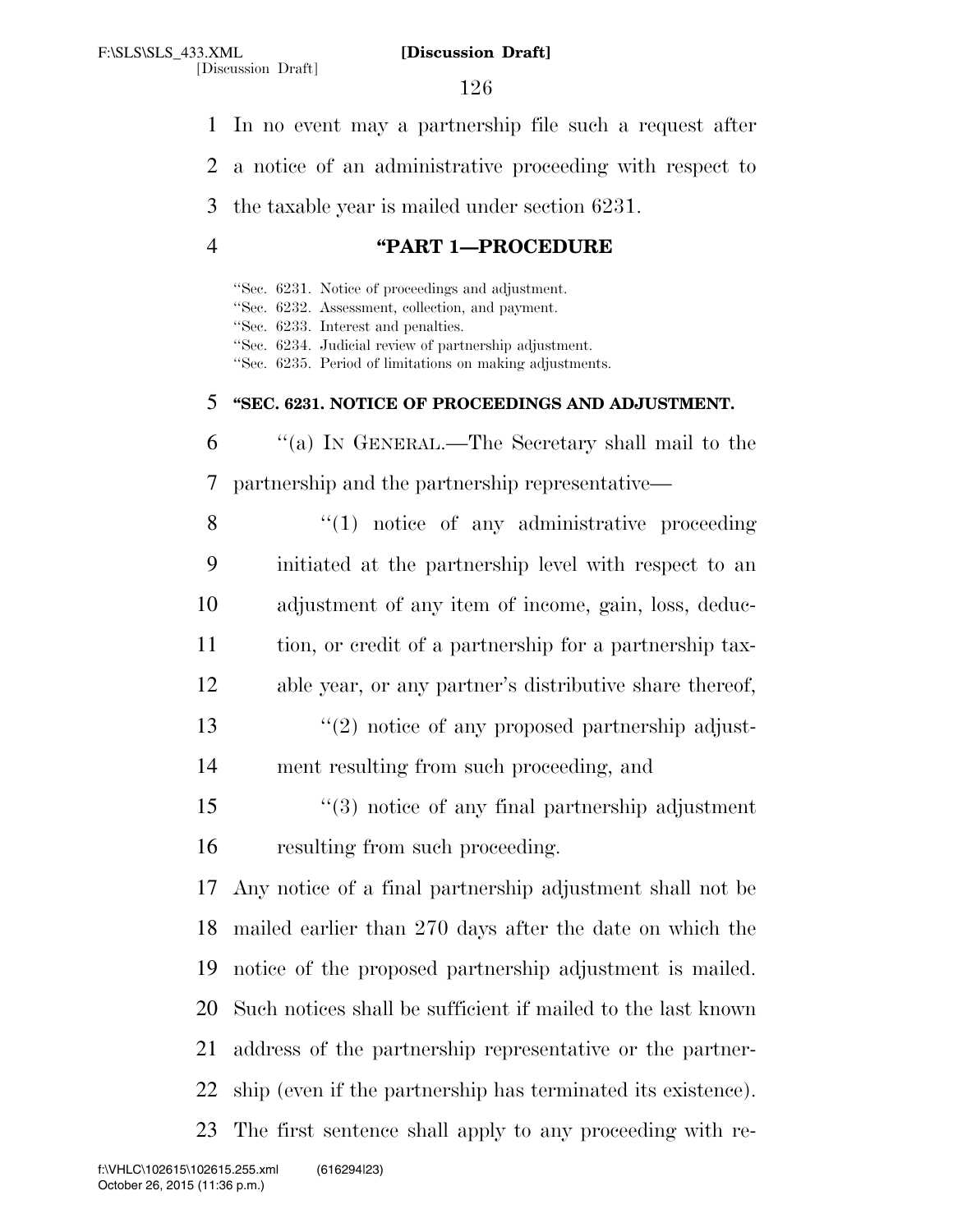spect to an administrative adjustment request filed by a partnership under section 6227.

 ''(b) FURTHER NOTICES RESTRICTED.—If the Sec- retary mails a notice of a final partnership adjustment to any partnership for any partnership taxable year and the partnership files a petition under section 6234 with re- spect to such notice, in the absence of a showing of fraud, malfeasance, or misrepresentation of a material fact, the Secretary shall not mail another such notice to such part-nership with respect to such taxable year.

11 "(c) AUTHORITY TO RESCIND NOTICE WITH PART- NERSHIP CONSENT.—The Secretary may, with the con- sent of the partnership, rescind any notice of a partner- ship adjustment mailed to such partnership. Any notice so rescinded shall not be treated as a notice of a partner- ship adjustment for purposes of this subchapter, and the taxpayer shall have no right to bring a proceeding under section 6234 with respect to such notice.

## **''SEC. 6232. ASSESSMENT, COLLECTION, AND PAYMENT.**

20 "(a) IN GENERAL.—Any imputed underpayment shall be assessed and collected in the same manner as if it were a tax imposed for the adjustment year by subtitle A, except that in the case of an administrative adjustment 24 request to which section  $6227(b)(1)$  applies, the under-payment shall be paid when the request is filed.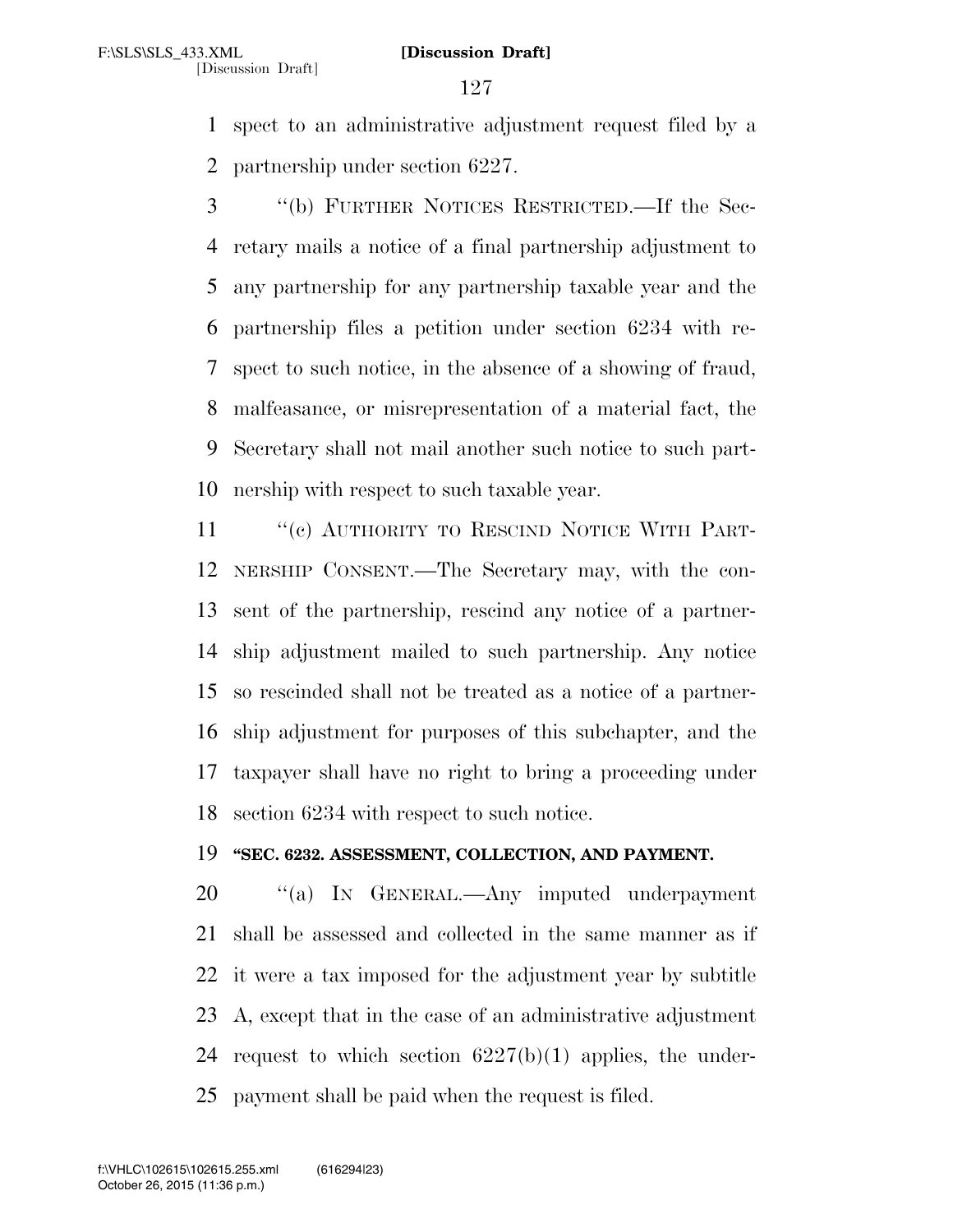''(b) LIMITATION ON ASSESSMENT.—Except as oth- erwise provided in this chapter, no assessment of a defi- ciency may be made (and no levy or proceeding in any court for the collection of any amount resulting from such adjustment may be made, begun or prosecuted) before— ''(1) the close of the 90th day after the day on which a notice of a final partnership adjustment was mailed, and  $\frac{4}{2}$  if a petition is filed under section 6234 with respect to such notice, the decision of the court has become final. 12 "(c) PREMATURE ACTION MAY BE ENJOINED.—Not- withstanding section 7421(a), any action which violates subsection (b) may be enjoined in the proper court, includ- ing the Tax Court. The Tax Court shall have no jurisdic- tion to enjoin any action under this subsection unless a timely petition has been filed under section 6234 and then only in respect of the adjustments that are the subject of such petition. 20 "(d) EXCEPTIONS TO RESTRICTIONS ON ADJUST- MENTS.— 22 "(1) ADJUSTMENTS ARISING OUT OF MATH OR CLERICAL ERRORS.—

24  $((A)$  In GENERAL.— If the partnership is notified that, on account of a mathematical or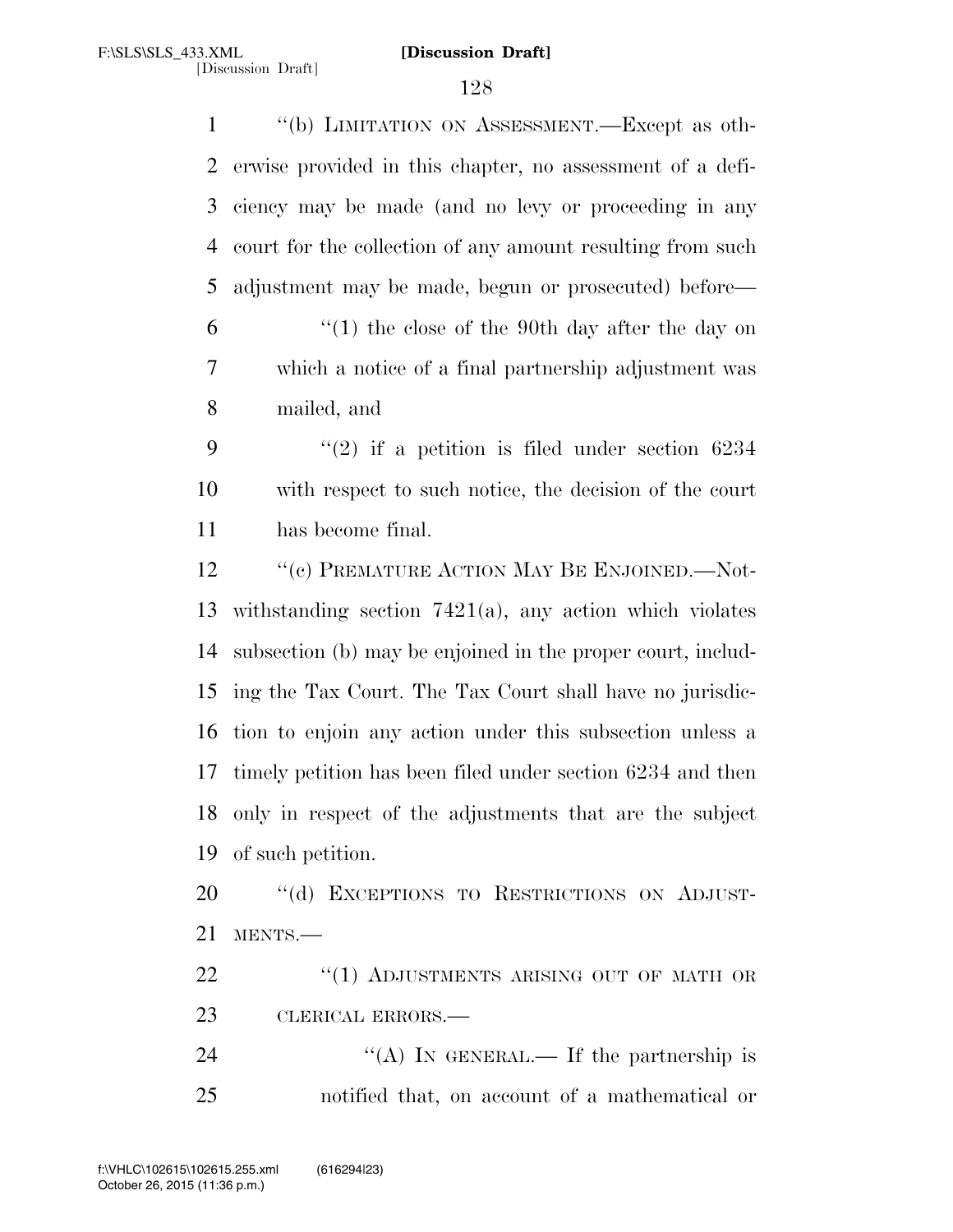clerical error appearing on the partnership re-2 turn, an adjustment to a item is required, rules similar to the rules of paragraphs (1) and (2) of section 6213(b) shall apply to such adjust-ment.

 ''(B) SPECIAL RULE.—If a partnership is a partner in another partnership, any adjust- ment on account of such partnership's failure to comply with the requirements of section 6222(a) with respect to its interest in such other partnership shall be treated as an adjust- ment referred to in subparagraph (A), except that paragraph (2) of section 6213(b) shall not apply to such adjustment.

 ''(2) PARTNERSHIP MAY WAIVE RESTRIC- TIONS.—The partnership may at any time (whether or not any notice of partnership adjustment has been issued), by a signed notice in writing filed with the Secretary, waive the restrictions provided in sub- section (b) on the making of any partnership adjust-ment.

22 "(e) LIMIT WHERE NO PROCEEDING BEGUN.—If no proceeding under section 6234 is begun with respect to any notice of a final partnership adjustment during the 90-day period described in subsection (b) thereof, the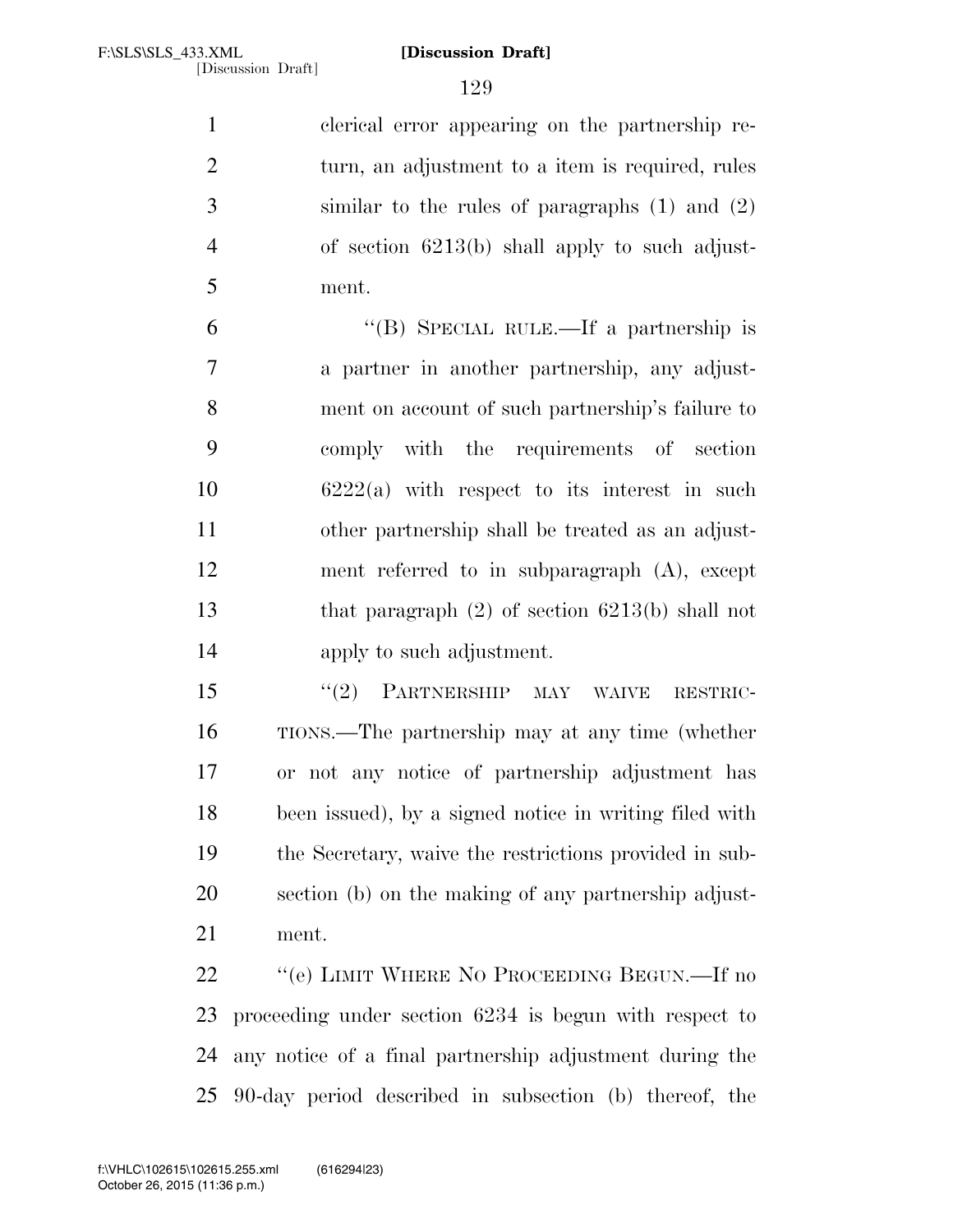[Discussion Draft]

 amount for which the partnership is liable under section 6225 shall not exceed the amount determined in accord- ance with such notice. **''SEC. 6233. INTEREST AND PENALTIES.**  ''(a) INTEREST AND PENALTIES DETERMINED FROM REVIEWED YEAR.— 7 "(1) IN GENERAL.—Except to the extent pro- vided in section 6226(c), in the case of a partnership adjustment for a reviewed year—  $\langle (A) \rangle$  interest shall be computed under paragraph (2), and 12 ''(B) the partnership shall be liable for any penalty, addition to tax, or additional amount as provided in paragraph (3). 15 "(2) DETERMINATION OF AMOUNT OF INTER- EST.—The interest computed under this paragraph with respect to any partnership adjustment is the in- terest which would be determined under chapter 67 for the period beginning on the day after the return due date for the reviewed year and ending on the re-21 turn due date for the adjustment year (or, if earlier, the date payment of the imputed underpayment is made). Proper adjustments in the amount deter- mined under the preceding sentence shall be made for adjustments required for partnership taxable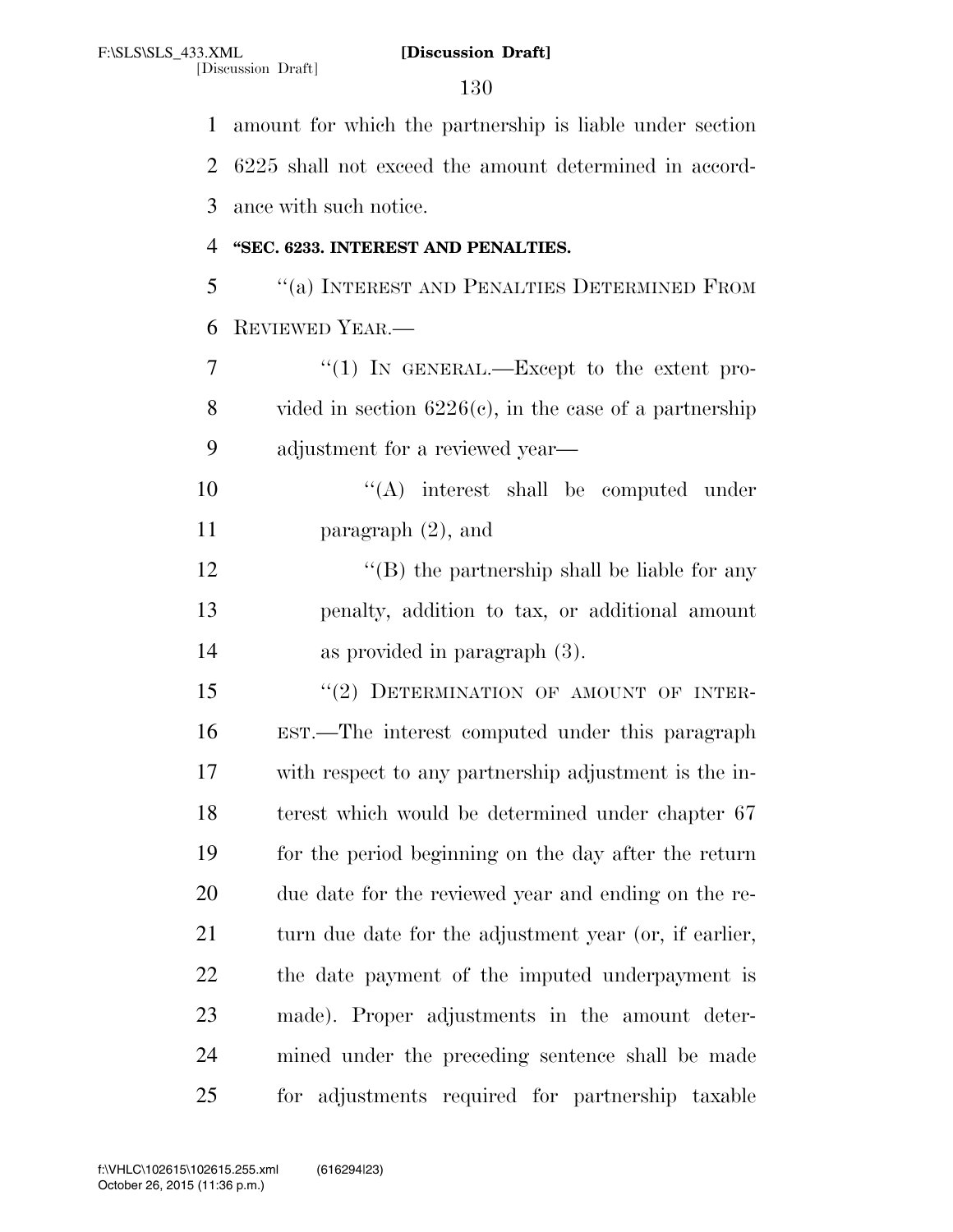years after the reviewed year and before the adjust- ment year by reason of such partnership adjustment. 3 "(3) PENALTIES.—Any penalty, addition to tax, or additional amount shall be determined at the partnership level as if such partnership had been an individual subject to tax under chapter 1 for the re- viewed year and the imputed underpayment were an actual underpayment (or understatement) for such year. ''(b) INTEREST AND PENALTIES WITH RESPECT TO ADJUSTMENT YEAR RETURN.— 12 "(1) IN GENERAL.—In the case of any failure to pay an imputed underpayment on the date pre- scribed therefor, the partnership shall be liable— 15 "(A) for interest as determined under paragraph (2), and 17 "'(B) for any penalty, addition to tax, or additional amount as determined under para- graph (3). 20 "(2) INTEREST.—Interest determined under this paragraph is the interest that would be deter- mined by treating the imputed underpayment as an underpayment of tax imposed in the adjustment year.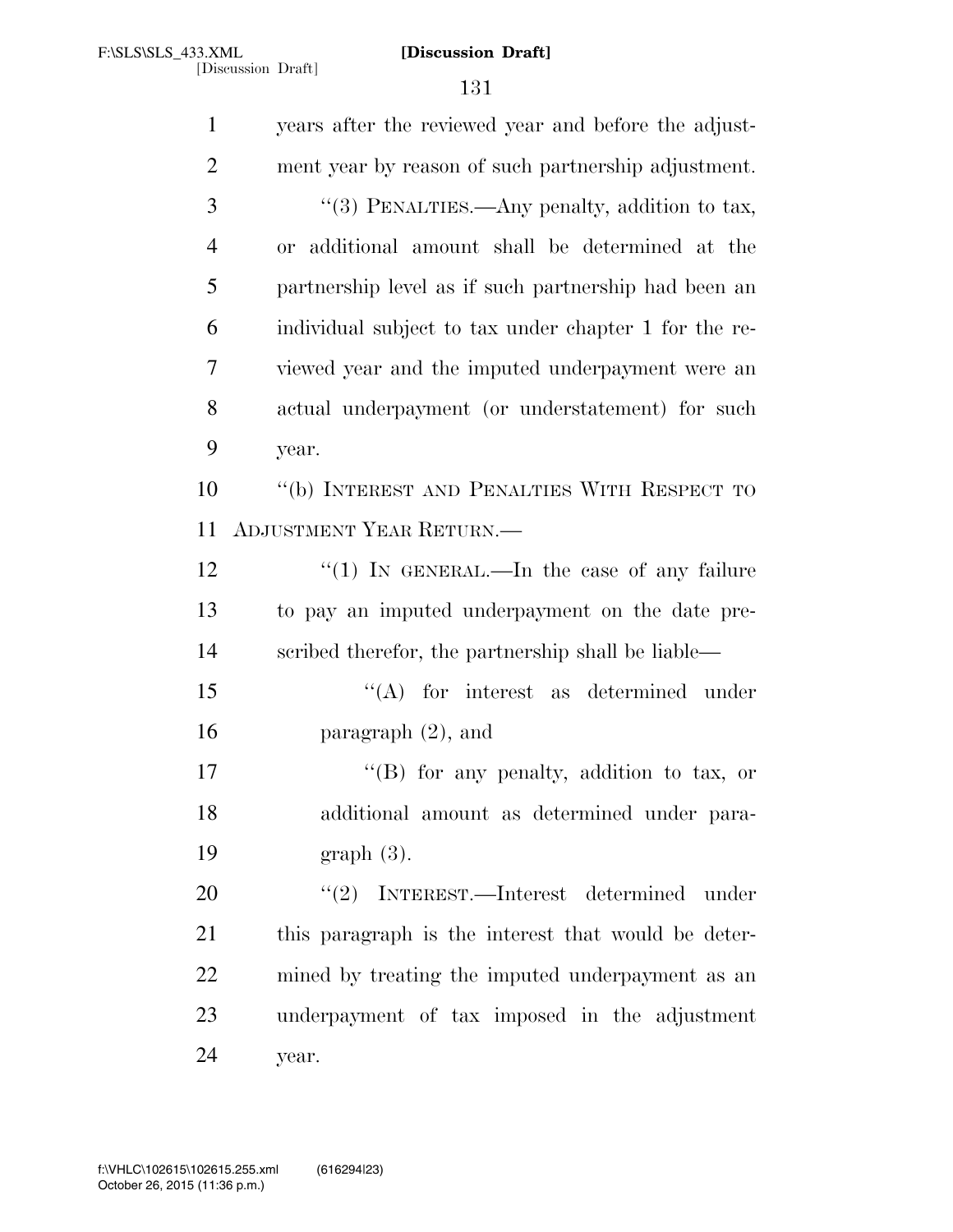| $\mathbf{1}$   | "(3) PENALTIES.—Penalties, additions to tax,                |
|----------------|-------------------------------------------------------------|
| $\overline{2}$ | or additional amounts determined under this para-           |
| 3              | graph are the penalties, additions to tax, or addi-         |
| $\overline{4}$ | tional amounts that would be determined—                    |
| 5              | "(A) by applying section $6651(a)(2)$ to                    |
| 6              | such failure to pay, and                                    |
| 7              | $\lq\lq (B)$ by treating the imputed under-                 |
| 8              | payment as an underpayment of tax for pur-                  |
| 9              | poses of part II of subchapter A of chapter 68.             |
| 10             | "SEC. 6234. JUDICIAL REVIEW OF PARTNERSHIP ADJUST-          |
| 11             | MENT.                                                       |
| 12             | "(a) IN GENERAL.—Within 90 days after the date              |
| 13             | on which a notice of a final partnership adjustment is      |
| 14             | mailed under section 6231 with respect to any partnership   |
| 15             | taxable year, the partnership may file a petition for a re- |
| 16             | adjustment for such taxable year with—                      |
| 17             | $\lq(1)$ the Tax Court,                                     |
| 18             | $(2)$ the district court of the United States for           |
| 19             | the district in which the partnership's principal place     |
| 20             | of business is located, or                                  |
| 21             | $\lq(3)$ the Claims Court.                                  |
| 22             | "(b) JURISDICTIONAL REQUIREMENT FOR BRINGING                |
| 23             | ACTION IN DISTRICT COURT OR CLAIMS COURT.—                  |
| 24             | "(1) IN GENERAL.— $A$ readjustment petition                 |
| 25             | under this section may be filed in a district court of      |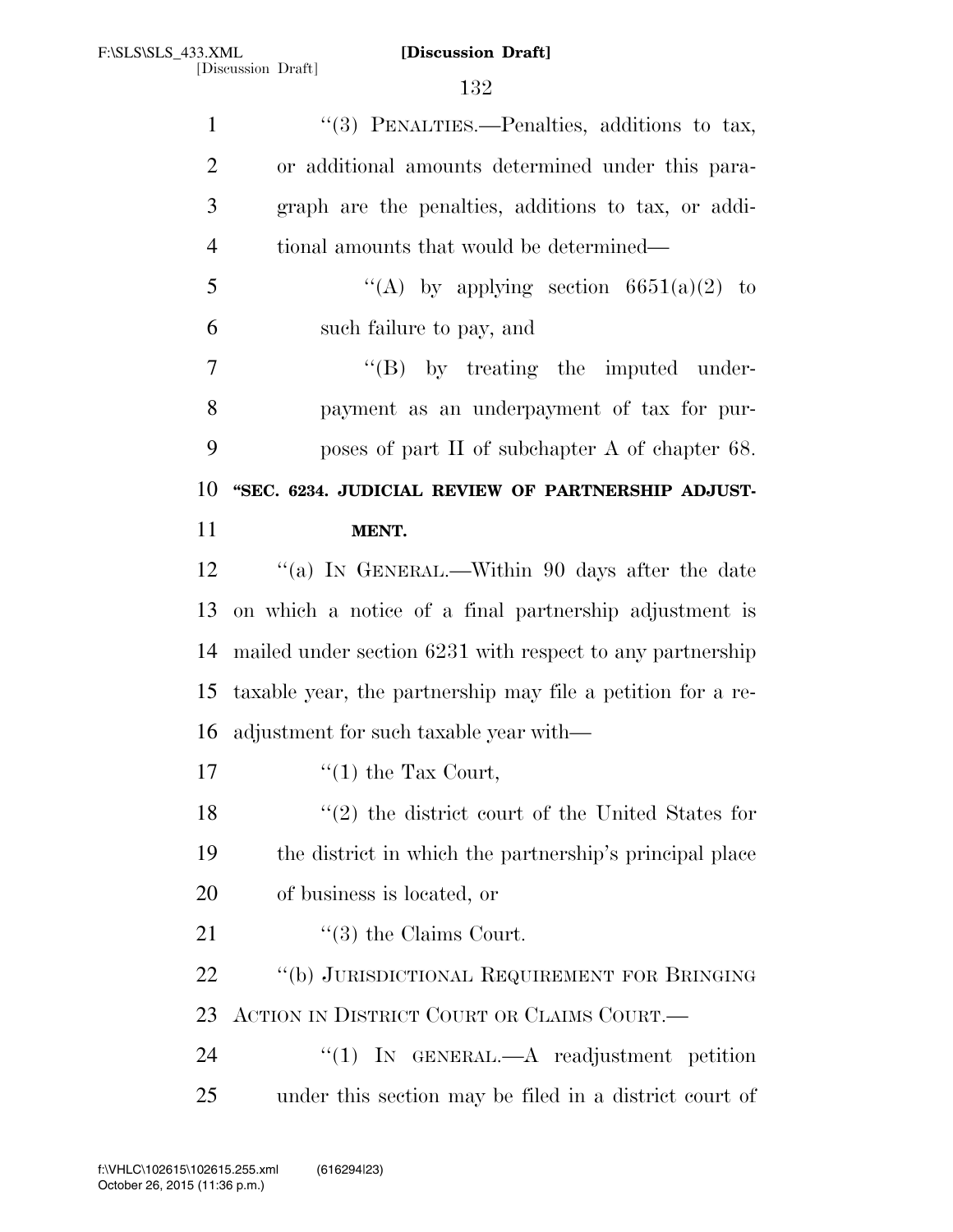the United States or the Claims Court only if the partnership filing the petition deposits with the Sec- retary, on or before the date the petition is filed, the amount of the imputed underpayment (as of the date of the filing of the petition) if the partnership adjustment was made as provided by the notice of final partnership adjustment. The court may by order provide that the jurisdictional requirements of this paragraph are satisfied where there has been a good faith attempt to satisfy such requirement and any shortfall of the amount required to be deposited is timely corrected.

13 "(2) INTEREST PAYABLE.—Any amount depos- ited under paragraph (1), while deposited, shall not be treated as a payment of tax for purposes of this 16 title (other than chapter 67).

17 "(c) SCOPE OF JUDICIAL REVIEW.—A court with which a petition is filed in accordance with this section shall have jurisdiction to determine all items of income, gain, loss, deduction, or credit of the partnership for the partnership taxable year to which the notice of final part- nership adjustment relates, the proper allocation of such items among the partners, and the applicability of any penalty, addition to tax, or additional amount for which the partnership may be liable under this subchapter.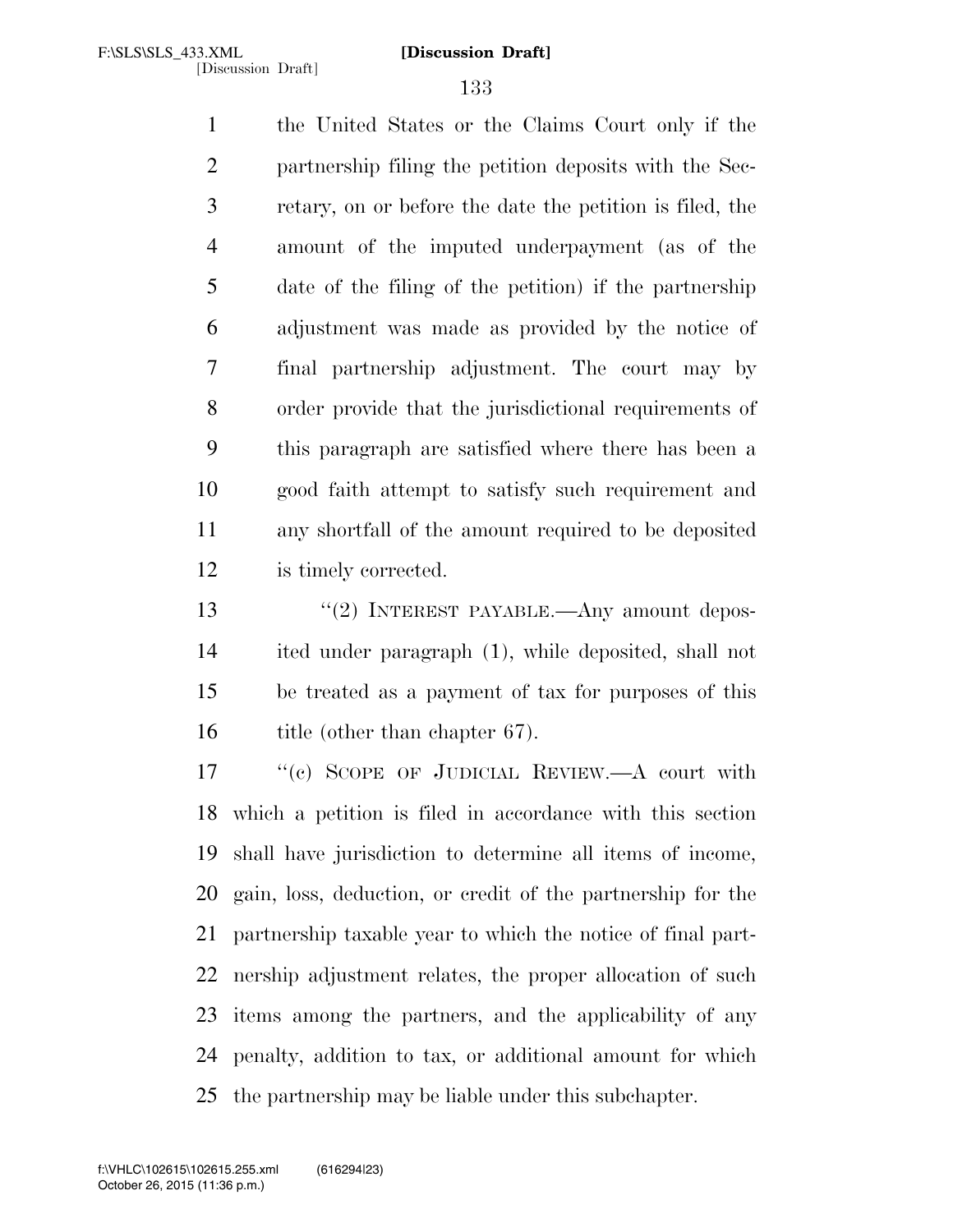1 "(d) DETERMINATION OF COURT REVIEWABLE. Any determination by a court under this section shall have the force and effect of a decision of the Tax Court or a final judgment or decree of the district court or the Claims Court, as the case may be, and shall be reviewable as such. The date of any such determination shall be treated as being the date of the court's order entering the decision. ''(e) EFFECT OF DECISION DISMISSING ACTION.—If an action brought under this section is dismissed other 10 than by reason of a rescission under section  $6231(e)$ , the decision of the court dismissing the action shall be consid- ered as its decision that the notice of final partnership adjustment is correct, and an appropriate order shall be entered in the records of the court.

# **''SEC. 6235. PERIOD OF LIMITATIONS ON MAKING ADJUST-MENTS.**

 ''(a) IN GENERAL.—Except as otherwise provided in this section, no adjustment under this subpart for any partnership taxable year may be made after the later of—  $\frac{1}{20}$  the date which is 3 years after the latest of—  $\langle (A) \rangle$  the date on which the partnership re-23 turn for such taxable year was filed, 24 ''(B) the return due date for the taxable year, or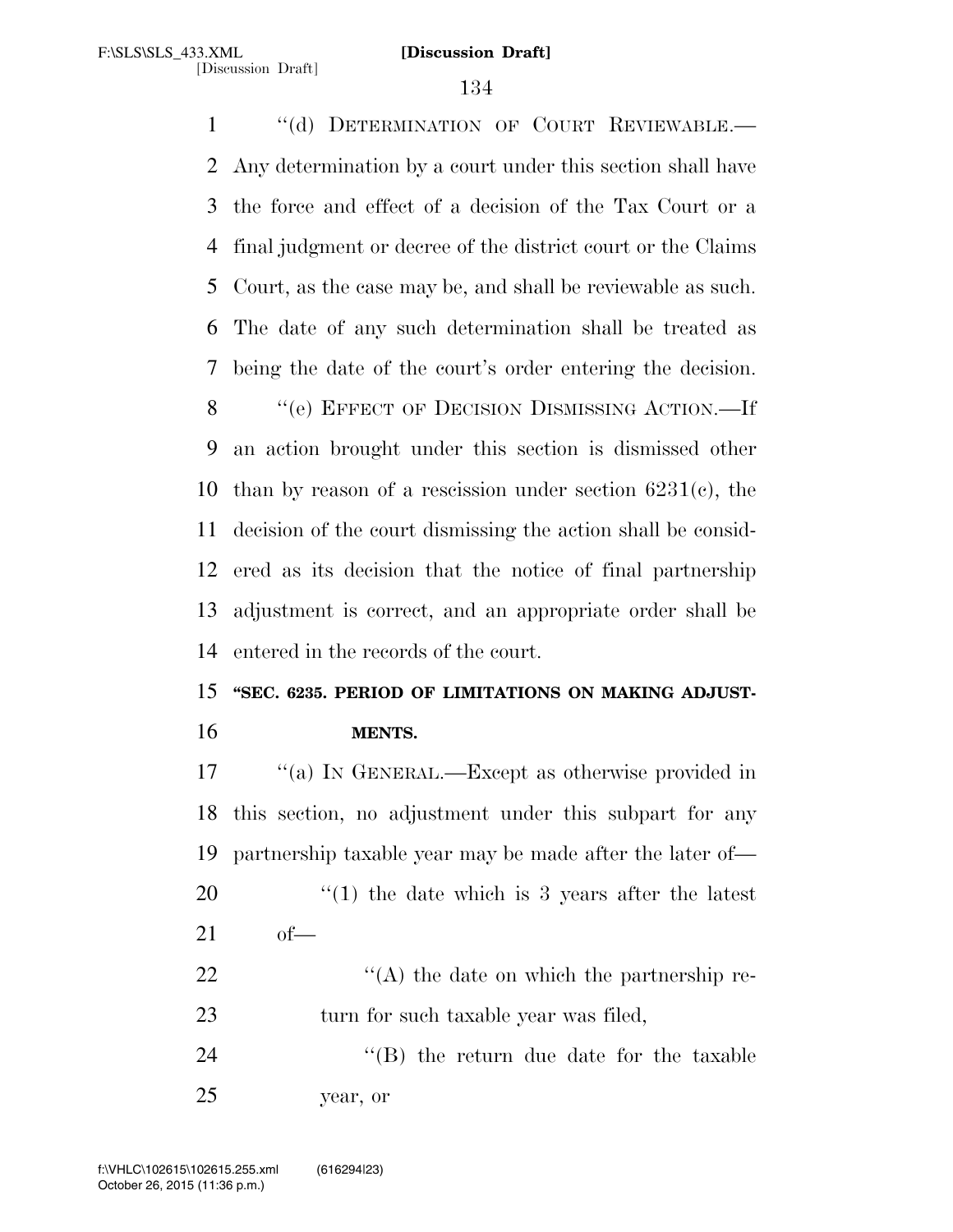| $\mathbf{1}$   | "(C) the date on which the partnership                   |
|----------------|----------------------------------------------------------|
| $\overline{2}$ | filed an administrative adjustment request with          |
| 3              | respect to such year under section 6227, or              |
| $\overline{4}$ | $\lq(2)$ in the case of any modification of an im-       |
| 5              | puted underpayment under section $6225(c)$ , the date    |
| 6              | that is 270 days (plus the number of days of any ex-     |
| 7              | tension consented to by the Secretary under para-        |
| 8              | graph (4) thereof) after the date on which every-        |
| 9              | thing required to be submitted to the Secretary pur-     |
| 10             | suant to such section is so submitted, or                |
| 11             | $(3)$ in the case of any notice of a proposed            |
| 12             | partnership adjustment under section $6231(a)(2)$ ,      |
| 13             | the date that is 270 days after the date of such no-     |
| 14             | tice.                                                    |
| 15             | "(b) EXTENSION BY AGREEMENT.—The period de-              |
| 16             | scribed in subsection (a) (including an extension period |
| 17             | under this subsection) may be extended by an agreement   |
| 18             | entered into by the Secretary and the partnership before |
| 19             | the expiration of such period.                           |
| 20             | "(c) SPECIAL RULE IN CASE OF FRAUD, ETC.—                |
| 21             | "(1) FALSE RETURN.—In the case of a false or             |
| 22             | fraudulent partnership return with intent to evade       |
| 23             | tax, the adjustment may be made at any time.             |
| 24             | $``(2)$ SUBSTANTIAL OMISSION OF INCOME.-If               |
| 25             | any partnership omits from gross income an amount        |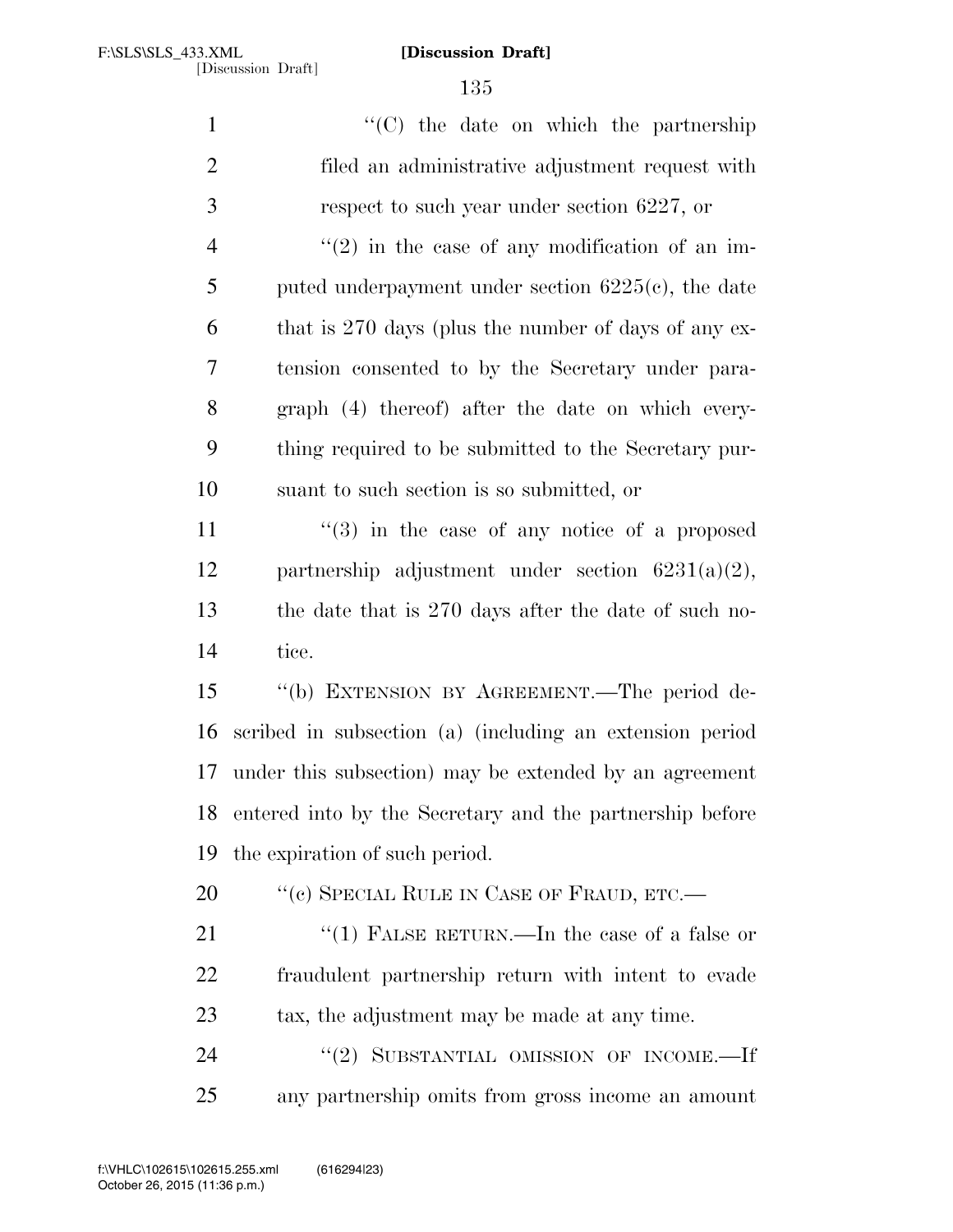| $\mathbf{1}$   | properly includible therein and such amount is de-            |
|----------------|---------------------------------------------------------------|
| $\overline{2}$ | scribed in section $6501(e)(1)(A)$ , subsection (a) shall     |
| 3              | be applied by substituting '6 years' for '3 years'.           |
| $\overline{4}$ | "(3) No RETURN.—In the case of a failure by                   |
| 5              | a partnership to file a return for any taxable year,          |
| 6              | the adjustment may be made at any time.                       |
| 7              | "(4) RETURN FILED BY SECRETARY.—For pur-                      |
| 8              | poses of this section, a return executed by the Sec-          |
| 9              | retary under subsection (b) of section 6020 on be-            |
| 10             | half of the partnership shall not be treated as a re-         |
| 11             | turn of the partnership.                                      |
| 12             | "(d) SUSPENSION WHEN SECRETARY MAILS NOTICE                   |
| 13             | OF ADJUSTMENT.—If notice of a final partnership adjust-       |
| 14             | ment with respect to any taxable year is mailed under sec-    |
| 15             | tion 6231, the running of the period specified in sub-        |
| 16             | section (a) (as modified by the other provisions of this sec- |
| 17             | tion) shall be suspended—                                     |
| 18             | $``(1)$ for the period during which an action may             |
| 19             | be brought under section 6234 (and, if a petition is          |
| 20             | filed under such section with respect to such notice,         |
| 21             | until the decision of the court becomes final), and           |
| 22             | $\lq(2)$ for 1 year thereafter.                               |
| 23             | "PART 2-DEFINITIONS AND SPECIAL RULES                         |

''Sec. 6241. Definitions and special rules.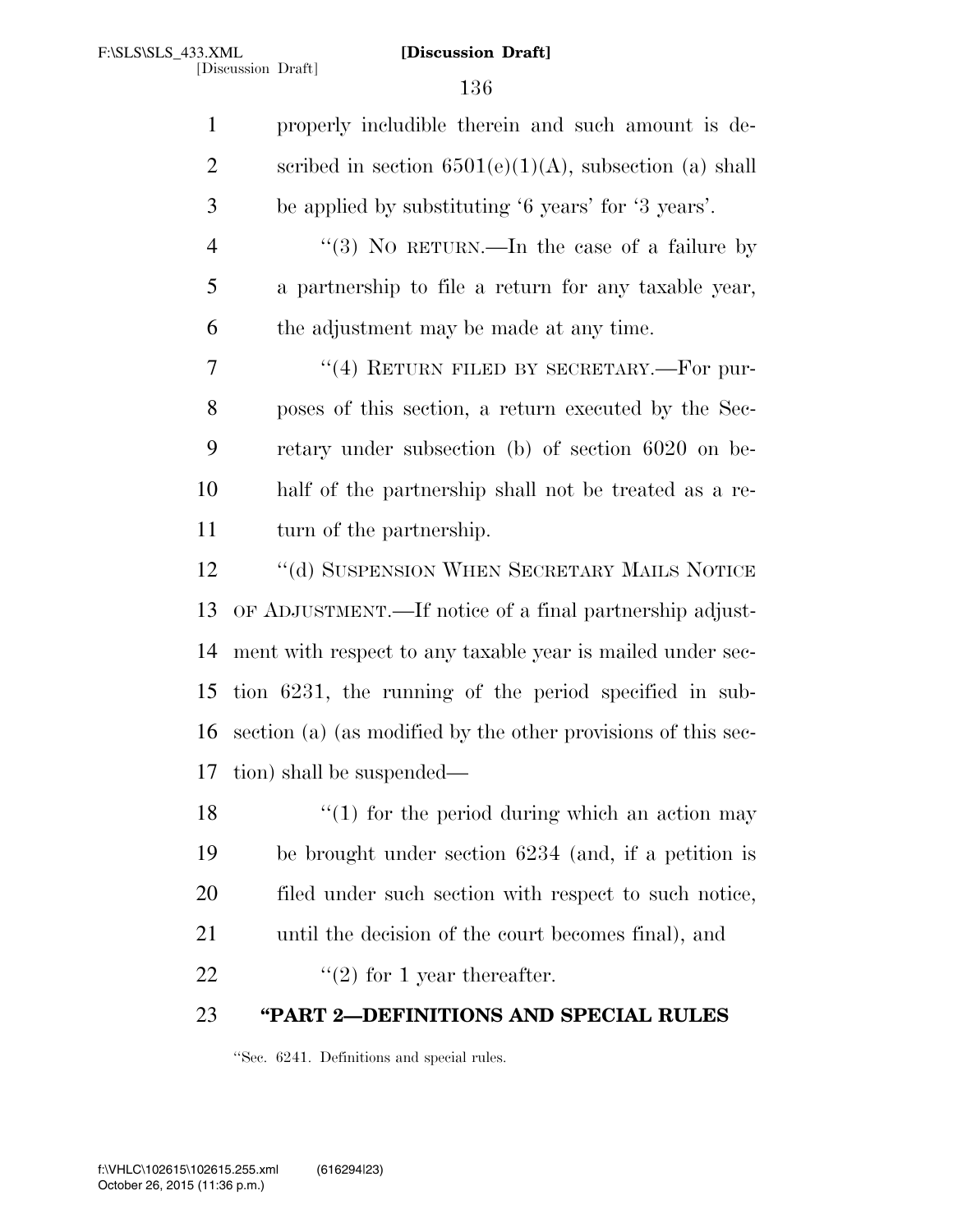## **''SEC. 6241. DEFINITIONS AND SPECIAL RULES.**

2 "For purposes of this subchapter—

 ''(1) PARTNERSHIP.—The term 'partnership' means any partnership required to file a return 5 under section  $6031(a)$ .

 ''(2) PARTNERSHIP ADJUSTMENT.—The term 'partnership adjustment' means any adjustment in the amount of any item of income, gain, loss, deduc- tion, or credit of a partnership, or any partner's dis-tributive share thereof.

11 ''(3) RETURN DUE DATE.—The term 'return due date' means, with respect to the taxable year, the date prescribed for filing the partnership return for such taxable year (determined without regard to extensions).

16 "(4) PAYMENTS NONDEDUCTIBLE.—No deduc- tion shall be allowed under subtitle A for any pay- ment required to be made by a partnership under this subchapter.

20 "(5) PARTNERSHIPS HAVING PRINCIPAL PLACE OF BUSINESS OUTSIDE UNITED STATES.—For pur- poses of sections 6234, a principal place of business located outside the United States shall be treated as located in the District of Columbia.

25 "(6) PARTNERSHIPS IN CASES UNDER TITLE 11 26 OF UNITED STATES CODE.—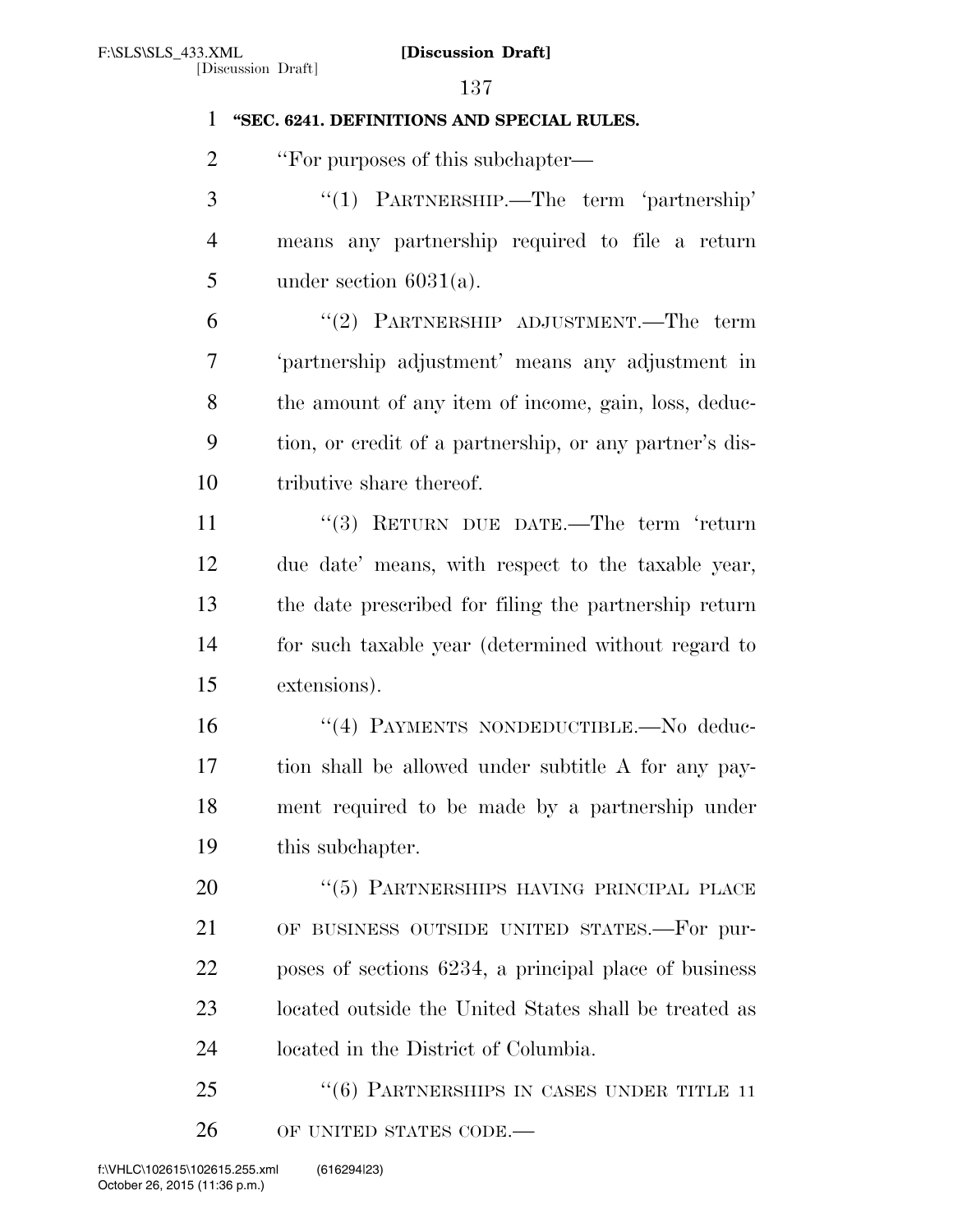1 "(A) SUSPENSION OF PERIOD OF LIMITA- TIONS ON MAKING ADJUSTMENT, ASSESSMENT, OR COLLECTION.—The running of any period of limitations provided in this subchapter on mak- ing a partnership adjustment (or provided by section 6501 or 6502 on the assessment or col- lection of any imputed underpayment deter- mined under this subchapter) shall, in a case under title 11 of the United States Code, be suspended during the period during which the Secretary is prohibited by reason of such case from making the adjustment (or assessment or collection) and—  $\frac{1}{10}$  for adjustment or assessment, 60 days thereafter, and  $"$ (ii) for collection, 6 months there- after. 18 A rule similar to the rule of section  $6213(f)(2)$ 19 shall apply for purposes of section 6232(b). 20 "(B) SUSPENSION OF PERIOD OF LIMITA-21 TION FOR FILING FOR JUDICIAL REVIEW.—The running of the period specified in section 6234 shall, in a case under title 11 of the United States Code, be suspended during the period during which the partnership is prohibited by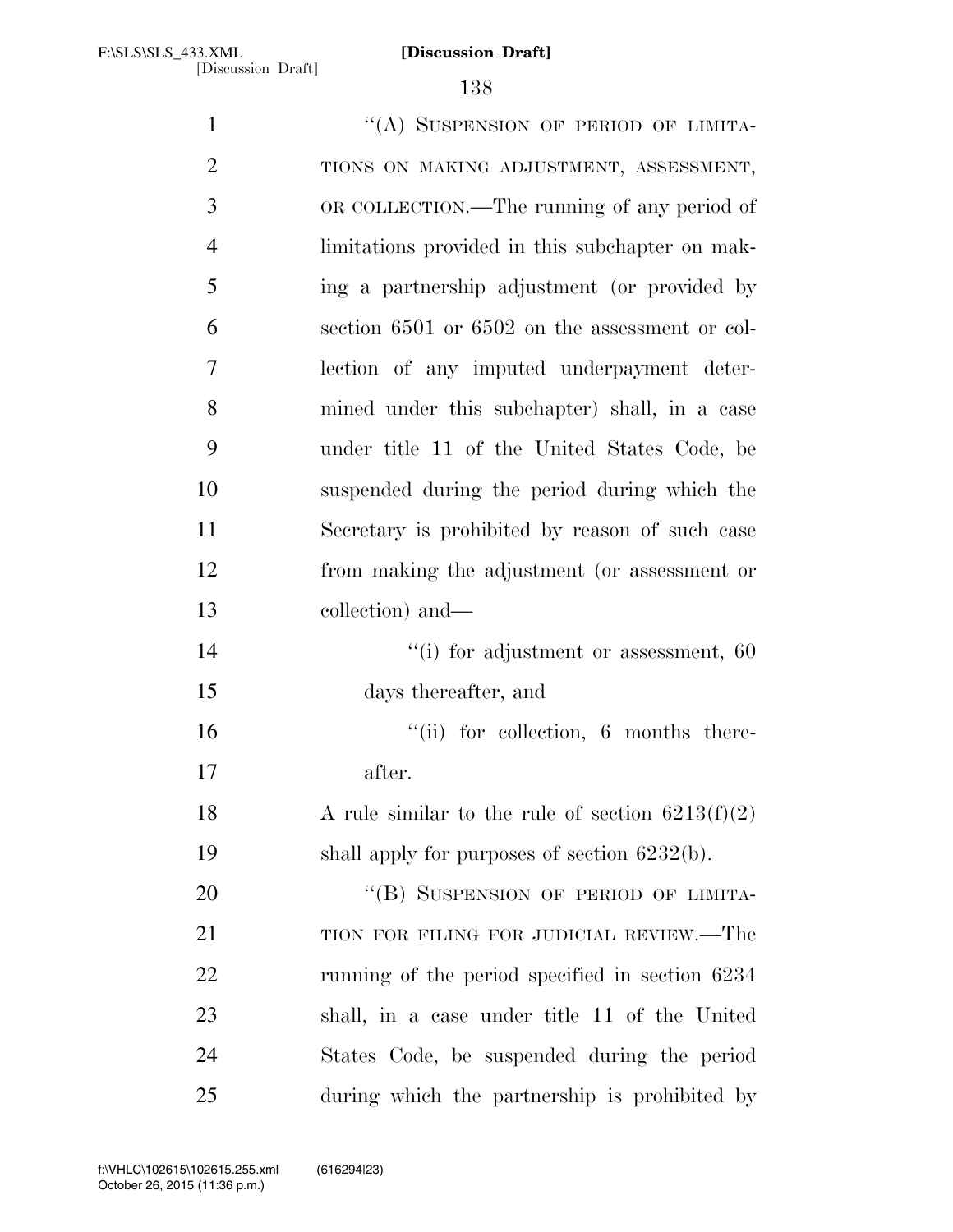reason of such case from filing a petition under section 6234 and for 60 days thereafter.

3 "(7) TREATMENT WHERE PARTNERSHIP CEASES TO EXIST.—If a partnership ceases to exist before a partnership adjustment under this sub- chapter takes effect, such adjustment shall be taken into account by the former partners of such partner-ship under regulations prescribed by the Secretary.

9 "(8) EXTENSION TO ENTITIES FILING PART- NERSHIP RETURN.—If a partnership return is filed by an entity for a taxable year but it is determined that the entity is not a partnership (or that there is no entity) for such year, then, to the extent provided in regulations, the provisions of this subchapter are hereby extended in respect of such year to such enti- ty and its items and to persons holding an interest in such entity.''.

 (2) CLERICAL AMENDMENT.—The table of sub- chapters for chapter 63 of the Internal Revenue Code of 1986, as amended by the preceding provi- sions of this section, is amended by inserting after the item relating to subchapter B the following new item:

''SUBCHAPTER C. TREATMENT OF PARTNERSHIPS.''.

 (d) BINDING NATURE OF PARTNERSHIP ADJUST-25 MENT PROCEEDINGS.—Section  $6330(c)(4)$  of such Code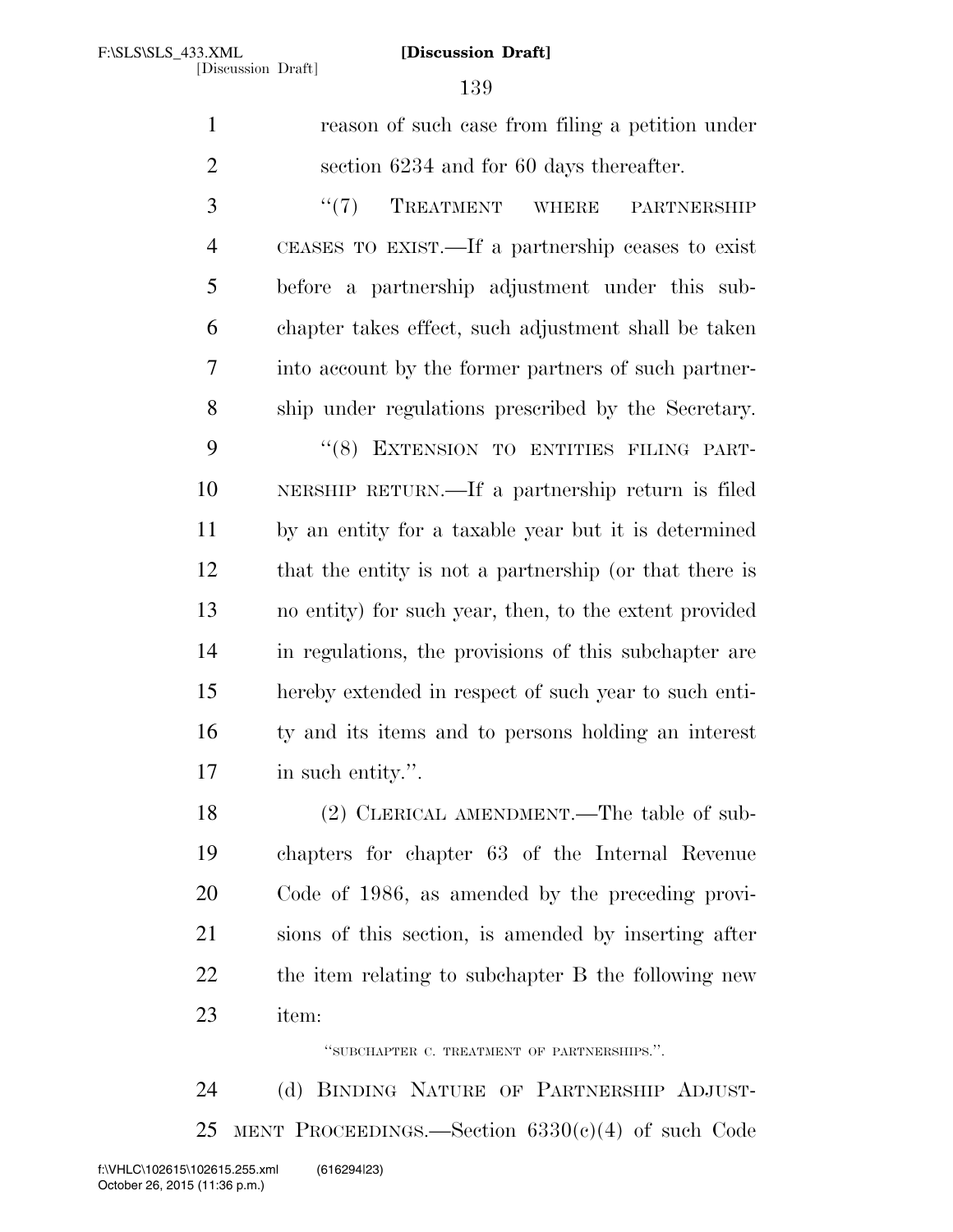is amended by striking ''or'' at the end of subparagraph (A), by striking the period at the end of subparagraph (B) and inserting ''; or'', and by inserting after subpara-graph (B) the following new subparagraph:

 ''(C) a final determination has been made with respect to such issue in a proceeding brought under subchapter C of chapter 63.''.

 (e) RESTRICTION ON AUTHORITY TO AMEND PART- NER INFORMATION STATEMENTS.—Section 6031(b) of such Code is amended by adding at the end the following: ''Except as provided in the procedures under section 6225(c), with respect to statements under section 6226, or as otherwise provided by the Secretary, information re- quired to be furnished by the partnership under this sub- section may not be amended after the due date of the re- turn under subsection (a) to which such information re-lates.''.

18 (f) CONFORMING AMENDMENTS.—

 (1) Section 6031(b) of such Code is amended by striking the last sentence.

 (2) Section 6422 of such Code is amended by striking paragraph (12).

23 (3) Section  $6501(n)$  of such Code is amended by striking paragraphs (2) and (3) and by striking ''CROSS REFERENCES'' and all that follows through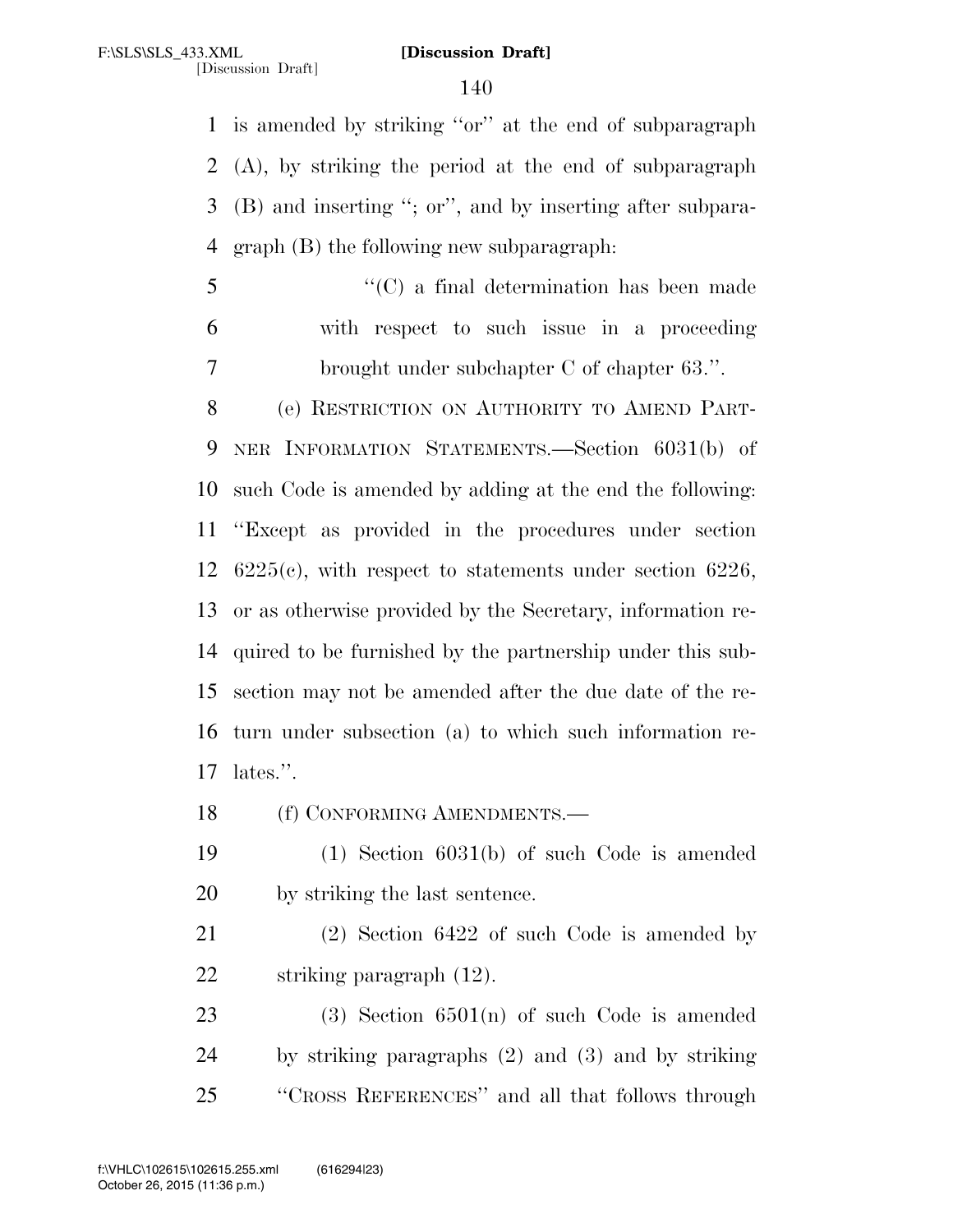| $\mathbf{1}$ | "For period of limitations" and inserting "CROSS"      |
|--------------|--------------------------------------------------------|
| 2            | REFERENCE.—For period of limitations".                 |
| 3            | $(4)$ Section 6503 $(a)(1)$ of such Code is amended    |
| 4            | by striking "(or section 6229" and all that follows    |
| 5            | through "of section $6230(a)$ ".                       |
| 6            | $(5)$ Section 6504 of such Code is amended by          |
| 7            | striking paragraph (11).                               |
| 8            | $(6)$ Section 6511 of such Code is amended by          |
| 9            | striking subsection (g).                               |
| 10           | $(7)$ Section 6512(b)(3) of such Code is amend-        |
| 11           | ed by striking the second sentence.                    |
| 12           | $(8)$ Section 6515 of such Code is amended by          |
| 13           | striking paragraph (6).                                |
| 14           | $(9)$ Section 6601 $(c)$ of such Code is amended by    |
| 15           | striking the last sentence.                            |
| 16           | $(10)$ Section 7421(a) of such Code is amended         |
| 17           | striking " $6225(b)$ , $6246(b)$ " and inserting<br>by |
| 18           | " $6232(e)$ ".                                         |
| 19           | $(11)$ Section 7422 of such Code is amended by         |
| 20           | striking subsection (h).                               |
| 21           | $(12)$ Section 7459(c) of such Code is amended         |
| 22           | by striking "section 6226" and all that follows        |
| 23           | through "or $6252"$ " and inserting "section $6234"$ . |
| 24           | $(13)$ Section 7482(b)(1) of such Code is amend-       |
| 25           | $ed$ —                                                 |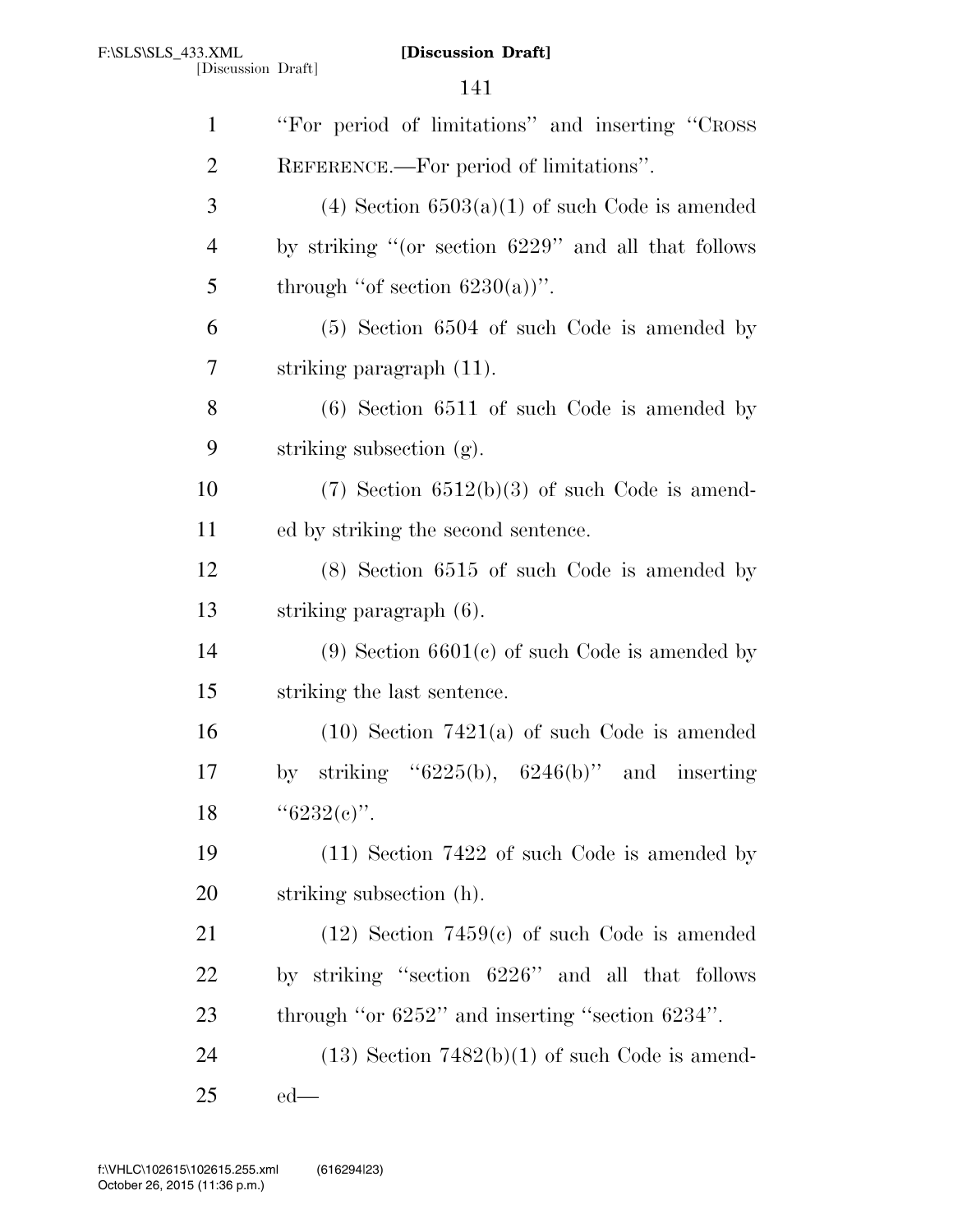| $\mathbf{1}$   | $(A)$ in subparagraph $(E)$ , by striking "sec-        |
|----------------|--------------------------------------------------------|
| $\overline{2}$ | tion 6226, 6228, 6247, or 6252" and inserting          |
| 3              | "section $6234"$ ,                                     |
| $\overline{4}$ | $(B)$ by striking subparagraph $(F)$ , by strik-       |
| 5              | ing "or" at the end of subparagraph (E) and            |
| 6              | inserting a period, and by inserting "or" at the       |
| $\overline{7}$ | end of subparagraph $(D)$ , and                        |
| 8              | (C) in the last sentence, by striking "sec-            |
| 9              | tion 6226, 6228(a), or 6234(c)" and inserting          |
| 10             | "section $6234$ ".                                     |
| 11             | $(14)$ Section 7485(b) of such Code is amended         |
| 12             | by striking "section 6226, 6228(a), 6247, or 6252"     |
| 13             | and inserting "section 6234".                          |
| 14             | $(g)$ EFFECTIVE DATE.—                                 |
| 15             | (1) IN GENERAL.—Except as otherwise pro-               |
| 16             | vided in this subsection, the amendments made by       |
| 17             | this section shall apply to returns filed for partner- |
| 18             | ship taxable years beginning after December 31,        |
| 19             | 2017.                                                  |
| 20             | (2)<br>ADMINISTRATIVE<br><b>ADJUSTMENT</b><br>$RE-$    |
| 21             | QUESTS.—In the case of administrative adjustment       |
| 22             | request under section 6227 of such Code, the           |
| 23             | amendments made by this section shall apply to re-     |
| 24             | quests with respect to returns filed for partnership   |
| 25             | taxable years beginning after December 31, 2017.       |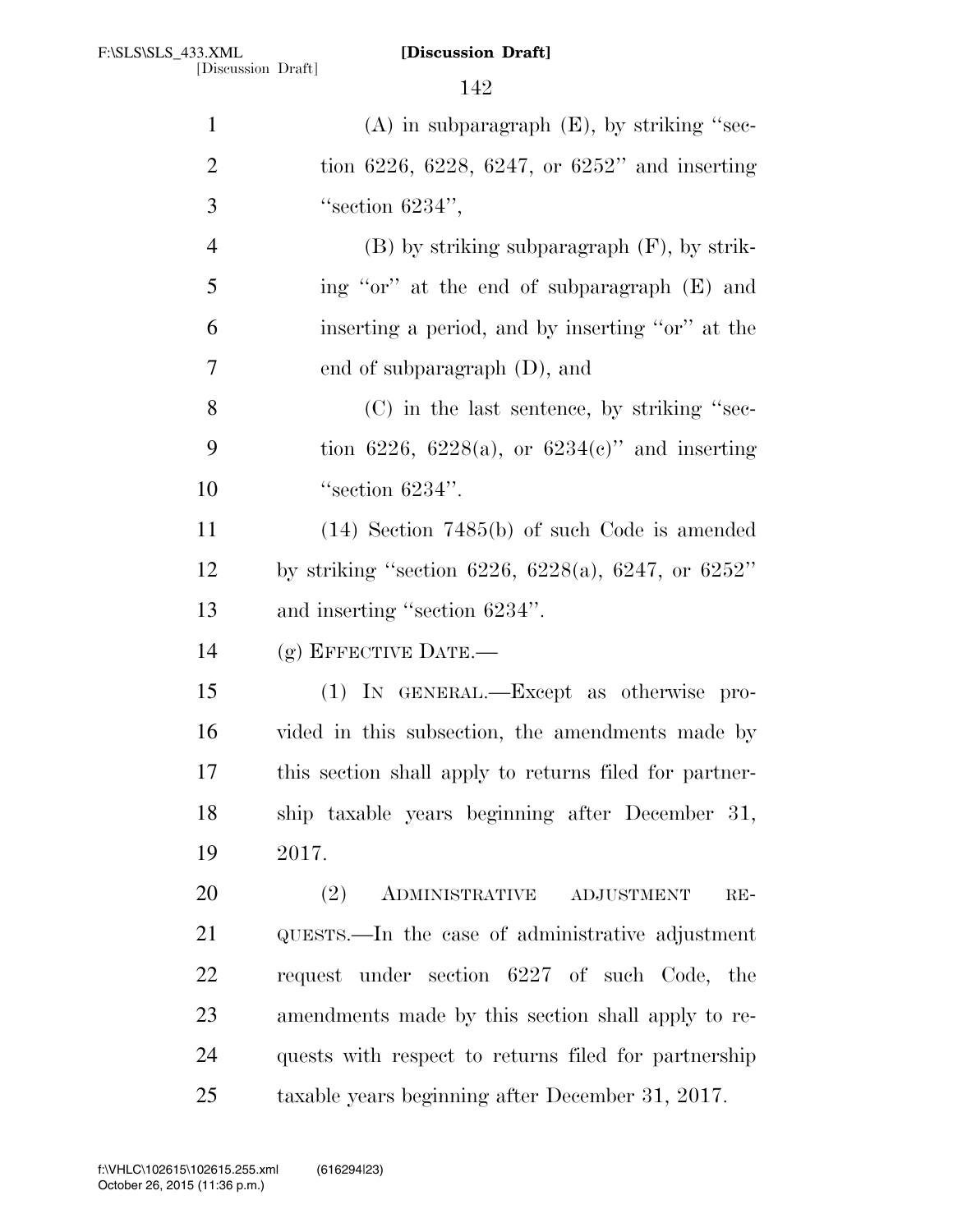(3) ADJUSTED PARTNERS STATEMENTS.—In the case of a partnership electing the application of section 6226 of such Code, the amendments made by this section shall apply to elections with respect to returns filed for partnership taxable years begin-ning after December 31, 2017.

 (4) ELECTION.—A partnership may elect (at such time and in such form and manner as the Sec- retary of the Treasury may prescribe) for the amendments made by this section (other than the election under section 6221(b) of such Code (as added by this Act)) to apply to any return of the partnership filed for partnership taxable years begin- ning after the date of the enactment of this Act and before January 1, 2018.

## **SEC. 1102. PARTNERSHIP INTERESTS CREATED BY GIFT.**

 (a) IN GENERAL.—Section 761(b) of the Internal Revenue Code of 1986 is amended by adding at the end the following: ''In the case of a capital interest in a part- nership in which capital is a material income-producing factor, whether a person is a partner with respect to such interest shall be determined without regard to whether such interest was derived by gift from any other person.''. (b) CONFORMING AMENDMENTS.—Section 704(e) of such Code is amended—